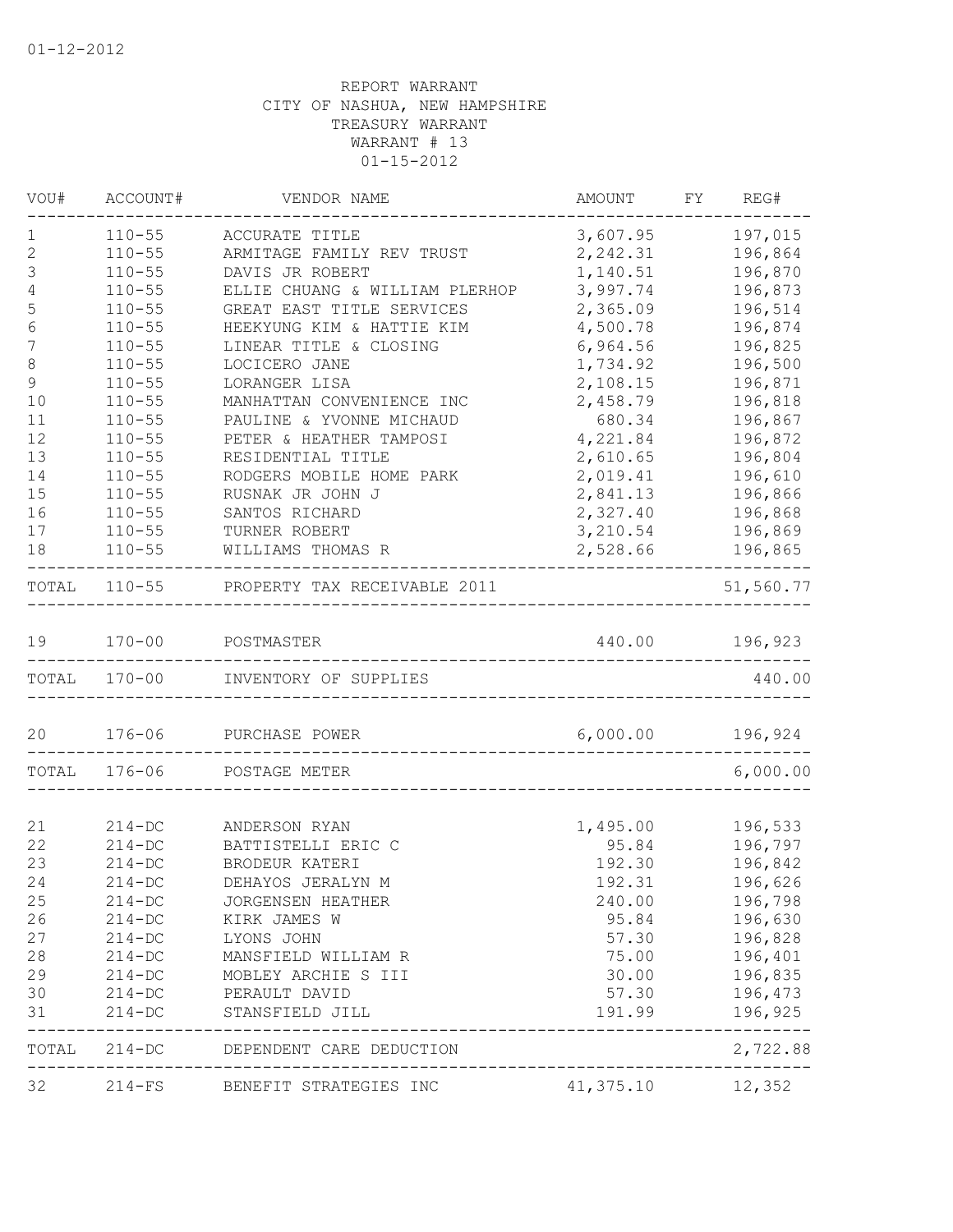| VOU#     | ACCOUNT#                 | VENDOR NAME                                             |                                  | AMOUNT FY REG# |
|----------|--------------------------|---------------------------------------------------------|----------------------------------|----------------|
|          |                          | TOTAL 214-FS FLEXIBLE SPENDING-MEDICAL                  |                                  | 41,375.10      |
|          |                          | 33 214-SL SUN LIFE ASSURANCE COMPANY OF 3,783.57 12,340 |                                  |                |
|          |                          | TOTAL 214-SL BPW GROUP INS-SUN LIFE                     | ________________________________ | 3,783.57       |
|          |                          |                                                         |                                  |                |
| 34<br>35 | $255 - 00$<br>$255 - 00$ | STATE OF NH-MV                                          | 17,604.36                        | 12,331         |
|          |                          | STATE OF NH-MV                                          | 16,787.88<br>20,710.11           | 12,332         |
| 36       | $255 - 00$               | STATE OF NH-MV                                          |                                  | 12,334         |
| 37       | $255 - 00$               | STATE OF NH-MV                                          | 22,779.85                        | 12,339         |
| 38       | $255 - 00$               | STATE OF NH-MV                                          | 20,596.85                        | 12,341         |
| 39       | $255 - 00$               | STATE OF NH-MV                                          | 14,859.89                        | 12,342         |
| 40       | $255 - 00$               | STATE OF NH-MV                                          | 17,017.71                        | 12,346         |
| 41       | $255 - 00$               | STATE OF NH-MV                                          | 14,738.44                        | 12,347         |
| 42       | $255 - 00$               | STATE OF NH-MV                                          | 11,846.25                        | 12,348         |
| 43       | $255 - 00$               | STATE OF NH-MV<br>________________________              | 16,056.67                        | 12,354         |
|          |                          | TOTAL 255-00 STATE MVR                                  |                                  | 172,998.01     |
|          |                          | 44 255-05 STATE OF NEW HAMPSHIRE                        |                                  | 57.75 196,975  |
|          |                          | TOTAL 255-05 STATE OF NH-FBI FINGERPRNT FEE             |                                  | 57.75          |
|          |                          |                                                         |                                  |                |
| 45       | $257 - 00$               | BAUMEISTER ANTHONY                                      | 143.00                           | 196,846        |
| 46       | $257 - 00$               | <b>BURKE MARLENE</b>                                    | 374.20                           | 196,856        |
| 47       | $257 - 00$               | CAMBRA MEREDITH                                         | 25.00                            | 196,850        |
| 48       | $257 - 00$               | CAMPBELL ASHLEY                                         | 26.00                            | 196,858        |
| 49       | $257 - 00$               | CHOJNOWSKI CARRIE                                       | 40.00                            | 196,848        |
| 50       | $257 - 00$               | FIRST STUDENT INC                                       | 14.00                            | 196,666        |
| 51       | $257 - 00$               | GRANITE STATE VIDEO                                     | 30.00                            | 196,855        |
| 52       | $257 - 00$               | HAUVER MARY                                             | 258.20                           | 196,851        |
| 53       | $257 - 00$               | MAHONEY SEAN                                            | 12.00                            | 196,853        |
| 54       | $257 - 00$               | MANGALAT SHASHI                                         | 8.00                             | 196,854        |
| 55       | $257 - 00$               | MATHIEU PAUL                                            | 16.00                            | 196,852        |
| 56       | $257 - 00$               | MEADS MELISSA M                                         | 60.00                            | 196,765        |
| 57       | $257 - 00$               | NASHUA SOUP KITCHEN & SHELTER                           | 31.60                            | 196,681        |
| 58       | $257 - 00$               | PALMUCCI MATTHEW                                        | 16.00                            | 196,857        |
| 59       | $257 - 00$               | RODRIGUEZ MARIBEL                                       | 10.00                            | 196,859        |
| 60       | $257 - 00$               | SHAWN MCGUINNESS, LLC                                   | 1,419.00                         | 196,816        |
| 61       | $257 - 00$               | STEPHENS MARK                                           | 161.20                           | 196,831        |
| 62       | $257 - 00$               | STUTZ ALICIA                                            | 40.00                            | 196,849        |
| 63       | $257 - 00$               | TOTAL AIR SUPPLY INC                                    | 106.20                           | 196,563        |
| 64       | $257 - 00$               | WATER EDGE LANDSCAPE ASSOC                              | 95.60                            | 196,847        |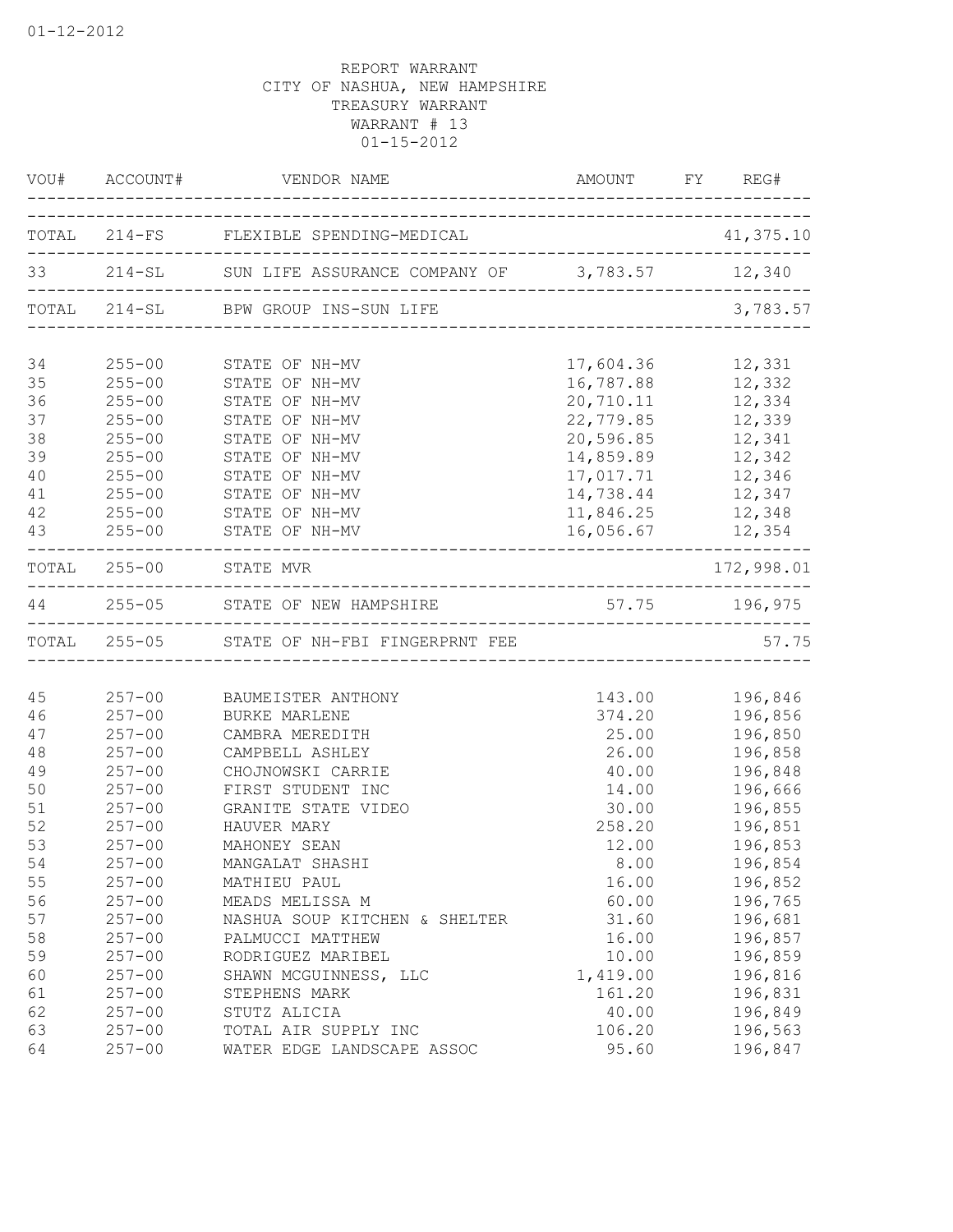| VOU#           | ACCOUNT#                               | VENDOR NAME                                             | AMOUNT                  | FY | REG#                          |
|----------------|----------------------------------------|---------------------------------------------------------|-------------------------|----|-------------------------------|
| TOTAL          | 257-00                                 | MV REFUND PENDING                                       |                         |    | 2,886.00                      |
| 65<br>66<br>67 | $258 - 00$<br>$258 - 00$<br>$258 - 00$ | GUTIERREZ RAFAEL<br>PAULINO NICOLE<br>TIEDEMANN MICHAEL | 35.00<br>35.00<br>35.00 |    | 196,862<br>196,860<br>196,861 |
| TOTAL          | $258 - 00$                             | TVB REFUND PENDING                                      |                         |    | 105.00                        |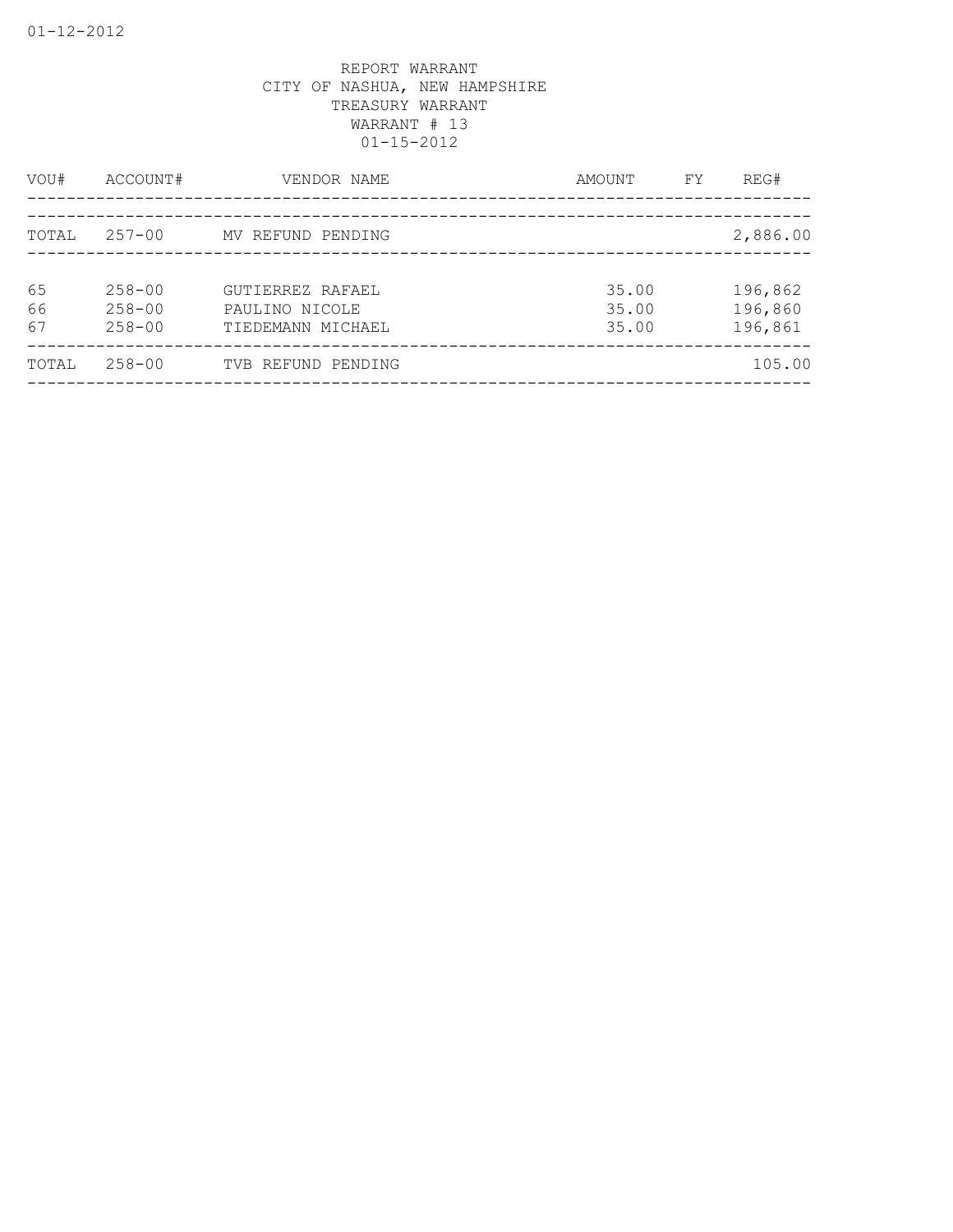| VOU#  | ACCOUNT#  | VENDOR NAME                                     | AMOUNT      | FY | REG#                    |
|-------|-----------|-------------------------------------------------|-------------|----|-------------------------|
| 68    |           | 305-32005 PUBLIC SERVICE OF NEW HAMPSHIR 242.27 |             |    | 196,384                 |
| 69    | 305-33005 | PENNICHUCK WATER                                | 20.85       |    | 196,984                 |
| 70    | 305-41015 | PETTY CASH                                      | 35.46       |    | 196,390                 |
| 71    | 305-41015 | PETTY CASH                                      | 35.46       |    | 196,391                 |
| 72    | 305-59100 | NEXTEL COMMUNICATIONS                           | 20.45       |    | 196,974                 |
| 73    | 305-59286 | COLLINS JOHN                                    | 150.00      |    | 196,554                 |
| 74    | 305-59286 | JEYNES MIKE                                     | 100.00      |    | 196,637                 |
| 75    | 305-59286 | KING TOM                                        | 150.00      |    | 196,621                 |
| 76    | 305-59286 | MCLEAN JIM                                      | 275.00      |    | 196,538                 |
| 77    | 305-59286 | O'NEIL TIM                                      | 375.00      |    | 196,926                 |
| 79    | 305-59286 | WALLENT FRANK J                                 | 362.50      |    | 196,383                 |
| 78    |           | 305-59286 WALLENT FRANK J                       | 337.50      |    | 196,455<br>------------ |
| TOTAL | 305       | SRF - CIVIC & COMM ACTIVITIES                   |             |    | 2,104.49                |
|       |           |                                                 |             |    |                         |
| 80    | 308-31050 | NEXTEL COMMUNICATIONS                           | 33.68       |    | 196,974                 |
| 81    | 308-83010 | ANTHEM BLUE CROSS BLUE SHIELD 79,482.54         |             |    | 12,336                  |
| 82    | 308-83010 | ANTHEM BLUE CROSS BLUE SHIELD                   | 48,803.90   |    | 12,350                  |
| 83    | 308-83012 | ANTHEM BLUE CROSS BLUE SHIELD                   | 284, 181.44 |    | 12,336                  |
| 84    | 308-83012 | ANTHEM BLUE CROSS BLUE SHIELD                   | 132,733.68  |    | 12,350                  |
| 85    | 308-83013 | ANTHEM BLUE CROSS BLUE SHIELD                   | 294,566.04  |    | 12,336                  |
| 86    | 308-83013 | ANTHEM BLUE CROSS BLUE SHIELD                   | 218,990.25  |    | 12,350                  |
| 87    | 308-83016 | HARVARD PILGRIM MEDICARE ENHAN                  | 56, 912.47  |    | 12,337                  |
| 88    | 308-83016 | HARVARD PILGRIM MEDICARE ENHAN                  | 33,749.60   |    | 12,351                  |
| 89    | 308-83017 | HARVARD PILGRIM MEDICARE ENHAN                  | 55,998.14   |    | 12,337                  |
| 90    | 308-83017 | HARVARD PILGRIM MEDICARE ENHAN                  | 84,501.90   |    | 12,351                  |
| 91    | 308-83018 | ANTHEM BLUE CROSS BLUE SHIELD                   | 53,588.71   |    | 12,336                  |
| 92    | 308-83018 | ANTHEM BLUE CROSS BLUE SHIELD                   | 53,594.61   |    | 12,350                  |
| 93    | 308-83019 | ANTHEM BLUE CROSS BLUE SHIELD                   | 45, 117.74  |    | 12,336                  |
| 94    | 308-83019 | ANTHEM BLUE CROSS BLUE SHIELD                   | 32, 332.81  |    | 12,350                  |
| 95    | 308-83020 | NORTHEAST DELTA                                 | 21,594.35   |    | 12,338                  |
| 96    | 308-83020 | NORTHEAST DELTA                                 | 3,251.69    |    | 12,355                  |
| 97    | 308-83021 | NORTHEAST DELTA                                 | 8,581.14    |    | 12,338                  |
| 98    | 308-83021 | NORTHEAST DELTA                                 | 1,051.95    |    | 12,355                  |
| 99    | 308-83025 | FRED C CHURCH INSURANCE                         | 6,063.00    |    | 12,343                  |
| 100   | 308-83026 | NORTHERN NEW ENGLAND BENEFIT T                  | 36,848.00   |    | 12,345                  |
| 101   | 308-83028 | BENEFIT STRATEGIES INC                          | 3,636.00    |    | 12,356                  |
| 102   | 308-83053 | ASSOCIATED RADIOLOGISTS PA                      | 57.00       |    | 196,556                 |
| 103   | 308-83053 | DARTMOUTH-HITCHCOCK CLINIC                      | 160.00      |    | 196,586                 |
| 104   | 308-83053 | EMPI INC                                        | 965.92      |    | 196,589                 |
| 105   | 308-83053 | FIRST SCRIPT NETWORK SERVICES                   | 112.11      |    | 196,521                 |
| 106   | 308-83053 | FOUR SEASONS ORTHOPAEDIC CTR P                  | 2,369.00    |    | 196,576                 |
| 107   | 308-83053 | GREATER NASHUA EMERGENCY PHYS                   | 138.00      |    | 196,567                 |
| 108   | 308-83053 | NASHUA RADIOLOGY PA                             | 37.00       |    | 196,557                 |
| 109   | 308-83053 | OPT-ORTHOPEDIC PHYSICAL THERAP                  | 925.00      |    | 196,441                 |
| 110   | 308-83053 | ORTHOCARE MEDICAL EQUIP LLC                     | 114.28      |    | 196,469                 |
| 111   | 308-83053 | SO NH REGIONAL MEDICAL CENTER                   | 1,027.42    |    | 196,558                 |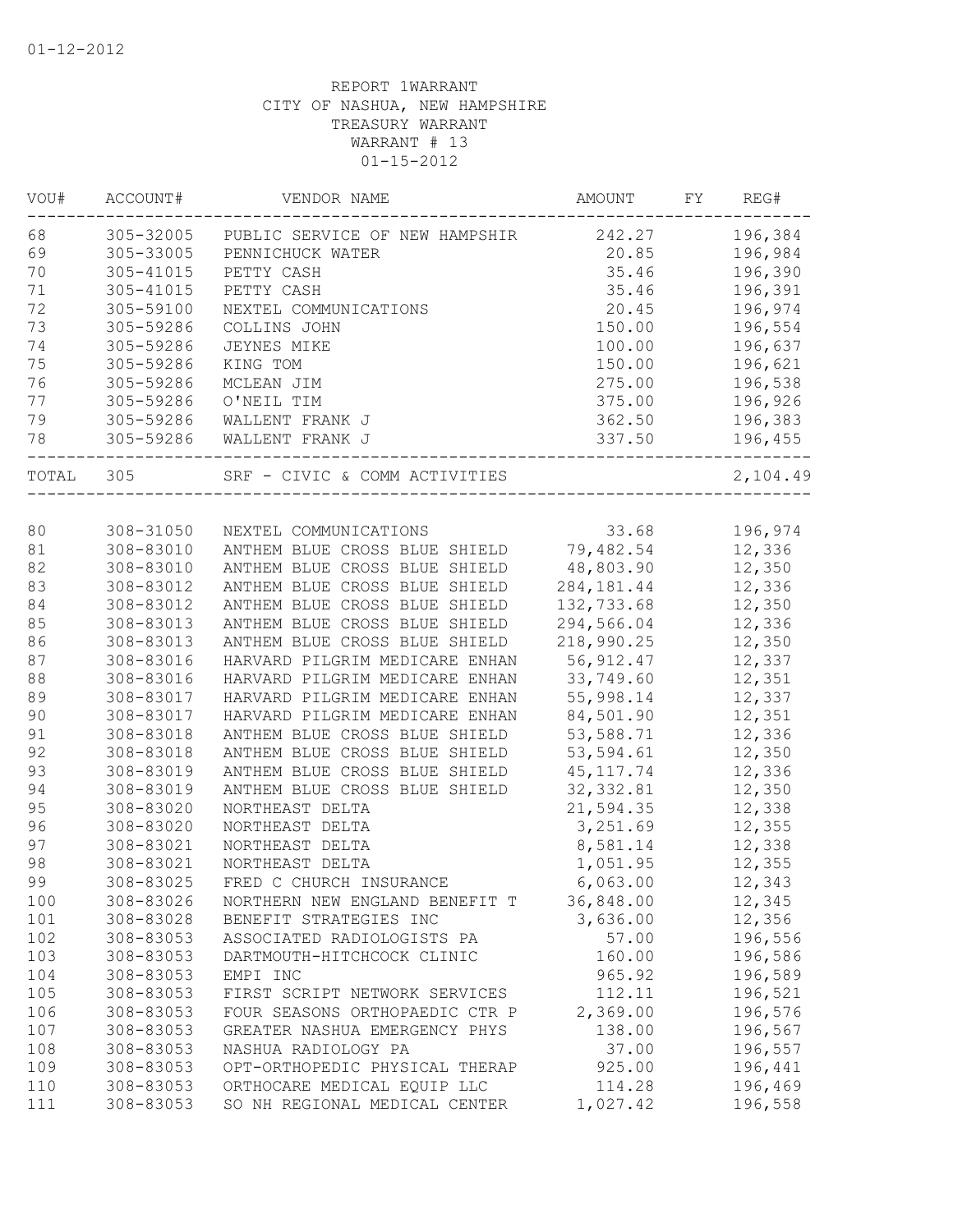| VOU#  | ACCOUNT#            | VENDOR NAME                                     | AMOUNT     | FY | REG#         |
|-------|---------------------|-------------------------------------------------|------------|----|--------------|
| 112   | 308-83053           | ST JOSEPH BUSINESS & HEALTH                     | 431.00     |    | 196,483      |
| 113   | 308-83053           | ST JOSEPH'S HOSPITAL                            | 780.50     |    | 196,438      |
| 114   | 308-83053           | WALGREEN CO                                     | 72.05      |    | 196,561      |
| 115   | 308-83054           | CONCORD ORTHOPAEDICS PA                         | 105.00     |    | 196,495      |
| 116   | 308-83054           | CPTE-NASHUA                                     | 1,190.00   |    | 196,431      |
| 117   | 308-83054           | DARTMOUTH-HITCHCOCK CLINIC                      | 2,242.00   |    | 196,586      |
| 118   | 308-83054           | FOUR SEASONS ORTHOPAEDIC CTR P                  | 428.00     |    | 196,576      |
| 119   | 308-83054           | JA HERNER CHIROPRACTIC PLLC                     | 330.00     |    | 196,802      |
| 120   | 308-83054           | MERIDIAN RESOURCE COMPANY                       | 12.45      |    | 196,522      |
| 121   | 308-83054           | NEW ENGLAND BAPTIST HOSPITAL                    | 1,496.68   |    | 196,472      |
| 122   | 308-83054           | OCCUPATIONAL HEALTH CTRS SOUTH                  | 337.88     |    | 196,492      |
| 123   | 308-83054           | SO NH REGIONAL MEDICAL CENTER                   | 900.75     |    | 196,558      |
| 124   | 308-83054           | STONERIVER PHARMACY SOLUTIONS                   | 242.43     |    | 196,571      |
| 125   | 308-83055           | CLAIMS VERIFICATION INC<br>W/C                  | 3,341.00   |    | 196,419      |
| 126   | 308-83055           | TREASURER STATE OF NH                           | 112,702.21 |    | 196,982      |
| 127   | 308-83058           | ALI PLUMBING SERVICES                           | 2,543.00   |    | 196,640      |
| 128   | 308-83063           | DEPENDABLE LOCK SERVICE INC                     | 2,310.00   |    | 196,593      |
| 129   | 308-83063           | FIMBEL PAUNET CORP                              | 685.00     |    | 196,599      |
| 130   | 308-83063           | GATE CITY FENCE CO INC<br>W/C                   | 1,195.00   |    | 196,559      |
| 131   | 308-83063           | MARVELL PLATE GLASS INC                         | 239.00     |    | 196,573      |
| 132   | 308-83064           | ILLG AUTOMOTIVE CORP                            | 2,021.02   |    | 196,807      |
| 133   | 308-83070           | TREASURER STATE OF NH                           | 50.00      |    | 196,977      |
| 134   | 308-83070           | TREASURER STATE OF NH                           | 150.00     |    | 197,010      |
| 135   | 308-83075           | DANIS CONSTRUCTION CO INC                       | 1,566.00   |    | 196,406      |
| 136   | 308-83075           | THIBAULT CHARLOTTE                              | 325.00     |    | 196,478      |
| 137   | 308-83199           | STANLEY ELEVATOR COMPANY INC                    | 4,076.28   |    | 196,794      |
| 138   | 308-91005           | DUGAS ROSS                                      | 35.52      |    | 196,927      |
| TOTAL | 308                 | SRF - INSURANCE                                 |            |    | 1,701,327.14 |
|       |                     |                                                 |            |    |              |
|       |                     | 233,510 3092-49075 COSTA FRUIT & PRODUCE CO INC | 113.68     |    | 196,810      |
|       | 233, 511 3092-49085 | M SAUNDERS INC                                  | 3,061.32   |    | 196,683      |
| TOTAL | 309                 | FY12 FRESH FRUIT & VEG GRANT                    |            |    | 3,175.00     |
|       |                     |                                                 |            |    |              |
|       | 233, 512 3097-49075 | MANSFIELD PAPER CO INC                          | 5,544.86   |    | 196,777      |
|       | 233, 513 3097-49085 | BOSTON PIE INC                                  | 2,804.40   |    | 196,786      |
|       | 233,514 3097-49085  | COCA-COLA BOTTLING COMPANY                      | 2,576.50   |    | 196,652      |
|       | 233, 515 3097-49085 | COSTA FRUIT & PRODUCE CO INC                    | 16,885.86  |    | 196,810      |
|       | 233, 516 3097-49085 | FANTINI BAKING CO., INC.                        | 3,059.73   |    | 196,702      |
|       | 233,517 3097-49085  | GARELICK FARMS LLC                              | 26,737.42  |    | 196,549      |
|       | 233, 517 3097-49085 | GARELICK FARMS LLC                              | 5,972.07   |    | 196,550      |
|       | 233, 518 3097-49085 | GILL'S PIZZA CO.                                | 4,213.50   |    | 196,690      |
|       | 233,519 3097-49085  | GREAT STATE BEVERAGES INC                       | 741.63     |    | 196,673      |
|       | 233,520 3097-49085  | M SAUNDERS INC                                  | 5,529.46   |    | 196,683      |
|       | 233, 521 3097-49085 | MCKEE FOODS CORP                                | 248.16     |    | 196,498      |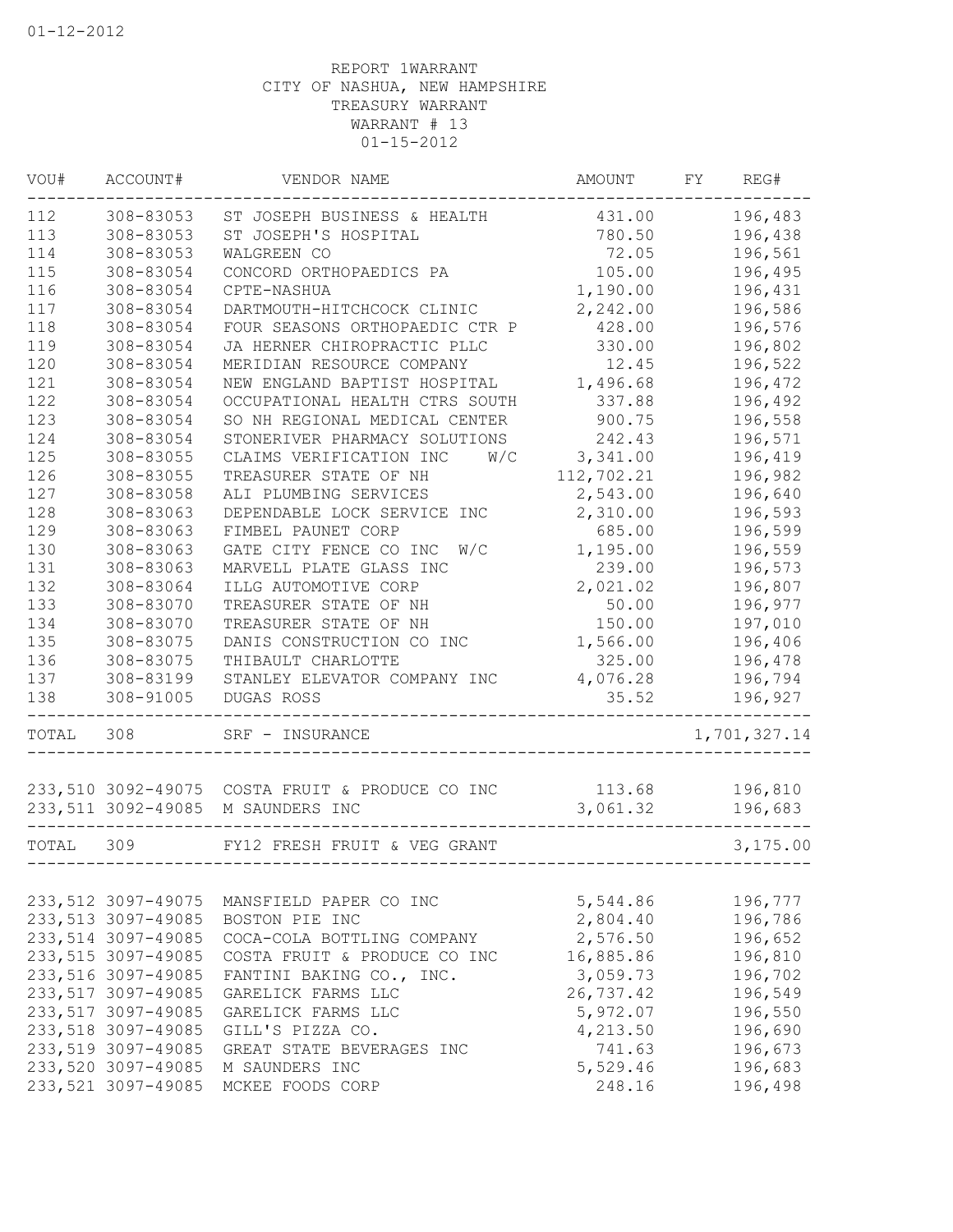| VOU#       | ACCOUNT#               | VENDOR NAME                                      | AMOUNT                       | FY REG#            |
|------------|------------------------|--------------------------------------------------|------------------------------|--------------------|
|            | 233, 522 3097-49085    | NEW ENGLAND ICE CREAM CORP                       | 2,088.50                     | 196,698            |
|            | 233, 523 3097-49085    | ORIGINAL CRISPY PIZZA CRUST CO                   | 1,503.25                     | 196,525            |
|            | 233, 524 3097-49085    | OTIS SPUNKMEYER INC                              | 225.18                       | 196,646            |
|            | 233, 525 3097-91005    | KIMBELL JEANETTE                                 | 43.01                        | 196,655            |
|            | 233, 526 3097-94005    | SNA LOCKBOX - CERTIFICATION                      | 107.25                       | 197,037            |
| TOTAL 309  |                        | SRF - FOOD SERVICES                              |                              | 78,280.78          |
|            |                        | 233,527 3117-78007 RIDE-AWAY CORP                |                              | 100.00 196,572     |
| TOTAL 311  |                        | DRIVER'S EDUCATION                               |                              | 100.00             |
|            |                        |                                                  |                              |                    |
| 139        | 312-43005              | PRINTGRAPHICS OF MAINE                           | 800.00                       | 12,330             |
| 140        | 312-43005              | PRINTGRAPHICS OF MAINE                           | 42.89                        | 12,344             |
| 141<br>142 | 312-43005<br>312-59182 | PRINTGRAPHICS OF MAINE<br>PRINTGRAPHICS OF MAINE | 800.00                       | 12,357<br>12,344   |
| 143        | $312 - 705$            | 1ST PRIORITY TOWING AND RECOVE                   | 139.67<br>250.00             | 196,827            |
| 144        | 312-705                | D & R TOWING INC                                 | 765.00                       | 196,774            |
| TOTAL      | 312                    | SRF - FINANCIAL SERVICES                         |                              | 2,797.56           |
| 145        |                        | 320-59100 BARTLETT AVE PRODUCTIONS INC           | 600.00                       | 196,389            |
| TOTAL      | 320                    | SRF - HUNT BUILDING                              |                              | 600.00             |
|            |                        |                                                  |                              |                    |
|            |                        | 233,528 3247-46040 K&B SPORTSWEAR INC            | 816.00                       | 196,907            |
|            | 233,529 3247-46040     | PURPLE ASHLEY                                    | 478.93                       | 196,914            |
| TOTAL 324  |                        | ATHLETICS-ENTERPRISE FUND                        |                              | 1,294.93           |
|            |                        |                                                  |                              |                    |
| 146        | 331-01500              | LAW WAREHOUSE INC                                |                              | 416.67 196,480     |
| 147<br>148 | 331-01662              | 331-01500 LITCHFIELD VANTAGE LLC                 | 1,583.33<br>1,500.00 196,417 | 196,928            |
| 149        |                        | THE YOUTH COUNCIL                                |                              |                    |
|            | 331-31050              | VERIZON WIRELESS<br>COMCAST                      | 521.90                       | 196,998<br>196,990 |
| 150<br>151 | 331-59100<br>331-59100 | LEXISNEXIS RISK DATA MGMT INC                    | 687.65                       | 100.00 196,997     |
| 152        | 331-78007              | CARPARTS OF NASHUA                               | 20.38 196,414                |                    |
| 153        |                        | 331-78007 NORTHERN FOREIGN CAR PARTS INC         | 646.90                       | 196,813            |
| 154        |                        | 331-94005 ACADEMY OF SCIENTIFIC                  | 4,750.00                     | 196,995            |
|            |                        | TOTAL 331 SRF - POLICE DEPARTMENT                |                              | 10,226.83          |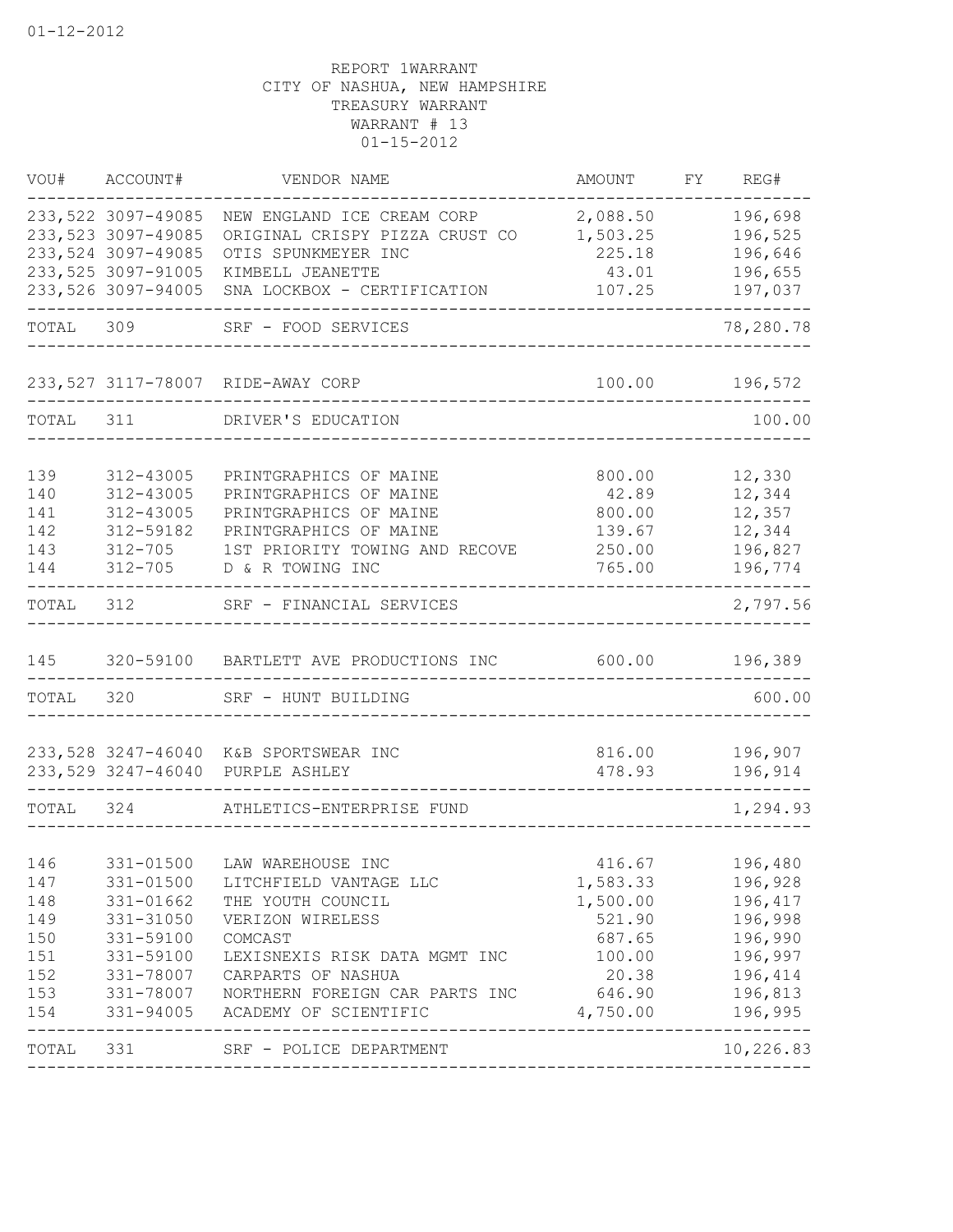| VOU#      | ACCOUNT#            | VENDOR NAME                                             | AMOUNT                                | FY REG#                 |
|-----------|---------------------|---------------------------------------------------------|---------------------------------------|-------------------------|
| 155       | 341-31045           | NEXTEL COMMUNICATIONS                                   | 189.58                                | 196,974                 |
| 155       | 341-31050           | NEXTEL COMMUNICATIONS                                   | 79.98                                 | 196,974                 |
| 156       | 341-41015           | STAPLES ADVANTAGE                                       | 176.85                                | 196,622                 |
| 157       | 341-54035           | TELEGRAPH PUBLISHING COMPANY                            | 87.36                                 | 196,791                 |
| 158       | 341-91030           | CITIZENS BANK                                           | 545.81                                | 12,335                  |
| TOTAL 341 |                     | SRF - COMMUNITY SERVICES                                |                                       | 1,079.58                |
| 159       |                     | 342-59133 STERICYCLE INC                                |                                       | 51.16 196,398           |
|           |                     | TOTAL 342 SRF - COMMUNITY HEALTH                        |                                       | 51.16                   |
|           | 233,530 3440-49075  | AC MOORE INC                                            | 107.73                                | 196,671                 |
|           | 233, 531 3440-49075 | DITOLLA-SLOZAK MARIE                                    | 34.85                                 | 196,879                 |
|           | 233, 532 3440-49075 | GARELICK FARMS LLC                                      | 265.02                                | 196,550                 |
|           | 233, 533 3440-49075 | HAMM LINDA                                              | 29.45                                 | 196,667                 |
|           | 233, 534 3440-49075 | JACK'S PIZZA                                            | 85.00                                 | 196,587                 |
|           | 233, 535 3440-49075 | KEENEY MARGARET                                         | 9.90                                  | 196,918                 |
|           | 233, 536 3440-49075 | MARKET BASKET                                           | 203.84                                | 196,520                 |
|           | 233, 537 3440-49075 | NEW ENGLAND ICE CREAM CORP                              | 480.75                                | 196,698                 |
|           | 233, 538 3440-49075 | SPOTTISWOOD LAURA                                       | 8.17                                  | 196,761                 |
|           | 233,539 3440-49075  | STAPLES BUSINESS ADVANTAGE                              | 113.98                                | 196,570                 |
|           | 233,540 3440-53103  | BIG BROTHERS BIG SISTERS                                | 1,000.00                              | 196,494                 |
|           | 233, 541 3440-53103 | STATE OF NH CRIMINAL RECORDS                            | 110.50                                | 196,929                 |
|           | 233,542 3440-55020  | FIRST STUDENT INC<br>---------------------------------- | 707.18                                | 196,664<br>------------ |
|           |                     | TOTAL 344 AFTER SCHOOL PROGRAM                          | _____________________________________ | 3,156.37                |
|           |                     | 3452-91040 CITIZENS BANK                                | 736.84                                | 12,335                  |
| TOTAL 345 |                     | TITLE IV 21ST CENT ELEM                                 |                                       | 736.84                  |
|           |                     |                                                         | ___________________________________   |                         |
|           | 233, 543 3462-49075 | AC MOORE INC                                            | 41.58                                 | 196,671                 |
|           | 233, 544 3462-49075 | BULLUCK SHERI                                           | 27.50                                 | 196,901                 |
|           | 233, 545 3462-49075 | GARELICK FARMS LLC                                      | 37.09                                 | 196,550                 |
|           | 233,546 3462-49075  | GRAY TRACY                                              | 55.00                                 | 196,885                 |
|           | 233,547 3462-49075  | HOME DEPOT CREDIT SERVICES                              | 159.96                                | 196,675                 |
|           | 233,548 3462-49075  | MARKET BASKET                                           | 113.15                                | 196,520                 |
|           | 233,549 3462-49075  | NEW ENGLAND ICE CREAM CORP                              | 216.60                                | 196,698                 |
|           | 233,550 3462-49075  | WALMART COMMUNITY                                       | 86.15                                 | 196,623                 |
|           | 233, 551 3462-53103 | BOYS & GIRLS CLUB OF GREATER N                          | 1,000.00                              | 196,433                 |
|           | 233, 552 3462-55020 | FIRST STUDENT INC                                       | 2,868.24                              | 196,664                 |
|           | 233, 553 3462-91040 | ALMEIDA SUSAN                                           | 133.99                                | 196,668                 |
|           | 3462-91040          | CITIZENS BANK                                           | 736.84                                | 12,335                  |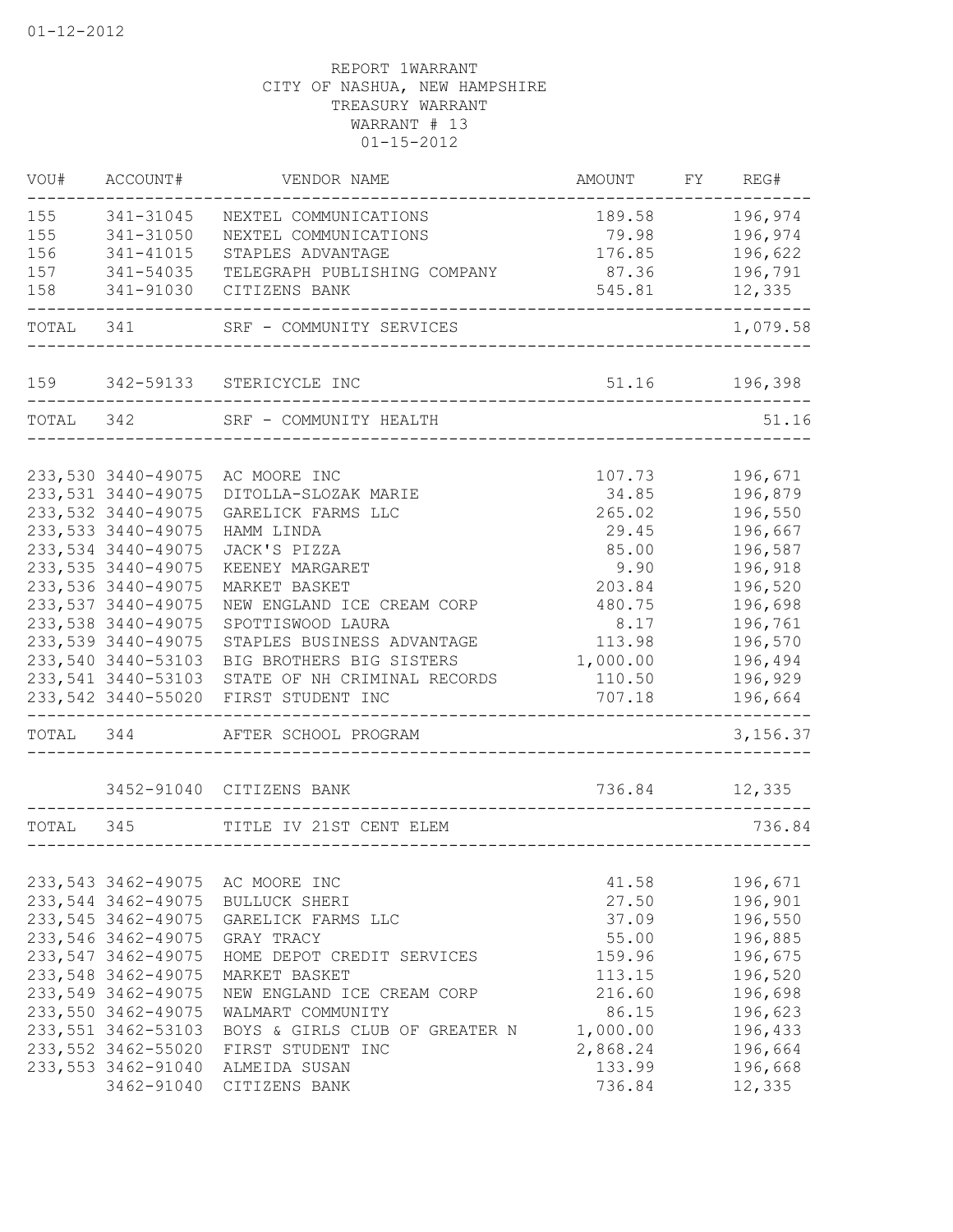| VOU#                            | ACCOUNT#                                                      | VENDOR NAME                                                                                                   | AMOUNT<br>----------------------------------              | FY REG#                                                              |
|---------------------------------|---------------------------------------------------------------|---------------------------------------------------------------------------------------------------------------|-----------------------------------------------------------|----------------------------------------------------------------------|
| TOTAL 346                       |                                                               | TITLE IV 21ST CENTURY MIDDLE                                                                                  |                                                           | 5,476.10                                                             |
|                                 | 3468-91040                                                    | CITIZENS BANK                                                                                                 | 2,409.00 12,335                                           |                                                                      |
| TOTAL                           | 346                                                           | SMALLER LEARNING COMMUNITY                                                                                    |                                                           | 2,409.00                                                             |
| 161<br>162<br>163<br>164<br>165 | 353-75021<br>353-75021<br>353-75021<br>353-75021<br>353-75021 | HUDSON GRAND RENTAL STATION<br>P & L LANDSCAPING<br>PIONEER TREE SERVICE LLC<br>UNITED RENTALS<br>VOLVO RENTS | 4,400.00<br>18,562.50<br>8,450.00<br>2,455.59<br>4,650.00 | 196,603<br>196,608<br>196,661<br>196,754<br>196,840<br>$\frac{1}{2}$ |
| TOTAL                           | 353                                                           | SRF - STREET DEPT                                                                                             |                                                           | 38,518.09                                                            |
|                                 |                                                               | 233,554 3532-55020 FIRST STUDENT INC                                                                          | 108.25                                                    | 196,664                                                              |
| TOTAL                           | 353                                                           | ADULT BASIC ED DIPLOMA PROGRAM                                                                                |                                                           | 108.25                                                               |
| 166                             |                                                               | 371-53075 NASHUA REGIONAL PLANNING COMMI 1,642.50                                                             |                                                           | 196,796                                                              |
| TOTAL                           | 371                                                           | SRF - COMMUNITY DEVELOPMENT                                                                                   |                                                           | 1,642.50                                                             |
| 167<br>168                      | 373-53075<br>373-53075                                        | CHISHOLM DEBORA A<br>NASHUA REGIONAL PLANNING COMMI                                                           | 2,497.50<br>1,980.00                                      | 196,479<br>196,796<br>-------                                        |
| TOTAL                           | 373                                                           | SRF - ECONOMIC DEVELOPMENT                                                                                    |                                                           | 4,477.50                                                             |
| 169<br>170<br>171<br>172        | 374-07506<br>374-08034<br>374-53075<br>374-96300              | GRABER MARKETING/CHRISTINE MOY<br>NORTHERN BUS SALES INC<br>GULLIVER MICHAEL<br>FLEGAL LAW OFFICE             | 1,000.00<br>1,335.77<br>20.00<br>100.00                   | 196,548<br>196,491<br>196,806<br>196,839                             |
| TOTAL                           | 374                                                           | SRF - URBAN PROGRAMS                                                                                          |                                                           | 2,455.77                                                             |
| 173<br>174                      | 375-45903<br>375-64045                                        | NEWSPAPER ARCHIVE INC<br>CDW GOVERNMENT INC                                                                   | 995.86<br>67.37                                           | 196,822<br>196,648                                                   |
| TOTAL                           | 375                                                           | SRF - PUBLIC LIBRARIES                                                                                        |                                                           | 1,063.23                                                             |
|                                 |                                                               |                                                                                                               |                                                           |                                                                      |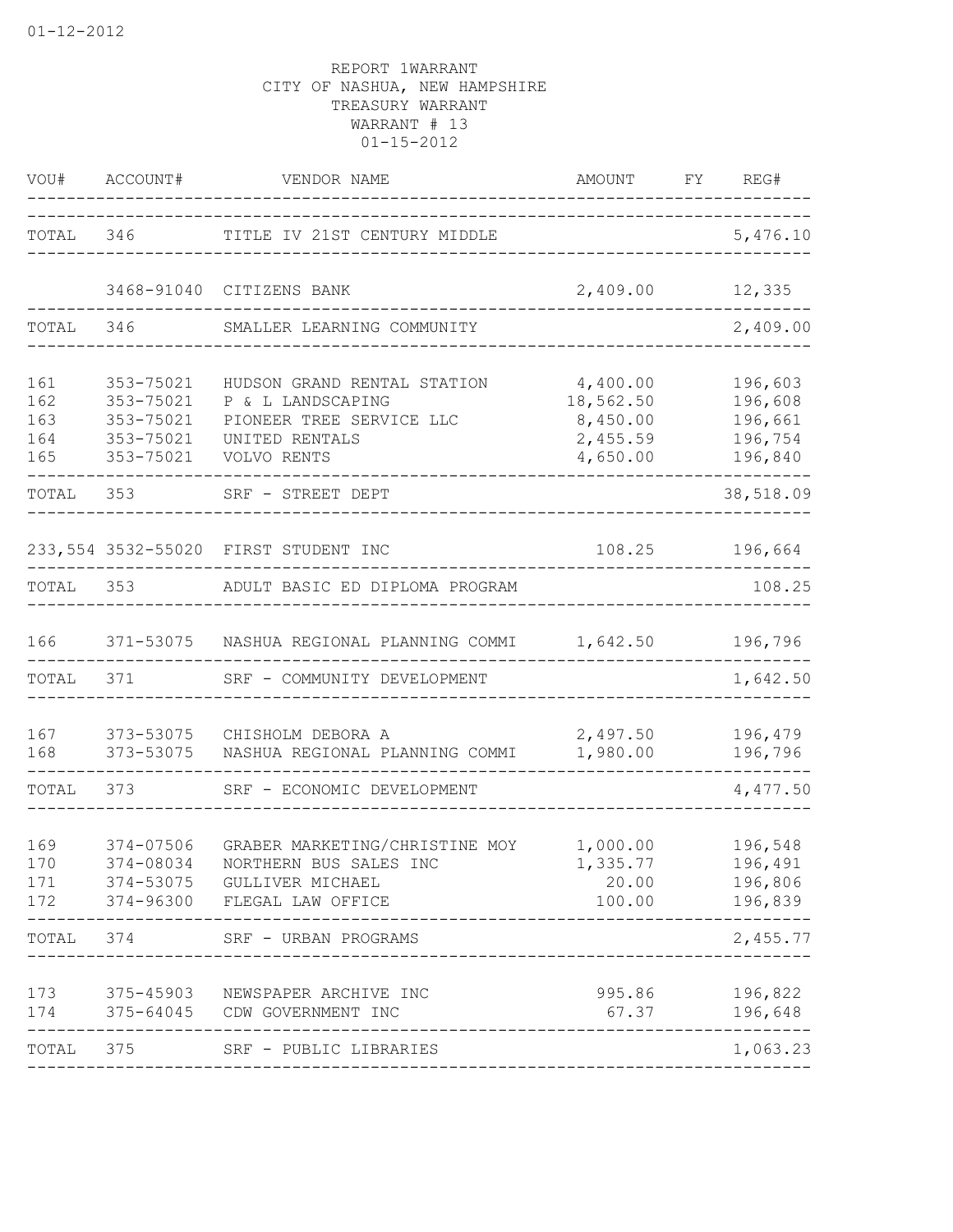| VOU#      | ACCOUNT#                                 | VENDOR NAME                           | AMOUNT               | FY REG#           |
|-----------|------------------------------------------|---------------------------------------|----------------------|-------------------|
|           |                                          | 233,555 3751-94030 LEMON BRENDA       |                      | 67.40 196,605     |
| TOTAL 375 |                                          | ARRA TITLE I A                        |                      | 67.40             |
|           | 233, 556 3762-49035                      | BARNES & NOBLE INC                    | 119.56               | 196,394           |
|           | 233, 557 3762-49035                      | ROCCA SUSAN                           | 25.88                | 196,643           |
|           | 233, 558 3762-49050                      | STAPLES BUSINESS ADVANTAGE            | 196.51               | 196,570           |
|           | 233, 559 3762-49075                      | REALLY GOOD STUFF INC                 | 18.94                | 196,644           |
|           | 233,560 3762-49075                       | STAPLES BUSINESS ADVANTAGE            | 140.37               | 196,570           |
|           | 233,561 3762-53101                       | EDWARDS EDUCATIONAL SERVICES,         | 3, 121.26            | 196,738           |
|           | 233, 562 3762-63085<br>3762-94030        | SCHOOL SPECIALTY INC<br>CITIZENS BANK | 1,439.06<br>1,347.00 | 196,651<br>12,335 |
| TOTAL 376 |                                          | TITLE I ESEA                          |                      | -----<br>6,408.58 |
|           |                                          |                                       |                      |                   |
| 176       | 378-09031                                | LOOMIS                                | 202.91               | 196,824           |
| 177       | 378-09061                                | ADT SECURITY SERVICES INC             | 430.14               | 196,583           |
| 178       | 378-09061                                | CINTAS #016                           | 43.15                | 196,834           |
| 179       | 378-09061                                | NEXTEL COMMUNICATIONS                 | 754.19               | 196,974           |
| 180       | 378-09071                                | CITY OF NASHUA/TAX COLLECTOR'S        | 135.78               | 196,930           |
| 181       | 378-09073                                | PETRO-CANADA AMERICA                  | 382.64               | 196,615           |
| 182       | 378-09091                                | CUMMINS NORTHEAST LLC                 | 193.66               | 196,591           |
| 183       | 378-09091                                | FASTENAL COMPANY                      | 155.40               | 196,546           |
| 184       | 378-09091                                | GILLIG LLC                            | 1,384.64             | 196,560           |
| 185       | 378-09091                                | GRAINGER                              | 208.35               | 196,447           |
| 186       | 378-09091                                | HOME DEPOT CREDIT SERVICES            | 64.48                | 196,979           |
| 187       | 378-09091                                | MOLLY CORPORATION                     | 113.95               | 196,817           |
| 188       | 378-09091                                | NAPA AUTO PARTS                       | 597.00               | 196,577           |
| 189       | 378-09091                                | RYDER FLEET PRODUCTS.COM INC          | 184.96               | 196,580           |
| 190       | 378-09091                                | STAPLES ADVANTAGE                     | 73.68                | 196,622           |
| 191       | 378-09101                                | PSNH                                  | 1,371.27             | 197,004           |
| 192       | 378-09102                                | PUBLIC SERVICE OF NEW HAMPSHIR        | 896.38               | 196,384           |
| 193       | 378-09104                                | PSNH                                  | 211.28               | 197,004           |
| 194       | 378-09120                                | PENNICHUCK WATER                      | 139.17               | 196,984           |
| 194       | 378-09125                                | PENNICHUCK WATER                      | 76.47                | 196,984           |
| 195       | 378-09133                                | FAIRPOINT COMMUNICATIONS              | 50.00                | 196,999           |
| 196       | 378-09230                                | FIRST TRANSIT INC                     | 124, 475.83          | 196,972           |
| TOTAL     | 378                                      | TRANSPORTATION                        |                      | 132, 145. 33      |
|           |                                          |                                       |                      |                   |
|           | 233,563 3902-64040<br>233,564 3902-64192 | C W PUBLICATIONS                      | 1,540.00<br>1,285.00 | 196,669           |
|           |                                          | HOME DEPOT CREDIT SERVICES            |                      | 196,675           |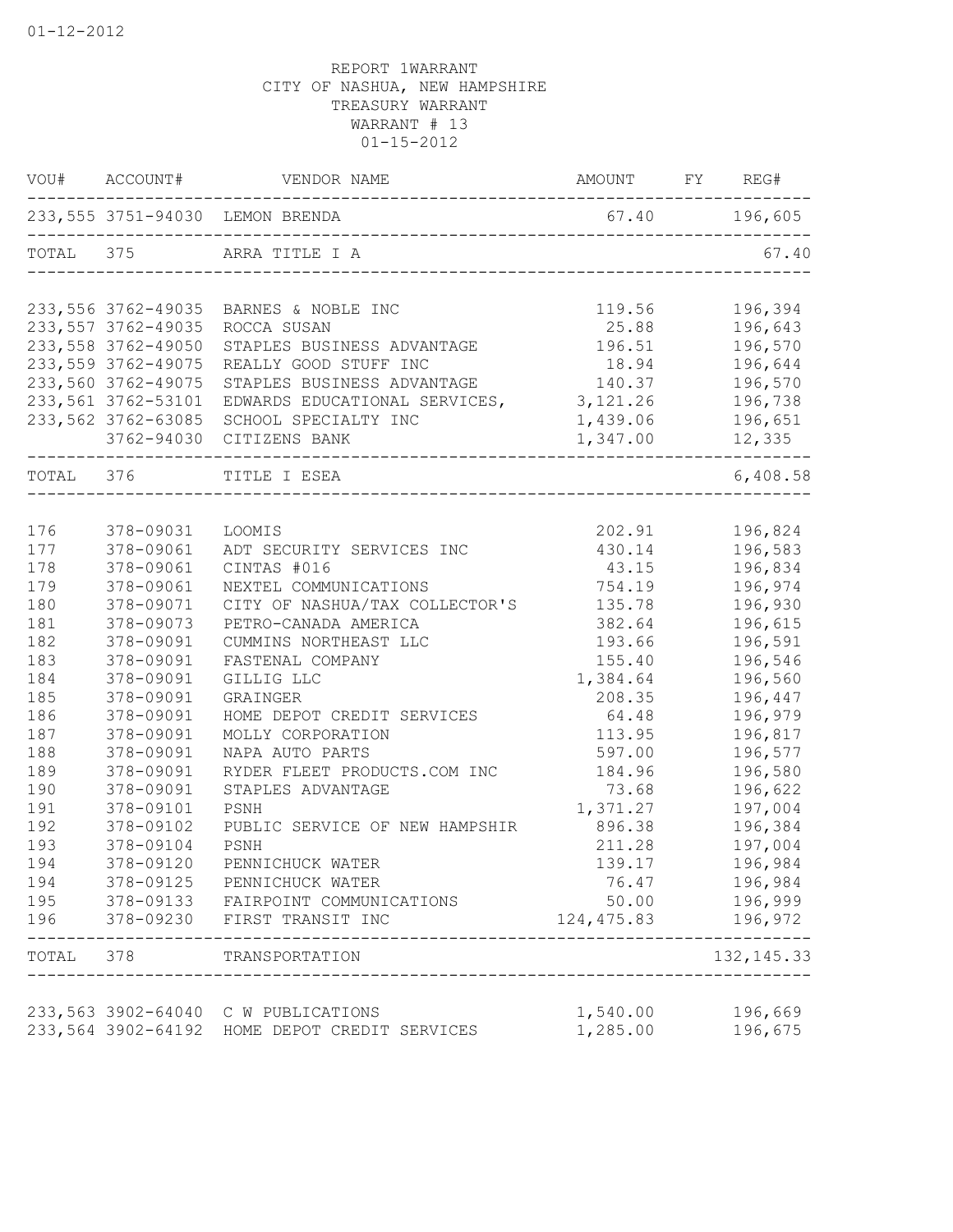|                              | VOU# ACCOUNT# VENDOR NAME                                                                                                                                                                  | AMOUNT FY REG#                      |                    |
|------------------------------|--------------------------------------------------------------------------------------------------------------------------------------------------------------------------------------------|-------------------------------------|--------------------|
|                              | TOTAL 390 VOC ED SECONDARY PERKINS                                                                                                                                                         |                                     | 2,825.00           |
| 233,565 3927-49050 HANNAFORD | 233,566 3927-53100 D A BUCCI & SONS INC                                                                                                                                                    | 27.00 196,428                       | 72.86 196,606      |
|                              | TOTAL 392 CULINARY ARTS                                                                                                                                                                    |                                     | 99.86              |
|                              | 233,567 3940-64192 SCHOOL SPECIALTY INC                                                                                                                                                    |                                     | 196,651            |
|                              | TOTAL 394 ARRA IDEA SPEC ED                                                                                                                                                                |                                     |                    |
|                              | 233,568 3952-53109 BOLICK TERESA DBA BOLICK TERES 4,800.00 196,641<br>233,569 3952-53109 HAMILTON JEANNA<br>233,570 3952-53109 LAVINE HOLLY<br>233,571 3952-53109 REGENCY NURSING CARE LLC | 25.00<br>125.00 196,763<br>3,960.00 | 196,902<br>196,897 |
|                              | TOTAL 395 IDEA B SPECIAL EDUCATION                                                                                                                                                         |                                     | 8,910.00           |
|                              | 233,572 3977-53109 INTERIM HEALTHCARE OF THE NORT 1,235.00 196,544                                                                                                                         |                                     |                    |
|                              | TOTAL 397 SPECIAL ED LOCAL                                                                                                                                                                 |                                     | 1,235.00           |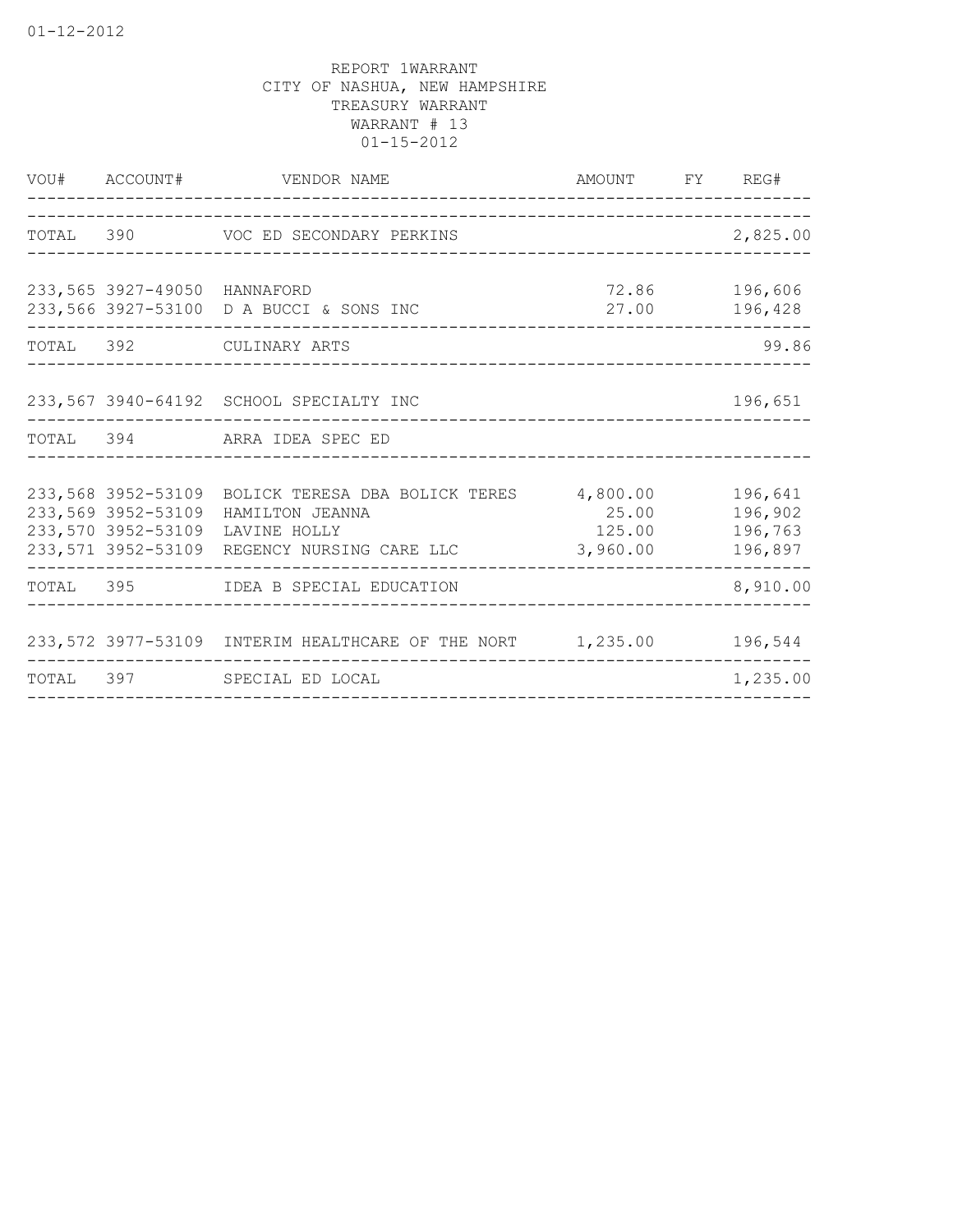| VOU#  | ACCOUNT#    | VENDOR NAME                                    | AMOUNT | FY | REG#    |
|-------|-------------|------------------------------------------------|--------|----|---------|
| 197   | $412 - 162$ | HILLSBOROUGH COUNTY TREASURER                  | 66.08  |    | 196,788 |
| TOTAL | $412 - 16$  | FINANCIAL SERVICES<br>INT & COST ON REDEMPTION |        |    | 66.08   |
| 198   | $412 - 180$ | CRAIG STEPHEN                                  | 83.00  |    | 196,863 |
| TOTAL | $412 - 18$  | FINANCIAL SERVICES<br>AUTO PERMITS             |        |    | 83.00   |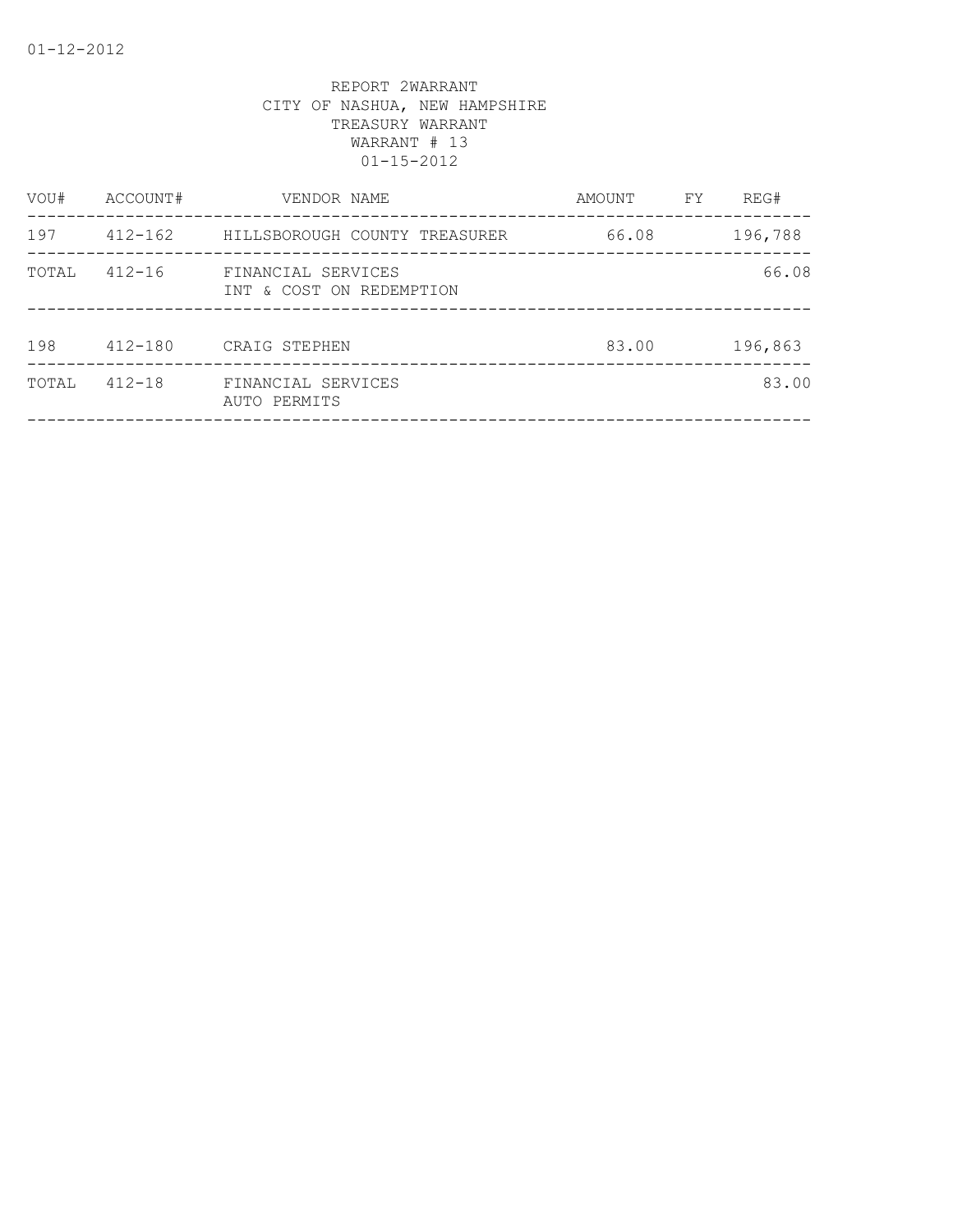| VOU#       | ACCOUNT#               | VENDOR NAME                       | AMOUNT         | FΥ | REG#                  |
|------------|------------------------|-----------------------------------|----------------|----|-----------------------|
| 199        | 501-53166              | ALUKONIS DAVID J                  | 3,500.00       |    | 196,631               |
| 200        | 501-98015              | CITIZENS BANK                     | 308.55         |    | 12,335                |
| 200        | 501-98029              | CITIZENS BANK                     | 37.36          |    | 12,335                |
| 201        | $501 - 94005$          | GREATER NASHUA CHAMBER OF COMM    | 20.00          |    | 196,978               |
| 202        | 501-61022              | PETTY CASH                        | 30.72          |    | 196,390               |
| 203<br>204 | 501-61022<br>501-98015 | PETTY CASH<br>SAM'S CLUB DIRECT   | 30.72<br>72.92 |    | 196,391<br>196,987    |
|            |                        |                                   |                |    |                       |
| TOTAL      | 501                    | MAYOR'S OFFICE                    |                |    | 4,000.27              |
| 205        | 502-51010              | HILLSBOROUGH COUNTY TREASURER     | 54.00          |    | 196,788               |
| 206        | $502 - 49025$          | MATTHEW BENDER & CO INC           | 94.89          |    | 197,019               |
| 207        | 502-91015              | PETTY CASH                        | 48.40          |    | 196,390               |
| 208        | 502-91015              | PETTY CASH                        | 48.40          |    | 196,391               |
| TOTAL      | 502                    | LEGAL DEPARTMENT                  |                |    | 245.69                |
| 209        |                        | 503-41015 ANCO SIGNS & STAMPS INC | 101.95         |    | 196,564               |
|            |                        |                                   |                |    |                       |
| TOTAL      | 503                    | BOARD OF ALDERMEN                 |                |    | 101.95                |
| 210        | 505-81007              | AMAZON.COM LLC                    | 799.98         |    | 197,017               |
| 211        | 505-81039              | HUMANE SOCIETY OF NEW ENGLAND     | 8,256.75       |    | 196,475               |
| TOTAL      | 505                    | CIVIC & COMM. ACTIVITIES          |                |    | 9,056.73              |
| 212        | 506-31005              | AMERICAN TELECOM SERVICES LLC     | 5,607.48       |    | 196,539               |
| 213        | 506-31005              | CONNECTIVITY                      | 980.98         |    | 196,616               |
| 214        | 506-31005              | FAIRPOINT COMMUNICATIONS          | 832.75         |    | 196,999               |
| 215        | 506-31005              | LOVERING SUE                      | 33.00          |    | 196,931               |
| 216        | 506-31005              | PAETEC COMMUNICATIONS INC         | 600.00         |    | 196,968               |
| TOTAL      | 506                    | TELECOMMUNICATIONS                |                |    | 8,054.21              |
| 217        | 508-83100              | STATE OF NH UC                    | 6, 366.95      |    | 197,013               |
| 217        | 508-83101              | STATE OF NH UC                    | 12,559.85      |    | 197,013               |
| TOTAL      | 508                    | INSURANCE-EMPLOYEE BENEFITS       |                |    | $------$<br>18,926.80 |
| 218        | 512-94005              | CITIZENS BANK                     | 132.40         |    | 12,335                |
| 219        | 512-95005              | GOVERNMENT FINANCE OFFICERS AS    | 640.00         |    | 196,988               |
| 220        | 512-91015              | PETTY CASH                        | 10.00          |    | 196,390               |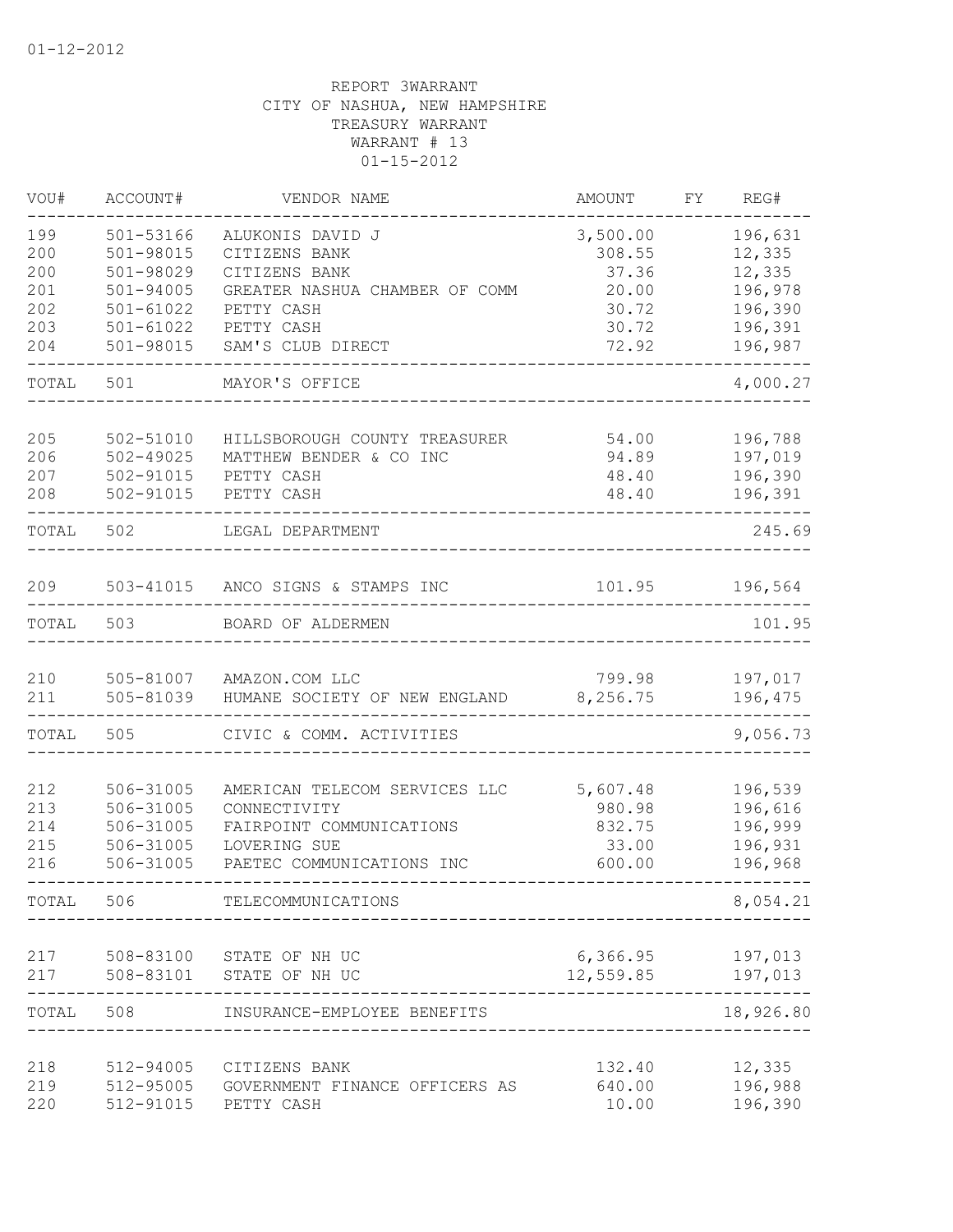| VOU#  | ACCOUNT#  | VENDOR NAME                    | AMOUNT          | FY | REG#     |
|-------|-----------|--------------------------------|-----------------|----|----------|
| 221   | 512-91015 | PETTY CASH                     | 10.00           |    | 196,391  |
| 222   | 512-43005 | POSTMASTER                     | 200.00          |    | 196,386  |
| 223   | 512-43005 | PRINTGRAPHICS OF MAINE         | 800.00          |    | 12,330   |
| 224   | 512-43005 | PRINTGRAPHICS OF MAINE         | 42.89           |    | 12,344   |
| 225   | 512-43005 | PRINTGRAPHICS OF MAINE         | 800.00          |    | 12,357   |
| 226   | 512-59182 | PRINTGRAPHICS OF MAINE         | 791.43          |    | 12,344   |
| 227   | 512-41010 | STAPLES ADVANTAGE              | 33.78           |    | 196,622  |
| 227   | 512-41015 | STAPLES ADVANTAGE              | 699.24          |    | 196,622  |
| 228   | 512-66025 | US BANCORP EQUIPMENT FINANCE I | 26.55           |    | 197,001  |
| TOTAL | 512       | FINANCIAL SERVICES             |                 |    | 4,186.29 |
| 229   | 513-59100 | CANAL ART & FRAMING/SAMANTHA T | 126.00          |    | 196,691  |
| 230   | 513-59100 | CP PAPER MERCHANTS             | 64.75           |    | 196,395  |
| 231   | 513-49075 | PATRIOT SIGNAGE INC            | 442.00          |    | 196,595  |
| 232   | 513-43005 | PETTY CASH                     | 1.48            |    | 196,390  |
| 233   | 513-43005 | PETTY CASH                     | 1.48            |    | 196,391  |
| 234   | 513-59100 | PETTY CASH                     | 79.60           |    | 196,390  |
| 235   | 513-59100 | PETTY CASH                     | 79.60           |    | 196,391  |
| 236   | 513-59115 | PETTY CASH                     | 140.00          |    | 196,390  |
| 237   | 513-59115 | PETTY CASH                     |                 |    | 196,391  |
| 238   | 513-41015 | STAPLES ADVANTAGE              | 140.00<br>69.79 |    | 196,622  |
| TOTAL | 513       | CITY CLERK'S OFFICE            |                 |    | 1,144.70 |
| 238   |           | 515-41015 STAPLES ADVANTAGE    | 80.44           |    | 196,622  |
| TOTAL | 515       | HUMAN RESOURCES                |                 |    | 80.44    |
|       |           |                                |                 |    |          |
| 239   | 516-54011 | TELEGRAPH PUBLISHING COMPANY   | 477.10          |    | 196,791  |
| 239   | 516-54016 | TELEGRAPH PUBLISHING COMPANY   | 1,269.33        |    | 196,791  |
| 240   | 516-54016 | UNION LEADER CORPORATION       | 317.11          |    | 196,973  |
| TOTAL | 516       | PURCHASING DEPARTMENT          |                 |    | 2,063.54 |
|       |           |                                |                 |    |          |
| 241   | 517-59135 | BAIN PEST CONTROL SERVICE INC  | 75.00           |    | 196,793  |
| 242   | 517-75023 | BLUE TARP FINANCIAL, INC       | 1.66            |    | 197,000  |
| 243   | 517-75023 | HEATING SPECIALTIES OF NH INC  | 158.30          |    | 196,775  |
| 244   | 517-34015 | NATIONAL GRID                  | 734.97          |    | 196,388  |
| 245   | 517-31050 | NEXTEL COMMUNICATIONS          | 68.21           |    | 196,974  |
| 246   | 517-33005 | PENNICHUCK WATER               | 68.85           |    | 196,984  |
| 247   | 517-32005 | PSNH                           | 2,697.30        |    | 197,004  |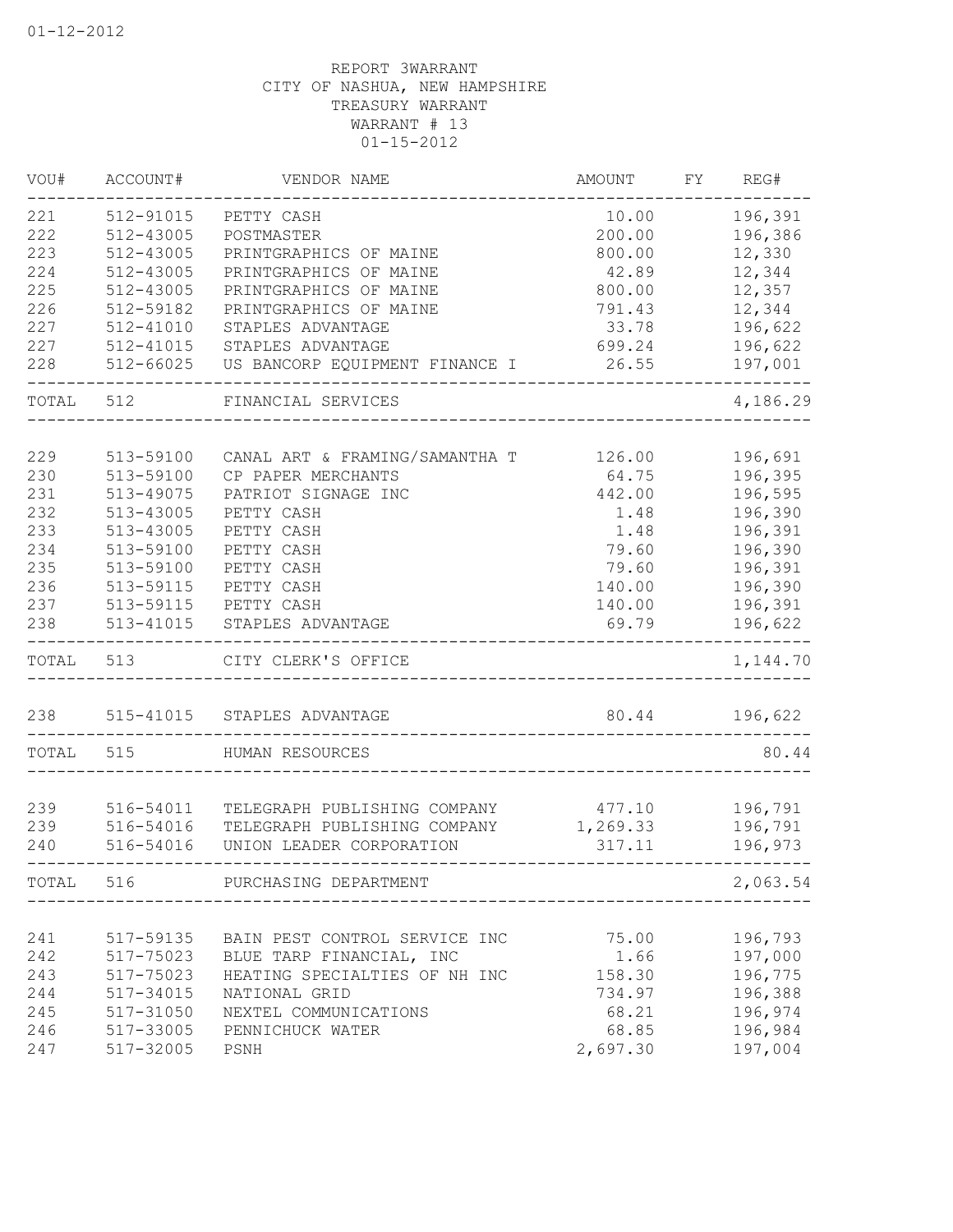| VOU#       |                        |                                                           |                               | REG#               |
|------------|------------------------|-----------------------------------------------------------|-------------------------------|--------------------|
|            |                        | TOTAL 517 BUILDING MAINT - CITY ADMIN                     |                               | 3,804.29           |
| 248        | 519-45125              | PETTY CASH                                                | 20.99                         | 196,390            |
| 249        | 519-45125              | PETTY CASH                                                | 20.99                         | 196,391            |
| 250        | 519-91005              | PETTY CASH                                                | 44.40                         | 196,390            |
| 251        | 519-91005              | PETTY CASH                                                | 44.40                         | 196,391            |
| 252        | 519-41015              | STAPLES ADVANTAGE                                         | 60.55                         | 196,622            |
| 253        | 519-64192              | TREASURER STATE OF NH                                     | 75.00                         | 196,932            |
| 254        | 519-91005              | TURGISS GARY W                                            | 135.42                        | 196,756            |
| 255        | 519-91005              | TURGISS GREG                                              | 125.43                        | 196,933            |
|            | TOTAL 519              | -------------------------------<br>ASSESSORS              |                               | 527.18             |
| 256        | 520-32005 PSNH         |                                                           | 569.95 197,004                |                    |
|            | TOTAL 520              | HUNT BUILDING                                             |                               | 569.95             |
|            |                        |                                                           |                               |                    |
| 257        | $522 - 64040$          | CITIZENS BANK                                             | 69.95                         | 12,335             |
| 257        | 522-64045              | CITIZENS BANK                                             | 59.99                         | 12,335             |
| 257        | 522-74035              | CITIZENS BANK                                             | 99.00                         | 12,335             |
| 258        | 522-31050              | NEXTEL COMMUNICATIONS                                     | 99.33                         | 196,974            |
| 259        | 522-11356              | ROBERT HALF INTERNATIONAL                                 | 5,000.00                      | 196,830            |
| 260        | 522-41015              | STAPLES ADVANTAGE                                         | 61.96                         | 196,622            |
| 261        | 522-31050              | VERIZON WIRELESS<br>------------------------------------- | 183.36                        | 197,018            |
| TOTAL      | 522                    | INFORMATION TECHNOLOGY                                    | ----------------------------- | 5,573.59           |
|            |                        |                                                           |                               |                    |
| 262        | 531-59100              | 1ST PRIORITY TOWING AND RECOVE                            | 165.00                        | 196,827            |
| 263        | 531-45920              | ADVANTAGE BUNDLING SP LLC                                 | 413.47                        | 196,537            |
| 264        | 531-46030              | ALEC'S SHOE STORE INC                                     | 204.90                        | 196,493            |
| 265        | $531 - 46040$          | ALL SPORTS HEROES UNIFORMS,                               | 22.60                         | 196,470            |
| 266        | 531-45005              | AMCHAR WHOLESALE INC                                      | 2,878.15                      | 196,497            |
| 267        | 531-53070              | ANIMAL HOSPITAL OF NASHUA INC                             | 429.20                        | 196,569            |
| 268        | $531 - 46040$          | BAILEY DAVID E                                            | 85.00                         | 196,947            |
| 269        | 531-78007              | BELLETETES INC                                            | 1.85                          | 196,507            |
| 270        | 531-91025              | BELMONT PHILIP                                            | 44.40                         | 196,940            |
| 271        | 531-46030              | BEN'S UNIFORMS                                            | 510.00                        | 196,795            |
| 271<br>272 | $531 - 46040$          | BEN'S UNIFORMS                                            | 3,249.50<br>428.72            | 196,795            |
| 272        | 531-78007<br>531-78075 | BEST FORD                                                 |                               | 196,415            |
| 273        | 531-59100              | BEST FORD<br>CANAL ART & FRAMING/SAMANTHA T               | 475.68<br>137.00              | 196,415<br>196,691 |
| 274        | 531-78007              | CARPARTS OF NASHUA                                        | 11.96                         | 196,414            |
| 275        | 531-45125              | CDW GOVERNMENT INC                                        | 225.91                        | 196,648            |
|            |                        |                                                           |                               |                    |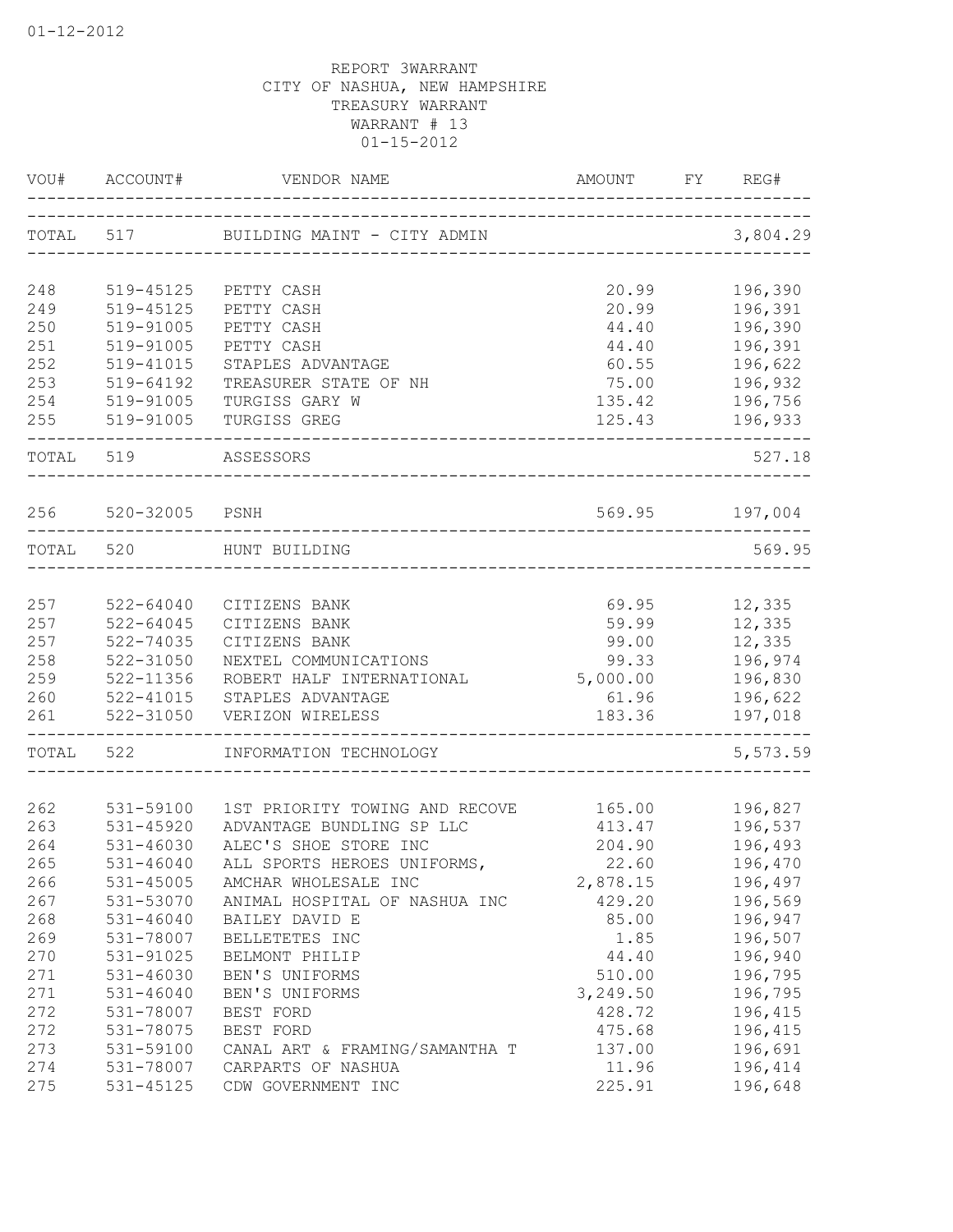| VOU# | ACCOUNT#      | VENDOR NAME                         | AMOUNT    | FY | REG#    |
|------|---------------|-------------------------------------|-----------|----|---------|
| 276  |               | 531-42000 CENTRAL PAPER PRODUCTS CO | 244.29    |    | 196,614 |
| 277  | 531-31025     | CINFO PETER                         | 45.96     |    | 196,935 |
| 278  | 531-94005     | CITIZENS BANK                       | 418.10    |    | 12,335  |
| 278  | 531-98035     | CITIZENS BANK                       | 109.70    |    | 12,335  |
| 279  | 531-46040     | CONSTANT JANE                       | 152.91    |    | 196,946 |
| 280  | 531-64045     | DELL MARKETING LP                   | 7,898.52  |    | 196,465 |
| 281  | 531-75023     | DEPENDABLE LOCK SERVICE INC         | 20.00     |    | 196,593 |
| 282  | 531-31025     | FAIRPOINT COMMUNICATIONS            | 28.53     |    | 196,999 |
| 283  | 531-78007     | FISHER AUTO PARTS                   | 181.96    |    | 196,829 |
| 284  | 531-48015     | FLEET SERVICES                      | 1,303.99  |    | 196,534 |
| 285  | 531-91025     | HALL MATTHEW                        | 44.40     |    | 196,941 |
| 286  | 531-78007     | HOME DEPOT CREDIT SERVICES          | 9.97      |    | 196,992 |
| 287  | 531-53125     | LAROCHE PETER                       | 200.00    |    | 196,936 |
| 288  | 531-46040     | LIMA JAMES                          | 159.99    |    | 196,948 |
| 289  | 531-78007     | MAC MULKIN CHEVROLET INC            | 12.92     |    | 196,776 |
| 290  | 531-95000     | MATTHEW BENDER & CO INC             | 73.89     |    | 196,596 |
| 291  | 531-78007     | MAYNARD & LESIEUR INCORPORATED      | 70.00     |    | 196,784 |
| 292  | 531-75023     | METRO GROUP INC (THE)               | 175.00    |    | 196,752 |
| 293  | 531-78007     | MHQ MUNICIPAL VEHICLES              | 237.96    |    | 196,543 |
| 294  | $531 - 46040$ | MOUSHEGIAN MICHAEL                  | 25.00     |    | 196,937 |
| 295  | 531-78007     | NYTECH SUPPLY CO                    | 100.57    |    | 196,426 |
| 296  | 531-53125     | PAGE ROBERT                         | 199.00    |    | 196,934 |
| 297  | 531-45125     | PC MALL GOV INC                     | 18.99     |    | 196,657 |
| 298  | 531-33005     | PENNICHUCK WATER                    | 567.97    |    | 196,984 |
| 299  | 531-41015     | PETTY CASH                          | 9.99      |    | 196,942 |
| 299  | 531-91025     | PETTY CASH                          | 26.00     |    | 196,942 |
| 300  | 531-41015     | PETTY CASH                          | 43.11     |    | 196,943 |
| 300  | 531-48015     | PETTY CASH                          | 20.01     |    | 196,943 |
| 300  | 531-59100     | PETTY CASH                          | 163.00    |    | 196,943 |
| 300  | 531-98029     | PETTY CASH                          | 22.77     |    | 196,943 |
| 300  | 531-98035     | PETTY CASH                          | 182.18    |    | 196,943 |
| 301  | 531-43005     | PETTY CASH                          | 15.15     |    | 196,944 |
| 301  | 531-98035     | PETTY CASH                          | 336.62    |    | 196,944 |
| 302  | 531-91025     | PETTY CASH                          | 5.25      |    | 196,945 |
| 302  | 531-98035     | PETTY CASH                          | 30.00     |    | 196,945 |
| 303  | 531-32035     | PSNH                                | 132.77    |    | 197,004 |
| 304  | 531-32005     | PUBLIC SERVICE OF NEW HAMPSHIR      | 11,336.46 |    | 196,384 |
| 304  | 531-32035     | PUBLIC SERVICE OF NEW HAMPSHIR      | 411.85    |    | 196,384 |
| 305  | 531-91025     | ROONEY RYAN                         | 44.40     |    | 196,938 |
| 306  | 531-45220     | SAM'S CLUB DIRECT                   | 156.22    |    | 196,987 |
| 307  | 531-34015     | SHATTUCK MALONE OIL CO              | 833.95    |    | 196,966 |
| 308  | 531-31025     | ST ONGE JOSHUA                      | 45.96     |    | 196,939 |
| 309  | 531-41005     | STAPLES ADVANTAGE                   | 701.64    |    | 196,622 |
| 309  | 531-41015     | STAPLES ADVANTAGE                   | 763.31    |    | 196,622 |
| 310  | 531-46030     | STARPACKER                          | 48.40     |    | 196,600 |
| 311  | 531-78075     | STATEWIDE COLLISION LLC             | 480.70    |    | 196,489 |
| 312  | 531-42000     | THE DURKIN CO INC                   | 574.71    |    | 196,529 |
| 313  | 531-95000     | TREASURER STATE OF NH               | 75.00     |    | 196,969 |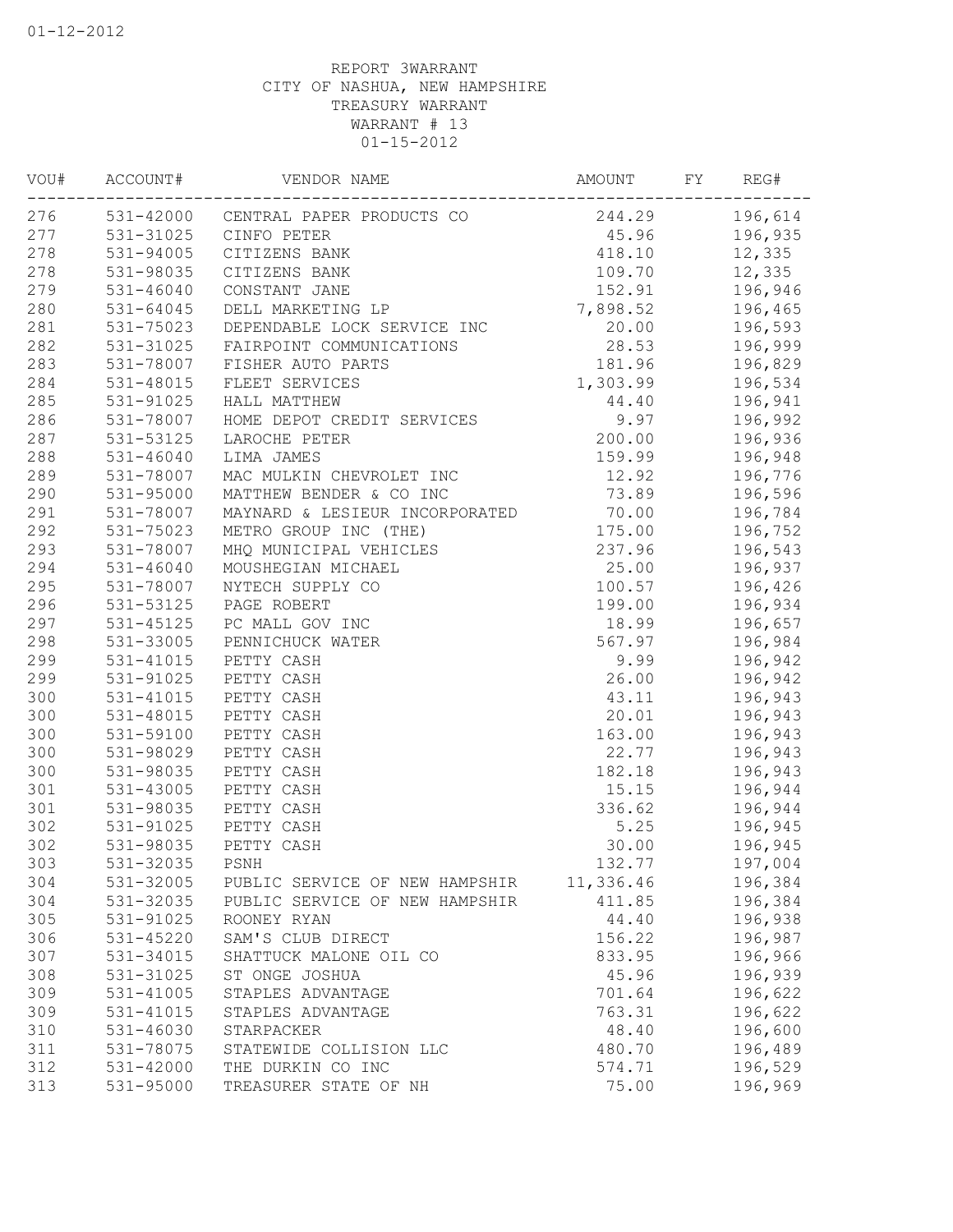| VOU#      | ACCOUNT#  | VENDOR NAME                            | AMOUNT   | FY | REG#      |
|-----------|-----------|----------------------------------------|----------|----|-----------|
| 314       |           | 531-43005 UNITED PARCEL SERVICE        | 16.24    |    | 197,020   |
| 315       |           | 531-43005 UNITED STATES POSTAL SERVICE | 1,000.00 |    | 12,349    |
| 316       |           | 531-31025 VERIZON WIRELESS             | 1,000.33 |    | 196,991   |
| TOTAL 531 |           | POLICE DEPARTMENT                      |          |    | 40,058.98 |
|           |           |                                        |          |    |           |
| 317       | 532-95010 | 1ST RESPONDER NEWSPAPER                | 110.00   |    | 196,996   |
| 318       | 532-78015 | A SIGN OF THINGS TO COME/KEITH         | 40.00    |    | 196,456   |
| 319       | 532-75023 | AE MECHANICAL INC                      | 415.50   |    | 196,755   |
| 319       | 532-75130 | AE MECHANICAL INC                      | 363.50   |    | 196,755   |
| 320       | 532-75160 | B & D SEPTIC SERVICE ROBERT DU         | 250.00   |    | 196,837   |
| 321       | 532-78060 | B-B CHAIN                              | 1,746.00 |    | 196,429   |
| 322       | 532-78100 | BATTERIES PLUS                         | 220.92   |    | 196,601   |
| 323       | 532-46030 | BERGERON PROTECTIVE CLOTHING           | 804.45   |    | 196,619   |
| 324       | 532-75023 | BRIAN MASON ELECTRIC LLC               | 170.00   |    | 196,552   |
| 325       | 532-78095 | F W WEBB COMPANY                       | 9.86     |    | 196,462   |
| 326       | 532-74038 | FIRE TECH & SAFETY OF NEW ENGL         | 860.00   |    | 196,584   |
| 327       | 532-73005 | FLETCHER'S APPLIANCE                   | 85.00    |    | 196,454   |
| 328       | 532-78075 | GREENFIELD INDUSTRIES INC              | 265.00   |    | 196,437   |
| 329       | 532-74092 | HARRIS EQUIPMENT REPAIR SERVIC         | 293.30   |    | 196,782   |
| 330       | 532-74055 | HB COMMUNICATIONS INC                  | 220.00   |    | 196,485   |
| 331       | 532-75023 | HOME DEPOT CREDIT SERVICES             | 52.45    |    | 196,979   |
| 332       | 532-64080 | INDUSTRIAL PROTECTION SERVICES         | 42.73    |    | 196,442   |
| 333       | 532-78075 | JACK YOUNG COMPANY, INC                | 212.99   |    | 196,607   |
| 333       | 532-78100 | JACK YOUNG COMPANY, INC                | $-27.89$ |    | 196,607   |
| 334       | 532-59135 | JP PEST SERVICES                       | 235.00   |    | 196,504   |
| 335       | 532-75105 | M & M ELECTRICAL SUPPLY CO INC         | 83.46    |    | 196,770   |
| 336       | 532-78065 | MAYNARD & LESIEUR INCORPORATED         | 492.00   |    | 196,784   |
| 337       | 532-78020 | MINUTEMAN TRUCKS INC                   | 3.44     |    | 196,536   |
| 337       | 532-78100 | MINUTEMAN TRUCKS INC                   | 553.48   |    | 196,536   |
| 338       | 532-46045 | MORRISSEY BRIAN                        | 175.00   |    | 196,949   |
| 339       | 532-34015 | NATIONAL GRID                          | 867.68   |    | 196,388   |
| 340       | 532-31040 | NEXTEL COMMUNICATIONS                  | 256.05   |    | 196,974   |
| 341       | 532-33005 | PENNICHUCK WATER                       | 243.34   |    | 196,984   |
| 342       | 532-32005 | PSNH                                   | 6,420.33 |    | 197,004   |
| 343       | 532-79045 | RADIOSHACK                             | 39.99    |    | 197,016   |
| 344       | 532-91005 | RAPAGLIA MARK                          | 111.10   |    | 196,402   |
| 345       | 532-78007 | SANEL AUTO PARTS CO                    | 176.21   |    | 196,512   |
| 345       | 532-78075 | SANEL AUTO PARTS CO                    | 54.27    |    | 196,512   |
| 345       | 532-78100 | SANEL AUTO PARTS CO                    | 8.08     |    | 196,512   |
| 346       | 532-41005 | STAPLES ADVANTAGE                      | 98.31    |    | 196,622   |
| 346       | 532-41015 | STAPLES ADVANTAGE                      | 342.04   |    | 196,622   |
| 347       | 532-78075 | TOWNSEND FORD                          | 45.00    |    | 196,540   |
| 347       | 532-78080 | TOWNSEND FORD                          | $-35.00$ |    | 196,540   |
| 348       | 532-49025 | TREASURER STATE OF NH                  | 37.00    |    | 196,976   |
| 349       | 532-59100 | TRUE BLUE CLEANERS                     | 341.22   |    | 196,535   |
| 350       | 532-74038 | WD PERKINS FIRE PUMP SPECIALIS         | 1,000.00 |    | 196,562   |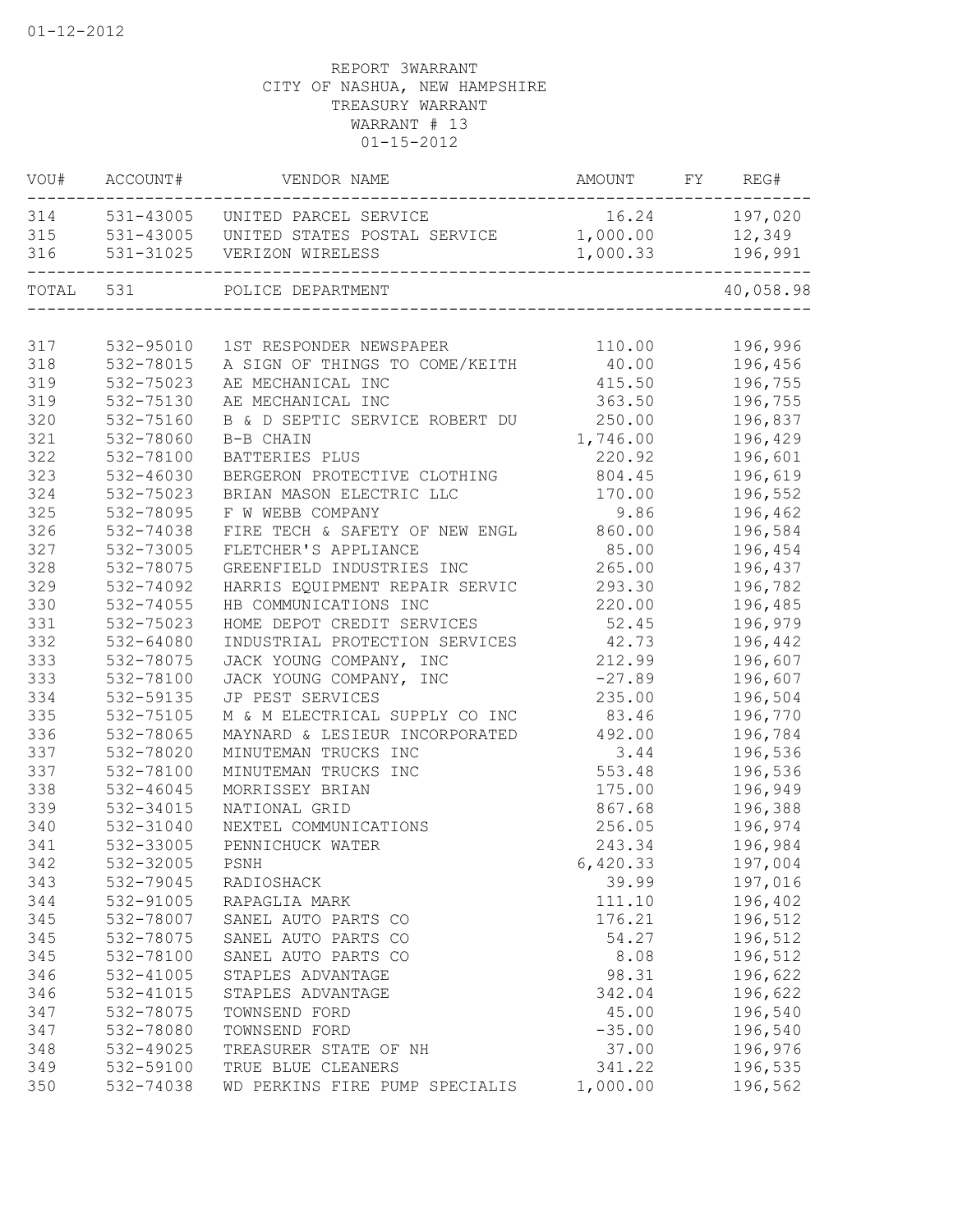| VOU#                                          | ACCOUNT#                                                                                | VENDOR NAME                                                                                                                                                            | AMOUNT                                                             | FY | REG#                                                                      |
|-----------------------------------------------|-----------------------------------------------------------------------------------------|------------------------------------------------------------------------------------------------------------------------------------------------------------------------|--------------------------------------------------------------------|----|---------------------------------------------------------------------------|
| 350<br>351<br>352<br>352                      | 532-78095<br>532-69025<br>532-78020<br>532-78095                                        | WD PERKINS FIRE PUMP SPECIALIS<br>WITMER PUBLIC SAFETY GROUP<br>YANKEE TRUCKS<br>YANKEE TRUCKS                                                                         | 1,290.14<br>56.98<br>467.25<br>79.62                               |    | 196,562<br>196,805<br>196,422<br>196,422                                  |
| TOTAL                                         | 532                                                                                     | FIRE DEPARTMENT<br>_______________________                                                                                                                             |                                                                    |    | 19,575.80                                                                 |
| 353                                           |                                                                                         | 533-33010 PENNICHUCK WATER                                                                                                                                             | 219,467.96 196,984                                                 |    |                                                                           |
| TOTAL                                         | 533                                                                                     | WATER SUPPLY (PUBLIC HYDRANTS)                                                                                                                                         |                                                                    |    | 219,467.96                                                                |
| 354<br>355                                    | 534-32020<br>534-32020                                                                  | PSNH<br>PUBLIC SERVICE OF NEW HAMPSHIR 63,340.03                                                                                                                       | 340.40                                                             |    | 197,004<br>196,387                                                        |
| TOTAL                                         | 534                                                                                     | STREET LIGHTING                                                                                                                                                        |                                                                    |    | 63,680.43                                                                 |
| 356                                           | 536-95000                                                                               | MTUG                                                                                                                                                                   | 85.00                                                              |    | 196,618                                                                   |
| TOTAL                                         | 536                                                                                     | CITYWIDE COMMUNICATIONS                                                                                                                                                |                                                                    |    | 85.00                                                                     |
| 357<br>358                                    | 541-34005<br>541-41015                                                                  | SHATTUCK MALONE OIL CO<br>STAPLES ADVANTAGE                                                                                                                            | 1,539.60<br>42.88                                                  |    | 196,966<br>196,622                                                        |
| TOTAL                                         | 541                                                                                     | COMMUNITY SERVICES DIVISION                                                                                                                                            |                                                                    |    | $- - - - - - -$<br>1,582.48                                               |
| 359                                           | 542-31050                                                                               | NEXTEL COMMUNICATIONS                                                                                                                                                  | 32.68                                                              |    | 196,974                                                                   |
| TOTAL                                         | 542                                                                                     | COMMUNITY HEALTH                                                                                                                                                       |                                                                    |    | 32.68                                                                     |
| 360<br>361                                    | 543-91005<br>-------------                                                              | LYONS MEREDITH<br>543-31050 NEXTEL COMMUNICATIONS                                                                                                                      | 141.57                                                             |    | 196,604<br>12.67 196,974                                                  |
|                                               |                                                                                         | TOTAL 543 ENVIRONMENTAL HEALTH DEPT.                                                                                                                                   |                                                                    |    | 154.24                                                                    |
| 362<br>363<br>364<br>365<br>366<br>367<br>368 | 545-97020<br>545-97020<br>545-97020<br>545-97020<br>545-97020<br>545-97020<br>545-97020 | 108-110 ASH ST LLC<br>188 CONCORD ST LLC DBA LILLIAN<br>AYOTTE ELAINE DBA AYOTTE PROPE<br>BONNETTE STEPHEN<br>BRIDGE ST REALTY<br>BYRD WILLIAM J<br>COUNTRY BARN MOTEL | 800.00<br>546.00<br>346.00<br>650.00<br>728.77<br>660.00<br>406.00 |    | 196,421<br>196,553<br>196,516<br>196,467<br>196,568<br>196,505<br>196,508 |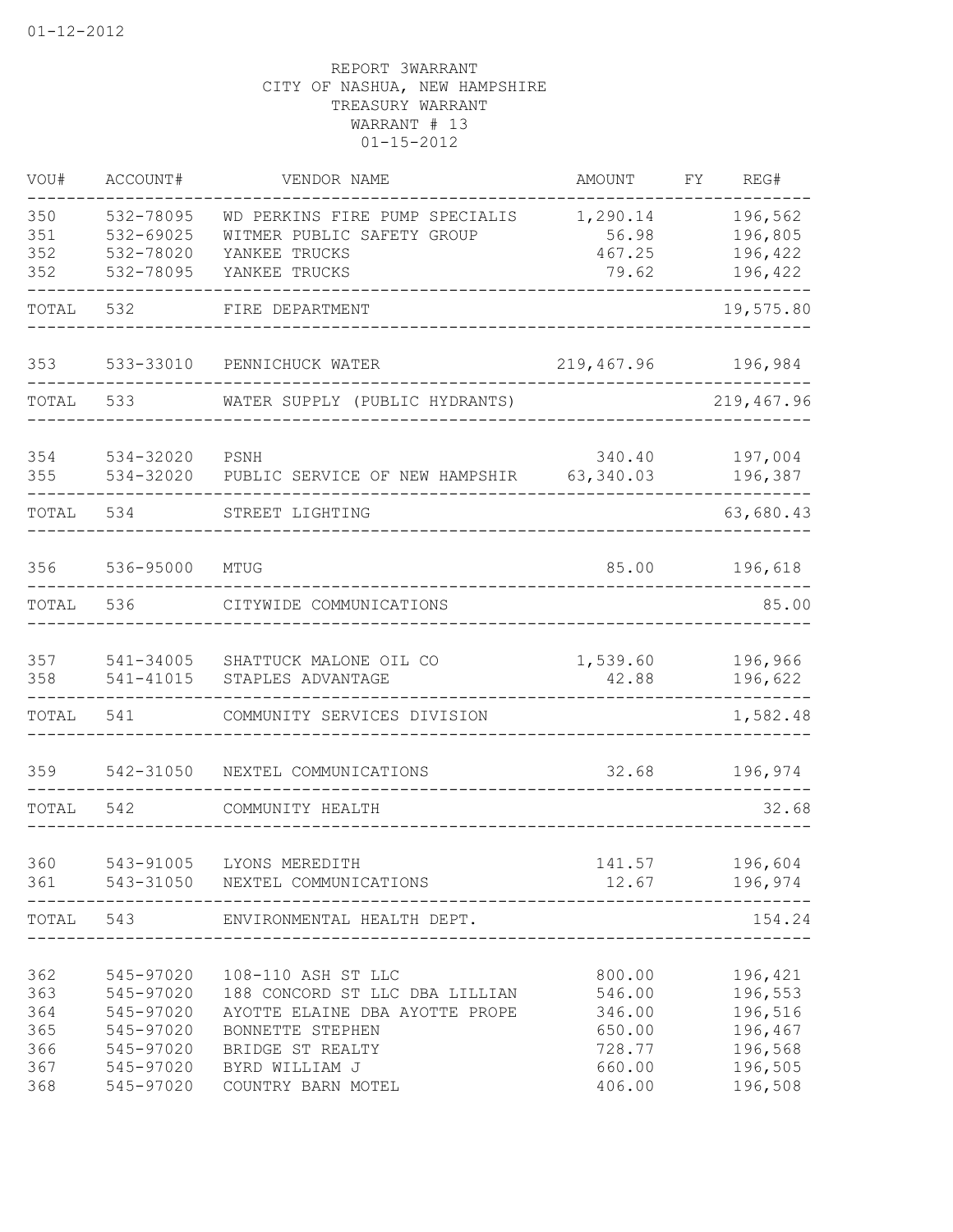| VOU#  | ACCOUNT#  | VENDOR NAME                    | AMOUNT   | FY | REG#           |
|-------|-----------|--------------------------------|----------|----|----------------|
| 369   | 545-97020 | DAVIS FUNERAL HOME             | 1,500.00 |    | 196,423        |
| 370   | 545-97020 | GAUTHIER REALTY/CONNIE GAUTHIE | 680.00   |    | 196,613        |
| 371   | 545-97020 | HMC REALTY INC                 | 900.97   |    | 196,628        |
| 372   | 545-97020 | LAMERAND ENTERPRISES/KYLE LAME | 246.00   |    | 196,579        |
| 373   | 545-97020 | LSB ASSOCIATES I LTD PRC       | 1,054.82 |    | 196,459        |
| 374   | 545-97020 | MOTEL 6                        | 1,242.78 |    | 196,581        |
| 375   | 545-97020 | NASHUA HOUSING AUTHORITY       | 432.06   |    | 196,582        |
| 376   | 545-97020 | NASHUA PASTORAL CARE           | 121.82   |    | 196,509        |
| 377   | 545-97020 | NUNEZ RAFAEL                   | 500.00   |    | 196,410        |
| 378   | 545-97020 | PAQUIN EDWARD                  | 409.44   |    | 196,413        |
| 379   | 545-97020 | PINE HILL GARDENS ASSOCIATION  | 213.46   |    | 196,471        |
| 380   | 545-97020 | PRA PROPERTIES LTD PARTNERSHIP | 514.61   |    | 196,590        |
| 381   | 545-97015 | PSNH                           | 160.20   |    | 197,008        |
| 382   | 545-97020 | ROYAL CREST ESTATES            | 318.37   |    | 196,460        |
| 383   | 545-97020 | SAYERS CHARLES O               | 500.00   |    | 196,397        |
| 384   | 545-97020 | URQUHART DIANE                 | 650.00   |    | 196,448        |
| TOTAL | 545       | WELFARE COSTS                  |          |    | 13,581.30      |
|       |           |                                |          |    |                |
| 385   | 551-31050 | NEXTEL COMMUNICATIONS          |          |    | 168.96 196,974 |
| 386   | 551-33005 | PENNICHUCK WATER               | 76.47    |    | 196,984        |
| 387   | 551-32005 | PUBLIC SERVICE OF NEW HAMPSHIR | 872.15   |    | 196,384        |
| 388   | 551-41015 | STAPLES ADVANTAGE              | 53.72    |    | 196,622        |
| TOTAL | 551       | PUBLIC WORKS DIV & ENGINEERING |          |    | 1,171.30       |
|       |           |                                |          |    |                |
| 389   | 552-45250 | B & S LOCKSMITH INC            | 20.25    |    | 196,541        |
| 389   | 552-75022 | B & S LOCKSMITH INC            | 27.00    |    | 196,541        |
| 390   | 552-75021 | BALCOM BROS INC                | 675.00   |    | 196,436        |
| 391   | 552-45250 | BELLETETES INC                 | 15.98    |    | 196,507        |
| 391   | 552-75021 | BELLETETES INC                 | 16.35    |    | 196,507        |
| 391   | 552-75022 | BELLETETES INC                 | 4.70     |    | 196,507        |
| 392   | 552-78007 | CARPARTS OF NASHUA             | 15.00    |    | 196,414        |
| 393   | 552-48015 | DENNIS K BURKE INC             | 1,622.85 |    | 197,021        |
| 394   | 552-59050 | DEVITO JOHN                    | 44.00    |    | 196,844        |
| 395   | 552-75021 | F W WEBB COMPANY               | 114.74   |    | 196,462        |
| 396   | 552-59050 | GADBOIS GERALD                 | 510.00   |    | 196,393        |
| 397   | 552-45196 | HOME DEPOT CREDIT SERVICES     | 13.98    |    | 196,979        |
| 397   | 552-75021 | HOME DEPOT CREDIT SERVICES     | 71.88    |    | 196,979        |
| 397   | 552-75022 | HOME DEPOT CREDIT SERVICES     | 37.79    |    | 196,979        |
| 398   | 552-59050 | JACKSON BRIAN                  | 60.00    |    | 196,725        |
| 399   | 552-75022 | JAN-PRO CLEANING SYSTEMS NORTH | 300.00   |    | 196,801        |
| 400   | 552-46045 | LAVOIE ROGER                   | 46.00    |    | 196,950        |
| 401   | 552-75021 | LOWE'S                         | 92.05    |    | 196,993        |
| 402   | 552-59050 | MANSOR DAVE                    | 540.00   |    | 196,670        |
| 403   | 552-59050 | MARINCHIK ANTON                | 132.00   |    | 196,826        |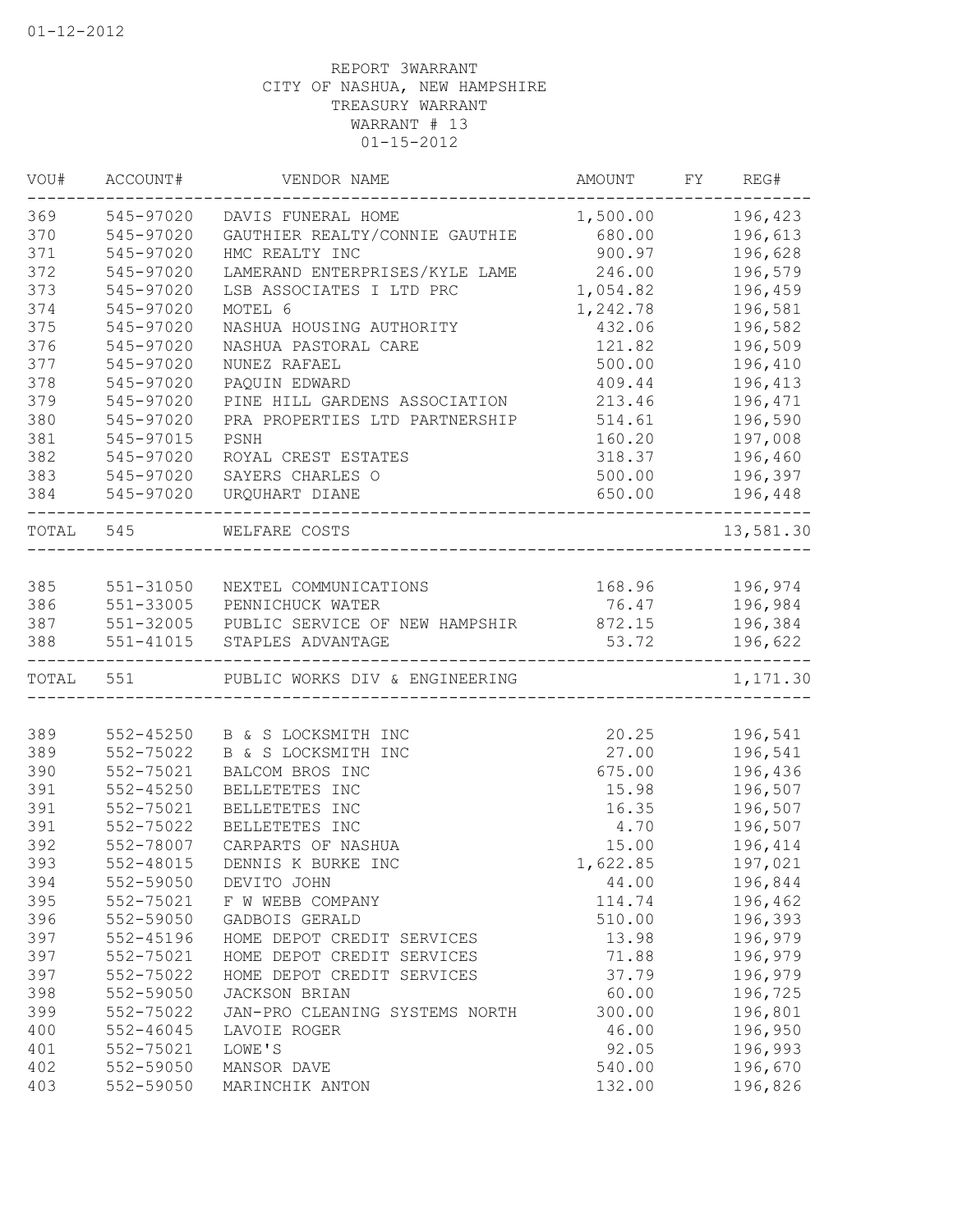| VOU# | ACCOUNT#  | VENDOR NAME                    | AMOUNT    | FY | REG#      |
|------|-----------|--------------------------------|-----------|----|-----------|
| 404  | 552-78007 | NAPA AUTO PARTS                | 113.90    |    | 196,577   |
| 405  | 552-95005 | NE REGIONAL TURFGRASS FOUNDATI | 180.00    |    | 197,011   |
| 406  | 552-95005 | NESTMA                         | 385.00    |    | 196,994   |
| 407  | 552-95005 | NEW ENGLAND PARK ASSOCIATION   | 75.00     |    | 196,985   |
| 408  | 552-31050 | NEXTEL COMMUNICATIONS          | 111.70    |    | 196,974   |
| 409  | 552-75021 | P & L LANDSCAPING              | 6,187.50  |    | 196,608   |
| 410  | 552-33005 | PENNICHUCK WATER               | 237.99    |    | 196,984   |
| 410  | 552-33040 | PENNICHUCK WATER               | 362.38    |    | 196,984   |
| 411  | 552-59020 | PETTY CASH                     | 102.65    |    | 196,951   |
| 412  | 552-32005 | PSNH                           | 1,207.99  |    | 197,004   |
| 412  | 552-32005 | PSNH                           | 3,276.89  |    | 197,005   |
| 412  | 552-32005 | PSNH                           | 98.18     |    | 197,006   |
| 412  | 552-32030 | PSNH                           | 17.43     |    | 197,004   |
| 412  | 552-32030 | PSNH                           | 178.63    |    | 197,005   |
| 412  | 552-32030 | PSNH                           | 1,012.63  |    | 197,006   |
| 413  | 552-32040 | PUBLIC SERVICE OF NEW HAMPSHIR | 3,013.49  |    | 196,384   |
| 414  | 552-59050 | REYNOLDS SCOTT                 | 176.00    |    | 196,633   |
| 415  | 552-59050 | SAIA FRANK                     | 320.00    |    | 196,446   |
| 416  | 552-78007 | SANEL AUTO PARTS CO            | 89.88     |    | 196,512   |
| 417  | 552-48005 | SHATTUCK MALONE OIL CO         | 9,920.76  |    | 196,966   |
| 418  | 552-95005 | SPORTS TURF MANAGERS ASSOCIATI | 220.00    |    | 196,986   |
| 419  | 552-59050 | WHEELER DOUG                   | 144.00    |    | 196,551   |
|      | TOTAL 552 | PARKS AND RECREATION           |           |    | 31,791.57 |
|      |           |                                |           |    |           |
| 420  | 553-59100 | AIRGAS EAST                    | 72.00     |    | 196,445   |
| 421  | 553-78060 | B-B CHAIN                      | 2,539.50  |    | 196,429   |
| 422  | 553-45060 | BELLETETES INC                 | 44.07     |    | 196,507   |
| 422  | 553-49075 | BELLETETES INC                 | 40.50     |    | 196,507   |
| 422  | 553-69025 | BELLETETES INC                 | 25.18     |    | 196,507   |
| 422  | 553-69030 | BELLETETES INC                 | 66.58     |    | 196,507   |
| 422  | 553-75023 | BELLETETES INC                 | 87.79     |    | 196,507   |
| 422  | 553-78100 | BELLETETES INC                 | 261.56    |    | 196,507   |
| 423  | 553-78100 | BOBCAT OF NEW HAMPSHIRE        | 115.61    |    | 196,501   |
| 424  | 553-45010 | BROX INDUSTRIES INC            | 604.95    |    | 196,434   |
| 424  | 553-45015 | BROX INDUSTRIES INC            | 569.75    |    | 196,434   |
| 424  | 553-45025 | BROX INDUSTRIES INC            | 100.00    |    | 196,434   |
| 425  | 553-78100 | CHADWICK-BAROSS INC            | 80.33     |    | 196,435   |
| 426  | 553-45060 | CORRIVEAU ROUTHIER INC         | 117.40    |    | 196,773   |
| 427  | 553-48015 | DENNIS K BURKE INC             | 19,947.08 |    | 197,021   |
| 428  | 553-78100 | DICK RAYMOND INC               | 76.95     |    | 196,787   |
| 429  | 553-78100 | EASTERN NE HYDRAULICS INC      | 795.00    |    | 196,620   |
| 430  | 553-77020 | HOWARD P FAIRFIELD, LLC        | 570.84    |    | 196,723   |
| 431  | 553-59105 | JAN-PRO CLEANING SYSTEMS NORTH | 620.00    |    | 196,801   |
| 432  | 553-59135 | JP PEST SERVICES               | 65.00     |    | 196,504   |
| 433  | 553-49075 | LIBERTY INTN'L TRUCKS OF NH LL | 89.50     |    | 196,780   |
| 433  | 553-78100 | LIBERTY INTN'L TRUCKS OF NH LL | 666.38    |    | 196,780   |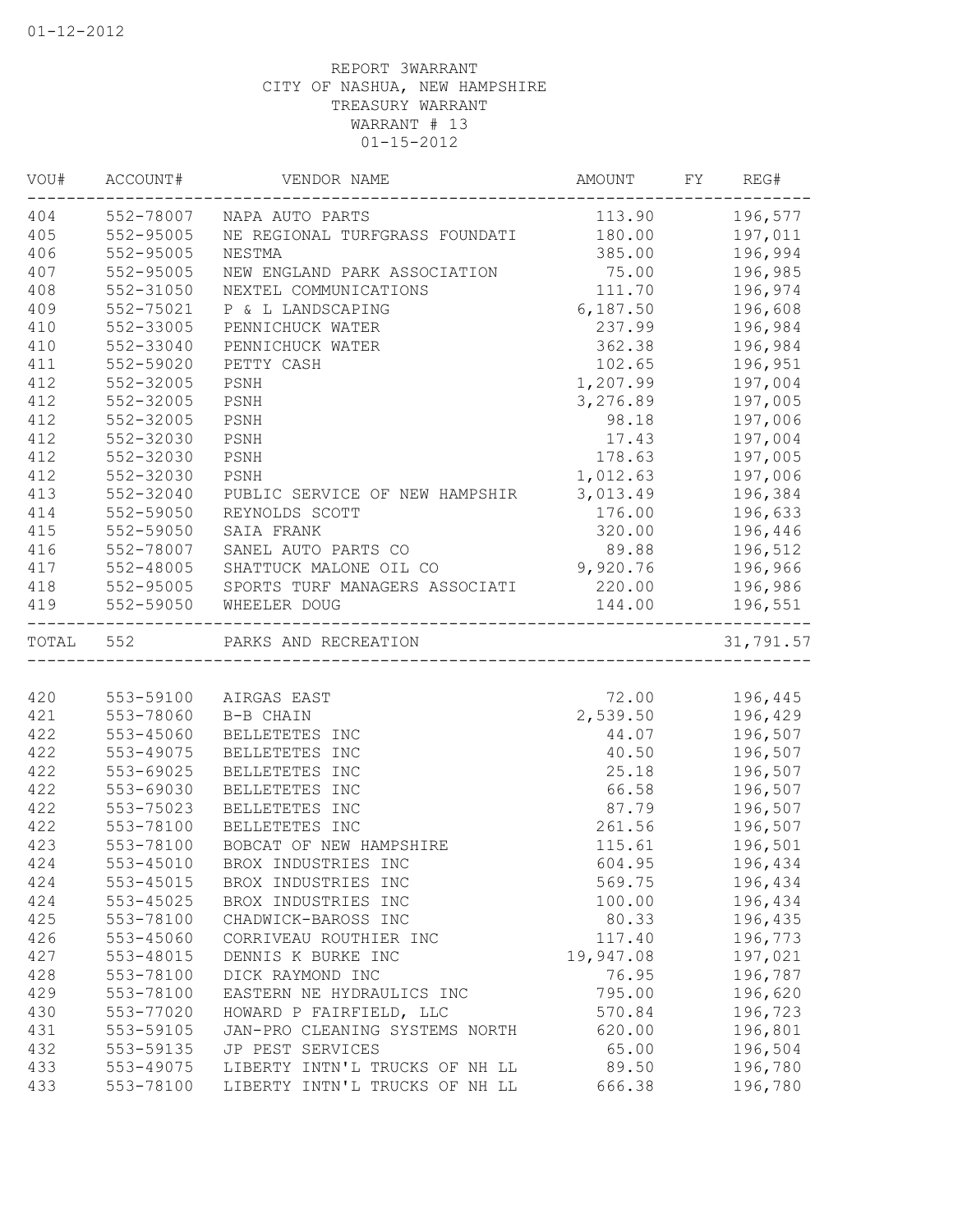| VOU#      | ACCOUNT#  | VENDOR NAME                    | AMOUNT    | FY | REG#      |
|-----------|-----------|--------------------------------|-----------|----|-----------|
| 434       | 553-75023 | M & M ELECTRICAL SUPPLY CO INC | 272.55    |    | 196,770   |
| 435       | 553-49075 | MAYNARD & LESIEUR INCORPORATED | 45.00     |    | 196,784   |
| 436       | 553-49075 | NAPA AUTO PARTS                | 239.67    |    | 196,577   |
| 436       | 553-69030 | NAPA AUTO PARTS                | 178.00    |    | 196,577   |
| 436       | 553-78100 | NAPA AUTO PARTS                | 3, 411.09 |    | 196,577   |
| 437       | 553-78100 | NASHUA OUTDOOR POWER EQUIPMENT | 175.00    |    | 196,517   |
| 438       | 553-49075 | NEW G.H. BERLIN OIL COMPANY    | 280.29    |    | 196,530   |
| 438       | 553-78035 | NEW G.H. BERLIN OIL COMPANY    | 2,199.57  |    | 196,530   |
| 439       | 553-31050 | NEXTEL COMMUNICATIONS          | 170.91    |    | 196,974   |
| 440       | 553-49075 | NH BRAGG & SONS INC            | 52.83     |    | 196,408   |
| 441       | 553-75023 | NH SAFE & LOCK CO INC          | 174.55    |    | 196,555   |
| 442       | 553-49075 | NORTHLAND INDUSTRIAL TRUCK CO. | 109.84    |    | 196,832   |
| 443       | 553-33005 | PENNICHUCK WATER               | 381.97    |    | 196,984   |
| 444       | 553-78100 | PETTY CASH                     | 20.00     |    | 196,390   |
| 445       | 553-78100 | PETTY CASH                     | 20.00     |    | 196,391   |
| 446       | 553-98021 | PETTY CASH                     | 14.47     |    | 196,390   |
| 447       | 553-98021 | PETTY CASH                     | 14.47     |    | 196,391   |
| 448       | 553-78100 | PINE MOTOR PARTS               | 116.40    |    | 196,785   |
| 449       | 553-32005 | PUBLIC SERVICE OF NEW HAMPSHIR | 2,668.29  |    | 196,384   |
| 450       | 553-49075 | SANEL AUTO PARTS CO            | 63.32     |    | 196,512   |
| 450       | 553-78100 | SANEL AUTO PARTS CO            | 58.88     |    | 196,512   |
| 451       | 553-48005 | SHATTUCK MALONE OIL CO         | 18,942.90 |    | 196,966   |
| 452       | 553-41015 | STAPLES ADVANTAGE              | 74.66     |    | 196,622   |
| 452       | 553-62000 | STAPLES ADVANTAGE              | 619.62    |    | 196,622   |
| 453       | 553-46045 | UNIFIRST CORPORATION           | 657.73    |    | 196,592   |
| 454       | 553-78100 | USP OF NEW ENGLAND             | 643.19    |    | 196,574   |
| 455       | 553-78100 | WD MATTHEWS MACHINERY CO       | 592.31    |    | 196,699   |
| TOTAL 553 |           | STREET DEPARTMENT              |           |    | 59,753.48 |
|           |           |                                |           |    |           |
| 456       | 555-49075 | BELLETETES INC                 | 41.37     |    | 196,507   |
| 457       | 555-45107 | BLUE TARP FINANCIAL, INC       | 29.70     |    | 197,000   |
| 457       | 555-49075 | BLUE TARP FINANCIAL, INC       | 52.15     |    | 197,000   |
| 458       | 555-49075 | GRAINGER                       | 57.24     |    | 196,531   |
| 459       | 555-59105 | JAN-PRO CLEANING SYSTEMS NORTH | 235.00    |    | 196,801   |
| 460       | 555-43005 | LED OUTFITTERS INC             | 17.00     |    | 196,836   |
| 460       | 555-64192 | LED OUTFITTERS INC             | 189.99    |    | 196,836   |
| 461       | 555-31050 | NEXTEL COMMUNICATIONS          | 159.59    |    | 196,974   |
| 462       | 555-45285 | PERMA-LINE CORP OF NEW ENGLAND | 406.55    |    | 196,420   |
| 462       | 555-75023 | PERMA-LINE CORP OF NEW ENGLAND | 174.00    |    | 196,420   |
| 463       | 555-32025 | PSNH                           | 1,507.58  |    | 197,006   |
| 463       | 555-32025 | PSNH                           | 426.54    |    | 197,007   |
| TOTAL 555 |           | TRAFFIC DEPARTMENT             |           |    | 3,296.71  |

464 557-49075 BLUE TARP FINANCIAL, INC 13.25 197,000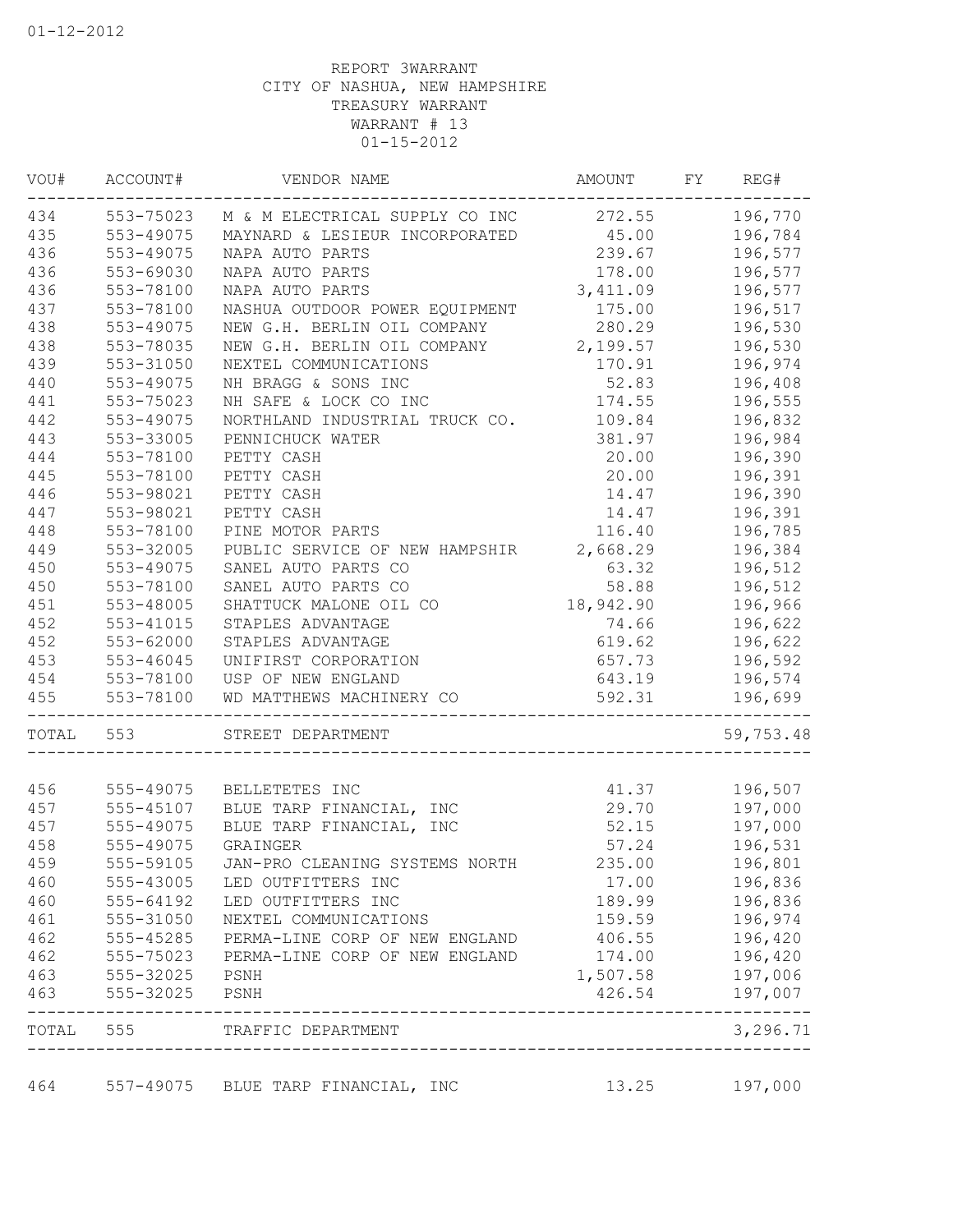| VOU#  | ACCOUNT#      | VENDOR NAME                              | AMOUNT           | FY | REG#     |
|-------|---------------|------------------------------------------|------------------|----|----------|
| 465   | 557-75023     | GAGNON'S ELECTRICAL SERVICE IN           | 206.34           |    | 196,566  |
| 466   | 557-75023     | HOME DEPOT CREDIT SERVICES               | 32.97            |    | 196,979  |
| 467   | 557-59100     | <b>LOOMIS</b>                            | 70.01            |    | 196,824  |
| 468   | $557 - 46045$ | M & N SPORTS LLC                         | 118.75           |    | 196,511  |
| 469   | 557-42010     | NEW ENGLAND PAPER & SUPPLY               | 70.75            |    | 196,526  |
| 470   | 557-94005     | NEW ENGLAND PARKING COUNCIL              | 100.00           |    | 196,983  |
| 471   | 557-49075     | PETTY CASH                               | 64.89            |    | 196,390  |
| 472   | 557-49075     | PETTY CASH                               | 64.89            |    | 196,391  |
| 473   | $557 - 44005$ | PRINT FACTORY                            | 198.90           |    | 196,392  |
| 474   | 557-32005     | PSNH                                     | 667.92           |    | 197,007  |
| 475   | 557-91005     | STANSFIELD JILL                          | 26.72            |    | 196,952  |
| 476   | 557-41015     | STAPLES ADVANTAGE                        | 16.95            |    | 196,622  |
| TOTAL | 557           | PARKING LOTS                             |                  |    | 1,652.34 |
| 477   | 561-48015     | DENNIS K BURKE INC                       | 728.20           |    | 197,021  |
| 478   | 561-78100     | MAFFEE'S GARAGE INC                      | 728.02           |    | 196,771  |
| 479   | 561-32005     | PSNH                                     | 97.76            |    | 197,007  |
|       |               |                                          |                  |    |          |
| TOTAL | 561           | EDGEWOOD CEMETERY                        |                  |    | 1,553.98 |
| 480   |               | 563-75023 HOME DEPOT CREDIT SERVICES     | 127.58           |    | 196,979  |
| 481   | 563-32005     | PSNH                                     | 201.01           |    | 197,007  |
|       |               |                                          |                  |    |          |
| TOTAL | 563           | WOODLAWN CEMETERY                        |                  |    | 328.59   |
| 482   | 572-91005     | FALK CARTER                              | 103.78           |    | 196,953  |
| 483   | 572-51010     | HILLSBOROUGH COUNTY TREASURER            | 116.28           |    | 196,788  |
| 484   | 572-51010     | PETTY CASH                               | 25.00            |    | 196,390  |
| 485   | 572-51010     | PETTY CASH                               | 25.00            |    | 196,391  |
| 486   | 572-91005     | PETTY CASH                               | 39.96            |    | 196,390  |
| 487   | 572-91005     | PETTY CASH                               | 39.96            |    | 196,391  |
| 488   | 572-98029     | PETTY CASH                               | 1,871.00         |    | 196,390  |
| 489   |               | 572-98029 PETTY CASH                     | 18.71            |    | 196,391  |
| TOTAL | 572           | PLANNING DEPARTMENT                      | ________________ |    | 2,239.69 |
|       |               |                                          |                  |    |          |
| 490   | 573-94005     | GREATER HUDSON CHAMBER OF COMM           | 15.00            |    | 197,002  |
| 491   |               | 573-94005 GREATER NASHUA CHAMBER OF COMM | 100.00           |    | 196,585  |
| 492   |               | 573-41015 STAPLES ADVANTAGE              | 107.99           |    | 196,622  |
| TOTAL | 573           | ECONOMIC DEVELOPMENT                     |                  |    | 222.99   |
|       |               |                                          |                  |    |          |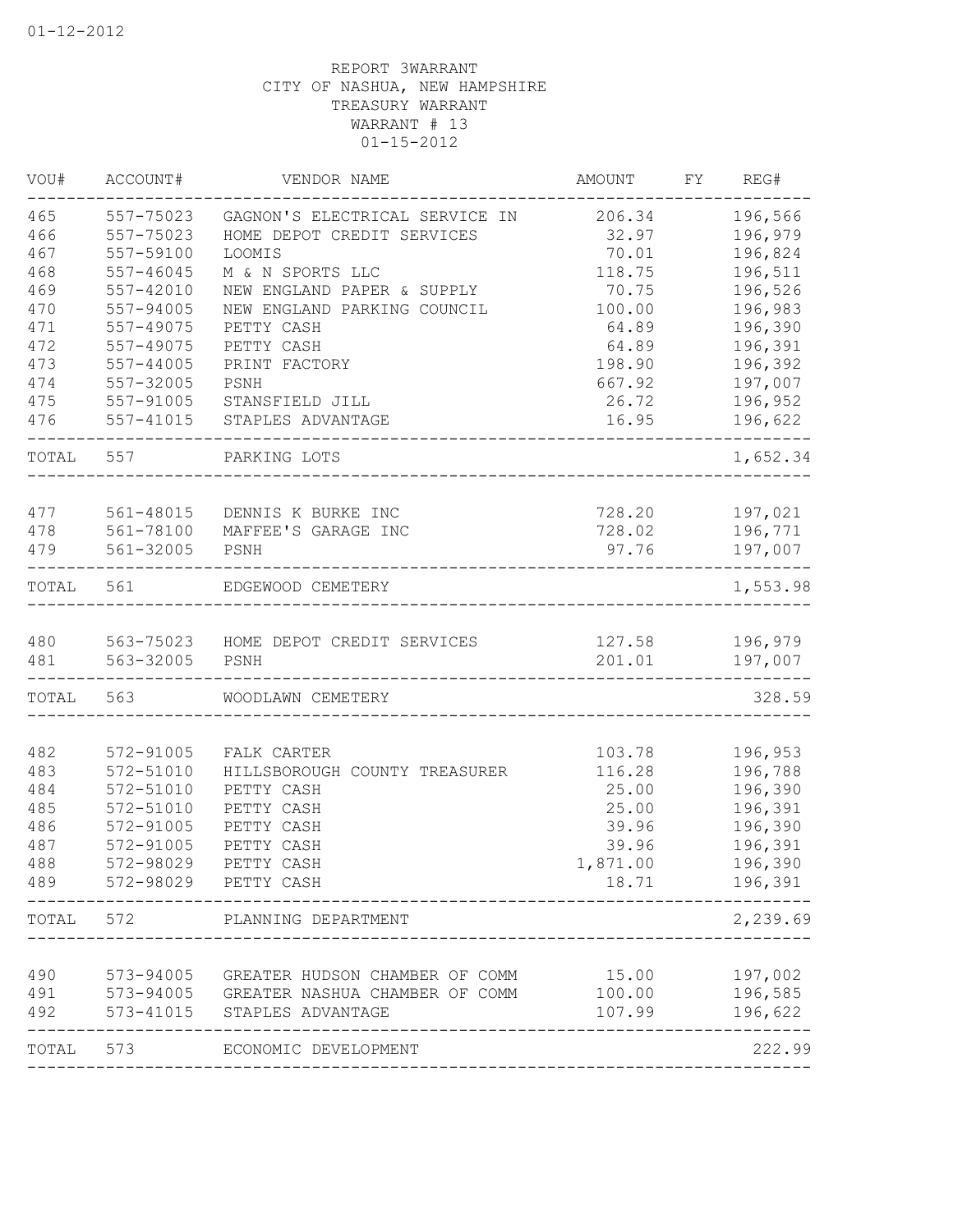| VOU#      | ACCOUNT#                                | VENDOR NAME                           | AMOUNT    | FY REG#   |
|-----------|-----------------------------------------|---------------------------------------|-----------|-----------|
| 493       | 575-45150                               | AC MOORE INC                          | 94.29     | 196,527   |
| 494       | $575 - 45050$                           | AMAZON.COM LLC                        | 216.88    | 197,017   |
| 495       | 575-94010                               | ANDREWS JULIE                         | 948.00    | 196,954   |
| 496       | 575-45050                               | BAKER & TAYLOR                        | 3,604.59  | 196,457   |
| 496       | 575-45050                               | BAKER & TAYLOR                        | 745.76    | 196,458   |
| 497       | 575-45085                               | BAKER & TAYLOR ENTERTAINMENT          | 144.92    | 196,449   |
| 497       | 575-45315                               | BAKER & TAYLOR ENTERTAINMENT          | 396.66    | 196,449   |
| 498       | 575-59100                               | D'ENTREMONT JEREMY                    | 200.00    | 196,955   |
| 499       | 575-59100                               | GARDNER KEVIN                         | 300.00    | 196,956   |
| 500       | 575-59100                               | JOHN CRAIG                            | 311.00    | 196,385   |
| 501       | 575-75023                               | JP PEST SERVICES                      | 125.00    | 196,504   |
| 502       | 575-45050                               | MARSHALL CAVENDISH CORP               | 1,891.87  | 196,496   |
| 503       | 575-45085                               | MICROMARKETING LLC                    | 456.80    | 196,506   |
| 504       | 575-95005                               | MUSEUM OF FINE ARTS BOSTON            | 475.00    | 196,980   |
| 505       | 575-34015                               | NATIONAL GRID                         | 737.25    | 196,388   |
| 506       | 575-45050                               | NE HISTORIC GENEALOGICAL SOCIE        | 129.42    | 196,444   |
| 507       | 575-42005                               | NEW ENGLAND PAPER & SUPPLY            | 95.40     | 196,526   |
| 508       | 575-45903                               | NEWSPAPER ARCHIVE INC                 | 4.14      | 196,822   |
| 509       | 575-31040                               | NEXTEL COMMUNICATIONS                 | 13.24     | 196,974   |
| 510       | 575-45050                               | PERMA-BOUND                           | 2,051.23  | 196,789   |
| 511       | 575-45050                               | PETERSON'S NELNET LLC                 | 241.47    | 196,542   |
| 512       | 575-32005                               | PUBLIC SERVICE OF NEW HAMPSHIR        | 4,989.11  | 196,384   |
| 513       | 575-45090                               | SAM'S CLUB DIRECT                     | 53.74     | 196,987   |
| 513       | 575-45220                               | SAM'S CLUB DIRECT                     | 22.96     | 196,987   |
| 514       | 575-45050                               | SIMON & SCHUSTER                      | 66.86     | 196,450   |
| 515       | 575-41015                               | STAPLES ADVANTAGE                     | 120.78    | 196,622   |
| TOTAL 575 |                                         | PUBLIC LIBRARIES                      |           | 18,436.37 |
| 516       |                                         | 576-94005 PLUMBING EDUCATION SERVICES | 50.00     | 196,989   |
| TOTAL     | 576                                     | BUILDING DEPARTMENT                   |           | 50.00     |
|           |                                         |                                       |           |           |
| 517       | 577-31050                               | NEXTEL COMMUNICATIONS                 | 41.58     | 196,974   |
| 517       | 577-31065                               | NEXTEL COMMUNICATIONS                 | 79.98     | 196,974   |
| TOTAL     | 577                                     | CODE ENFORCEMENT                      |           | 121.56    |
|           |                                         |                                       |           |           |
|           | 233, 573 581-49050                      | A & E ROASTERY                        | 194.60    | 196,883   |
|           | 233,574 581-95005<br>233, 575 581-49050 | ACDA                                  | 95.00     | 197,023   |
|           |                                         | ADIRONDACK DIRECT                     | 1,417.68  | 196,487   |
|           | 233,576 581-84030                       | ADULT LEARNING CENTER                 | 26,850.00 | 196,594   |
|           | 233, 577 581-74092                      | AHC CORPORATION                       | 82.84     | 196,624   |
|           | 233,578 581-91005                       | ALVES ARELINDA                        | 38.30     | 196,731   |
|           | 233,579 581-42110                       | AMERICAN SECURITY & FIRE PROTE        | 2,550.00  | 196,400   |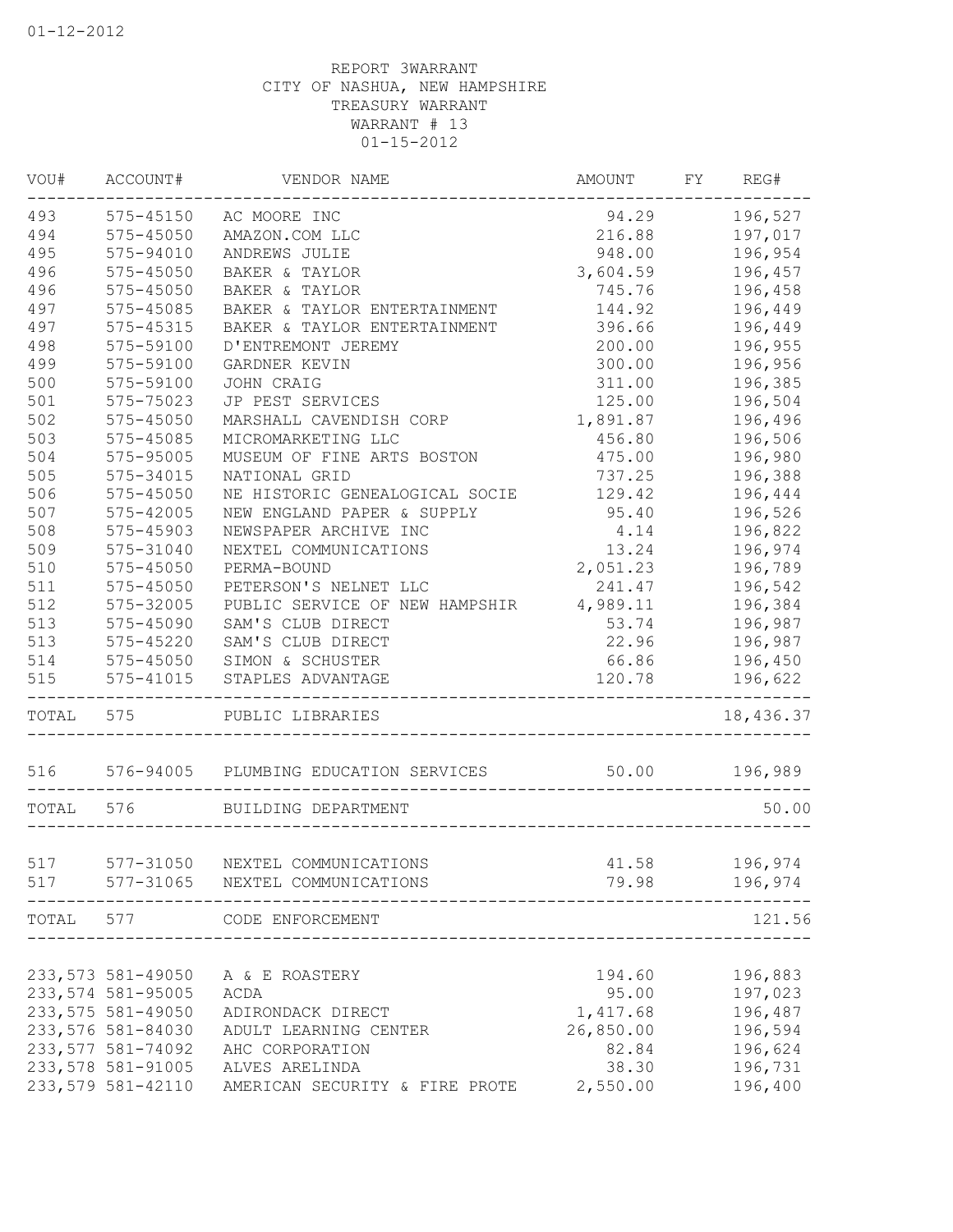| VOU# | ACCOUNT#           | VENDOR NAME                    | AMOUNT    | FY | REG#    |
|------|--------------------|--------------------------------|-----------|----|---------|
|      | 233,580 581-91005  | ANASTAS ROBERT                 | 19.84     |    | 196,783 |
|      | 233,581 581-59130  | ANZIVINO ANTHONY               | 60.00     |    | 196,920 |
|      | 233,582 581-49050  | ARC ASSOCS LIGHTING INC        | 319.05    |    | 196,915 |
|      | 233,583 581-42130  | ARCSOURCE INC                  | 24.00     |    | 196,513 |
|      | 233,584 581-91005  | ARRIA THOMAS                   | 607.18    |    | 196,890 |
|      | 233,585 581-94010  | AUDLEY NICHOLAS                | 1,280.00  |    | 196,528 |
|      | 233,586 581-49050  | B & H PHOTO VIDEO PRO AUDIO    | 279.80    |    | 196,403 |
|      | 233,586 581-64192  | B & H PHOTO VIDEO PRO AUDIO    | 599.99    |    | 196,403 |
|      | 233,587 581-49075  | B & S LOCKSMITH INC            | 534.09    |    | 196,541 |
|      | 233,588 581-49030  | BARNES & NOBLE INC             | 124.09    |    | 196,394 |
|      | 233,588 581-49050  | BARNES & NOBLE INC             | 283.80    |    | 196,394 |
|      | 233,589 581-31005  | BAYRING COMMUNICATIONS         | 2,277.99  |    | 197,032 |
|      | 233,590 581-49075  | BELLETETES INC                 | 356.70    |    | 196,507 |
|      | 233,591 581-59130  | BESSERER MICHAEL               | 110.00    |    | 196,778 |
|      | 233,592 581-59130  | BILODEAU MAURICE               | 60.00     |    | 196,488 |
|      | 233,593 581-75023  | <b>BLAKE GROUP</b>             | 450.00    |    | 196,481 |
|      | 233,594 581-49075  | BLUETARP FINANCIAL INC         | 30.78     |    | 196,880 |
|      | 233,595 581-59130  | BONTATIBUS MICHAEL             | 160.00    |    | 196,732 |
|      | 233,596 581-59130  | BOOTH DOUGLAS                  | 80.00     |    | 196,877 |
|      | 233,597 581-59130  | BOOTH KELLI                    | 80.00     |    | 196,889 |
|      | 233,598 581-59130  | BOWERS EDWARD                  | 60.00     |    | 196,741 |
|      | 233,599 581-56030  | BOYS & GIRLS CLUB OF GREATER N | 2,563.00  |    | 196,433 |
|      | 233,600 581-59130  | BRETON NORBERT                 | 80.00     |    | 196,744 |
|      | 233,601 581-94010  | BROWN MABEL                    | 540.00    |    | 196,742 |
|      | 233,602 581-49910  | BROX INDUSTRIES INC            | 10.65     |    | 196,434 |
|      | 233,603 581-59130  | CAHILL BRIAN                   | 60.00     |    | 196,721 |
|      | 233,604 581-91005  | CALLAN KIMBERLY                | 499.37    |    | 196,751 |
|      | 233,605 581-49075  | CAMBIUM LEARNING INC           | 386.98    |    | 196,695 |
|      | 233,606 581-91005  | CAMPION TODD                   | 367.97    |    | 196,686 |
|      | 233,607 581-55015  | CANFIELD BRAD                  | 943.50    |    | 196,680 |
|      | 233,608 581-42130  | CAPP INC                       | 2,321.00  |    | 196,627 |
|      | 233,609 581-55018  | CARING HANDS TRANSPORTATION LL | 8,000.00  |    | 196,730 |
|      | 233,610 581-49050  | CARPARTS OF NASHUA             | 147.26    |    | 196,772 |
|      | 233,611 581-49050  | CARTRIDGE WORLD NASHUA         | 645.97    |    | 196,706 |
|      | 233,612 581-49050  | CAUCHON PATRICIA               | 259.30    |    | 196,757 |
|      | 233,612 581-94030  | CAUCHON PATRICIA               | 282.65    |    | 196,757 |
|      | 233, 613 581-42110 | CED                            | 890.00    |    | 196,453 |
|      | 233,614 581-84030  | CEDARCREST INC                 | 1,899.07  |    | 196,405 |
|      | 233,615 581-49035  | CENGAGE LEARNING               | 202.12    |    | 196,749 |
|      | 233,616 581-49050  | CENTRAL PAPER PRODUCTS CO      | 57.50     |    | 196,792 |
|      | 233,616 581-75023  | CENTRAL PAPER PRODUCTS CO      | 744.00    |    | 196,792 |
|      | 233,617 581-78007  | CHAPPELL TRACTOR SALES, INC    | 390.83    |    | 196,819 |
| 518  | 581-41015          | CITIZENS BANK                  | 296.93    |    | 12,335  |
|      | 233,618 581-53103  | CLARK ASSOCIATES/DEBRA P CLARK | 32,842.75 |    | 196,439 |
|      | 233,619 581-94010  | COFFIN ROD                     | 540.00    |    | 196,701 |
|      | 233,620 581-94010  | COLEMAN MARIE                  | 4,752.00  |    | 196,684 |
|      | 233,621 581-53103  | COMPASSIONATE STAFFING LLC     | 303.75    |    | 196,524 |
|      | 233,622 581-42130  | CONTROL TECHNOLOGIES INC       | 197.22    |    | 196,629 |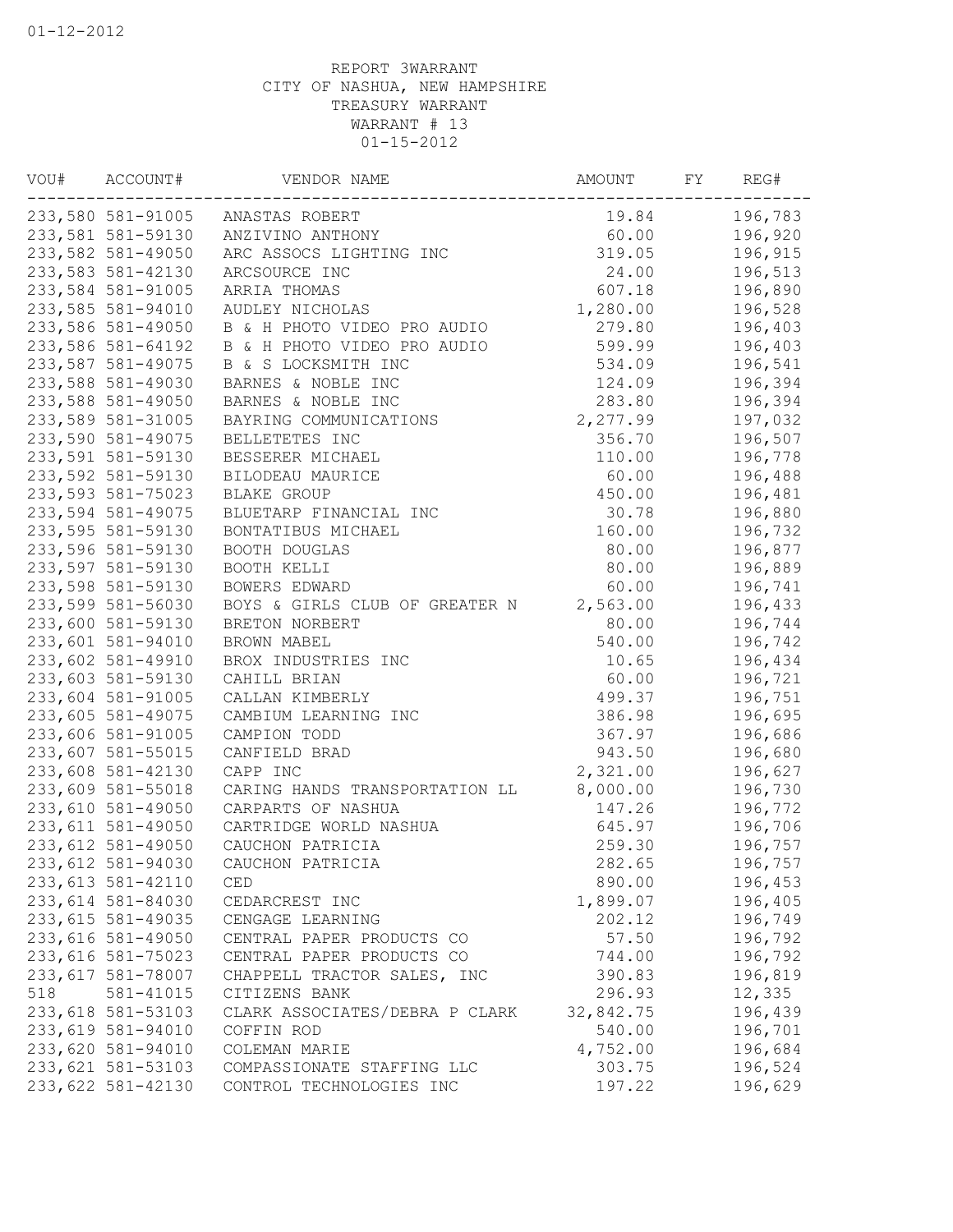| VOU# | ACCOUNT#          | VENDOR NAME                    | AMOUNT      | FY | REG#    |
|------|-------------------|--------------------------------|-------------|----|---------|
|      | 233,622 581-75015 | CONTROL TECHNOLOGIES INC       | 29,534.25   |    | 196,629 |
|      | 233,623 581-59130 | COTE LAURENT                   | 80.00       |    | 196,743 |
|      | 233,624 581-94030 | CPI INC                        | 1,529.00    |    | 196,679 |
|      | 233,625 581-59130 | CROSBY MICHAEL                 | 220.00      |    | 196,709 |
|      | 233,626 581-84030 | CROTCHED MOUNTAIN REHAB CTR    | 8,969.15    |    | 196,642 |
|      | 233,627 581-49035 | CURRICULUM ASSOCIATES, INC     | 81.95       |    | 196,653 |
|      | 233,628 581-64045 | CUSTOM COMPUTER SPECIALIST INC | 3,073.53    |    | 196,609 |
|      | 233,628 581-74092 | CUSTOM COMPUTER SPECIALIST INC | 6,000.00    |    | 196,609 |
|      | 233,629 581-49050 | CUSTOME CABLE CONNECTIONS      | 24.15       |    | 196,911 |
|      | 233,630 581-78007 | DONOVAN EQUIPMENT CO INC       | 223.09      |    | 196,432 |
|      | 233,631 581-94010 | DONOVAN JULIE                  | 1,094.00    |    | 196,919 |
|      | 233,632 581-59130 | DUCKWORTH DAVID                | 80.00       |    | 196,717 |
|      | 233,633 581-91040 | DUQUETTE CAROLYN               | 135.00      |    | 196,708 |
|      | 233,634 581-91005 | DYER JENNIFER                  | 42.46       |    | 196,510 |
|      | 233,635 581-84055 | EASTER SEALS OF NH INC         | 3,592.53    |    | 196,597 |
|      | 233,636 581-53101 | EDUCATION INC                  | 46.55       |    | 196,677 |
|      | 233,637 581-94010 | EGAN JESSICA                   | 1,272.00    |    | 196,753 |
|      | 233,638 581-91005 | ESSON VIRGINIA                 | 17.09       |    | 196,649 |
|      | 233,639 581-42130 | F W WEBB COMPANY               | 244.82      |    | 196,462 |
|      | 233,640 581-31005 | FAIR POINT COMMUNICATIONS INC  | 52.27       |    | 197,026 |
|      | 233,641 581-31005 | FAIRPOINT COMMUNICATIONS INC   | 28.53       |    | 197,025 |
|      | 233,642 581-34015 | FAIRPOINT COMMUNICATIONS INC   | 28.53       |    | 197,028 |
|      | 233,643 581-34015 | FAIRPOINT COMMUNICATIONS INC   | 31.52       |    | 197,029 |
|      | 233,644 581-34015 | FAIRPOINT COMMUNICATIONS INC   | 28.53       |    | 197,030 |
|      | 233,645 581-31005 | FAIRPOINT COMMUNICATIONS INC   | 28.53       |    | 197,031 |
|      | 233,646 581-91005 | FARRENKOPF RICHARD             | 146.52      |    | 196,689 |
|      | 233,646 581-94030 | FARRENKOPF RICHARD             | 35.00       |    | 196,689 |
|      | 233,647 581-49075 | FASTENAL CO                    | 31.24       |    | 196,425 |
|      | 233,648 581-42130 | FAY ELECTRIC MOTORS            | 219.89      |    | 196,476 |
|      | 233,649 581-43005 | FEDEX                          | 111.67      |    | 197,003 |
|      | 233,650 581-59130 | FERNANDES DON                  | 60.00       |    | 196,740 |
|      | 233,651 581-42010 | FILTER SALES & SERVICE         | 3,167.80    |    | 196,645 |
|      | 233,652 581-75023 | FIMBEL PAUNET CORPORATION      | 1,340.00    |    | 196,588 |
|      | 233,653 581-49075 | FIRE-END CROKER CORPORATION    | 375.00      |    | 196,688 |
|      | 233,654 581-55005 | FIRST STUDENT INC              | 1,374.60    |    | 196,664 |
|      | 233,654 581-55015 | FIRST STUDENT INC              | 211, 124.94 |    | 196,664 |
|      | 233,654 581-55018 | FIRST STUDENT INC              | 522.29      |    | 196,664 |
|      | 233,654 581-55020 | FIRST STUDENT INC              | 593.59      |    | 196,664 |
|      | 233,654 581-55025 | FIRST STUDENT INC              | 221, 917.12 |    | 196,664 |
|      | 233,654 581-55035 | FIRST STUDENT INC              | 3,136.44    |    | 196,664 |
|      | 233,655 581-49030 | FOLLETT LIBRARY RESOURCES      | 6,027.49    |    | 196,418 |
|      | 233,655 581-49050 | FOLLETT LIBRARY RESOURCES      | 599.84      |    | 196,418 |
|      | 233,656 581-49075 | FORMAX DIVISION OF BESCORP     | 150.00      |    | 196,635 |
|      | 233,657 581-59130 | FROST KEITH                    | 80.00       |    | 196,710 |
|      | 233,658 581-59130 | GAGLIARDI ROBERT               | 80.00       |    | 196,910 |
|      | 233,659 581-94010 | GAMMON JESSICA                 | 1,137.60    |    | 196,916 |
|      | 233,660 581-53103 | GATEWAYS COMMUNITY SERVICES    | 1,120.00    |    | 196,750 |
|      | 233,661 581-94010 | GINGRAS STACY                  | 540.00      |    | 196,700 |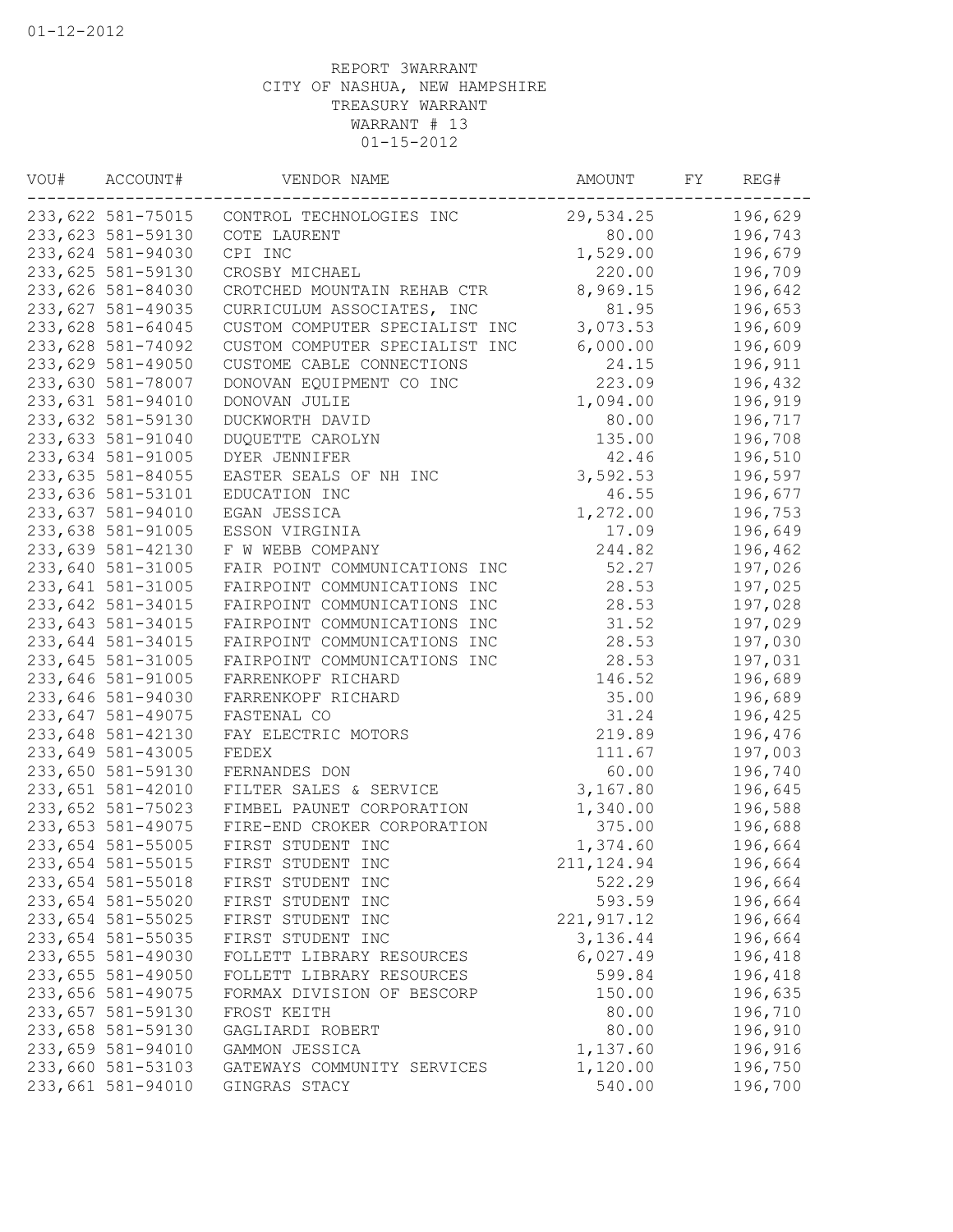| WOU# | ACCOUNT#<br>VENDOR NAME |                                | AMOUNT    | FY | REG#    |
|------|-------------------------|--------------------------------|-----------|----|---------|
|      | 233,662 581-64192       | GLOBAL EQUIPMENT CO INC        | 2,654.00  |    | 196,815 |
|      | 233,663 581-84030       | GODDARD SCHOOL                 | 5,218.00  |    | 196,892 |
|      | 233,664 581-42130       | GRAINGER                       | 1,584.35  |    | 196,466 |
|      | 233,665 581-53100       | GRANITE STATE SHUTTLE SERVICE  | 136.00    |    | 196,762 |
|      | 233,666 581-84030       | GREATER LAWRENCE ED COLLABORAT | 35,042.26 |    | 196,672 |
|      | 233,667 581-49050       | GREATER NASHUA CHAMBER OF COMM | 15.00     |    | 196,978 |
|      | 233,668 581-49050       | GREATER NASHUA CHAMBER OF COMM | 50.00     |    | 196,585 |
|      | 233,668 581-91040       | GREATER NASHUA CHAMBER OF COMM | 30.00     |    | 196,585 |
|      | 233,669 581-59130       | GREENIDGE DAVID                | 80.00     |    | 196,734 |
|      | 233,670 581-55018       | H A MARSTON INC                | 700.00    |    | 196,906 |
|      | 233,671 581-59130       | HAMEL KENNETH                  | 60.00     |    | 196,713 |
|      | 233,672 581-49050       | HANNAFORD                      | 152.92    |    | 196,606 |
|      | 233,673 581-95010       | HARVARD EDUCATION LETTER       | 51.19     |    | 197,034 |
|      | 233,674 581-42130       | HEATING SPECIALTIES OF NH INC  | 4.74      |    | 196,775 |
|      | 233,675 581-94010       | HERBERT TIMOTHY                | 2,188.80  |    | 196,764 |
|      | 233,676 581-74092       | HILLYARD/MANCHESTER            | 1,728.02  |    | 196,882 |
|      | 233,677 581-94010       | HOFFMAN GARY                   | 2,026.38  |    | 196,748 |
|      | 233,678 581-59130       | HOLEWA ROBERT                  | 60.00     |    | 196,412 |
|      | 233,679 581-49075       | HOME DEPOT CREDIT SERVICES     | 81.23     |    | 196,659 |
|      | 233,680 581-49050       | HOME DEPOT CREDIT SERVICES     | 636.37    |    | 196,675 |
|      | 233,681 581-78007       | HOWARD P FAIRFIELD, LLC        | 1,154.66  |    | 196,723 |
|      | 233,682 581-59130       | HURLEY DONALD                  | 110.00    |    | 196,704 |
|      | 233,683 581-49050       | INSTITUTE FOR MULTI-SENSORY ED | 161.45    |    | 196,894 |
|      | 233,684 581-55018       | J S C TRANSPORTATION SERVICES  | 420.00    |    | 196,612 |
|      | 233,685 581-49050       | J W PEPPER & SON INC           | 202.89    |    | 196,468 |
|      | 233,686 581-91005       | JALBERT DONALD                 | 68.27     |    | 196,895 |
|      | 233,687 581-59130       | KAJEN CHARLES                  | 120.00    |    | 196,747 |
|      | 233,688 581-49050       | KELVIN LP                      | 307.26    |    | 196,812 |
|      | 233,689 581-91005       | KOSOW CARMEN                   | 9.16      |    | 196,658 |
|      | 233,690 581-59130       | KUBA GARY                      | 110.00    |    | 196,716 |
|      | 233,691 581-59130       | KUZMICH DAVID                  | 110.00    |    | 196,722 |
|      | 233,692 581-59130       | LAFORGE STEPHEN                | 60.00     |    | 196,720 |
|      | 233,693 581-55015       | LANDRY DOUGLAS                 | 63.27     |    | 196,899 |
|      | 233,694 581-91005       | LAQUERRE MARC                  | 69.93     |    | 196,665 |
|      | 233,695 581-59130       | LATHAM FREDERICK               | 440.00    |    | 196,703 |
|      | 233,696 581-91005       | LATINA DONNA                   | 28.17     |    | 196,674 |
|      | 233,697 581-59130       | LEBEL ART                      | 80.00     |    | 196,707 |
|      | 233,698 581-49050       | LEGO EDUCATION                 | 38.32     |    | 196,696 |
|      | 233,698 581-74092       | LEGO EDUCATION                 | 150.00    |    | 196,696 |
|      | 233,699 581-91005       | LEWIS SUSAN A                  | 7.08      |    | 196,678 |
|      | 233,700 581-91005       | LOFTUS JUDITH                  | 31.36     |    | 196,650 |
|      | 233,701 581-91005       | LUCAS MARK                     | 52.45     |    | 196,767 |
|      | 233,702 581-84030       | MANCHESTER SCHOOL DISTRICT     | 563.22    |    | 196,728 |
|      | 233,703 581-49050       | MANSFIELD PAPER CO INC         | 310.49    |    | 196,777 |
|      | 233,704 581-49050       | MARKET BASKET                  | 373.10    |    | 196,520 |
|      | 233,704 581-49075       | MARKET BASKET                  | 97.63     |    | 196,520 |
|      | 233,705 581-59130       | MARTINEAU PAUL                 | 60.00     |    | 196,611 |
|      | 233,706 581-53103       | MAS MEDICAL STAFFING           | 336.00    |    | 196,903 |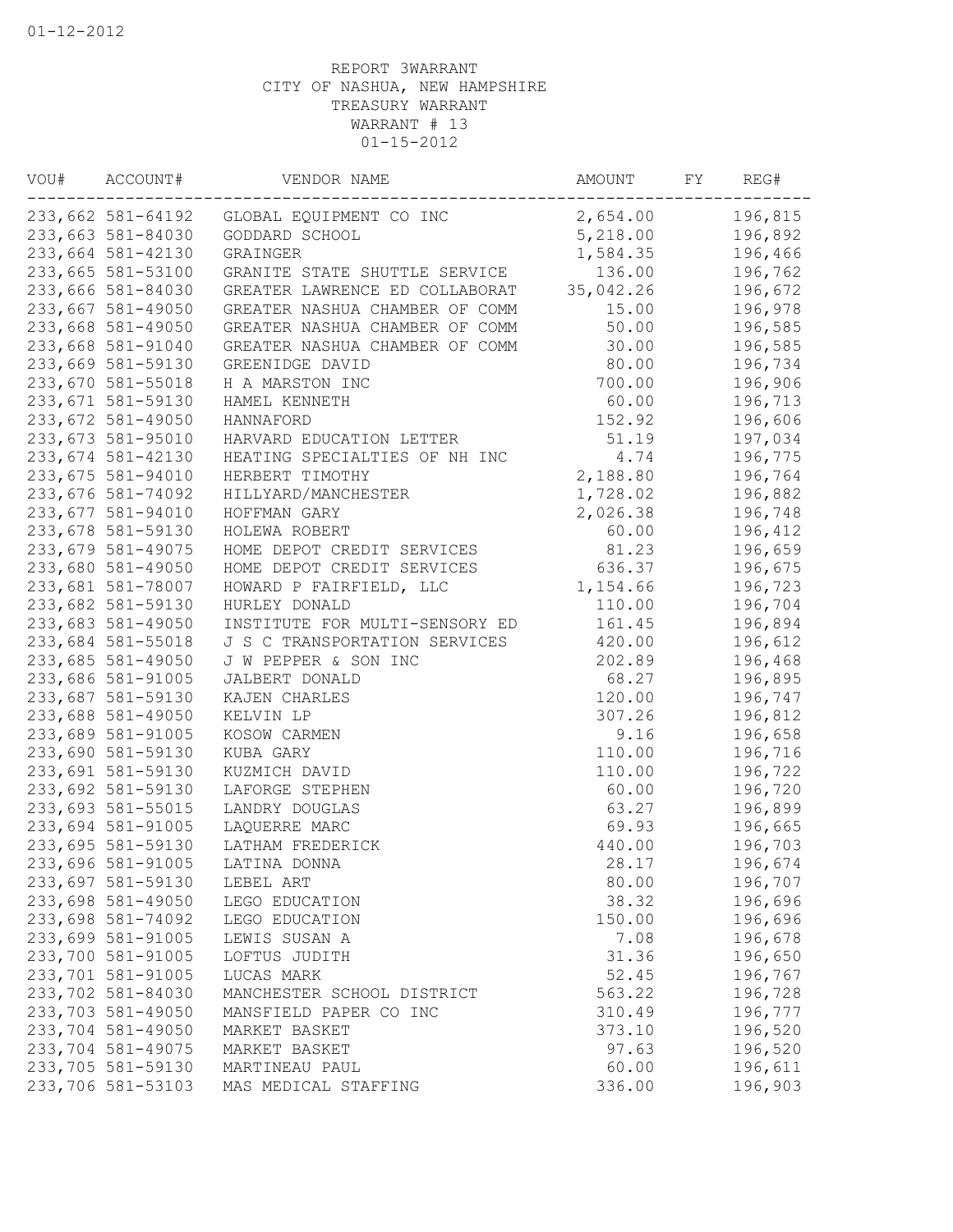| WOU# | ACCOUNT#           | VENDOR NAME                    | AMOUNT     | FY | REG#    |
|------|--------------------|--------------------------------|------------|----|---------|
|      | 233,707 581-49055  | MATH TUTOR DVD LLC             | 107.15     |    | 196,905 |
|      | 233,708 581-49050  | MAYER-JOHNSON LLC              | 30.00      |    | 196,887 |
|      | 233,709 581-53103  | MCCARTNEY AMY                  | 6,597.50   |    | 196,733 |
|      | 233,710 581-49035  | MCGRAW HILL COMPANIES          | 178.15     |    | 196,484 |
|      | 233,711 581-55015  | MELANSON BARBARA               | 44.40      |    | 196,893 |
|      | 233,712 581-94010  | MERCIER KATIE                  | 1,137.60   |    | 196,898 |
|      | 233, 713 581-49075 | MERRIMACK BUILDING SUPPLY INC  | 511.51     |    | 196,639 |
|      | 233,714 581-34015  | METROMEDIA ENERGY INC          | 79,268.96  |    | 197,024 |
|      | 233,715 581-59130  | MILBURN RICHARD                | 60.00      |    | 196,705 |
|      | 233,716 581-53100  | MULTI-STATE BILLING SERVICES L | 4,670.77   |    | 196,736 |
|      | 233,717 581-78007  | NAPA AUTO PARTS                | 1,217.32   |    | 196,577 |
|      | 233,717 581-78007  | NAPA AUTO PARTS                | 270.85     |    | 196,578 |
|      | 233,718 581-84030  | NASHOBA LEARNING GROUP INC     | 7,532.36   |    | 196,694 |
|      | 233,719 581-84030  | NASHUA CHILDREN'S HOME         | 33, 487.11 |    | 196,654 |
|      | 233,720 581-49050  | NASHUA OUTDOOR POWER EQUIPMENT | 19.72      |    | 196,517 |
|      | 233,721 581-74092  | NASHUA SEW & VAC               | 69.95      |    | 196,399 |
|      | 233,722 581-34015  | NATIONAL GRID                  | 4,300.73   |    | 197,036 |
|      | 233,723 581-42010  | NATIONWIDE SALES & SERVICE     | 4,826.00   |    | 196,647 |
|      | 233,724 581-74092  | NELSON PIANO SERVICE/FRANK J N | 105.00     |    | 196,490 |
|      | 233,725 581-94030  | NELSON WILLIAM                 | 65.00      |    | 196,909 |
|      | 233,726 581-41015  | NEST ASHLEY                    | 115.00     |    | 196,693 |
|      | 233,727 581-59130  | NEVERETT WILLIAM               | 110.00     |    | 196,565 |
|      | 233,728 581-31005  | NEXTEL COMMUNICATIONS          | 1,143.58   |    | 196,967 |
|      | 233,729 581-68092  | NORWAY SAVINGS BANK            | 81, 251.54 |    | 196,917 |
|      | 233,729 581-68093  | NORWAY SAVINGS BANK            | 34.44      |    | 196,917 |
|      | 233,730 581-72010  | OCE IMAGISTICS INC             | 50,406.03  |    | 196,908 |
|      | 233,731 581-94010  | ORCUTT KATE                    | 1,600.00   |    | 196,904 |
|      | 233,732 581-59130  | PAIVA JIM                      | 80.00      |    | 196,714 |
|      | 233,733 581-91005  | PAPANICOLAOU PAULA             | 50.23      |    | 196,656 |
|      | 233,734 581-49095  | PAR INC                        | 184.80     |    | 196,884 |
|      | 233,735 581-94010  | PARZYCH JOSEPH                 | 462.00     |    | 196,598 |
|      | 233,736 581-49075  | PASEK CORP                     | 1,741.16   |    | 196,632 |
|      | 233,737 581-53103  | PAWLETKO PHD TERESE            | 2,568.75   |    | 196,921 |
|      | 233,738 581-42120  | PEABODY SUPPLY CO INC          | 108.82     |    | 196,881 |
|      | 233,739 581-59130  | PELLETIER ADAM                 | 60.00      |    | 196,912 |
|      | 233,740 581-33005  | PENNICHUCK WATER WORKS INC     | 2,313.89   |    | 196,970 |
|      | 233,741 581-59130  | PEPIN PAUL                     | 80.00      |    | 196,715 |
|      | 233,742 581-94030  | PEREIRA DONNA                  | 357.22     |    | 196,443 |
|      | 233,743 581-53100  | PERFORMANCE REHAB INC.         | 5,424.40   |    | 196,685 |
|      | 233,744 581-49050  | PETTY CASH                     | 11.00      |    | 196,957 |
|      | 233,744 581-49075  | PETTY CASH                     | 15.96      |    | 196,957 |
|      | 233,745 581-59130  | PIERCE STEPHEN                 | 40.00      |    | 196,900 |
|      | 233,746 581-59130  | PINCENCE RON                   | 60.00      |    | 196,719 |
|      | 233,747 581-59130  | PLACE DOUGLAS                  | 80.00      |    | 196,760 |
|      | 233,748 581-84030  | PLUS CO INC (THE)              | 615.00     |    | 196,575 |
|      | 233,749 581-55015  | PROVIDER ENTERPRISES INC (THE) | 13,490.00  |    | 196,660 |
|      | 233,749 581-55018  | PROVIDER ENTERPRISES INC (THE) | 16,734.00  |    | 196,660 |
|      | 233,750 581-32005  | PSNH                           | 1,781.45   |    | 197,012 |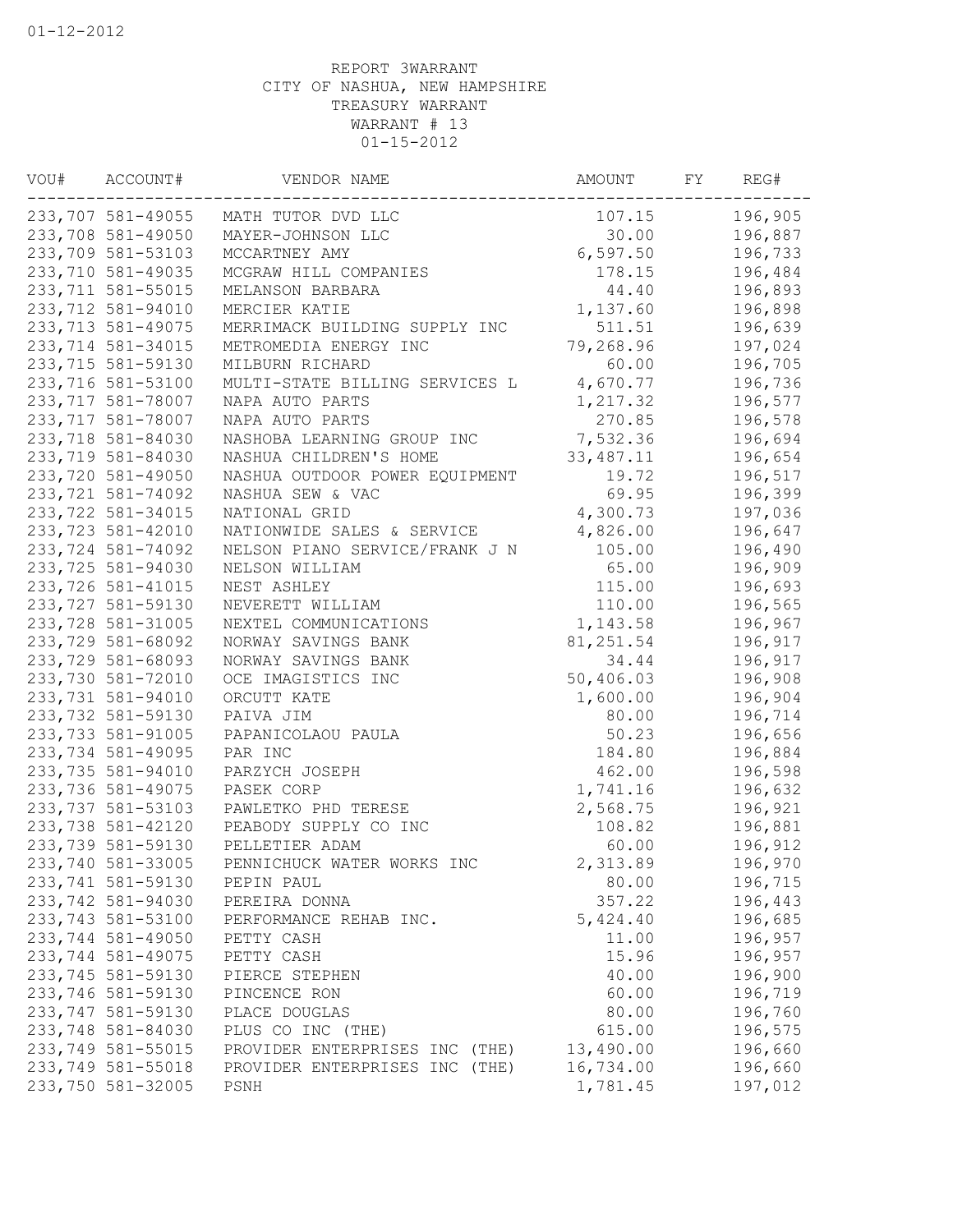| VOU#              | ACCOUNT#<br>VENDOR NAME |                                | AMOUNT    | FY | REG#    |
|-------------------|-------------------------|--------------------------------|-----------|----|---------|
| 233,751 581-32005 |                         | PUBLIC SERVICE OF NH           | 36,561.73 |    | 197,009 |
|                   | 233,752 581-59130       | RADIL SHAWN                    | 80.00     |    | 196,712 |
|                   | 233,753 581-95010       | RAND MCNALLY & COMPANY         | 7,321.80  |    | 196,464 |
|                   | 233,754 581-91005       | RAUSSEO DAVID                  | 18.32     |    | 196,959 |
|                   | 233,755 581-84030       | REGIONAL SERVICES & EDUCATION  | 11,244.01 |    | 196,411 |
|                   | 233,756 581-94030       | REYNOLDS MARIA                 | 115.00    |    | 196,922 |
|                   | 233,757 581-91005       | RICKER RONALD L                | 44.96     |    | 196,474 |
|                   | 233,758 581-84030       | RIVERVIEW SCHOOL INC           | 4,859.62  |    | 196,687 |
|                   | 233,759 581-84055       | ROCHESTER SCHOOL DEPARTMENT    | 20,570.94 |    | 196,662 |
|                   | 233,760 581-91005       | RYAN DAVID                     | 102.90    |    | 196,727 |
|                   | 233,761 581-94010       | SALOIS KELLY                   | 2,188.80  |    | 196,878 |
|                   | 233,762 581-94010       | SANDERS JULIA                  | 1,137.60  |    | 196,896 |
|                   | 233,763 581-49050       | SANE                           | 346.85    |    | 196,663 |
|                   | 233,764 581-94010       | SAVOIE KRANE ALISON            | 1,137.60  |    | 196,888 |
|                   | 233,765 581-49050       | SCHOOL HEALTH CORP             | 248.77    |    | 196,416 |
|                   | 233,766 581-49050       | SCHOOL SPECIALTY INC           | 1,271.24  |    | 196,651 |
|                   | 233,767 581-84030       | SERESC                         | 7,601.65  |    | 196,409 |
|                   | 233,768 581-49075       | SHIFFLER EQUIPMENT SALES INC   | 142.88    |    | 196,636 |
|                   | 233,769 581-59130       | SIFF WILLIAM                   | 104.87    |    | 196,718 |
|                   | 233,770 581-59130       | SIMONEAU KEVIN                 | 60.00     |    | 196,407 |
|                   | 233,771 581-59130       | SIMPSON DAVID                  | 60.00     |    | 196,891 |
|                   | 233,772 581-59130       | SINCLAIR DAVID                 | 60.00     |    | 196,759 |
|                   | 233,773 581-95005       | SOCIETY OF MANUFACTURING ENGIN | 250.00    |    | 197,033 |
|                   | 233,774 581-94010       | SOUCY KATE                     | 1,120.00  |    | 196,886 |
|                   | 233,775 581-31005       | SPRINT                         | 13.05     |    | 197,027 |
|                   | 233,776 581-43005       | STAMP FULFILLMENT SERVICES     | 1,589.00  |    | 197,022 |
|                   | 233,777 581-41015       | STAPLES BUSINESS ADVANTAGE     | 900.52    |    | 196,570 |
|                   | 233,777 581-49050       | STAPLES BUSINESS ADVANTAGE     | 335.17    |    | 196,570 |
|                   | 233,778 581-53100       | STATE OF NH CRIMINAL RECORDS   | 1,005.50  |    | 196,958 |
|                   | 233,779 581-59130       | STERLING ALFRED                | 80.00     |    | 196,745 |
|                   | 233,780 581-59130       | STEVENS DOUG                   | 60.00     |    | 196,726 |
|                   | 233,781 581-84030       | STRAFFORD LEARNING CTR         | 14,662.50 |    | 196,746 |
|                   | 233,782 581-49050       | SUPER DUPER PUBLICATIONS       | 54.90     |    | 196,424 |
|                   | 233,783 581-53100       | TERMINIX PROCESSING CENTER     | 30.00     |    | 196,697 |
| 519               | 581-43005               | TOTALFUNDS BY HASLER           | 1,000.00  |    | 197,035 |
|                   | 233,784 581-42110       | UNITED PARCEL SERVICE          | 29.23     |    | 196,634 |
|                   | 233,785 581-91005       | VERLEY MICHELE                 | 53.29     |    | 196,758 |
|                   | 233,786 581-84030       | VERMONT CTR FOR THE DEAF &     | 15,458.60 |    | 196,739 |
|                   | 233,787 581-59130       | WALSH GARY                     | 80.00     |    | 196,779 |
|                   | 233,788 581-59130       | WARREN TERRI                   | 60.00     |    | 196,913 |
|                   | 233,789 581-41045       | WB MASON COMPANY INC           | 7,547.80  |    | 196,430 |
|                   | 233,790 581-59130       | WHALLEY DAVID                  | 60.00     |    | 196,735 |
|                   | 233,791 581-42110       | WILLIAMS COMMUNICATIONS SERVIC | 320.00    |    | 196,682 |
|                   | 233,792 581-59130       | WONG GARY                      | 110.00    |    | 196,876 |
|                   | 233,793 581-64040       | X2 DEVELOPMENT CORP            | 150.00    |    | 196,724 |
|                   | 233,794 581-53101       | YOUTH COUNCIL (THE)            | 6,012.50  |    | 196,676 |
|                   | 233,795 581-53100       | YOUTH EDUCATIONAL EMPLOYMENT S | 2,682.04  |    | 196,971 |
|                   | 233,796 581-59130       | ZWICKER DAVE                   | 110.00    |    | 196,711 |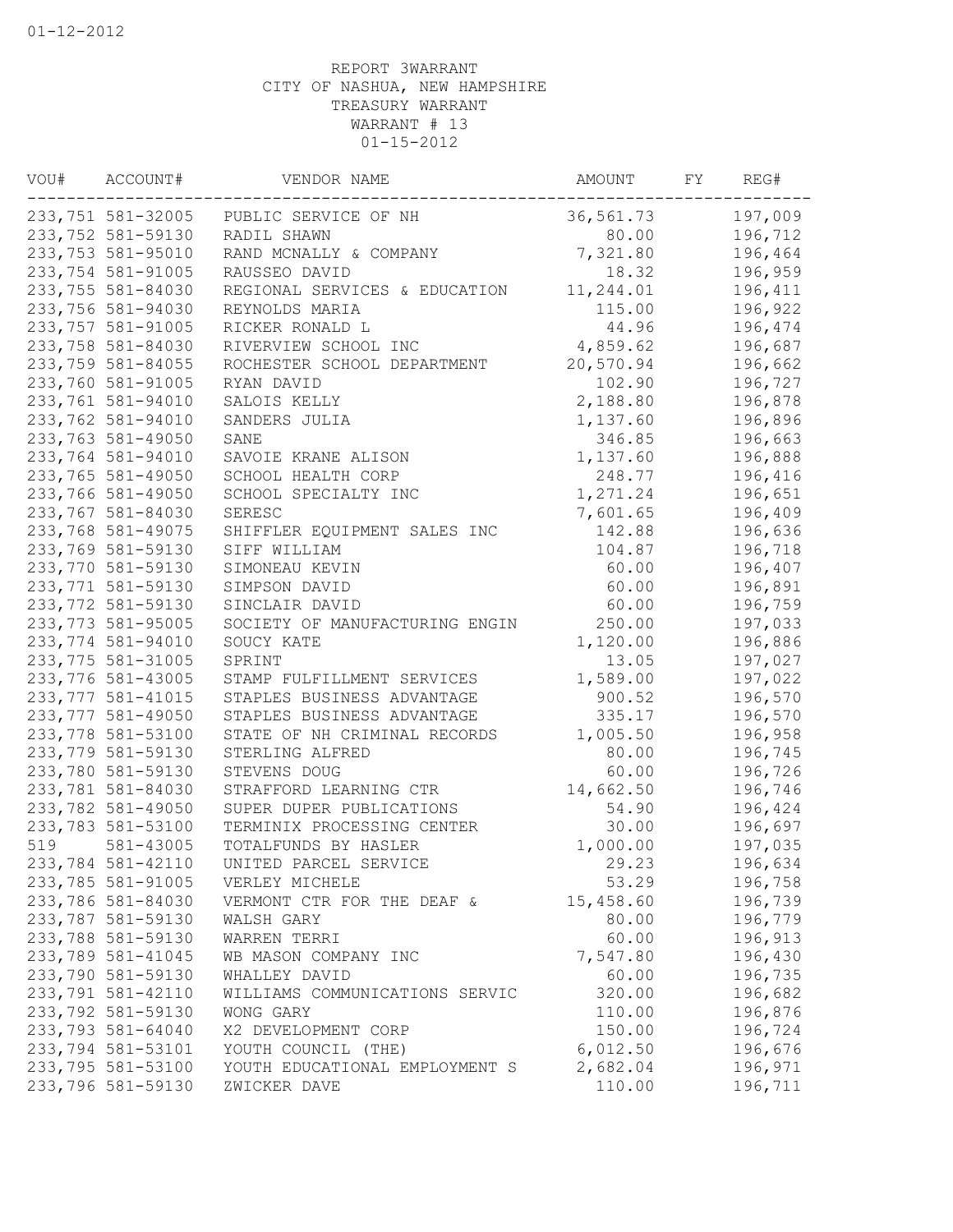| VOU#              | ACCOUNT#                            | VENDOR NAME<br>____________________                                       | AMOUNT                             | FY             | REG#                          |
|-------------------|-------------------------------------|---------------------------------------------------------------------------|------------------------------------|----------------|-------------------------------|
| TOTAL             | 581                                 | SCHOOL DEPARTMENT                                                         |                                    | 1, 142, 105.02 |                               |
| 520<br>521<br>522 | 590-23531<br>590-24505<br>590-24595 | SHI INTERNATIONAL CORP<br>COMMUNITY MEDIA SERVICES GROUP<br>HAGE HODES PA | 34,654.00<br>24,799.50<br>3,025.00 |                | 196,766<br>196,838<br>196,833 |
| TOTAL             | 590                                 | PRIOR YEAR OBLIGATIONS                                                    |                                    |                | 62,478.50                     |
| 523<br>524        | 595-22015<br>595-22025              | RODGERS MOBILE HOME PARK<br>GARDNER FULTON & WAUGH PLLC                   | 11.55<br>1,333.10                  |                | 196,610<br>196,809            |
| TOTAL             | 595                                 | OVERLAY                                                                   |                                    |                | 1,344.65                      |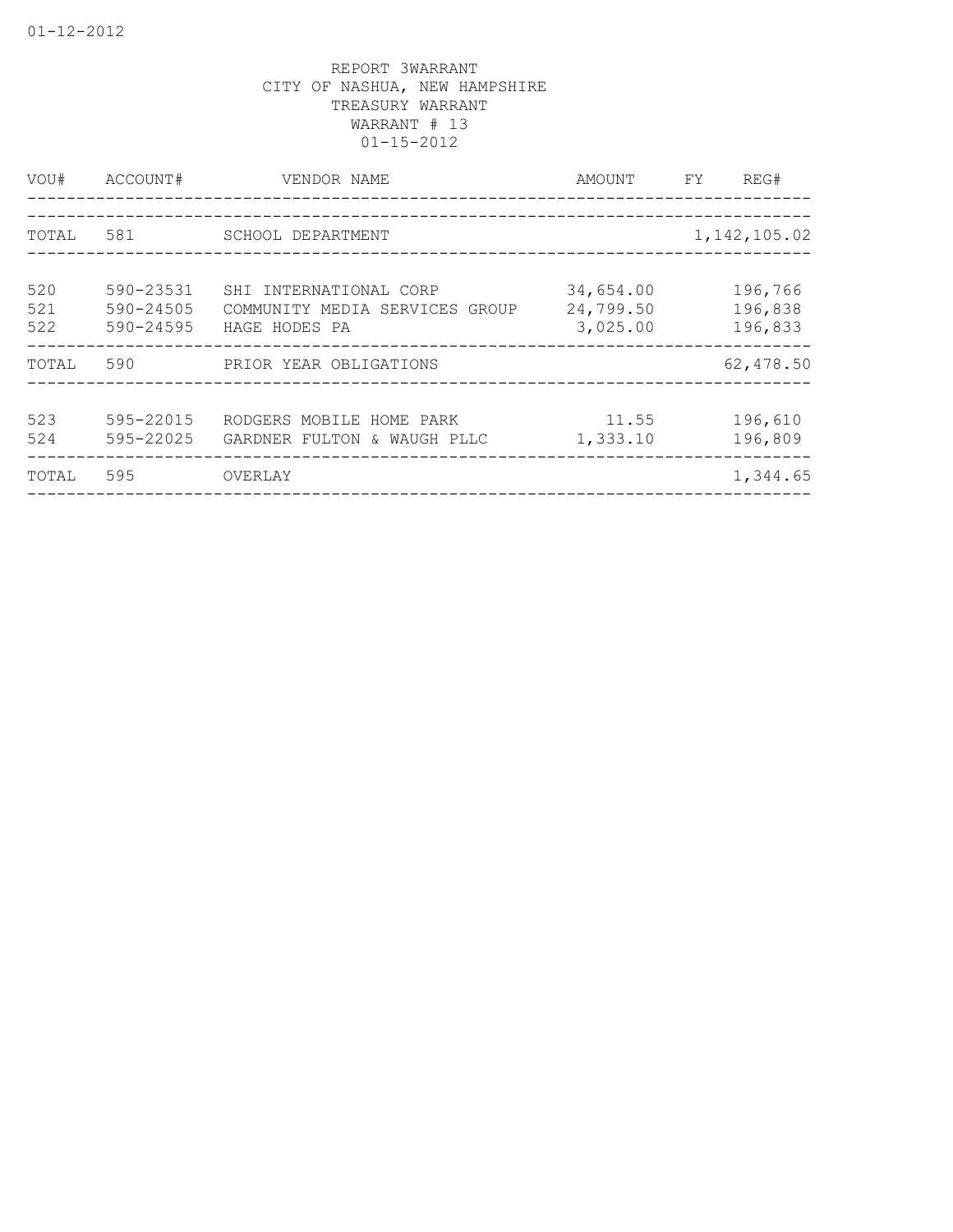| AMOUNT    | FY . | REG#      |
|-----------|------|-----------|
| 87,250.00 |      | 196,993   |
|           |      | 87,250.00 |
|           |      |           |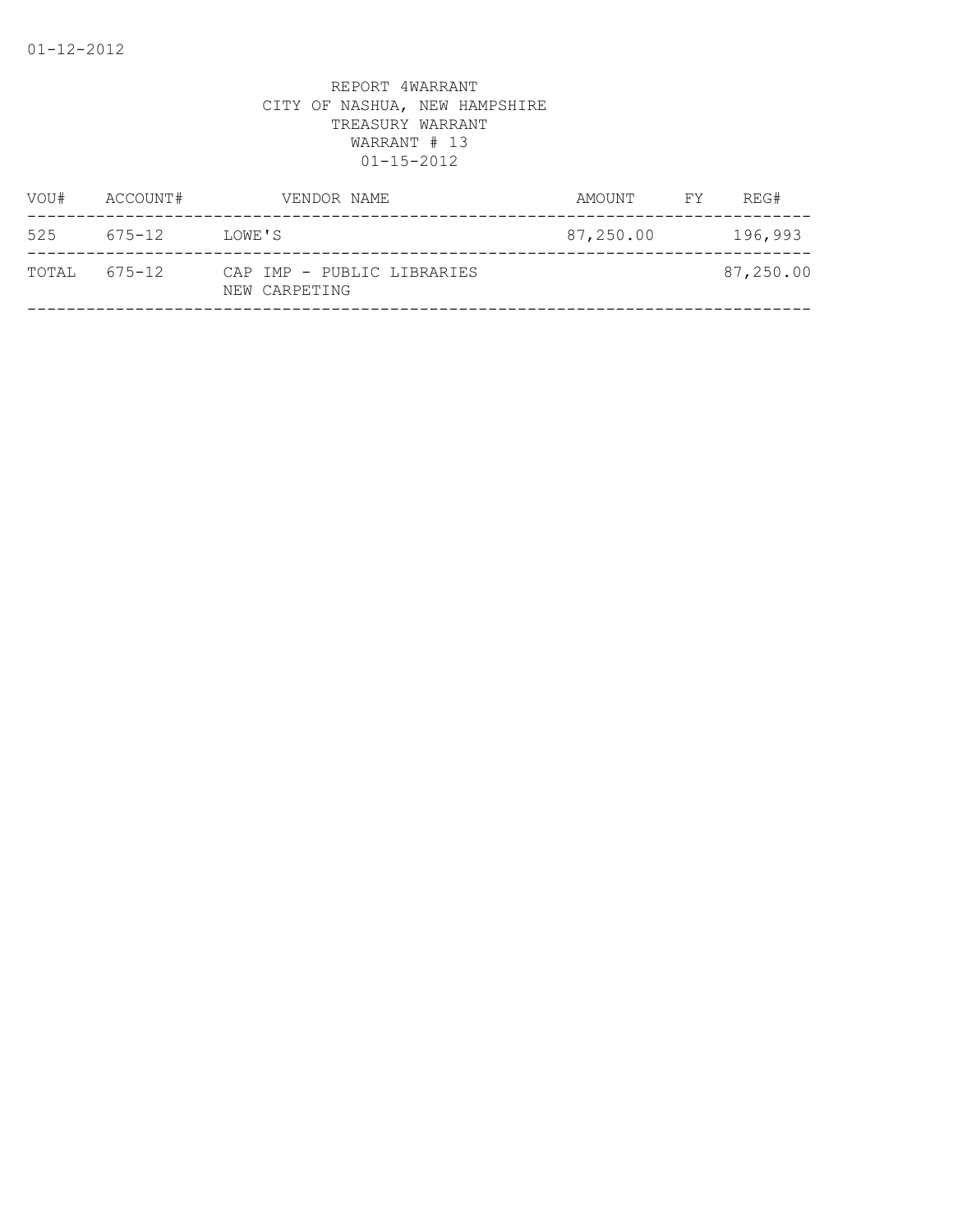| VOU#      | ACCOUNT#          | PROGRAM<br>VENDOR NAME                                      | AMOUNT       | FY<br>REG# |
|-----------|-------------------|-------------------------------------------------------------|--------------|------------|
| 526       | 701-51005         | 3753 FLEGAL LAW OFFICE                                      | 120.00       | 196,839    |
| 527       | 701-51005         | 3753 RATH YOUNG & PIGNATELLI PC                             | 63,024.07    | 196,617    |
| 528       | 701-53025         | 3753 C W DOWNER & CO                                        | 350.57       | 196,625    |
| 529       | 701-53025         | 3753 PATENAUDE JOHN L                                       | 15,187.50    | 196,814    |
| 530       | 701-91080         | 3753 GRIFFIN JOHN L                                         | 109.63       | 196,960    |
| 531       | 701-91080         | 3753 PETTY CASH                                             | 20.00        | 196,390    |
| 532       | 701-91080         | 3753 PETTY CASH                                             | 20.00        | 196,391    |
| 533       | 701-98029         | 3753 CITIZENS BANK                                          | 342.96       | 12,335     |
| TOTAL     | 701               | CPF-MAYOR'S OFFICE                                          | 79, 174. 73  |            |
|           |                   |                                                             |              |            |
| 534       | 722-12890         | 3735 OFFICETEAM                                             | 2,226.80     | 196,737    |
| 535       | 722-53029         | 3735 KRONOS INC                                             | 1,980.00     | 196,841    |
| 536       | 722-53029         | 3735 VELOCITY TECHNOLOGY SOLUTIONS                          | 16,683.73    | 196,823    |
| 537       | 722-53036         | 3735 COURTYARD BY MARRIOTT NASHUA                           | 870.00       | 196,843    |
| 538       | 722-53036         | 3735 CROWNE PLAZA HOTEL                                     | 990.00       | 196,519    |
| 539       | 722-53140         | 3735 CAREER CONNECTIONS                                     | 1,514.88     | 196,477    |
| 540       | 722-98033         | 3735 PETTY CASH                                             | 39.93        | 196,390    |
| 541       | 722-98033         | 3735 PETTY CASH                                             | 39.93        | 196,391    |
| TOTAL     | 722               | CPF-INFORMATION TECHNOLOGY                                  | 24,345.27    |            |
| 542       |                   | 753-53075 3740 HAYNER/SWANSON INC                           | 120,920.99   | 196,440    |
| TOTAL     | 753               | CPF-STREET DEPT                                             | 120,920.99   |            |
|           |                   |                                                             |              |            |
|           | 233,797 781-01310 | 3775 HARVEY CONSTRUCTION CO                                 | 138, 143. 35 | 196,396    |
|           | 233,798 781-01680 | 3775 PAGE STREET LEASING, LLC                               | 380.00       | 196,404    |
|           | 233,799 781-01695 | 3775 HARVEY CONSTRUCTION CO                                 | 133,011.46   | 196,396    |
|           | 233,800 781-53095 | 3775 TURNER BUILDING SCIENCE LLC                            | 33,750.00    | 196,729    |
|           | 233,801 781-56020 | 3775 BOYS & GIRLS CLUB OF GREATER N                         | 2,000.00     | 196,433    |
| TOTAL     | 781               | CPF-SCHOOL DEPARTMENT                                       | 307,284.81   |            |
| 543       |                   | 791-61 3788 STEARNS CONRAD & SCHMIDT CONSU 7,998.72 196,961 |              |            |
| 543       |                   | 791-62 3788 STEARNS CONRAD & SCHMIDT CONSU                  | 5.34         | 196,961    |
| TOTAL 791 |                   | CPF-SOLID WASTE DISPOSAL                                    | 8,004.06     | --------   |
|           |                   |                                                             |              |            |
| 544       |                   | 792-01310 3743 REILLY ELECTRIC COMPANY                      | 3,500.00     | 196,803    |
| 545       | 792-31            | 3742 PARK CONSTRUCTION/RETAINAGE                            | 26,850.00    | 12,353     |
| 545       |                   | 792-32 3742 PARK CONSTRUCTION/RETAINAGE                     | 70.37        | 12,353     |
| 546       |                   | 792-53030 3797 WRIGHT PIERCE                                | 16,487.08    | 196,808    |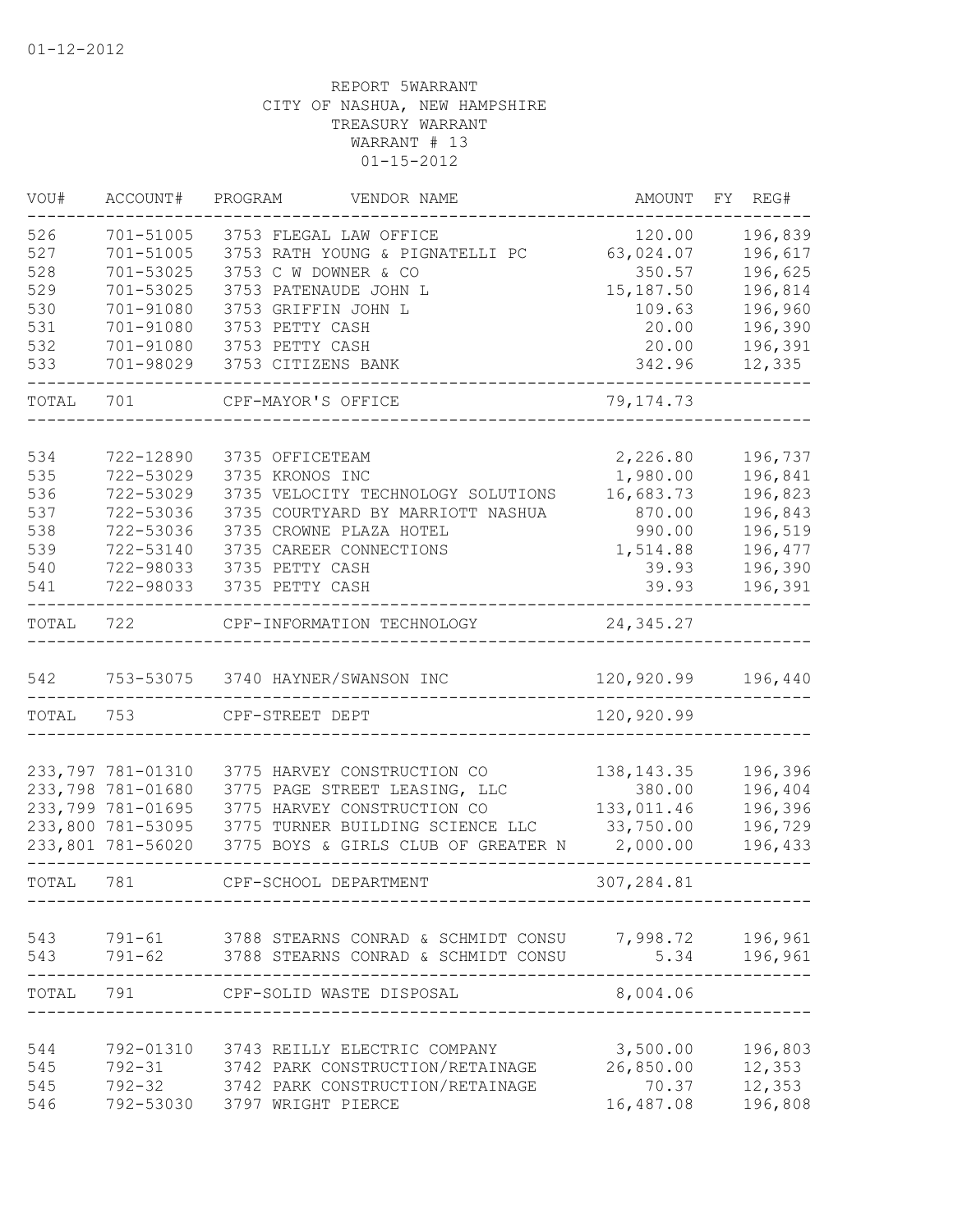| VOU#       | ACCOUNT#               | PROGRAM                                        | VENDOR NAME | AMOUNT FY REG#   |                    |
|------------|------------------------|------------------------------------------------|-------------|------------------|--------------------|
| 546<br>547 | 792-53030<br>792-53180 | 3799 WRIGHT PIERCE<br>3794 BROX INDUSTRIES INC |             | 520.24<br>335.67 | 196,808<br>196,434 |
| TOTAL      | 792                    | CPF-WASTEWATER USER FUND                       |             | 47,763.36        |                    |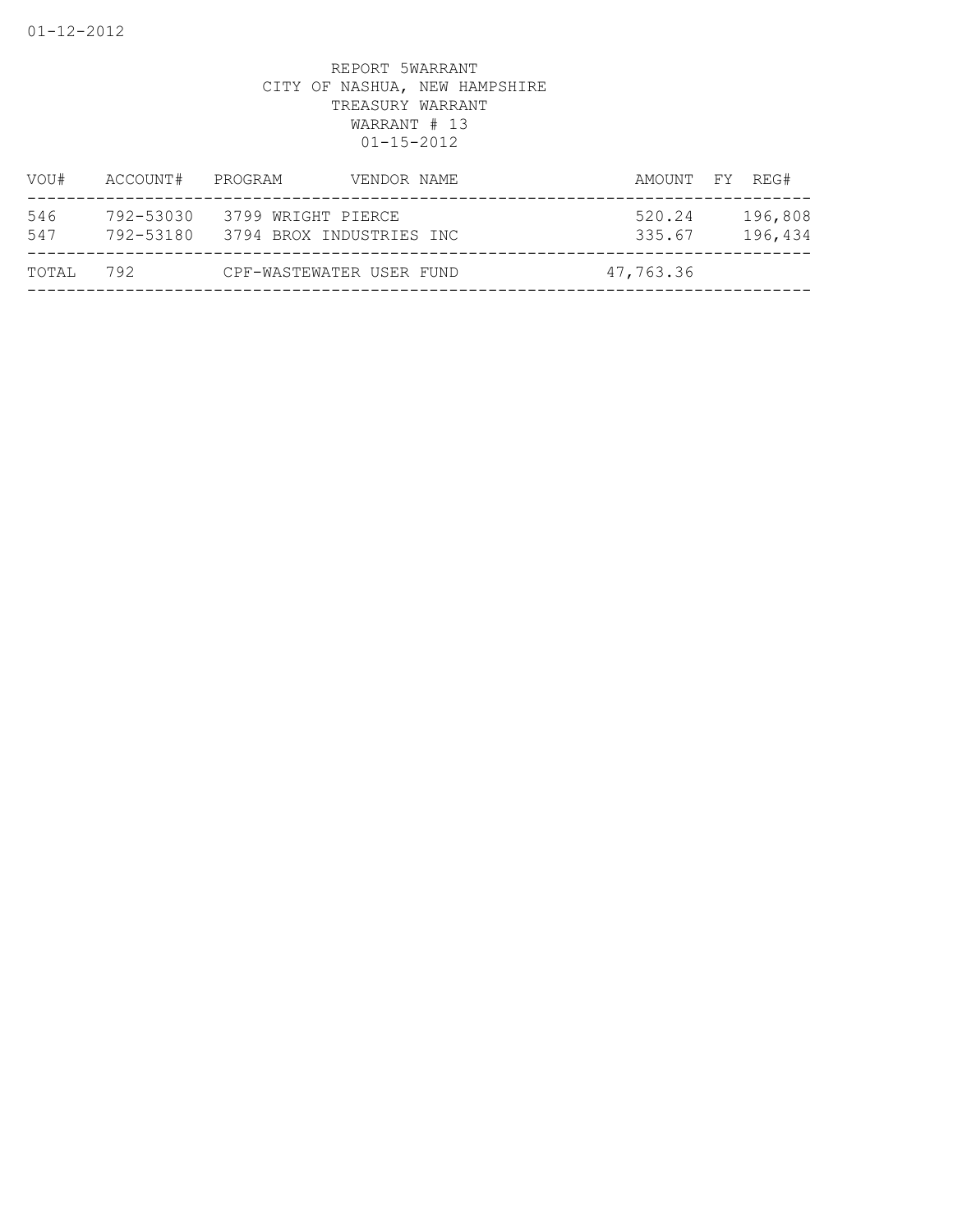| VOU#             | ACCOUNT#               | VENDOR NAME                                             | AMOUNT               | FY | REG#               |
|------------------|------------------------|---------------------------------------------------------|----------------------|----|--------------------|
| 548<br>801-31050 |                        | NEXTEL COMMUNICATIONS                                   | 210.31               |    | 196,974            |
| 549              | 801-32005              | 455.83<br>PSNH                                          |                      |    | 197,007            |
| 550              | 801-33005              | PENNICHUCK WATER                                        | 217.88               |    | 196,984            |
| 551              | 801-41015              | STAPLES ADVANTAGE                                       | 51.38                |    | 196,622            |
| 552              | 801-45060              | LEE SUPPLY CO INC                                       | 431.36               |    | 196,638            |
| 553              | 801-45305              | E J PRESCOTT INC                                        | 798.90               |    | 196,463            |
| 554              | 801-48005              | SHATTUCK MALONE OIL CO                                  | 1,484.18             |    | 196,966            |
| 554              | 801-48005              | SHATTUCK MALONE OIL CO                                  | 1,290.59             |    | 196,966            |
| 554              | 801-48005              | SHATTUCK MALONE OIL CO                                  | 451.71               |    | 196,966            |
| 555              | 801-49040              | UNIFIRST CORPORATION                                    | 379.11               |    | 196,592            |
| 556              | 801-53030              | SANBORN HEAD & ASSOCIATES INC                           | 8,012.35             |    | 196,486            |
| 557              | 801-59100              | AMHERST APPLIANCE REPAIR/STEVE                          | 637.00               |    | 196,532            |
| 558              | 801-59100              | <b>NRRA</b>                                             | 26.00                |    | 196,981            |
| 559              | 801-59105              | BILL'S WORLD CLASS CLEANING IN                          | 780.00               |    | 196,768            |
| 560              | 801-59238              | US BANCORP EQUIPMENT FINANCE I                          | 26.55                |    | 197,001            |
| 561              | 801-75023              | BELLETETES INC                                          | 81.53                |    | 196,507            |
| 562              | 801-77020              | LIBERTY INTN'L TRUCKS OF NH LL                          | 1,408.90             |    | 196,780            |
| 562              | 801-77020              | LIBERTY INTN'L TRUCKS OF NH LL                          | $-308.67$            |    | 196,780            |
| 563              | 801-77020              | NAPA AUTO PARTS                                         | 1,012.69             |    | 196,578            |
| 564              | 801-78065              | MAYNARD & LESIEUR INCORPORATED                          | 525.00               |    | 196,784            |
| 564              | 801-78065              | MAYNARD & LESIEUR INCORPORATED                          | 175.00               |    | 196,784            |
| 565              | 801-78100              | CN WOOD CO INC                                          | 4,483.57             |    | 196,692            |
| 565              | 801-78100              | CN WOOD CO INC                                          | 474.85               |    | 196,692            |
| 566              | 801-78100              | SANEL AUTO PARTS CO                                     | 88.31                |    | 196,512            |
| 567              | 801-85060              | TREASURER STATE OF NH                                   | 159,629.49           |    | 12,333             |
| 567              | 801-85065              | TREASURER STATE OF NH                                   | 80,410.60            |    | 12,333             |
| 568              | 801-94005              | HYLAND SARAH                                            | 111.00               |    | 196,962            |
| TOTAL            | 801                    | SOLID WASTE DISPOSAL                                    |                      |    | 263, 345.42        |
| 569              | $802 - 215 - 00$       | ABSOLUTE TITLE LLC                                      | 39.65                |    | 196,503            |
| 570              | $802 - 215 - 00$       | ACCURATE TITLE                                          | 42.75                |    | 196,515            |
| 571              | $802 - 215 - 00$       | BENCHMARK TITLE SERVICES                                | 64.45                |    | 196,845            |
| 572              | $802 - 215 - 00$       | SUMMIT TITLE SERVICES                                   | 180.92               |    | 196,799            |
| 573              | $802 - 215 - 00$       | SUNSET SETTLEMENT CO INC                                | 44.30                |    | 196,790            |
| 574              | 802-31005              | FAIRPOINT COMMUNICATIONS                                | 63.00                |    | 196,999            |
| 575              | 802-31005              | NEXTEL COMMUNICATIONS                                   | 84.78                |    | 196,974            |
| 575              | 802-31005              | NEXTEL COMMUNICATIONS                                   | 124.95               |    | 196,974            |
| 576              | 802-32005              | PSNH                                                    | 1,904.53             |    | 197,007            |
| 577              | 802-33005              |                                                         | 52.41                |    | 196,984            |
| 578              | 802-41015              | PENNICHUCK WATER                                        | 739.71               |    | 196,622            |
| 579              | 802-42010              | STAPLES ADVANTAGE                                       | 4.28                 |    | 196,447            |
| 580              | 802-45101              | GRAINGER                                                |                      |    |                    |
| 581              | $802 - 467$            | BASF CORPORATION                                        | 4,739.04<br>106.64   |    | 196,811            |
|                  |                        | HILLSBOROUGH COUNTY TREASURER<br>SHATTUCK MALONE OIL CO |                      |    | 196,788            |
| 582<br>582       | 802-48005<br>802-48005 | SHATTUCK MALONE OIL CO                                  | 4,980.60<br>4,980.60 |    | 196,966            |
| 583              | 802-49070              | MCMASTER-CARR SUPPLY CO                                 | 497.39               |    | 196,966<br>196,499 |
|                  |                        |                                                         |                      |    |                    |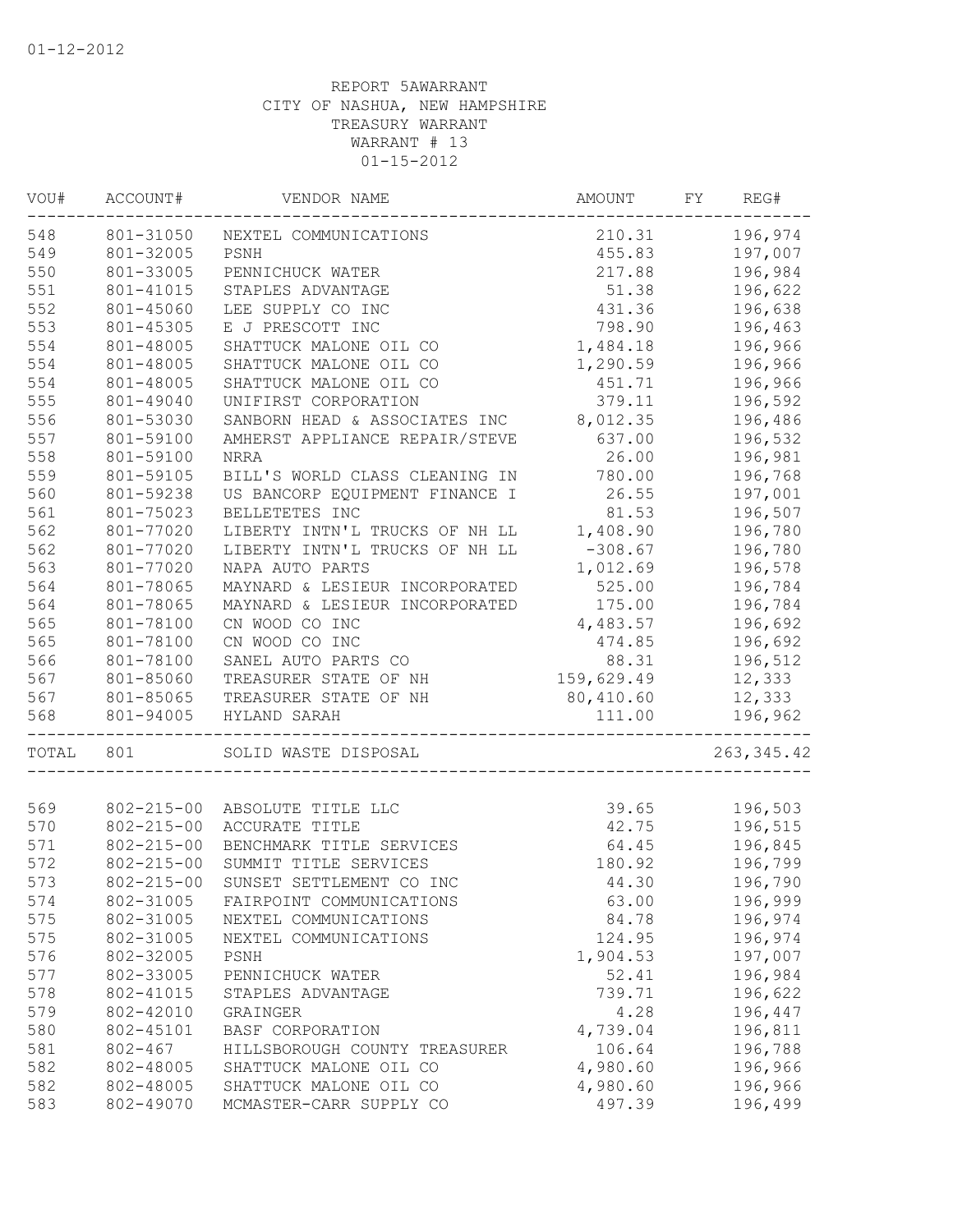| VOU#  | ACCOUNT#  | VENDOR NAME                    | AMOUNT   | FY | REG#      |
|-------|-----------|--------------------------------|----------|----|-----------|
| 584   | 802-49070 | NORTH CENTRAL LABORATORIES     | 145.03   |    | 196,452   |
| 585   | 802-53030 | HEALTH & SAFETY SERVICES UNLIM | 245.00   |    | 196,502   |
| 586   | 802-53075 | FLOW ASSESSMENT SERVICES LLC   | 7,633.32 |    | 196,769   |
| 587   | 802-59100 | HIGH VOLTAGE MAINTENANCE       | 500.00   |    | 196,875   |
| 587   | 802-59100 | HIGH VOLTAGE MAINTENANCE       | 1,380.00 |    | 196,875   |
| 588   | 802-59220 | PRINTGRAPHICS OF MAINE         | 1,202.55 |    | 196,461   |
| 589   | 802-59230 | E J PRESCOTT INC               | 1,688.00 |    | 196,463   |
| 590   | 802-59230 | OMEGA INDUSTRIAL SUPPLY INC    | 1,728.70 |    | 196,547   |
| 591   | 802-59238 | US BANCORP EQUIPMENT FINANCE I | 26.55    |    | 197,001   |
| 592   | 802-64095 | BELLETETES INC                 | 6.83     |    | 196,507   |
| 593   | 802-64095 | FASTENAL COMPANY               | 311.07   |    | 196,546   |
| 594   | 802-64095 | MCMASTER-CARR SUPPLY CO        | 86.81    |    | 196,499   |
| 595   | 802-64095 | PINE MOTOR PARTS               | 110.39   |    | 196,785   |
| 596   | 802-64192 | <b>CUES</b>                    | 1,140.99 |    | 196,482   |
| 597   | 802-77045 | INFILCO DEGREMONT INC          | 3,149.09 |    | 196,523   |
| 598   | 802-77050 | GRAINGER                       | 319.95   |    | 196,447   |
| 599   | 802-77065 | EASTERN INDUSTRIAL AUTOMATION  | 307.48   |    | 196,821   |
| 600   | 802-77065 | PEABODY SUPPLY COMPANY         | 201.54   |    | 196,820   |
| 601   | 802-77066 | GRAINGER                       | 69.15    |    | 196,447   |
| 602   | 802-77066 | M & B MACHINING AND WELDING    | 468.00   |    | 196,781   |
| 603   | 802-77066 | MCMASTER-CARR SUPPLY CO        | 42.53    |    | 196,499   |
| 604   | 802-77067 | GRAINGER                       | 144.48   |    | 196,447   |
| 605   | 802-77067 | M & M ELECTRICAL SUPPLY CO INC | 61.34    |    | 196,770   |
| 606   | 802-77069 | ATCO INTERNATIONAL             | 312.00   |    | 196,602   |
| 607   | 802-77069 | FASTENAL COMPANY               | 195.34   |    | 196,546   |
| 608   | 802-77069 | GRAINGER                       | 47.52    |    | 196,447   |
| 609   | 802-77069 | M & M ELECTRICAL SUPPLY CO INC | 258.17   |    | 196,770   |
| 610   | 802-77069 | MCMASTER-CARR SUPPLY CO        | 110.26   |    | 196,499   |
| 611   | 802-77069 | PEABODY SUPPLY COMPANY         | 41.72    |    | 196,820   |
| 612   | 802-77070 | EASTERN INDUSTRIAL AUTOMATION  | 41.72    |    | 196,821   |
| 613   | 802-77070 | GRAINGER                       | 159.84   |    | 196,447   |
| 614   | 802-77070 | SOUTHWORTH MILTON INC          | 2,137.84 |    | 196,427   |
| 615   | 802-77072 | GRAINGER                       | 40.14    |    | 196,447   |
| 616   | 802-77072 | MCMASTER-CARR SUPPLY CO        | 138.18   |    | 196,499   |
| 617   | 802-91010 | KEATING WILLIAM                | 42.52    |    | 196,545   |
| 618   | 802-94005 | NEWEA                          | 250.00   |    | 197,014   |
| 618   | 802-94005 | NEWEA                          | 480.00   |    | 197,014   |
| 618   | 802-95010 | NEWEA                          | 77.00    |    | 197,014   |
| TOTAL | 802       | SEWERAGE DISPOSAL SYSTEM       |          |    | 43,951.05 |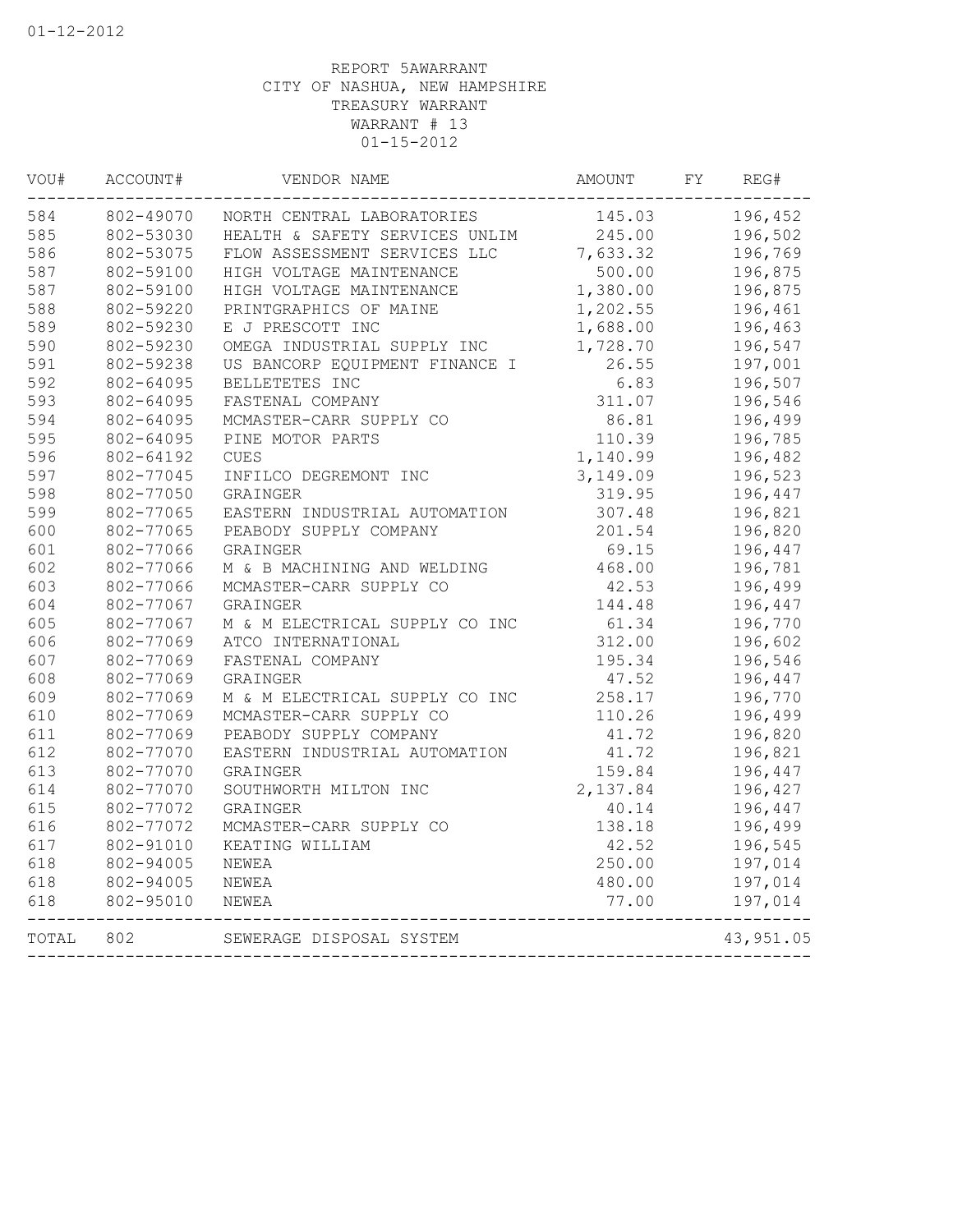| VOU#                            | ACCOUNT#                                                       | VENDOR NAME                                                                                                                                          | AMOUNT                                 | FY                 | REG#                                                |  |
|---------------------------------|----------------------------------------------------------------|------------------------------------------------------------------------------------------------------------------------------------------------------|----------------------------------------|--------------------|-----------------------------------------------------|--|
| 619                             | 901-59100                                                      | UNIVERSAL RECYCLING TECH LLC                                                                                                                         | 114.92                                 | 196,800            |                                                     |  |
| TOTAL                           | 901                                                            | SOLID WASTE TRUST FUND                                                                                                                               |                                        |                    |                                                     |  |
| 620<br>621                      | 961-45185<br>961-59100                                         | HARDY DORIC INC<br>HUDSON MONUMENTS INC                                                                                                              | 1,560.00                               | 196,518<br>196,451 |                                                     |  |
| TOTAL                           | 961                                                            | EDGEWOOD CEMETERY TRUST FUND                                                                                                                         |                                        |                    |                                                     |  |
| 622<br>623<br>624<br>625<br>626 | $963 - 36$<br>963-48005<br>963-48005<br>963-48015<br>963-75130 | NATIONAL FINANCIAL SERVICES LL<br>7,099.25<br>46.98<br>PETTY CASH<br>PETTY CASH<br>46.98<br>DENNIS K BURKE INC<br>668.47<br>2,200.00<br>ALI PLUMBING |                                        |                    | 196,963<br>196,390<br>196,391<br>197,021<br>196,964 |  |
| TOTAL                           | 963                                                            | WOODLAWN CEMETERY TRUST FUND                                                                                                                         |                                        |                    | 10,061.68                                           |  |
| 627<br>628<br>629<br>630        | 975-32005<br>975-34015<br>975-59100<br>975-75023               | PSNH<br>NATIONAL GRID<br>HINDERER JENNIFER<br>LOWE'S                                                                                                 | 55.00<br>230.58<br>300.00<br>17,654.70 |                    | 197,007<br>196,388<br>196,965<br>196,993            |  |
| TOTAL                           | 975                                                            | LIBRARY TRUST FUND                                                                                                                                   |                                        |                    | 18,240.28                                           |  |
| 233,80                          | 981-55005                                                      | FIRST STUDENT INC                                                                                                                                    | 138.07                                 |                    | 196,664                                             |  |
| TOTAL                           | 981                                                            | SCHOOL TRUST FUND                                                                                                                                    |                                        |                    | 138.07                                              |  |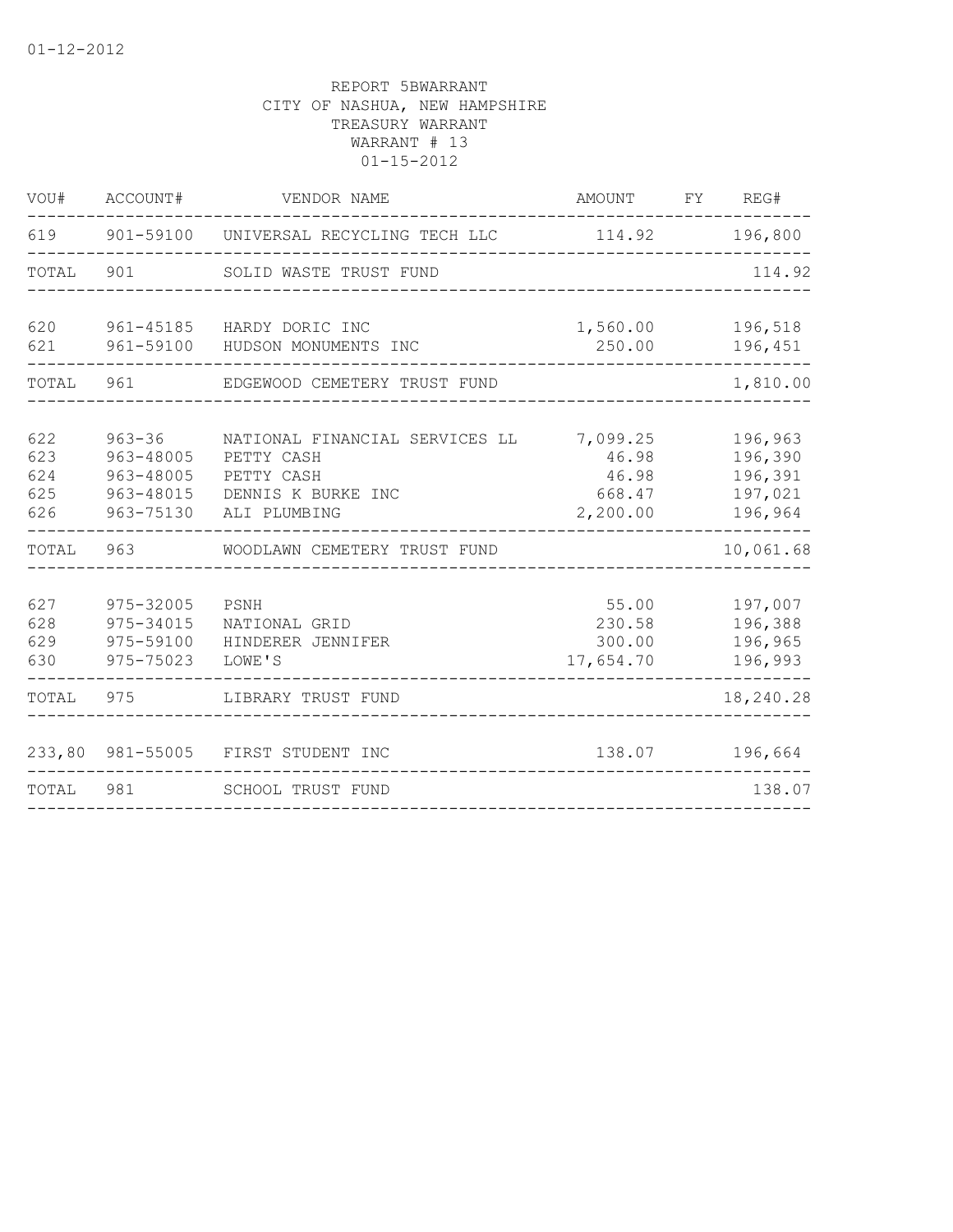|           | ACCOUNT# | PAYROLL WEEK ENDING |  | AMOUNT |  |
|-----------|----------|---------------------|--|--------|--|
|           |          |                     |  |        |  |
| TOTAL 951 |          |                     |  |        |  |
|           |          |                     |  |        |  |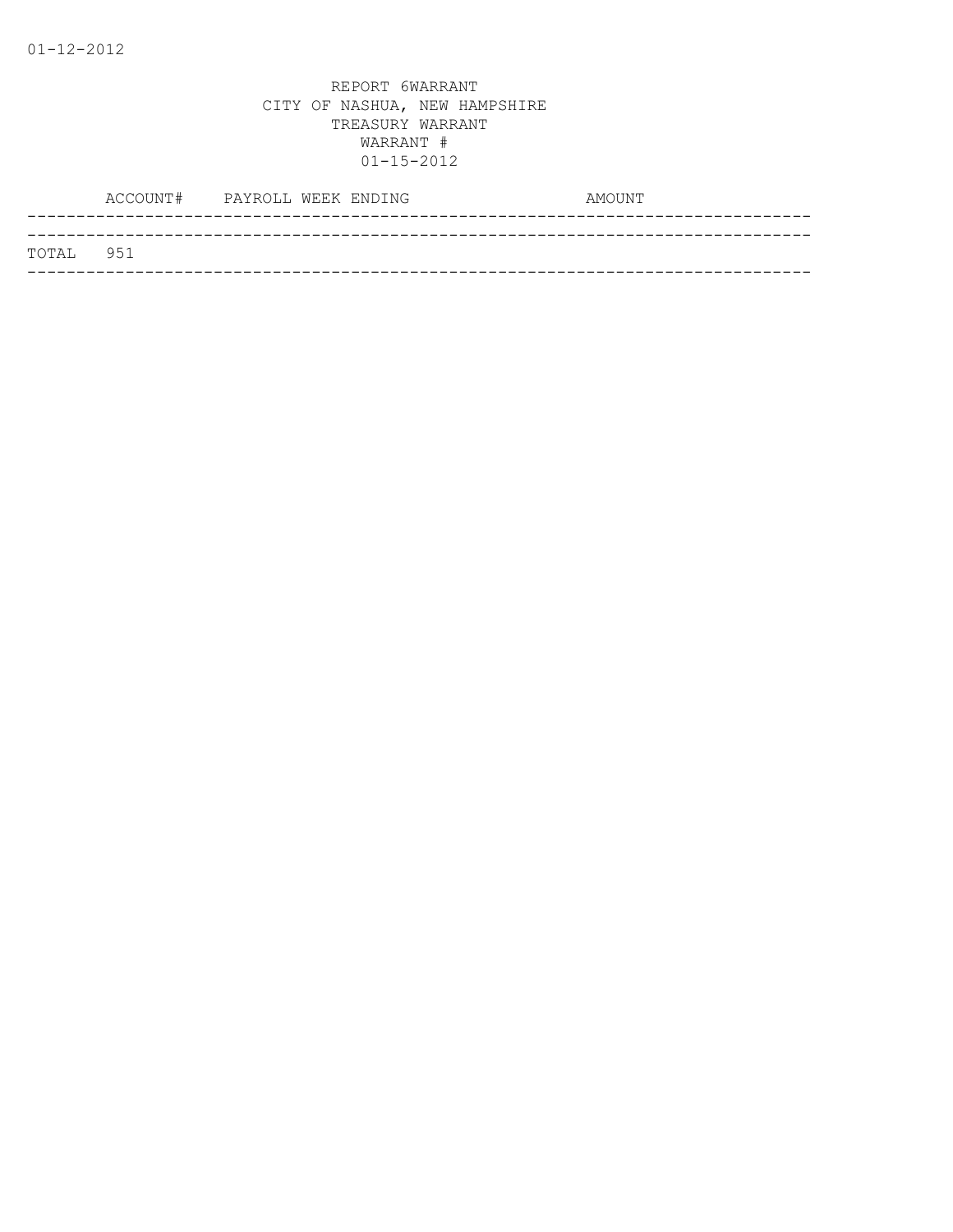|       | ACCOUNT#   | PAYROLL WEEK ENDING           | <b>AMOUNT</b> |            |
|-------|------------|-------------------------------|---------------|------------|
|       |            | 305-11125  07-JAN-2012        | 962.06        |            |
|       | 305-11125  | 31-DEC-2011                   | 962.06        |            |
|       | 305-11239  | 07-JAN-2012                   | 1,080.52      |            |
|       |            | 305-11239 31-DEC-2011         | 1,080.51      |            |
| TOTAL | 305        | SRF - CIVIC & COMM ACTIVITIES |               | 4,085.15   |
|       |            |                               |               |            |
|       | 308-11130  | 07-JAN-2012                   | 862.73        |            |
|       | 308-11130  | 31-DEC-2011                   | 862.73        |            |
|       | 308-11418  | 07-JAN-2012                   |               |            |
|       | 308-11418  | 31-DEC-2011                   |               |            |
|       | 308-11441  | 07-JAN-2012                   | 1,453.64      |            |
|       | 308-11441  | 31-DEC-2011                   | 1,453.64      |            |
|       | 308-11446  | 07-JAN-2012                   | 1,156.28      |            |
|       | 308-11446  | 31-DEC-2011                   | 1,156.28      |            |
|       | 308-11447  | 07-JAN-2012                   | 257.36        |            |
|       | 308-11447  | 31-DEC-2011                   | 257.36        |            |
|       | 308-11540  | 07-JAN-2012                   | 1,083.90      |            |
|       | 308-11540  | 31-DEC-2011                   | 1,083.90      |            |
|       | 308-11578  | 07-JAN-2012                   | 997.84        |            |
|       | 308-11578  | 31-DEC-2011                   | 997.83        |            |
|       | 308-11589  | 07-JAN-2012                   | 1,080.52      |            |
|       | 308-11589  | 31-DEC-2011                   | 1,080.51      |            |
|       | 308-11608  | 07-JAN-2012                   | 976.17        |            |
|       | 308-11608  | 31-DEC-2011                   | 976.17        |            |
|       | 308-83051  | 07-JAN-2012                   | 3,261.31      |            |
|       | 308-83051  | 31-DEC-2011                   | 4,397.96      |            |
|       | 308-83052  | 07-JAN-2012                   | 1,530.79      |            |
|       | 308-83052  | 31-DEC-2011                   | 1,530.79      |            |
|       | 308-83102  | 07-JAN-2012                   | 1,950.04      |            |
|       | 308-83102  | 31-DEC-2011                   | 1,950.04      |            |
| TOTAL | 308        | SRF - INSURANCE               |               | 30, 357.79 |
|       |            |                               |               |            |
|       |            | 3092-13004 07-JAN-2012        | 401.09        |            |
|       |            | 3092-13004 31-DEC-2011        | 269.50        |            |
| TOTAL | 309        | FRESH FRUIT & VEGETABLE GRANT |               | 670.59     |
|       |            |                               |               |            |
|       |            | 3097-11162 07-JAN-2012        | 645.75        |            |
|       | 3097-11162 | 31-DEC-2011                   | 645.75        |            |
|       | 3097-11408 | 07-JAN-2012                   | 1,051.45      |            |
|       | 3097-11408 | 31-DEC-2011                   | 162.97        |            |
|       |            | 3097-12112 07-JAN-2012        | 445.42        |            |
|       |            | 3097-12830 07-JAN-2012        | 470.05        |            |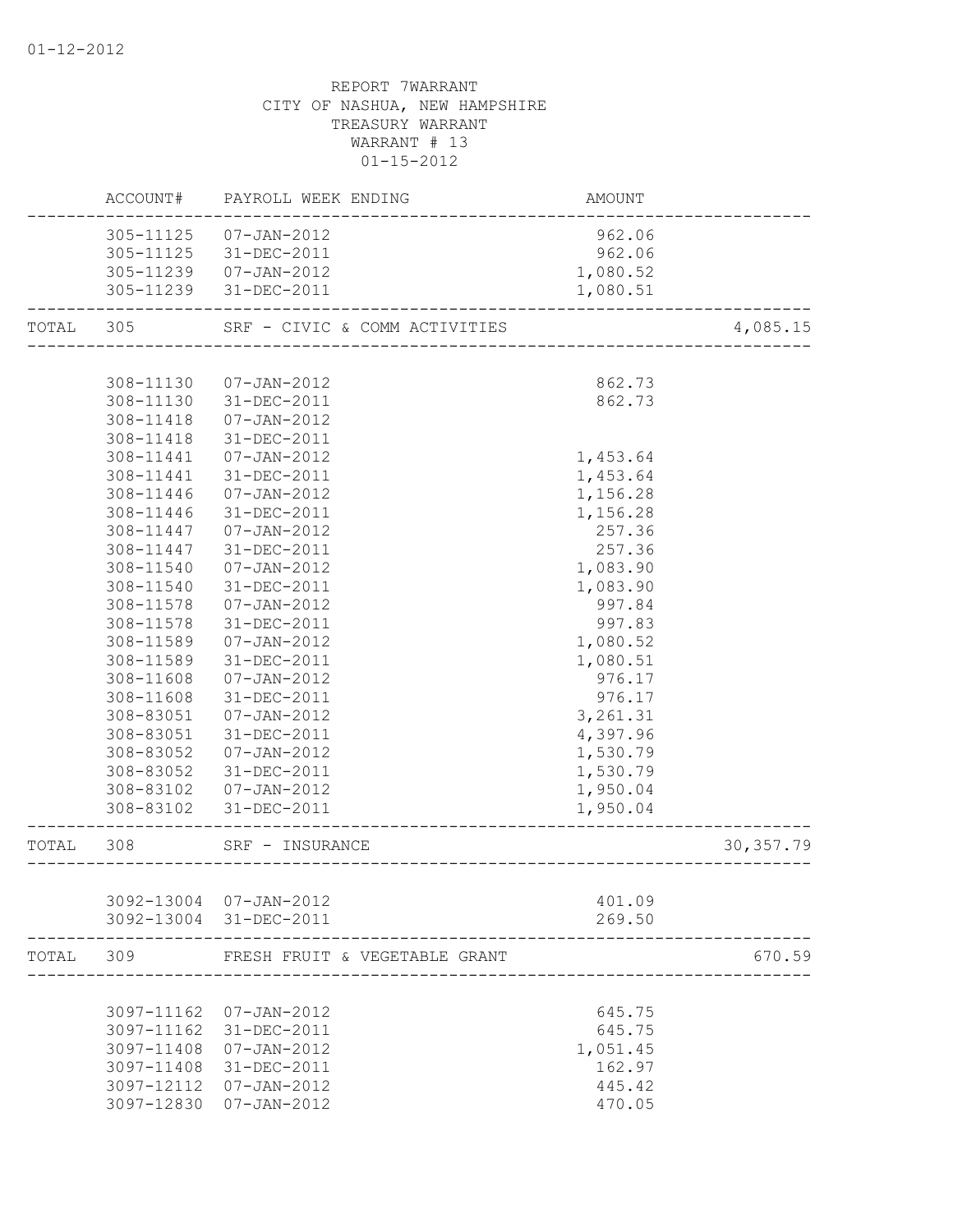|           | ACCOUNT#      | PAYROLL WEEK ENDING                              | AMOUNT                  |            |
|-----------|---------------|--------------------------------------------------|-------------------------|------------|
|           |               | 3097-19138 31-DEC-2011<br>3097-19139 31-DEC-2011 | 3,029.28<br>13, 142. 22 |            |
|           | 3097-19140    | $07 - JAN - 2012$                                | 9,231.69                |            |
|           | 3097-19540    | $07 - JAN - 2012$                                | 23,997.17               |            |
|           | 3097-19544    | $07 - JAN - 2012$<br>3097-19545 07-JAN-2012      | 575.98<br>1,889.65      |            |
|           |               | 3097-19545 31-DEC-2011                           | 32.58                   |            |
| TOTAL 309 |               | SRF - FOOD SERVICES                              |                         | 55, 319.96 |
|           |               |                                                  |                         |            |
|           |               | 3117-12006 07-JAN-2012<br>3117-12006 31-DEC-2011 | 675.00<br>975.00        |            |
|           |               | 3117-13032 07-JAN-2012                           | 54.21                   |            |
| TOTAL     | 311           | DRIVER'S EDUCATION                               |                         | 1,704.21   |
|           |               |                                                  |                         |            |
|           | 312-11165     | $07 - JAN - 2012$                                | 557.36                  |            |
|           | $312 - 11165$ | 31-DEC-2011                                      | 557.36                  |            |
|           | 312-11191     | $07 - JAN - 2012$                                | 827.26                  |            |
|           | 312-11191     | $31 - DEC - 2011$                                | 827.26                  |            |
|           | 312-11445     | $07 - JAN - 2012$                                | 109.36                  |            |
|           | 312-11445     | 31-DEC-2011                                      | 109.36                  |            |
|           | 312-11547     | $07 - JAN - 2012$                                | 2,235.48                |            |
|           |               | 312-11547 31-DEC-2011                            | 2,235.48                |            |
|           | 312-12052     | 07-JAN-2012                                      | 577.41                  |            |
|           |               | 312-12052 31-DEC-2011                            | 573.99                  |            |
|           |               | 312-13004 07-JAN-2012                            | 908.66                  |            |
|           |               | 312-13004 31-DEC-2011                            | 308.81                  |            |
| TOTAL     | 312           | SRF - FINANCIAL SERVICES                         |                         | 9,827.79   |
|           |               |                                                  |                         |            |
|           |               | 3122-12006 07-JAN-2012<br>3122-12006 31-DEC-2011 | 125.00<br>150.00        |            |
|           |               | 3122-13004 31-DEC-2011                           | 25.00                   |            |
| TOTAL     | 312           | ADULT ED/CONTINUING ED                           |                         | 300.00     |
|           |               | 3212-12006 31-DEC-2011                           | 150.00                  |            |
| TOTAL     | 321           | ADULT ED/COLLEGE TRANSITIONS                     |                         | 150.00     |

3262-11860 31-DEC-2011 2,211.46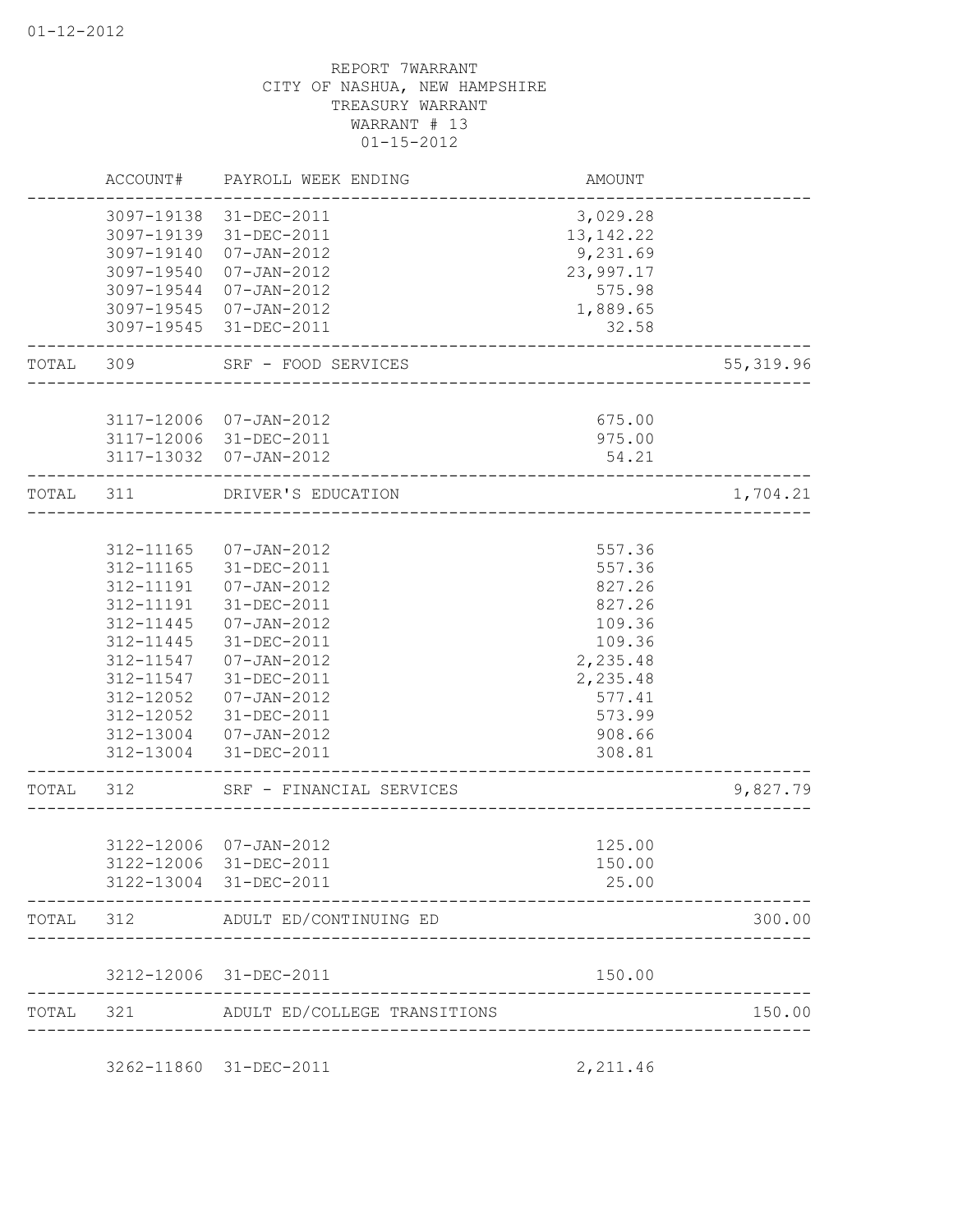|           |           | ACCOUNT# PAYROLL WEEK ENDING                                  | AMOUNT   |           |
|-----------|-----------|---------------------------------------------------------------|----------|-----------|
|           |           | ______________________<br>TOTAL 326 NH ALTERNATE ASSES COACH  |          | 2,211.46  |
|           |           |                                                               |          |           |
|           | 331-11250 | 07-JAN-2012                                                   | 717.45   |           |
|           |           | 331-11250 31-DEC-2011                                         | 717.45   |           |
|           | 331-11558 | 07-JAN-2012                                                   | 1,238.73 |           |
|           | 331-11558 | $31 - DEC - 2011$                                             | 1,238.74 |           |
|           | 331-12115 | 07-JAN-2012                                                   | 555.49   |           |
|           | 331-12115 | 31-DEC-2011                                                   | 555.49   |           |
|           | 331-13038 | 07-JAN-2012                                                   | 141.74   |           |
|           | 331-13044 | 07-JAN-2012                                                   | 3,959.57 |           |
|           | 331-13044 | 31-DEC-2011                                                   | 1,776.55 |           |
|           | 331-15002 | 07-JAN-2012                                                   | 247.75   |           |
|           |           | 331-15002 31-DEC-2011                                         | 247.75   |           |
|           |           | 331-18036  07-JAN-2012                                        | 3,070.50 |           |
|           |           | 331-18036 31-DEC-2011                                         | 5,991.54 |           |
| TOTAL 331 |           | SRF - POLICE DEPARTMENT                                       |          | 20,458.75 |
|           |           | 332-18084 31-DEC-2011                                         | 547.78   |           |
| TOTAL 332 |           | ------------------------------------<br>SRF - FIRE DEPARTMENT |          | 547.78    |
|           |           |                                                               |          |           |
|           |           | 341-01210 07-JAN-2012                                         | 437.48   |           |
|           | 341-01210 | 31-DEC-2011                                                   | 437.48   |           |
|           | 341-11024 | 07-JAN-2012                                                   | 264.35   |           |
|           | 341-11024 | 31-DEC-2011                                                   | 264.35   |           |
|           | 341-11235 | $07 - JAN - 2012$                                             | 1,217.16 |           |
|           | 341-11235 | 31-DEC-2011                                                   | 1,217.16 |           |
|           | 341-11484 | $07 - JAN - 2012$                                             | 963.20   |           |
|           | 341-11563 | $07 - JAN - 2012$                                             | 1,019.34 |           |
|           | 341-11563 | 31-DEC-2011                                                   | 1,019.34 |           |
|           | 341-31050 | $07 - JAN - 2012$                                             | $-50.00$ |           |
|           |           | TOTAL 341 SRF - COMMUNITY SERVICES                            |          | 6,789.86  |
|           |           |                                                               |          |           |
|           | 342-12000 | $07 - JAN - 2012$                                             | 518.10   |           |
|           | 342-12000 | 31-DEC-2011                                                   | 518.10   |           |
|           | 342-12199 | $07 - JAN - 2012$                                             | 959.35   |           |
|           | 342-12199 | 31-DEC-2011                                                   | 959.35   |           |
|           | 342-12582 | $07 - JAN - 2012$                                             | 838.01   |           |
|           | 342-12582 | 31-DEC-2011                                                   | 838.01   |           |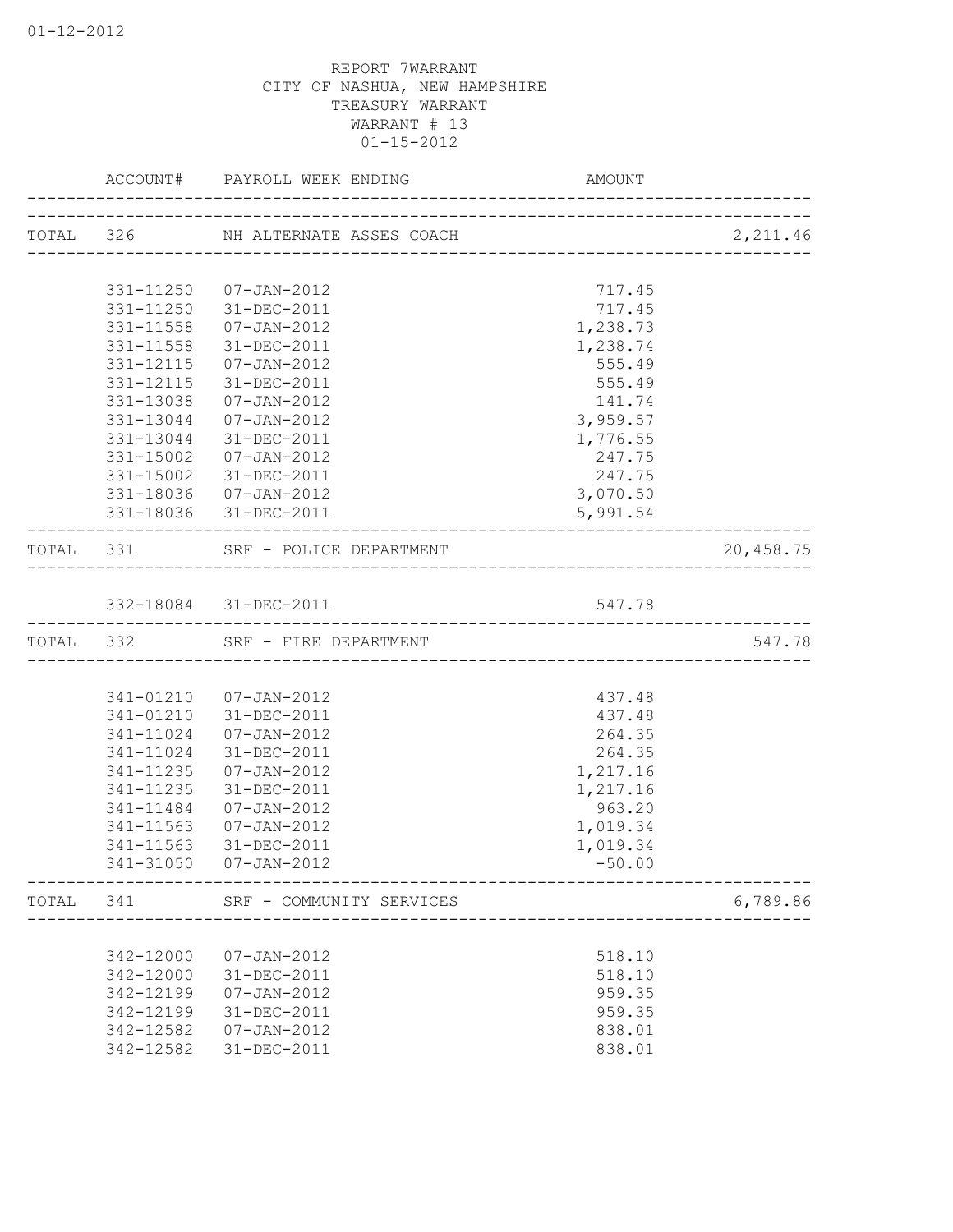|           | ACCOUNT#                               | PAYROLL WEEK ENDING                                                         | AMOUNT                                   |           |
|-----------|----------------------------------------|-----------------------------------------------------------------------------|------------------------------------------|-----------|
| TOTAL 342 |                                        | SRF - COMMUNITY HEALTH<br>_______________________                           |                                          | 4,630.92  |
|           |                                        | 3440-12078 07-JAN-2012<br>3440-12078 31-DEC-2011                            | 87.50<br>562.50                          |           |
| TOTAL 344 |                                        | AFTER SCHOOL PROGRAM                                                        |                                          | 650.00    |
|           | 3452-11162<br>3452-11860<br>3452-12006 | $07 - JAN - 2012$<br>31-DEC-2011<br>07-JAN-2012<br>3452-12006 31-DEC-2011   | 711.38<br>7,073.01<br>2,935.91<br>558.57 |           |
| TOTAL     | 345                                    | TITLE IV 21ST CENT ELEM                                                     |                                          | 11,278.87 |
|           |                                        | 3462-11860 31-DEC-2011<br>3462-12006 07-JAN-2012<br>3462-12006 31-DEC-2011  | 3,647.31<br>1,033.86<br>1,499.23         |           |
| TOTAL 346 |                                        | TITLE IV 21ST CENT MIDDLE<br>---------------------------                    |                                          | 6,180.40  |
|           |                                        | 3468-11162  07-JAN-2012<br>3468-11870 31-DEC-2011<br>3468-19230 31-DEC-2011 | 645.75<br>4,488.23<br>525.00             |           |
| TOTAL 346 |                                        | SMALLER LEARNING COMMUNITY                                                  |                                          | 5,658.98  |
|           |                                        | 3502-11726 31-DEC-2011<br>3502-11803 31-DEC-2011                            | 13,220.86<br>1,105.04                    |           |
| TOTAL     | 350                                    | TITLE IIA - HIGH OUALITY TEACH                                              |                                          | 14,325.90 |
|           |                                        | 351-13004 07-JAN-2012<br>. _ _ _ _ _ _ _ _ _ _ _                            | 82.35                                    |           |
|           |                                        | TOTAL 351 SRF - PUBLIC WORKS                                                |                                          | 82.35     |
|           |                                        | 352-11562 07-JAN-2012<br>352-11562 31-DEC-2011                              | 462.55<br>420.52                         |           |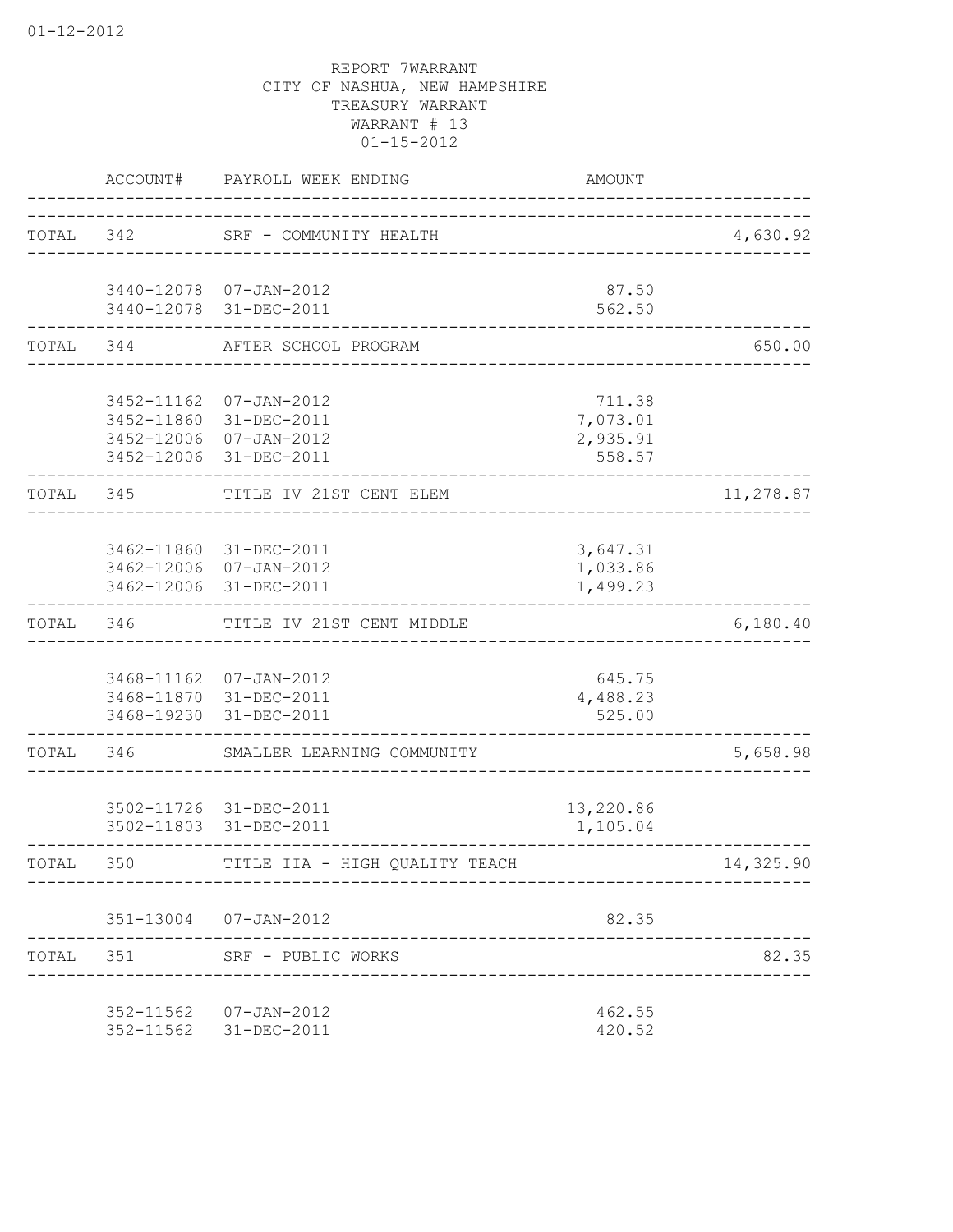|           |                                                                                         | ACCOUNT# PAYROLL WEEK ENDING                                                                                                                                                                                                                   | AMOUNT                                                                                                                     |           |
|-----------|-----------------------------------------------------------------------------------------|------------------------------------------------------------------------------------------------------------------------------------------------------------------------------------------------------------------------------------------------|----------------------------------------------------------------------------------------------------------------------------|-----------|
|           |                                                                                         | TOTAL 352 SRF - PARKS AND RECREATION                                                                                                                                                                                                           |                                                                                                                            | 883.07    |
|           |                                                                                         | 3532-11870 31-DEC-2011                                                                                                                                                                                                                         | 300.00                                                                                                                     |           |
|           |                                                                                         | 3532-12006 07-JAN-2012<br>3532-12006 31-DEC-2011                                                                                                                                                                                               | 525.00<br>1,100.00                                                                                                         |           |
| TOTAL 353 |                                                                                         | ADULT ED/HS DIPLOMA PROGRAM                                                                                                                                                                                                                    |                                                                                                                            | 1,925.00  |
|           |                                                                                         | 3612-11515 31-DEC-2011<br>3612-12111 07-JAN-2012                                                                                                                                                                                               | 4,177.23<br>14,528.97                                                                                                      |           |
| TOTAL 361 |                                                                                         | ED JOBS<br>____________________________________                                                                                                                                                                                                |                                                                                                                            | 18,706.20 |
|           | ________________________                                                                | 371-12029  07-JAN-2012<br>371-12029 31-DEC-2011<br>____________________________________                                                                                                                                                        | 18.52<br>18.52                                                                                                             |           |
|           |                                                                                         | TOTAL 371 SRF - COMMUNITY DEVELOPMENT<br>-------------------------------                                                                                                                                                                       |                                                                                                                            | 37.04     |
|           |                                                                                         | 373-53075  07-JAN-2012<br>373-53075 31-DEC-2011                                                                                                                                                                                                | 92.60<br>222.25                                                                                                            |           |
|           |                                                                                         | TOTAL 373 SRF - ECONOMIC DEVELOPMENT                                                                                                                                                                                                           |                                                                                                                            | 314.85    |
|           | 374-0705P<br>374-0705P<br>374-07235<br>374-07235<br>374-07285<br>374-07285<br>374-07340 | $07 - JAN - 2012$<br>31-DEC-2011<br>$07 - JAN - 2012$<br>31-DEC-2011<br>07-JAN-2012<br>31-DEC-2011<br>374-07340 07-JAN-2012<br>31-DEC-2011<br>374-0734P 07-JAN-2012<br>374-0734P 31-DEC-2011<br>374-07506 07-JAN-2012<br>374-12154 31-DEC-2011 | 1,780.29<br>1,780.29<br>564.08<br>564.08<br>74.08<br>37.04<br>464.38<br>464.38<br>1,081.58<br>1,081.58<br>111.12<br>864.00 |           |
| TOTAL     | 374                                                                                     | SRF - URBAN PROGRAMS                                                                                                                                                                                                                           |                                                                                                                            | 8,866.90  |

3751-12111 07-JAN-2012 -809.16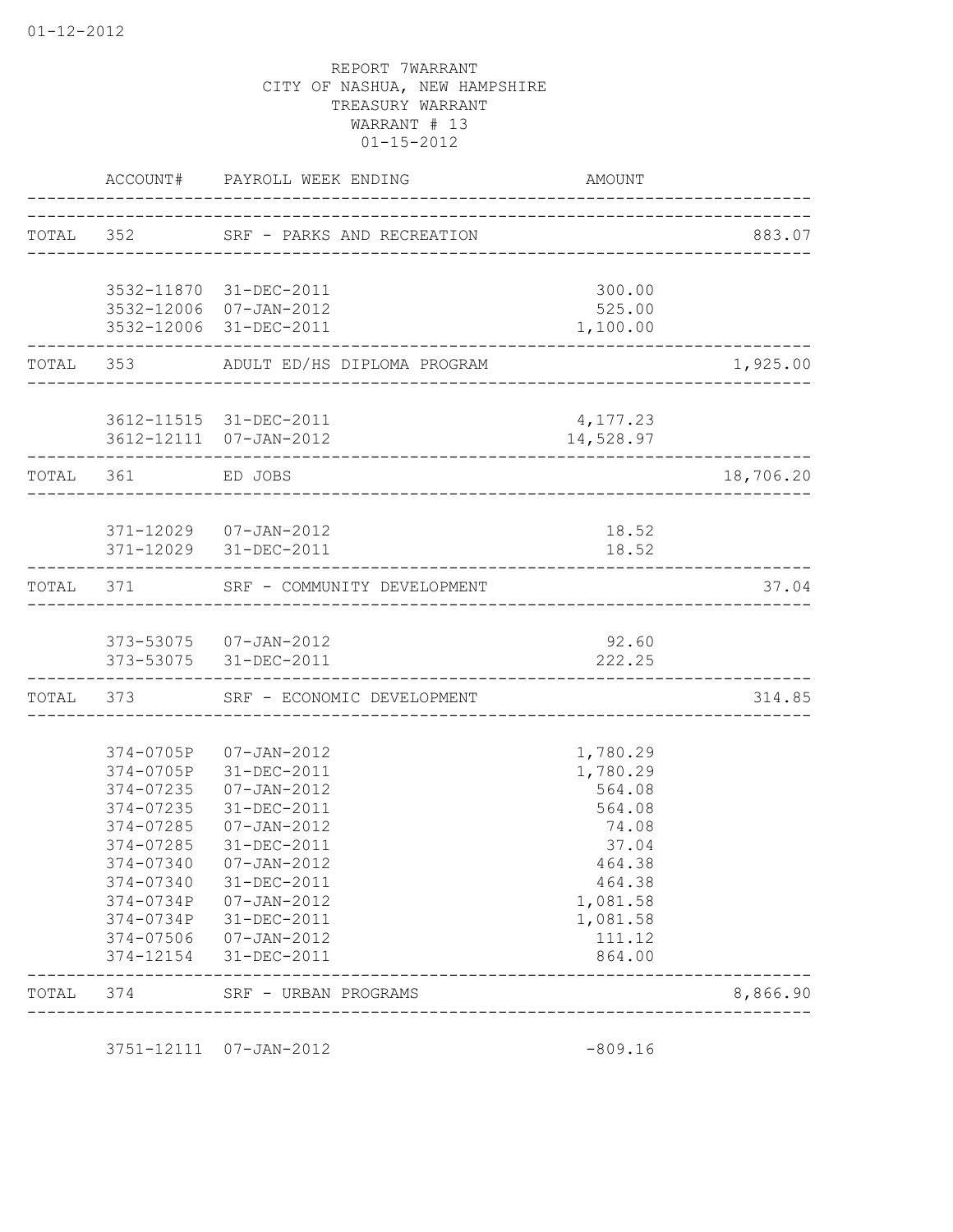|           |                                                  | ACCOUNT# PAYROLL WEEK ENDING                                         | AMOUNT                                   |           |
|-----------|--------------------------------------------------|----------------------------------------------------------------------|------------------------------------------|-----------|
|           |                                                  | TOTAL 375 ARRA TITLE I                                               |                                          | $-809.16$ |
|           | 3762-11802                                       | 3762-11726 31-DEC-2011<br>31-DEC-2011                                | 17,264.51<br>2,064.08                    |           |
|           | 3762-11870<br>3762-12111<br>3762-12111           | 31-DEC-2011<br>07-JAN-2012<br>31-DEC-2011                            | 2,860.09<br>525.71<br>457.92             |           |
|           | 3762-12126<br>3762-12135<br>3762-12198           | $07 - JAN - 2012$<br>$07 - JAN - 2012$<br>31-DEC-2011                | 616.53<br>41.76                          |           |
|           |                                                  | 3762-13133 31-DEC-2011<br>3762-19000 07-JAN-2012                     | 53, 952.22<br>193.75<br>4,032.29         |           |
|           | TOTAL 376 TITLE IA                               |                                                                      |                                          | 82,008.86 |
|           |                                                  | 3771-11515  07-JAN-2012<br>3771-12006 07-JAN-2012                    | 200.00<br>463.75                         |           |
|           |                                                  | TOTAL 377 TITLE III ENHANCING ENG LANG                               |                                          | 663.75    |
|           |                                                  | 3772-12006 07-JAN-2012<br>3772-12006 31-DEC-2011                     | 595.00<br>420.00                         |           |
| TOTAL 377 |                                                  | TITLE III ENHANCING ENG LANG                                         |                                          | 1,015.00  |
|           | 378-09003                                        | 378-01210  07-JAN-2012<br>378-01210 31-DEC-2011<br>07-JAN-2012       | 550.37<br>550.37<br>550.37               |           |
|           | 378-09003<br>378-11676<br>378-11676<br>378-11679 | 31-DEC-2011<br>$07 - JAN - 2012$<br>31-DEC-2011<br>$07 - JAN - 2012$ | 550.37<br>934.06<br>934.06<br>928.76     |           |
|           | 378-11679<br>378-11680<br>378-11680              | 31-DEC-2011<br>$07 - JAN - 2012$<br>31-DEC-2011                      | 928.76<br>833.90<br>833.90               |           |
|           | 378-11683<br>378-11683<br>378-11688              | $07 - JAN - 2012$<br>31-DEC-2011<br>$07 - JAN - 2012$                | 1,684.45<br>1,684.45<br>620.55<br>620.55 |           |
|           | 378-11688<br>378-11751<br>378-11751<br>378-12188 | 31-DEC-2011<br>$07 - JAN - 2012$<br>31-DEC-2011<br>$07 - JAN - 2012$ | 1,384.39<br>1,384.39<br>148.61           |           |
|           | 378-12188                                        | 31-DEC-2011                                                          | 148.61                                   |           |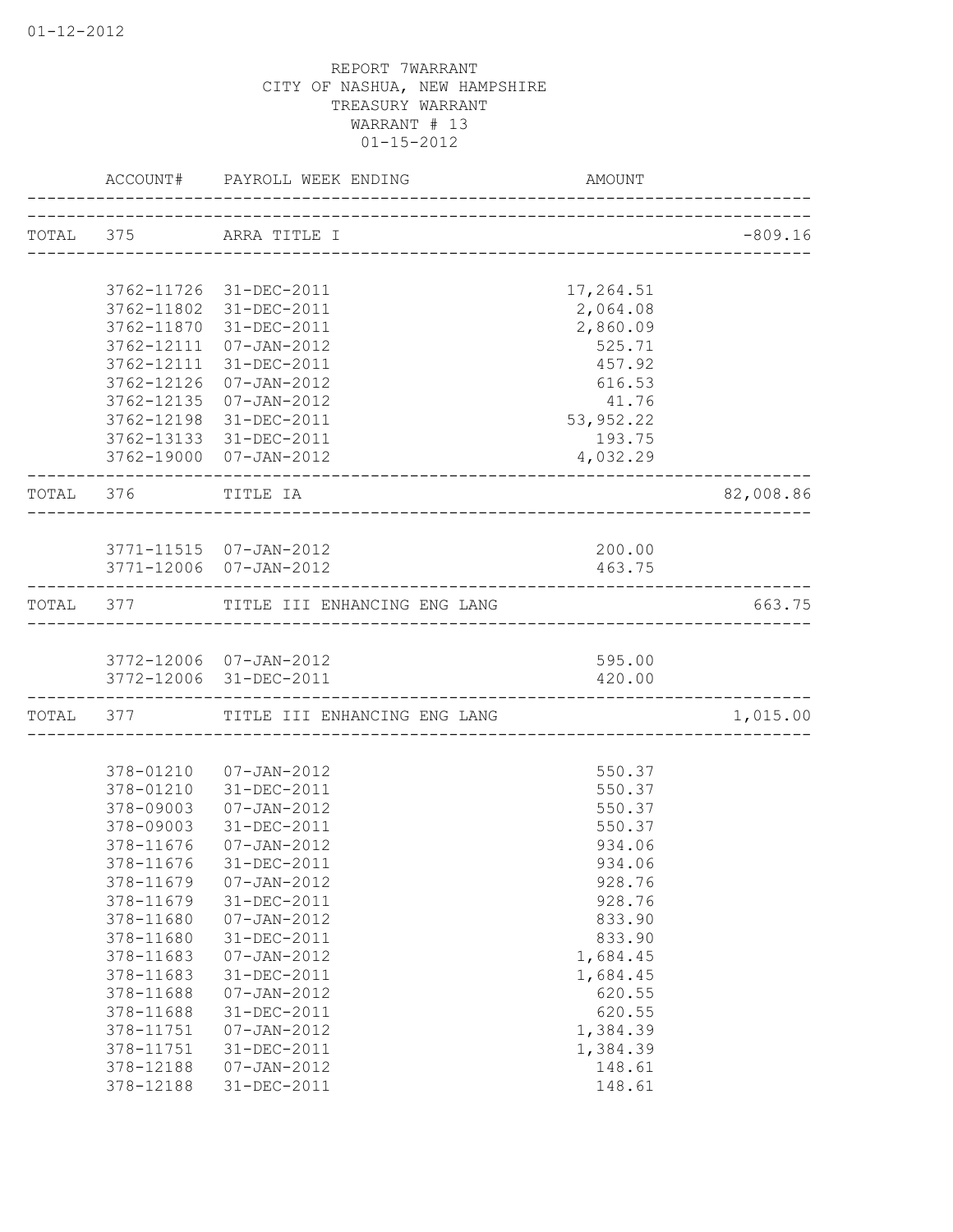|           |                    | ACCOUNT# PAYROLL WEEK ENDING                     | AMOUNT                           |           |
|-----------|--------------------|--------------------------------------------------|----------------------------------|-----------|
|           |                    | TOTAL 378 TRANSPORTATION                         |                                  | 15,270.92 |
|           |                    | 3927-13133 31-DEC-2011                           | 125.00                           |           |
|           |                    | TOTAL 392 CULINARY ARTS                          |                                  | 125.00    |
|           |                    | 3937-19000 31-DEC-2011                           | 846.77                           |           |
|           | TOTAL 393 DAY CARE |                                                  |                                  | 846.77    |
|           |                    | 3952-11726 31-DEC-2011<br>3952-12201 07-JAN-2012 | 59, 372.21<br>310.00             |           |
|           |                    | TOTAL 395 IDEA B SPECIAL EDUCATION               | ________________________________ | 59,682.21 |
|           |                    | 3962-11726 31-DEC-2011                           | 1,702.98                         |           |
| TOTAL 396 |                    | IDEA PRESCHOOL                                   |                                  | 1,702.98  |
|           |                    | 3977-12111 07-JAN-2012                           | 2,031.14                         |           |
| TOTAL     | 397                | SPECIAL ED LOCAL                                 |                                  | 2,031.14  |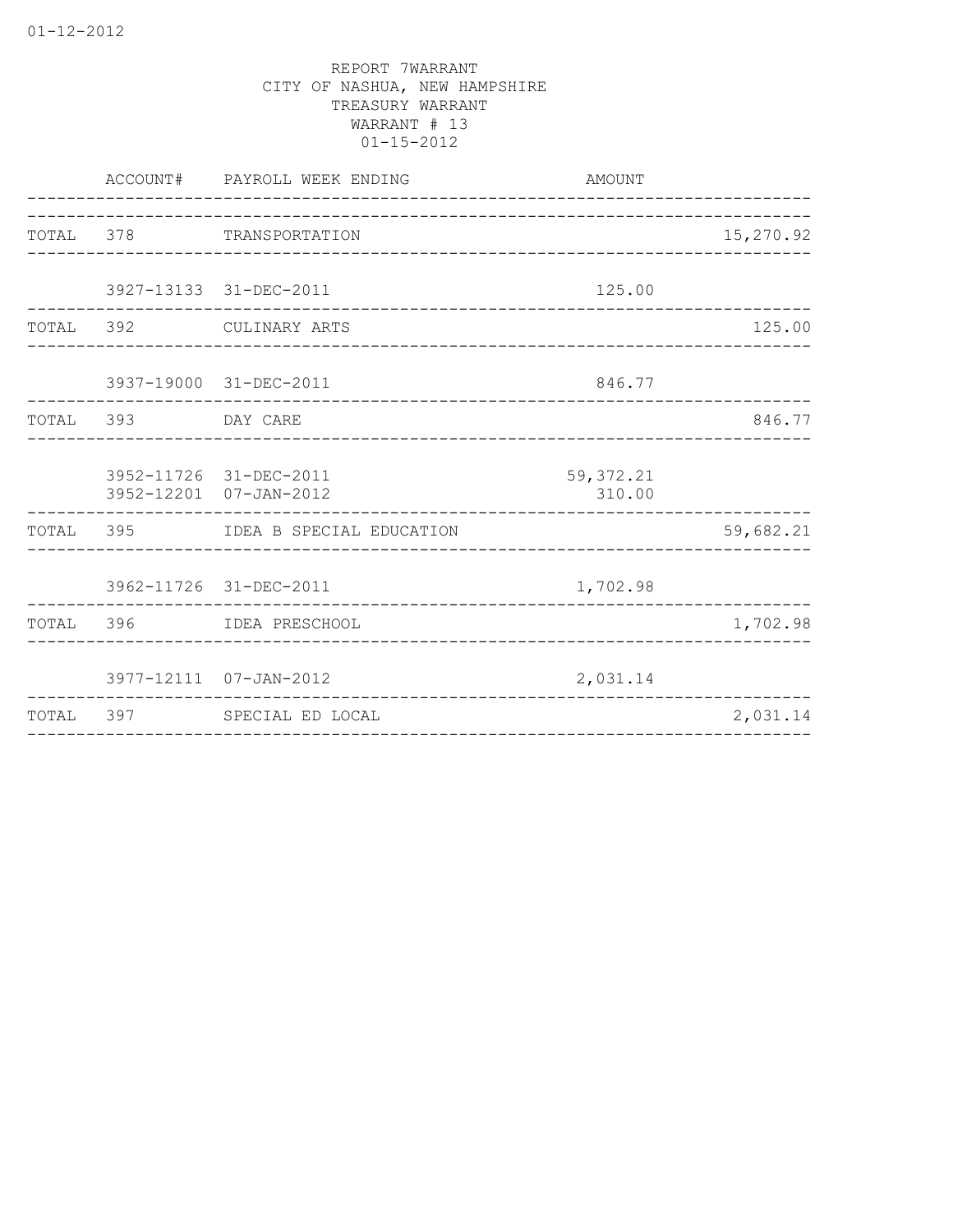|       | ACCOUNT#      | PAYROLL WEEK ENDING                        | <b>AMOUNT</b> |            |
|-------|---------------|--------------------------------------------|---------------|------------|
|       | 501-11033     | $07 - JAN - 2012$                          | 852.14        |            |
|       | 501-11033     | 31-DEC-2011                                | 852.14        |            |
|       | 501-11445     | $07 - JAN - 2012$                          | 437.44        |            |
|       | 501-11445     | 31-DEC-2011                                | 437.44        |            |
|       | $501 - 11463$ | 07-JAN-2012                                | 802.30        |            |
|       | 501-11463     | 31-DEC-2011                                | 802.30        |            |
|       | 501-11470     | 07-JAN-2012                                | 877.26        |            |
|       | 501-11470     | 31-DEC-2011                                | 877.27        |            |
|       |               | 501-11471  07-JAN-2012                     | 2,033.79      |            |
|       |               | 501-11471 31-DEC-2011                      | 2,033.79      |            |
| TOTAL | 501           | MAYOR'S OFFICE                             |               | 10,005.87  |
|       |               |                                            |               |            |
|       |               | 502-11195  07-JAN-2012                     | 2,059.24      |            |
|       |               | 502-11195 31-DEC-2011                      | 2,059.24      |            |
|       |               | 502-11219  07-JAN-2012                     | 3,711.28      |            |
|       |               | 502-11219 31-DEC-2011                      | 3,711.27      |            |
|       |               | 502-11518  07-JAN-2012                     | 1,829.65      |            |
|       |               | 502-11518 31-DEC-2011                      | 1,776.36      |            |
| TOTAL | 502           | LEGAL DEPARTMENT                           |               | 15, 147.04 |
|       |               |                                            |               |            |
|       |               | 503-11071  07-JAN-2012                     | 1,293.15      |            |
|       |               | 503-11071 31-DEC-2011                      | 1,293.14      |            |
|       |               | 503-12092  07-JAN-2012                     | 357.01        |            |
|       |               | 503-12092 31-DEC-2011                      | 348.30        |            |
| TOTAL | 503           | BOARD OF ALDERMEN                          |               | 3,291.60   |
|       |               |                                            |               |            |
|       |               | 511-11247  07-JAN-2012                     | 670.28        |            |
|       | 511-11248     | 511-11247 31-DEC-2011<br>$07 - JAN - 2012$ | 670.28        |            |
|       |               |                                            | 1,442.84      |            |
|       | 511-11248     | 31-DEC-2011                                | 1,442.84      |            |
| TOTAL | 511           | CITI-STAT                                  |               | 4,226.24   |
|       |               |                                            |               |            |
|       | 512-11005     | $07 - JAN - 2012$                          | 863.56        |            |
|       | 512-11005     | 31-DEC-2011                                | 863.55        |            |
|       | 512-11050     | $07 - JAN - 2012$                          | 742.05        |            |
|       | 512-11050     | 31-DEC-2011                                | 742.05        |            |
|       | 512-11064     | $07 - JAN - 2012$                          | 1,017.56      |            |
|       | 512-11064     | 31-DEC-2011                                | 1,017.56      |            |
|       | 512-11073     | $07 - JAN - 2012$                          | 1,627.85      |            |
|       | 512-11073     | 31-DEC-2011                                | 1,627.85      |            |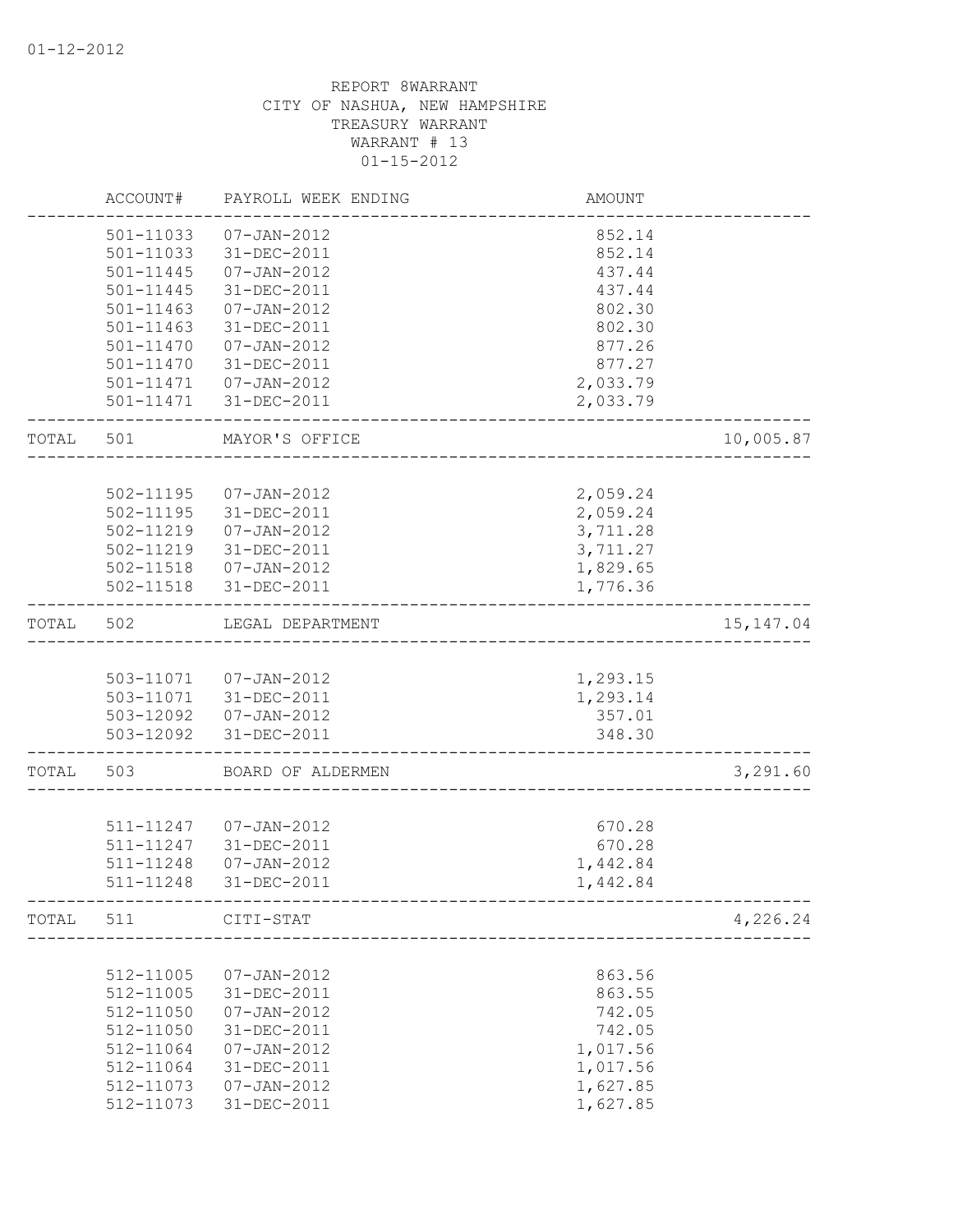|       |           | ACCOUNT# PAYROLL WEEK ENDING | AMOUNT   |           |
|-------|-----------|------------------------------|----------|-----------|
|       | 512-11134 | 07-JAN-2012                  | 796.65   |           |
|       | 512-11134 | 31-DEC-2011                  | 796.65   |           |
|       | 512-11165 | $07 - JAN - 2012$            | 1,605.06 |           |
|       | 512-11165 | 31-DEC-2011                  | 1,605.06 |           |
|       | 512-11167 | $07 - JAN - 2012$            | 580.90   |           |
|       | 512-11167 | 31-DEC-2011                  | 580.90   |           |
|       | 512-11173 | 07-JAN-2012                  | 1,453.64 |           |
|       | 512-11173 | 31-DEC-2011                  | 1,453.63 |           |
|       | 512-11177 | 07-JAN-2012                  | 1,895.15 |           |
|       | 512-11177 | 31-DEC-2011                  | 1,895.15 |           |
|       | 512-11222 | 07-JAN-2012                  | 1,020.07 |           |
|       | 512-11222 | 31-DEC-2011                  | 1,020.07 |           |
|       | 512-11224 | 07-JAN-2012                  | 1,005.33 |           |
|       | 512-11224 | 31-DEC-2011                  | 1,005.33 |           |
|       | 512-11265 | 07-JAN-2012                  | 888.18   |           |
|       | 512-11265 | 31-DEC-2011                  | 888.18   |           |
|       | 512-11431 | 07-JAN-2012                  | 1,998.71 |           |
|       | 512-11431 | 31-DEC-2011                  | 1,998.70 |           |
|       | 512-11531 | 07-JAN-2012                  | 1,693.76 |           |
|       | 512-11531 | 31-DEC-2011                  | 1,693.75 |           |
|       | 512-11673 | 07-JAN-2012                  | 1,062.19 |           |
|       | 512-11673 | 31-DEC-2011                  | 1,062.19 |           |
|       | 512-11684 | 07-JAN-2012                  | 877.26   |           |
|       | 512-11684 | 31-DEC-2011                  | 877.26   |           |
|       | 512-11714 | 07-JAN-2012                  | 962.06   |           |
|       | 512-11714 | 31-DEC-2011                  | 962.06   |           |
|       | 512-11740 | 07-JAN-2012                  | 1,678.70 |           |
|       | 512-11740 | 31-DEC-2011                  | 1,678.69 |           |
|       | 512-12033 | 07-JAN-2012                  | 619.05   |           |
|       | 512-12033 | 31-DEC-2011                  | 619.05   |           |
|       | 512-12056 | $07 - JAN - 2012$            | 355.80   |           |
|       | 512-12056 | 31-DEC-2011                  | 363.06   |           |
|       | 512-12749 | $07 - JAN - 2012$            | 622.71   |           |
|       | 512-12749 | 31-DEC-2011                  | 622.71   |           |
|       | 512-13004 | $07 - JAN - 2012$            | 33.35    |           |
|       | 512-13004 | 31-DEC-2011                  | 112.67   |           |
|       |           |                              |          |           |
| TOTAL | 512       | FINANCIAL SERVICES           |          | 46,885.71 |
|       |           |                              |          |           |
|       | 513-11117 | $07 - JAN - 2012$            | 1,626.12 |           |
|       | 513-11117 | 31-DEC-2011                  | 1,626.12 |           |
|       | 513-11171 | $07 - JAN - 2012$            | 2,056.01 |           |
|       | 513-11171 | 31-DEC-2011                  | 1,286.34 |           |
|       | 513-11213 | $07 - JAN - 2012$            | 1,299.58 |           |
|       | 513-11213 | 31-DEC-2011                  | 1,299.58 |           |
|       | 513-11223 | $07 - JAN - 2012$            | 774.95   |           |
|       | 513-11223 | 31-DEC-2011                  | 774.95   |           |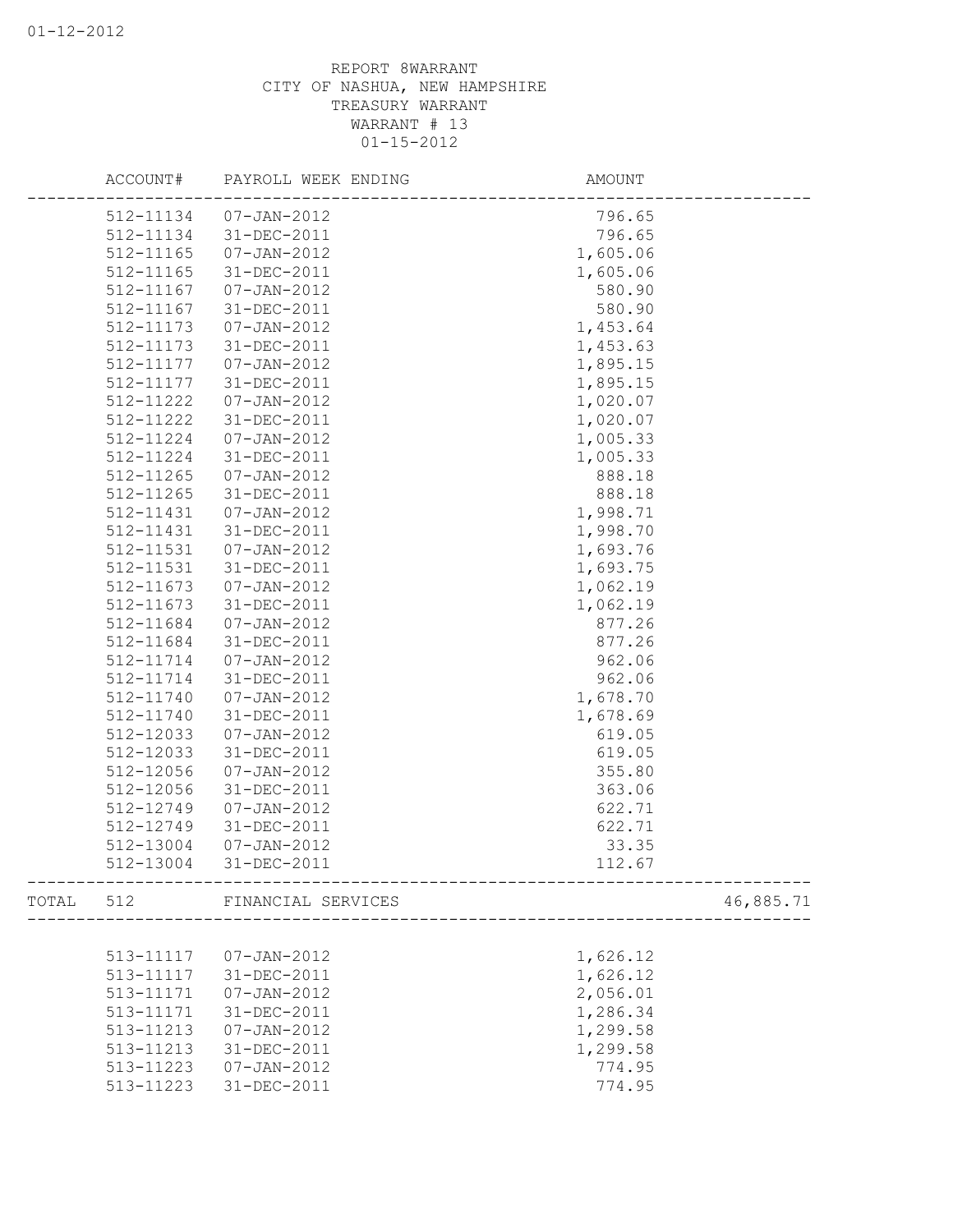|       |                        | ACCOUNT# PAYROLL WEEK ENDING                                 | AMOUNT               |           |
|-------|------------------------|--------------------------------------------------------------|----------------------|-----------|
|       |                        | 513-12085  07-JAN-2012<br>513-12085 31-DEC-2011              | 200.00<br>200.00     |           |
|       |                        | 513-13004 07-JAN-2012                                        | 203.42               |           |
|       | TOTAL 513              | CITY CLERK'S OFFICE<br>------------------                    |                      | 11,347.07 |
|       |                        |                                                              |                      |           |
|       | 515-11185              | 07-JAN-2012                                                  | 966.81               |           |
|       | 515-11185              | 31-DEC-2011                                                  | 966.81               |           |
|       | 515-11350<br>515-11350 | 07-JAN-2012<br>31-DEC-2011                                   | 962.06<br>962.06     |           |
|       |                        | 515-11447  07-JAN-2012                                       | 1,458.38             |           |
|       |                        | 515-11447 31-DEC-2011                                        | 1,458.38             |           |
|       |                        | 515-12028  07-JAN-2012                                       | 612.72               |           |
|       |                        | 515-12028 31-DEC-2011                                        | 612.71               |           |
| TOTAL | 515                    | HUMAN RESOURCES<br>-----------------------------             |                      | 7,999.93  |
|       |                        |                                                              |                      |           |
|       |                        | 516-11147  07-JAN-2012                                       | 637.19               |           |
|       |                        | 516-11147 31-DEC-2011                                        | 637.19               |           |
|       | 516-11148              | $07 - JAN - 2012$                                            | 985.60               |           |
|       | 516-11148              | 31-DEC-2011                                                  | 985.60               |           |
|       |                        | 516-11459 07-JAN-2012<br>516-11459 31-DEC-2011               | 1,293.15<br>1,293.15 |           |
|       |                        | 516-11573  07-JAN-2012                                       | 939.11               |           |
|       |                        | 516-11573 31-DEC-2011                                        | 939.11               |           |
|       | 516-13004              | $07 - JAN - 2012$                                            | 47.79                |           |
| TOTAL | 516                    | PURCHASING DEPARTMENT                                        |                      | 7,757.89  |
|       |                        |                                                              |                      |           |
|       |                        | 517-11198  07-JAN-2012                                       | 1,127.96             |           |
|       |                        | 517-11198 31-DEC-2011                                        | 1,127.96             |           |
|       | 517-11266              | $07 - JAN - 2012$                                            | 641.15               |           |
|       | 517-11266<br>517-11420 | 31-DEC-2011<br>$07 - JAN - 2012$                             | 641.15<br>747.87     |           |
|       | 517-11420              | 31-DEC-2011                                                  | 747.87               |           |
|       | 517-13020              | 07-JAN-2012                                                  | 84.14                |           |
|       | 517-13020              | 31-DEC-2011                                                  | 97.96                |           |
| TOTAL | 517                    | BUILDING MAINT - CITY ADMIN<br>_____________________________ |                      | 5,216.06  |
|       |                        |                                                              |                      |           |
|       | 519-11014              | $07 - JAN - 2012$                                            | 1,122.77             |           |
|       | 519-11014              | 31-DEC-2011                                                  | 1,122.76             |           |
|       | 519-11016              | $07 - JAN - 2012$                                            | 985.60               |           |
|       | 519-11016              | 31-DEC-2011                                                  | 985.60               |           |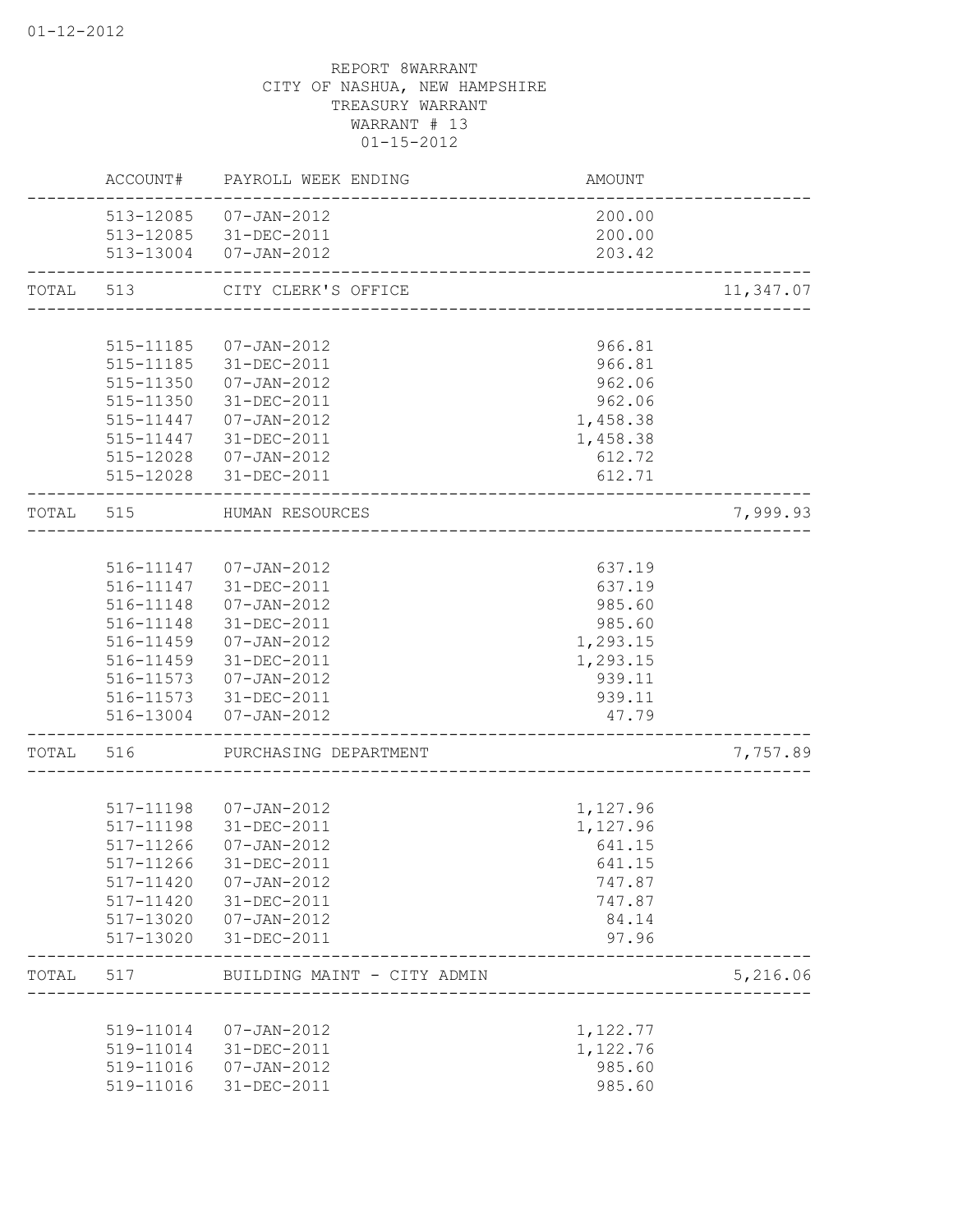|       | ACCOUNT#  | PAYROLL WEEK ENDING    | AMOUNT   |           |
|-------|-----------|------------------------|----------|-----------|
|       | 519-11017 | 07-JAN-2012            | 824.00   |           |
|       | 519-11017 | 31-DEC-2011            | 824.00   |           |
|       | 519-11115 | $07 - JAN - 2012$      | 1,996.63 |           |
|       | 519-11115 | 31-DEC-2011            | 1,996.63 |           |
|       | 519-11146 | $07 - JAN - 2012$      | 858.42   |           |
|       | 519-11146 | 31-DEC-2011            | 858.42   |           |
|       | 519-11153 | $07 - JAN - 2012$      | 620.55   |           |
|       | 519-11153 | 31-DEC-2011            | 620.55   |           |
|       | 519-11154 | 07-JAN-2012            | 652.11   |           |
|       | 519-11154 | 31-DEC-2011            | 652.11   |           |
|       | 519-11205 | 07-JAN-2012            | 815.21   |           |
|       | 519-11205 | 31-DEC-2011            | 815.21   |           |
|       |           | 519-11241  07-JAN-2012 | 1,367.59 |           |
|       |           | 519-11241 31-DEC-2011  | 1,367.59 |           |
| TOTAL | 519       | ASSESSORS              |          | 18,485.75 |
|       |           |                        |          |           |
|       |           | 520-12077  07-JAN-2012 | 277.03   |           |
|       |           | 520-12077 31-DEC-2011  | 277.03   |           |
| TOTAL | 520       | HUNT BUILDING          |          | 554.06    |
|       |           |                        |          |           |
|       | 522-11024 | 07-JAN-2012            | 639.71   |           |
|       | 522-11024 | 31-DEC-2011            | 639.70   |           |
|       | 522-11128 | $07 - JAN - 2012$      | 1,152.83 |           |
|       | 522-11128 | 31-DEC-2011            | 1,152.83 |           |
|       | 522-11286 | $07 - JAN - 2012$      | 608.85   |           |
|       | 522-11286 | 31-DEC-2011            | 608.85   |           |
|       | 522-11356 | $07 - JAN - 2012$      | 1,103.92 |           |
|       | 522-11356 | 31-DEC-2011            | 220.78   |           |
|       | 522-11429 | $07 - JAN - 2012$      | 1,873.48 |           |
|       | 522-11429 | 31-DEC-2011            | 1,873.48 |           |
|       | 522-11496 | $07 - JAN - 2012$      | 1,537.48 |           |
|       | 522-11496 | 31-DEC-2011            | 1,537.48 |           |
|       | 522-11641 | $07 - JAN - 2012$      | 1,409.38 |           |
|       | 522-11641 | $31 - DEC - 2011$      | 1,409.39 |           |
|       | 522-11652 | $07 - JAN - 2012$      | 1,496.80 |           |
|       | 522-11652 | 31-DEC-2011            | 1,496.80 |           |
|       | 522-11721 | $07 - JAN - 2012$      | 1,556.11 |           |
|       | 522-11721 | 31-DEC-2011            | 1,556.12 |           |
|       | 522-11724 | $07 - JAN - 2012$      | 1,377.84 |           |
|       | 522-11724 | 31-DEC-2011            | 1,377.84 |           |
|       | 522-11729 | $07 - JAN - 2012$      | 2,231.11 |           |
|       | 522-11729 | 31-DEC-2011            | 2,231.12 |           |
|       | 522-13004 | $07 - JAN - 2012$      | 19.66    |           |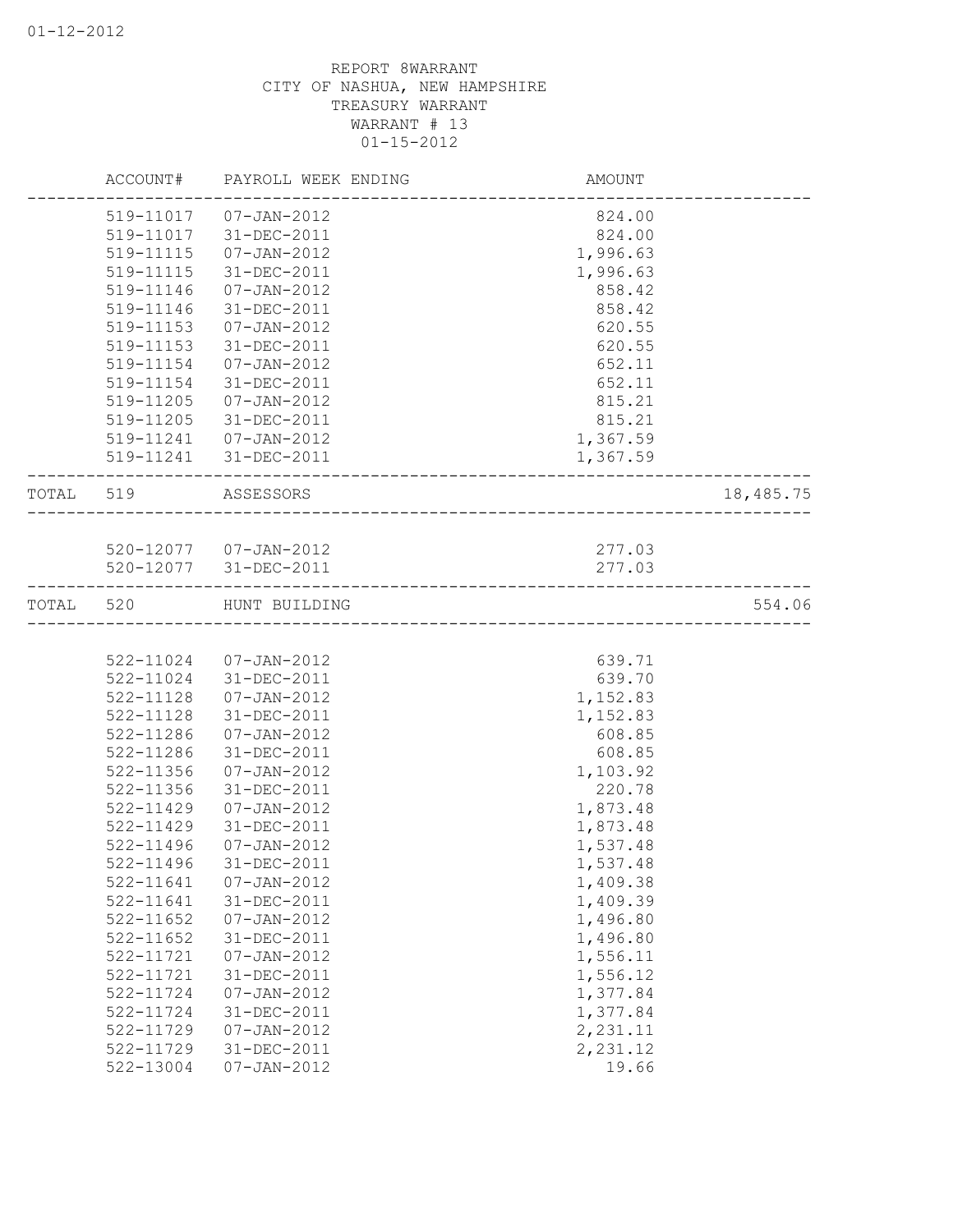|           | ACCOUNT#  | PAYROLL WEEK ENDING              | <b>AMOUNT</b>           |            |
|-----------|-----------|----------------------------------|-------------------------|------------|
|           |           | TOTAL 522 INFORMATION TECHNOLOGY | _______________________ | 29, 111.56 |
|           |           |                                  |                         |            |
|           |           | 523-11332  07-JAN-2012           | 1,006.33                |            |
|           |           | 523-11332 31-DEC-2011            | 1,006.33                |            |
| TOTAL 523 |           | GIS                              |                         | 2,012.66   |
|           |           |                                  |                         |            |
|           | 531-11065 | 07-JAN-2012                      | 1,149.01                |            |
|           | 531-11065 | 31-DEC-2011                      | 1,149.02                |            |
|           | 531-11085 | $07 - JAN - 2012$                | 922.04                  |            |
|           | 531-11085 | 31-DEC-2011                      | 922.04                  |            |
|           | 531-11114 | 07-JAN-2012                      | 2,367.05                |            |
|           | 531-11114 | 31-DEC-2011                      | 78, 112.50              |            |
|           | 531-11129 | 07-JAN-2012                      | 1,352.54                |            |
|           | 531-11129 | 31-DEC-2011                      | 1,352.54                |            |
|           | 531-11164 | $07 - JAN - 2012$                | 1,178.65                |            |
|           | 531-11164 | 31-DEC-2011                      | 1,178.65                |            |
|           | 531-11166 | $07 - JAN - 2012$                | 1,705.99                |            |
|           | 531-11166 | 31-DEC-2011                      | 1,638.96                |            |
|           | 531-11170 | 07-JAN-2012                      | 1,526.04                |            |
|           | 531-11170 | 31-DEC-2011                      | 1,526.04                |            |
|           | 531-11201 | 07-JAN-2012                      | 682.41                  |            |
|           | 531-11201 | 31-DEC-2011                      | 682.41                  |            |
|           | 531-11203 | $07 - JAN - 2012$                | 1,349.54                |            |
|           | 531-11203 | 31-DEC-2011                      | 1,349.54                |            |
|           | 531-11226 | $07 - JAN - 2012$                | 776.25                  |            |
|           | 531-11226 | 31-DEC-2011                      | 776.25                  |            |
|           | 531-11242 | 07-JAN-2012                      | 1,158.79                |            |
|           | 531-11242 | 31-DEC-2011                      | 1,158.79                |            |
|           | 531-11245 | $07 - JAN - 2012$                | 643.00                  |            |
|           | 531-11245 | 31-DEC-2011                      | 643.00                  |            |
|           | 531-11257 | $07 - JAN - 2012$                | 4,403.35                |            |
|           | 531-11257 | 31-DEC-2011                      | 4,403.35                |            |
|           | 531-11287 | $07 - JAN - 2012$                | 846.15                  |            |
|           | 531-11287 | 31-DEC-2011                      | 846.15                  |            |
|           | 531-11398 | $07 - JAN - 2012$                | 646.25                  |            |
|           | 531-11398 | 31-DEC-2011                      | 646.25                  |            |
|           | 531-11474 | $07 - JAN - 2012$                | 740.39                  |            |
|           | 531-11474 | 31-DEC-2011                      | 740.39                  |            |
|           | 531-11477 | $07 - JAN - 2012$                | 735.61                  |            |
|           | 531-11477 | 31-DEC-2011                      | 735.61                  |            |
|           | 531-11487 | $07 - JAN - 2012$                | 1,400.35                |            |
|           | 531-11487 | 31-DEC-2011                      | 1,400.35                |            |
|           | 531-11495 | $07 - JAN - 2012$                | 1,037.26                |            |
|           | 531-11495 | 31-DEC-2011                      | 1,037.26                |            |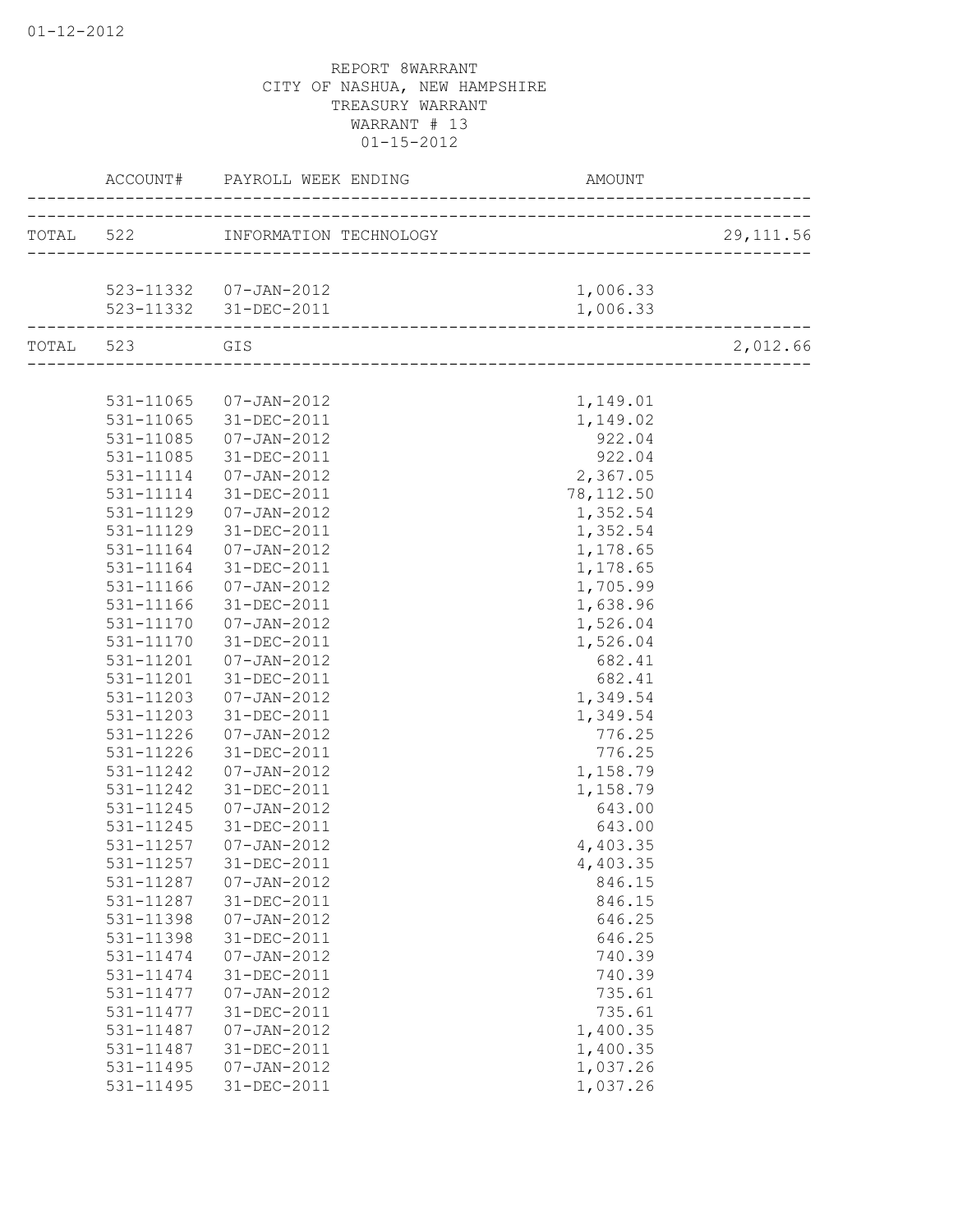| ACCOUNT#  | PAYROLL WEEK ENDING | AMOUNT      |  |
|-----------|---------------------|-------------|--|
| 531-11498 | 07-JAN-2012         | 882.57      |  |
| 531-11498 | 31-DEC-2011         | 882.56      |  |
| 531-11516 | $07 - JAN - 2012$   | 884.57      |  |
| 531-11516 | 31-DEC-2011         | 884.57      |  |
| 531-11534 | $07 - JAN - 2012$   | 1,496.61    |  |
| 531-11534 | 31-DEC-2011         | 1,496.61    |  |
| 531-11535 | $07 - JAN - 2012$   | 11,526.70   |  |
| 531-11535 | 31-DEC-2011         | 13, 447.78  |  |
| 531-11537 | $07 - JAN - 2012$   | 12,875.85   |  |
| 531-11537 | 31-DEC-2011         | 65,988.73   |  |
| 531-11538 | $07 - JAN - 2012$   | 922.04      |  |
| 531-11538 | 31-DEC-2011         | 922.04      |  |
| 531-11539 | 07-JAN-2012         | 1,587.08    |  |
| 531-11539 | 31-DEC-2011         | 1,587.08    |  |
| 531-11544 | 07-JAN-2012         | 4,289.96    |  |
| 531-11544 | 31-DEC-2011         | 4,289.96    |  |
| 531-11549 | 07-JAN-2012         | 8,285.40    |  |
| 531-11549 | 31-DEC-2011         | 8,285.40    |  |
| 531-11550 | 07-JAN-2012         | 1,924.26    |  |
| 531-11550 | 31-DEC-2011         | 1,924.26    |  |
| 531-11552 | 07-JAN-2012         | 11,398.20   |  |
| 531-11552 | 31-DEC-2011         | 11,398.20   |  |
| 531-11555 | 07-JAN-2012         | 45, 435.00  |  |
| 531-11555 | 31-DEC-2011         | 45, 435.00  |  |
| 531-11558 | 07-JAN-2012         | 68,699.98   |  |
| 531-11558 | 31-DEC-2011         | 68,699.93   |  |
| 531-11561 | $07 - JAN - 2012$   | 15,260.70   |  |
| 531-11561 | 31-DEC-2011         | 15,260.70   |  |
| 531-11567 | $07 - JAN - 2012$   | 34, 187. 13 |  |
| 531-11567 | 31-DEC-2011         | 34, 187. 13 |  |
| 531-11569 | $07 - JAN - 2012$   | 1,214.02    |  |
| 531-11569 | 31-DEC-2011         | 1,214.02    |  |
| 531-11618 | $07 - JAN - 2012$   | 2,713.46    |  |
| 531-11618 | 31-DEC-2011         | 2,713.46    |  |
| 531-11622 | $07 - JAN - 2012$   | 3,062.09    |  |
| 531-11622 | 31-DEC-2011         | 3,062.10    |  |
| 531-11634 | $07 - JAN - 2012$   | 706.00      |  |
| 531-11634 | 31-DEC-2011         | 706.00      |  |
| 531-11664 | $07 - JAN - 2012$   | 1, 171.17   |  |
| 531-11664 | 31-DEC-2011         | 1, 171.17   |  |
| 531-11665 | $07 - JAN - 2012$   | 863.25      |  |
| 531-11665 | 31-DEC-2011         | 863.25      |  |
| 531-11719 | $07 - JAN - 2012$   | 949.26      |  |
| 531-11719 | 31-DEC-2011         | 949.26      |  |
| 531-11732 | $07 - JAN - 2012$   | 6,034.25    |  |
| 531-11732 | 31-DEC-2011         | 6,034.25    |  |
| 531-12020 | $07 - JAN - 2012$   | 984.99      |  |
| 531-12020 | 31-DEC-2011         | 984.99      |  |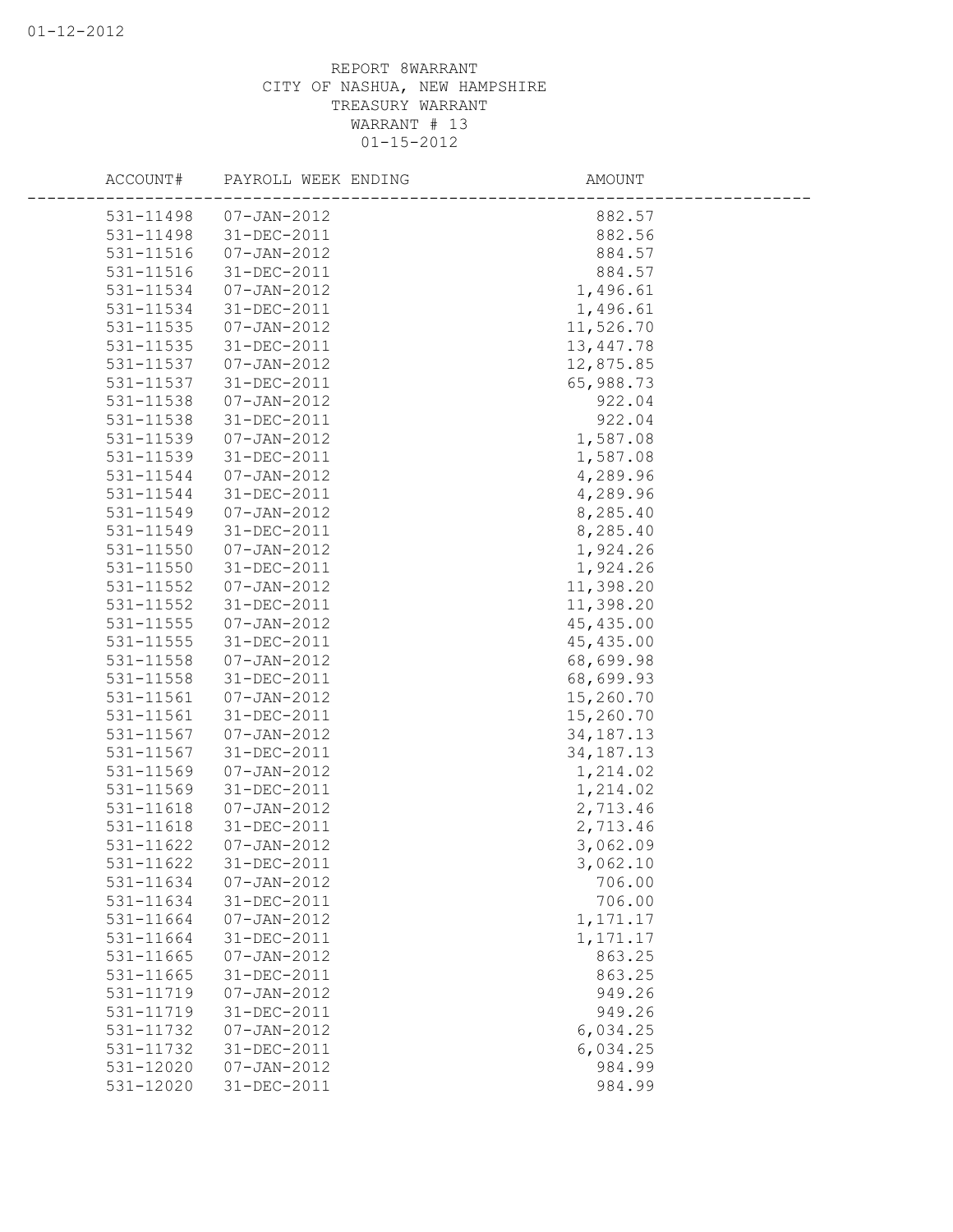|       |           | ACCOUNT# PAYROLL WEEK ENDING | AMOUNT                             |             |
|-------|-----------|------------------------------|------------------------------------|-------------|
|       |           | 531-12042  07-JAN-2012       | 1,356.92                           |             |
|       | 531-12042 | 31-DEC-2011                  | 2,080.36                           |             |
|       | 531-12066 | $07 - JAN - 2012$            | 666.41                             |             |
|       | 531-12066 | 31-DEC-2011                  | 666.40                             |             |
|       | 531-12068 | 07-JAN-2012                  | 544.49                             |             |
|       | 531-12068 | 31-DEC-2011                  | 907.49                             |             |
|       | 531-12071 | 07-JAN-2012                  | 266.52                             |             |
|       | 531-12071 | 31-DEC-2011                  | 266.52                             |             |
|       | 531-12119 | 07-JAN-2012                  | 1,158.52                           |             |
|       | 531-12119 | 31-DEC-2011                  | 1,158.52                           |             |
|       | 531-13004 | 07-JAN-2012                  | 4,745.72                           |             |
|       | 531-13004 | 31-DEC-2011                  | 2,250.86                           |             |
|       | 531-13038 | 07-JAN-2012                  | 1,053.06                           |             |
|       | 531-13040 | 07-JAN-2012                  | 4,049.90                           |             |
|       | 531-13040 | 31-DEC-2011                  | 3,187.93                           |             |
|       | 531-13044 | 07-JAN-2012                  | 344.69                             |             |
|       | 531-13044 | 31-DEC-2011                  | 1,579.19                           |             |
|       | 531-13047 | 07-JAN-2012                  | 14,954.78                          |             |
|       | 531-13047 | 31-DEC-2011                  | 24, 247.07                         |             |
|       | 531-13048 | 07-JAN-2012                  | 3,858.28                           |             |
|       | 531-13048 | 31-DEC-2011                  | 4,256.65                           |             |
|       | 531-15002 | 07-JAN-2012                  | 46, 517.37                         |             |
|       | 531-15002 | 31-DEC-2011                  | 47,034.29                          |             |
|       | 531-17004 | 07-JAN-2012                  | 4,900.00                           |             |
|       |           | 531-17006 07-JAN-2012        | 500.00                             |             |
|       | 531-17006 | 31-DEC-2011                  | 1,066.67                           |             |
| TOTAL | 531       | POLICE DEPARTMENT            | __________________________________ | 828, 281.37 |
|       |           |                              |                                    |             |
|       | 532-11024 | 07-JAN-2012                  | 2,120.48                           |             |
|       | 532-11024 | 31-DEC-2011                  | 2,120.45                           |             |
|       | 532-11036 | $07 - JAN - 2012$            | 1,929.25                           |             |
|       | 532-11036 | 31-DEC-2011                  | 1,929.24                           |             |
|       | 532-11063 | $07 - JAN - 2012$            | 2,885.94                           |             |
|       | 532-11063 | 31-DEC-2011                  | 1,405.64                           |             |
|       | 532-11066 | $07 - JAN - 2012$            | 1,363.38                           |             |
|       | 532-11066 | 31-DEC-2011                  | 1,363.40                           |             |
|       | 532-11069 | $07 - JAN - 2012$            | 4, 144.26                          |             |
|       | 532-11069 | 31-DEC-2011                  | 2,726.90                           |             |
|       | 532-11111 | $07 - JAN - 2012$            | 2,240.77                           |             |
|       | 532-11111 | 31-DEC-2011                  | 2,240.76                           |             |
|       | 532-11207 | $07 - JAN - 2012$            | 6,793.71                           |             |
|       | 532-11207 | 31-DEC-2011                  | 6,793.69                           |             |
|       | 532-11281 | $07 - JAN - 2012$            | 1,005.79                           |             |
|       | 532-11281 | 31-DEC-2011                  | 1,005.80                           |             |
|       | 532-11285 | $07 - JAN - 2012$            | 9,514.58                           |             |
|       | 532-11285 | 31-DEC-2011                  | 8, 414.52                          |             |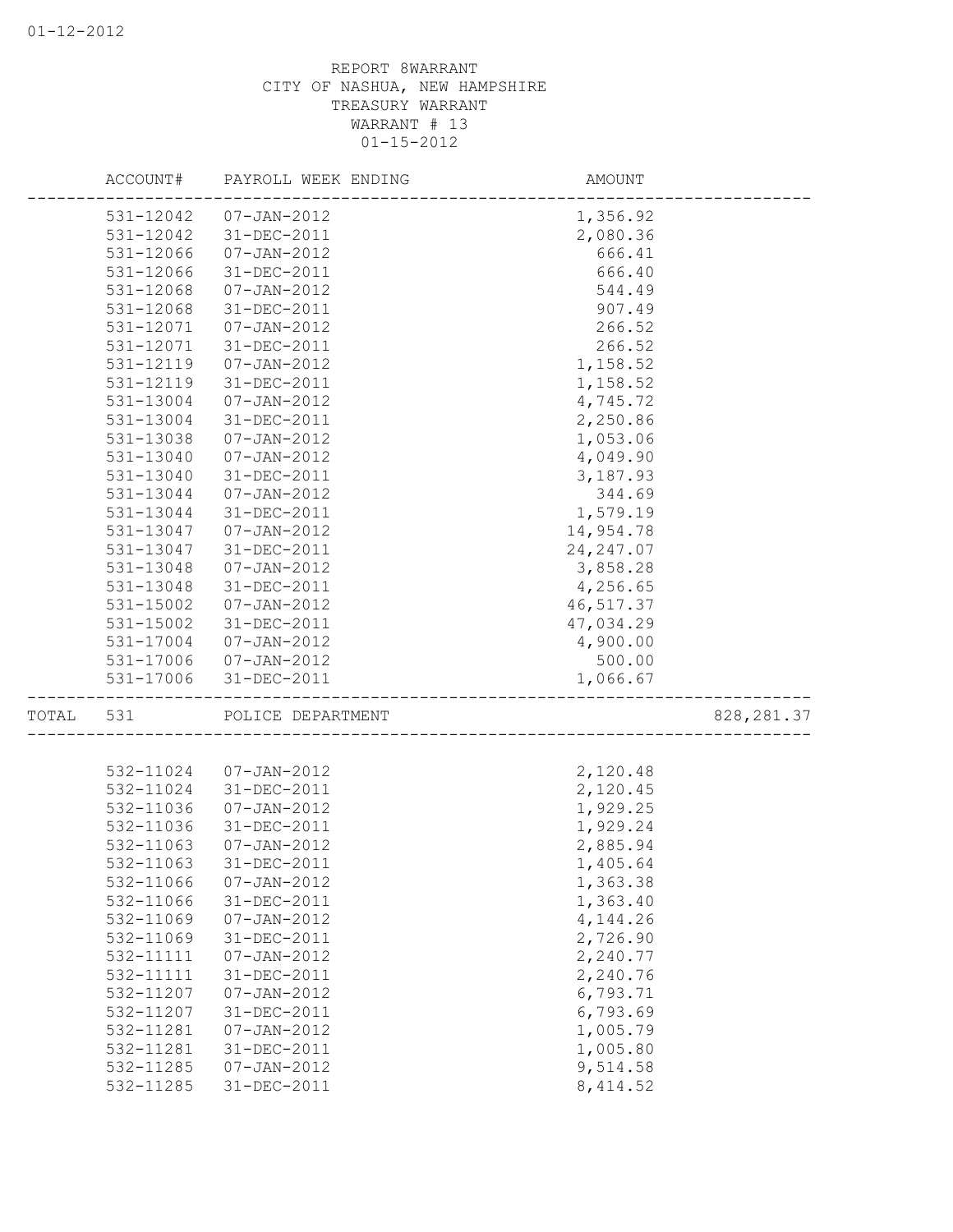|       | ACCOUNT#               | PAYROLL WEEK ENDING              | AMOUNT               |            |
|-------|------------------------|----------------------------------|----------------------|------------|
|       |                        | 532-11291  07-JAN-2012           | 7,184.82             |            |
|       | 532-11291              | 31-DEC-2011                      | 6,770.16             |            |
|       | 532-11298              | $07 - JAN - 2012$                | 988.28               |            |
|       | 532-11298              | 31-DEC-2011                      | 1,395.22             |            |
|       | 532-11300              | $07 - JAN - 2012$                | 37,688.31            |            |
|       | 532-11300              | 31-DEC-2011                      | 36,040.16            |            |
|       | 532-11303              | $07 - JAN - 2012$                | 1,252.31             |            |
|       | 532-11303              | 31-DEC-2011                      | 1,252.32             |            |
|       | 532-11309              | $07 - JAN - 2012$                | 102,071.31           |            |
|       | 532-11309              | 31-DEC-2011                      | 131,631.74           |            |
|       | 532-11660              | $07 - JAN - 2012$                | 3,071.74             |            |
|       | 532-11660              | 31-DEC-2011                      | 1,535.88             |            |
|       | 532-11663              | $07 - JAN - 2012$                | 1,535.86             |            |
|       | 532-11663              | 31-DEC-2011                      | 1,535.86             |            |
|       | 532-11666              | $07 - JAN - 2012$                | 3,071.72             |            |
|       | 532-11666              | 31-DEC-2011                      | 1,535.88             |            |
|       | 532-11668              | $07 - JAN - 2012$                | 1,551.21             |            |
|       | 532-11668              | 31-DEC-2011                      | 1,551.20             |            |
|       | 532-12070              | 07-JAN-2012                      | 21,363.21            |            |
|       | 532-12070              | 31-DEC-2011                      | 33,633.28            |            |
|       | 532-13003              | 07-JAN-2012                      | 421.30               |            |
|       | 532-13004              | $07 - JAN - 2012$                | 1,970.27             |            |
|       | 532-13018              | $07 - JAN - 2012$                | 2,237.96             |            |
|       | 532-13018              | 31-DEC-2011                      | 1,522.03             |            |
|       | 532-13024              | $07 - JAN - 2012$                | 98.71                |            |
|       | 532-13024              | 31-DEC-2011                      | 109.14               |            |
|       | 532-13050              | $07 - JAN - 2012$                | 7,722.81             |            |
|       | 532-13050              | 31-DEC-2011                      | 11,546.02            |            |
|       | 532-15002              | $07 - JAN - 2012$                | 44,880.53            |            |
|       | 532-15002              | 31-DEC-2011                      | 45, 147.57           |            |
|       | 532-19231              | $07 - JAN - 2012$                | 1,215.28             |            |
|       | 532-19231              | 31-DEC-2011                      | 1,228.20             |            |
|       | 532-19232              | $07 - JAN - 2012$                | 1,860.98             |            |
|       | 532-19232              |                                  |                      |            |
|       |                        | $31 - DEC - 2011$                | 1,873.90             |            |
|       | 532-19233              | $07 - JAN - 2012$                | 2,834.05             |            |
|       | 532-19233              | 31-DEC-2011                      | 2,846.97             |            |
|       | 532-19234<br>532-19234 | $07 - JAN - 2012$<br>31-DEC-2011 | 1,788.07<br>1,800.99 |            |
| TOTAL | 532                    | FIRE DEPARTMENT                  |                      | 587,763.81 |
|       |                        |                                  |                      |            |
|       | 535-11436              | $07 - JAN - 2012$                | 1,384.61             |            |
|       | 535-11436              | 31-DEC-2011                      | 1,384.61             |            |
|       | 535-11980              | $07 - JAN - 2012$                | 96.15                |            |
|       | 535-11980              | 31-DEC-2011                      | 96.15                |            |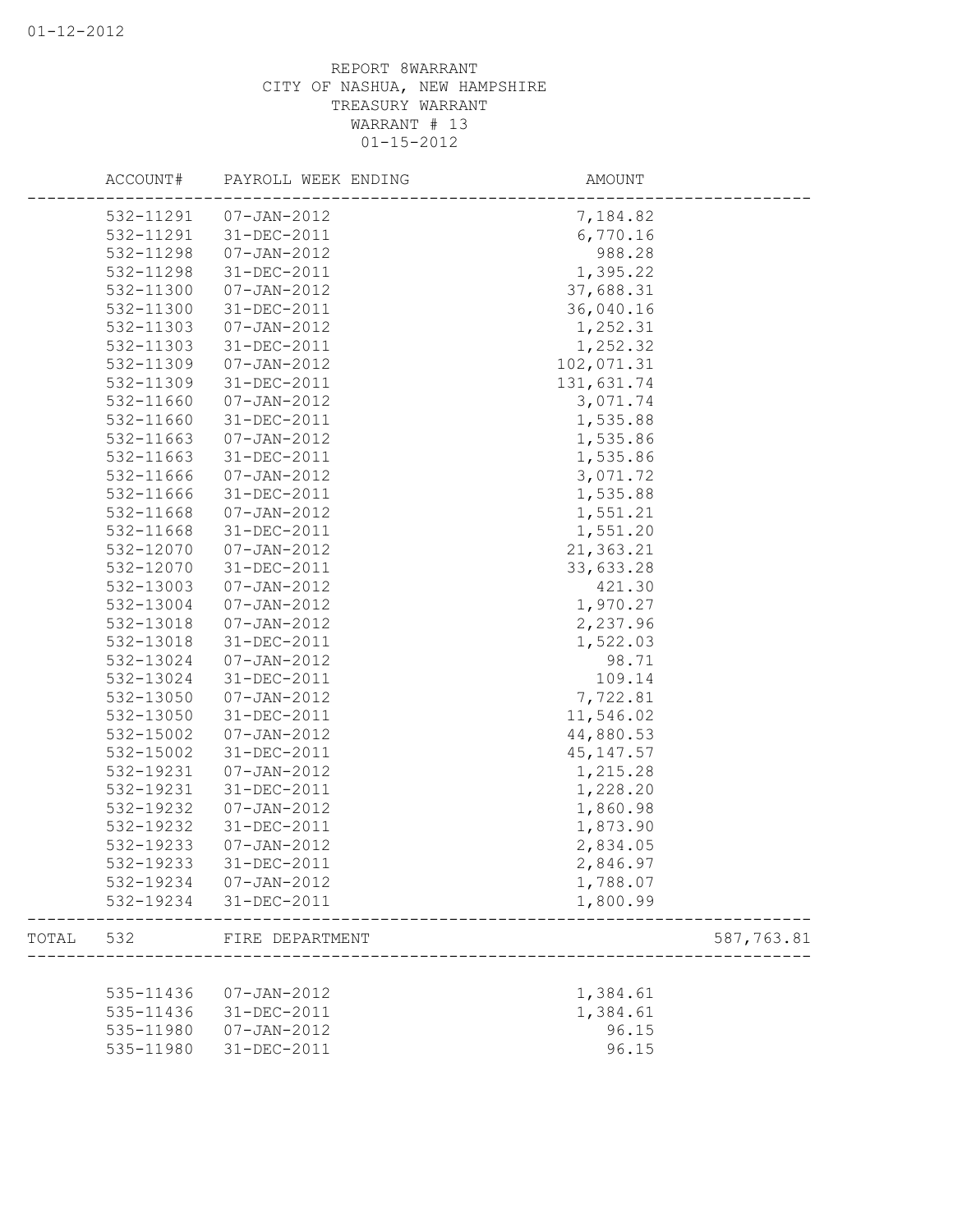|       | ACCOUNT#               | PAYROLL WEEK ENDING                             | <b>AMOUNT</b>        |           |
|-------|------------------------|-------------------------------------------------|----------------------|-----------|
|       |                        | TOTAL 535 EMERGENCY MANAGEMENT                  |                      | 2,961.52  |
|       |                        |                                                 |                      |           |
|       | 536-11200              | 07-JAN-2012                                     | 1,449.60             |           |
|       | 536-11200              | 31-DEC-2011                                     | 1,449.60             |           |
|       |                        | 536-12137  07-JAN-2012<br>536-12137 31-DEC-2011 | 1,230.12<br>1,230.12 |           |
| TOTAL | 536                    | CITYWIDE COMMUNICATIONS                         |                      | 5,359.44  |
|       |                        |                                                 |                      |           |
|       |                        | 541-11024 07-JAN-2012                           | 396.53               |           |
|       |                        | 541-11024 31-DEC-2011                           | 396.53               |           |
|       |                        | 541-11240 07-JAN-2012                           | 1,558.90             |           |
|       |                        | 541-11240 31-DEC-2011                           | 1,558.90             |           |
|       |                        | 541-11346 07-JAN-2012<br>541-11346 31-DEC-2011  | 437.48<br>437.48     |           |
| TOTAL | 541                    | COMMUNITY SERVICES DIVISION                     |                      | 4,785.82  |
|       |                        |                                                 |                      |           |
|       |                        | 542-11024 07-JAN-2012                           | 660.90               |           |
|       |                        | 542-11024 31-DEC-2011                           | 660.88               |           |
|       | 542-11426              | 07-JAN-2012                                     | 1,286.71             |           |
|       | 542-11426              | 31-DEC-2011                                     | 1,286.71             |           |
|       | 542-11484              | 07-JAN-2012                                     | 156.80               |           |
|       | 542-11584              | 07-JAN-2012                                     | 3,853.58             |           |
|       | 542-11584              | 31-DEC-2011                                     | 3,853.60             |           |
|       | 542-12044              | $07 - JAN - 2012$                               | 90.90                |           |
| TOTAL | 542                    | COMMUNITY HEALTH                                |                      | 11,850.08 |
|       |                        |                                                 |                      |           |
|       | 543-11380              | 07-JAN-2012                                     | 993.16               |           |
|       | 543-11380              | 31-DEC-2011                                     | 993.15               |           |
|       | 543-11438              | $07 - JAN - 2012$                               | 1,331.51             |           |
|       | 543-11438              | 31-DEC-2011                                     | 1,331.51             |           |
|       | 543-11602              | $07 - JAN - 2012$                               | 914.39               |           |
|       | 543-11602              | 31-DEC-2011                                     | 914.39               |           |
|       | 543-11604              | $07 - JAN - 2012$                               | 790.75               |           |
|       | 543-11604              | 31-DEC-2011                                     | 1,692.21             |           |
|       | 543-11605<br>543-11605 | $07 - JAN - 2012$<br>31-DEC-2011                | 990.06<br>990.06     |           |
| TOTAL | 543                    | ENVIRONMENTAL HEALTH DEPT.                      |                      | 10,941.19 |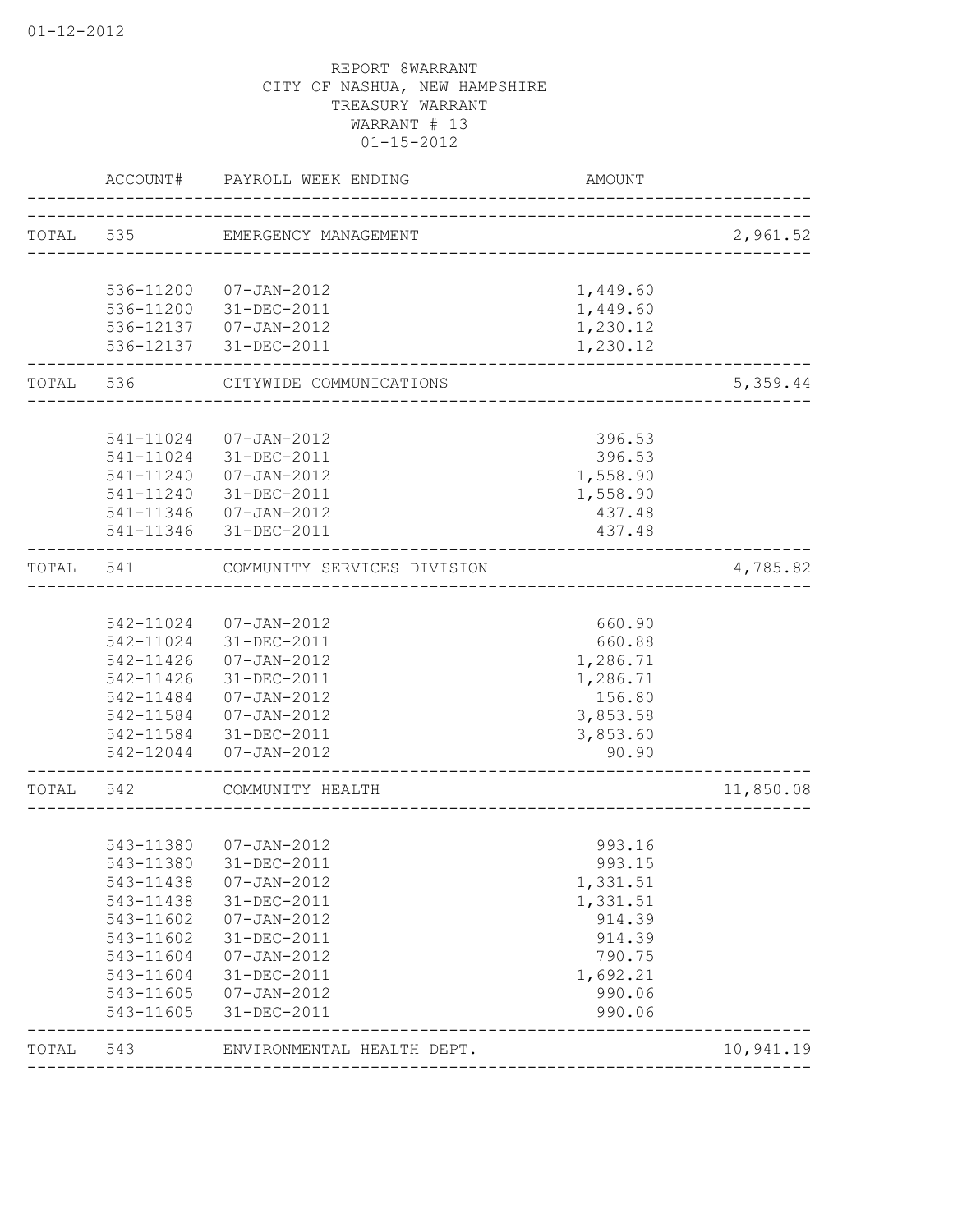|           | ACCOUNT#  | PAYROLL WEEK ENDING            | AMOUNT    |           |
|-----------|-----------|--------------------------------|-----------|-----------|
|           | 544-11008 | 07-JAN-2012                    | 770.29    |           |
|           | 544-11008 | 31-DEC-2011                    | 770.29    |           |
|           | 544-11099 | $07 - JAN - 2012$              | 2,171.97  |           |
|           | 544-11099 | 31-DEC-2011                    | 2, 171.97 |           |
|           | 544-11112 | $07 - JAN - 2012$              | 881.65    |           |
|           | 544-11112 | 31-DEC-2011                    | 881.65    |           |
|           | 544-11367 | $07 - JAN - 2012$              | 862.73    |           |
|           | 544-11367 | 31-DEC-2011                    | 862.73    |           |
|           | 544-11777 | 07-JAN-2012                    | 1,334.82  |           |
|           | 544-11777 | 31-DEC-2011                    | 1,334.81  |           |
| TOTAL 544 |           | WELFARE ADMINISTRATION         |           | 12,042.91 |
|           |           |                                |           |           |
|           | 551-11024 | 07-JAN-2012                    | 639.71    |           |
|           | 551-11024 | 31-DEC-2011                    | 639.71    |           |
|           | 551-11057 | 07-JAN-2012                    | 920.69    |           |
|           | 551-11057 | 31-DEC-2011                    | 920.69    |           |
|           | 551-11094 | 07-JAN-2012                    | 313.78    |           |
|           | 551-11094 | 31-DEC-2011                    | 313.79    |           |
|           | 551-11097 | $07 - JAN - 2012$              | 1,101.99  |           |
|           | 551-11097 | 31-DEC-2011                    | 1,101.99  |           |
|           | 551-11211 | 07-JAN-2012                    | 635.26    |           |
|           | 551-11211 | 31-DEC-2011                    | 635.27    |           |
|           | 551-11249 | 07-JAN-2012                    | 1,359.28  |           |
|           | 551-11249 | 31-DEC-2011                    | 1,359.28  |           |
|           | 551-11268 | $07 - JAN - 2012$              | 650.13    |           |
|           | 551-11268 | 31-DEC-2011                    | 650.13    |           |
|           | 551-11273 | $07 - JAN - 2012$              | 1,735.80  |           |
|           | 551-11273 | 31-DEC-2011                    | 1,735.80  |           |
|           | 551-11435 | $07 - JAN - 2012$              | 941.42    |           |
|           | 551-11435 | 31-DEC-2011                    | 941.42    |           |
|           | 551-11462 | $07 - JAN - 2012$              | 1,059.21  |           |
|           | 551-11462 | 31-DEC-2011                    | 1,059.21  |           |
|           | 551-11620 | $07 - JAN - 2012$              | 1,190.53  |           |
|           | 551-11620 | 31-DEC-2011                    | 1,190.54  |           |
|           | 551-11638 | $07 - JAN - 2012$              | 1,218.11  |           |
|           | 551-11638 | 31-DEC-2011                    | 1,218.11  |           |
| TOTAL     | 551       | PUBLIC WORKS DIV & ENGINEERING |           | 23,531.85 |
|           |           |                                |           |           |
|           | 552-11024 | $07 - JAN - 2012$              | 706.26    |           |
|           | 552-11024 | 31-DEC-2011                    | 706.26    |           |
|           | 552-11077 | $07 - JAN - 2012$              | 1,304.69  |           |
|           | 552-11077 | 31-DEC-2011                    | 1,371.59  |           |
|           | 552-11087 | $07 - JAN - 2012$              | 878.00    |           |
|           | 552-11087 | 31-DEC-2011                    | 878.00    |           |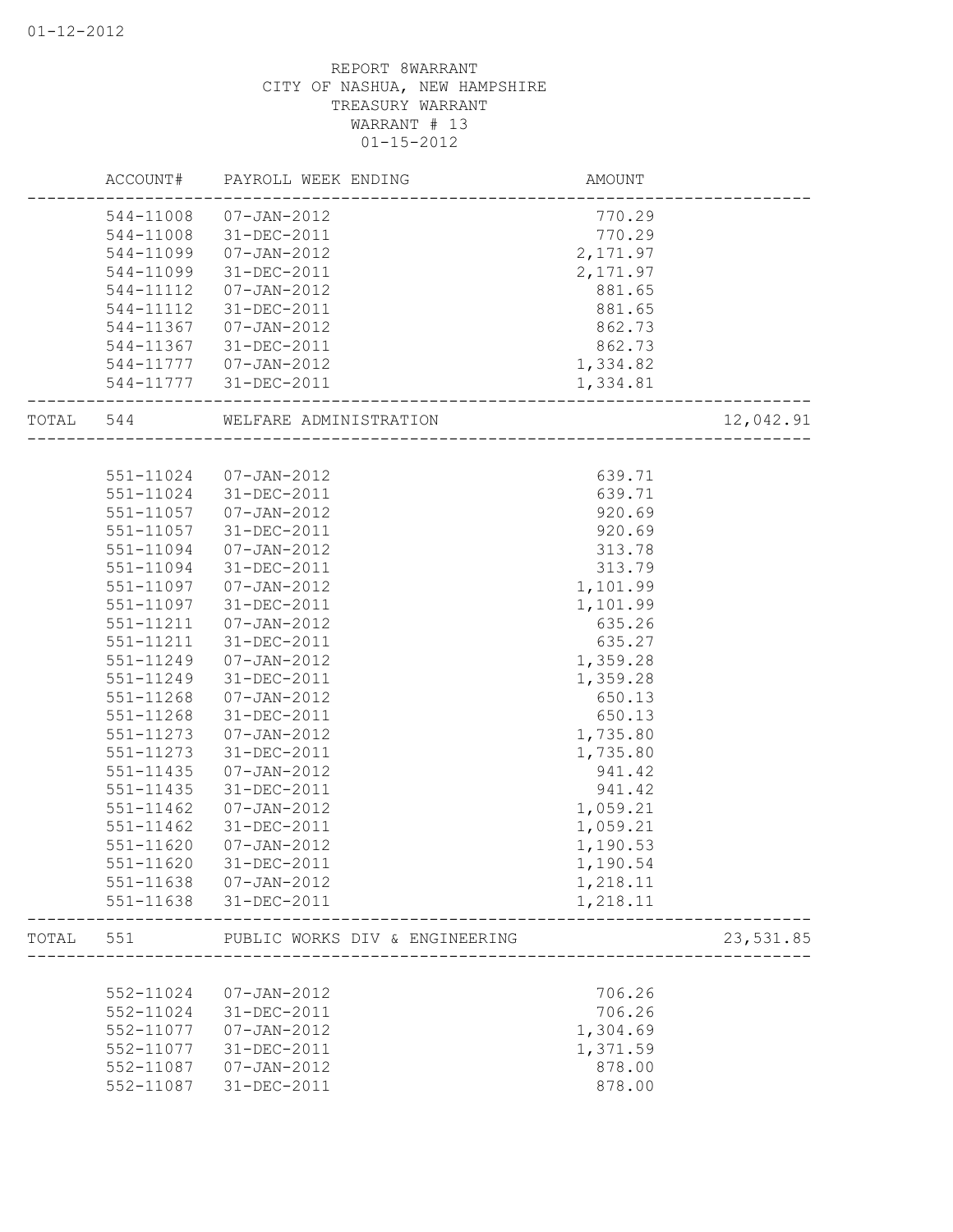|           | ACCOUNT# PAYROLL WEEK ENDING | AMOUNT                       |           |
|-----------|------------------------------|------------------------------|-----------|
|           | 552-11143  07-JAN-2012       | 878.00                       |           |
| 552-11143 | 31-DEC-2011                  | 878.00                       |           |
| 552-11324 | $07 - JAN - 2012$            | 4,236.82                     |           |
| 552-11324 | 31-DEC-2011                  | 4,236.83                     |           |
| 552-11339 | 07-JAN-2012                  | 3,012.80                     |           |
| 552-11339 | 31-DEC-2011                  | 3,012.80                     |           |
| 552-11342 | 07-JAN-2012                  | 790.80                       |           |
| 552-11342 | 31-DEC-2011                  | 790.80                       |           |
| 552-11343 | 07-JAN-2012                  | 2,665.20                     |           |
| 552-11343 | 31-DEC-2011                  | 2,665.20                     |           |
| 552-11407 | 07-JAN-2012                  | 5,497.52                     |           |
| 552-11407 | 31-DEC-2011                  | 5,497.52                     |           |
| 552-11492 | 07-JAN-2012                  | 836.40                       |           |
| 552-11492 | 31-DEC-2011                  | 836.40                       |           |
| 552-11562 | 07-JAN-2012                  | 462.55                       |           |
| 552-11562 | 31-DEC-2011                  | 420.52                       |           |
| 552-11580 | 07-JAN-2012                  | 1,019.76                     |           |
| 552-11580 | 31-DEC-2011                  | 1,019.76                     |           |
| 552-11672 | 07-JAN-2012                  | 1,575.29                     |           |
| 552-11672 | 31-DEC-2011                  | 1,575.30                     |           |
|           | 552-11750 07-JAN-2012        | 803.60                       |           |
| 552-11750 | 31-DEC-2011                  | 803.60                       |           |
| 552-13004 | 07-JAN-2012                  | 278.04                       |           |
|           | 552-13004 31-DEC-2011        | 397.20                       |           |
|           | 552-13067 07-JAN-2012        | 3,523.19                     |           |
| 552-17002 | $07 - JAN - 2012$            | 1,000.00                     |           |
| TOTAL 552 | PARKS AND RECREATION         | ____________________________ | 54,558.70 |
|           |                              |                              |           |
| 553-11024 | 07-JAN-2012                  | 452.14                       |           |
| 553-11024 | 31-DEC-2011                  | 456.52                       |           |
| 553-11078 | $07 - JAN - 2012$            | 223.34                       |           |
| 553-11078 | 31-DEC-2011                  | 274.89                       |           |
| 553-11098 | $07 - JAN - 2012$            | 1,038.42                     |           |
| 553-11098 | 31-DEC-2011                  | 1,038.42                     |           |
| 553-11192 | $07 - JAN - 2012$            | 977.05                       |           |
| 553-11192 | 31-DEC-2011                  | 977.05                       |           |
| 553-11279 | $07 - JAN - 2012$            | 7,016.00                     |           |
| 553-11279 | 31-DEC-2011                  | 7,085.28                     |           |
| 553-11327 | $07 - JAN - 2012$            | 4,236.84                     |           |
| 553-11327 | 31-DEC-2011                  | 4,236.84                     |           |
| 553-11375 | $07 - JAN - 2012$            | 753.20                       |           |
| 553-11375 | 31-DEC-2011                  | 753.20                       |           |
| 553-11465 | $07 - JAN - 2012$            | 2,509.20                     |           |
| 553-11465 | 31-DEC-2011                  | 2,509.21                     |           |
| 553-11474 | $07 - JAN - 2012$            | 3,856.80                     |           |
| 553-11474 | 31-DEC-2011                  | 3,856.80                     |           |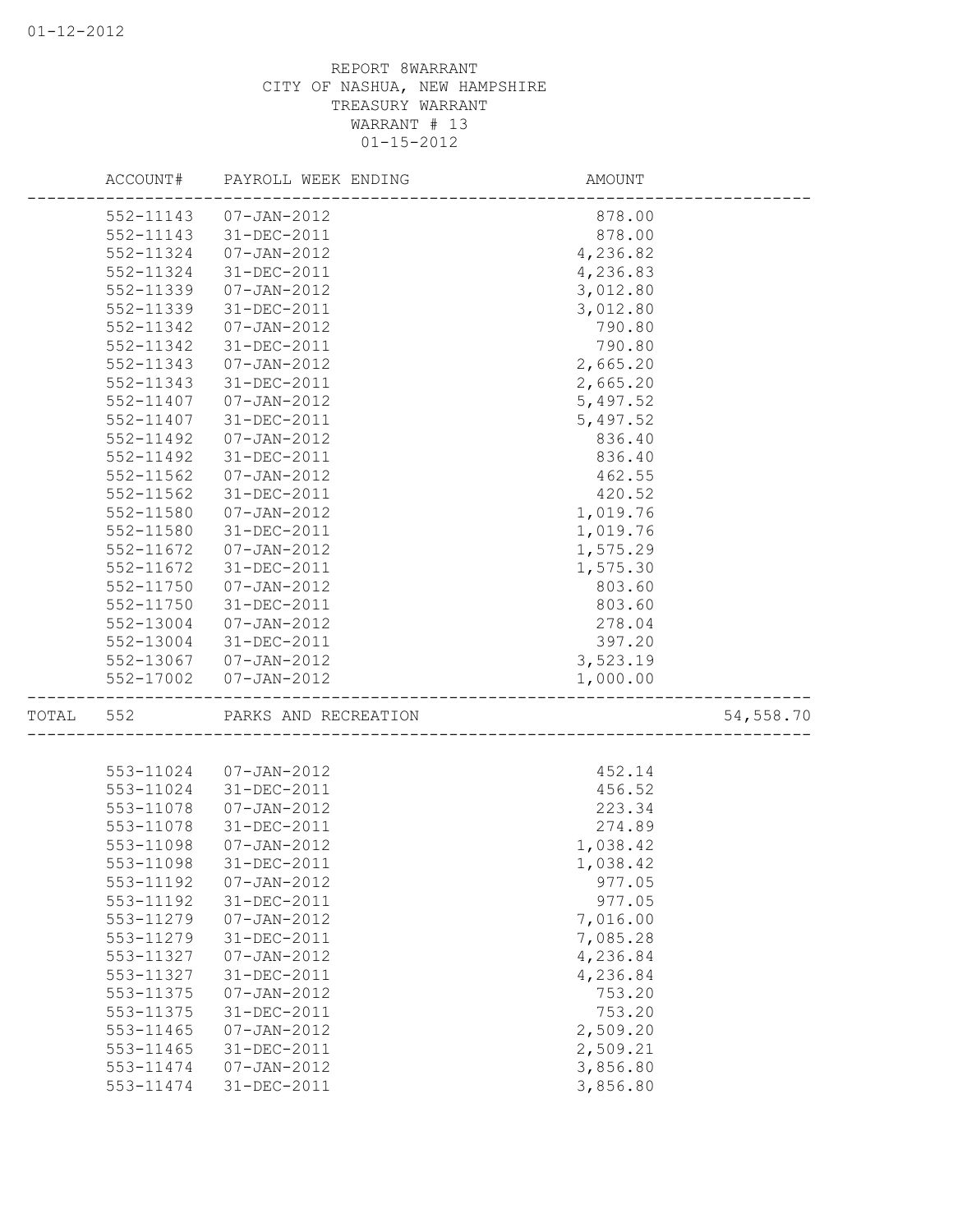|           |           | ACCOUNT# PAYROLL WEEK ENDING | AMOUNT                             |            |
|-----------|-----------|------------------------------|------------------------------------|------------|
|           | 553-11475 | 07-JAN-2012                  | 3,017.85                           |            |
|           | 553-11475 | 31-DEC-2011                  | 3,017.85                           |            |
|           | 553-11477 | $07 - JAN - 2012$            | 1,756.00                           |            |
|           | 553-11477 | 31-DEC-2011                  | 1,756.00                           |            |
|           | 553-11478 | $07 - JAN - 2012$            | 890.00                             |            |
|           | 553-11478 | 31-DEC-2011                  | 890.00                             |            |
|           | 553-11648 | $07 - JAN - 2012$            | 860.55                             |            |
|           | 553-11648 | 31-DEC-2011                  | 860.55                             |            |
|           | 553-11678 | $07 - JAN - 2012$            | 1,622.11                           |            |
|           | 553-11678 | 31-DEC-2011                  | 1,622.11                           |            |
|           | 553-11759 | 07-JAN-2012                  | 14,517.45                          |            |
|           | 553-11759 | 31-DEC-2011                  | 14,530.32                          |            |
|           | 553-11771 | 07-JAN-2012                  | 1,901.60                           |            |
|           | 553-11771 | 31-DEC-2011                  | 1,901.60                           |            |
|           | 553-13004 | 07-JAN-2012                  | 574.55                             |            |
|           | 553-13004 | 31-DEC-2011                  | 426.58                             |            |
|           | 553-13009 | $07 - JAN - 2012$            | 681.18                             |            |
|           | 553-13009 | 31-DEC-2011                  | 4,137.50                           |            |
|           | 553-13901 | $07 - JAN - 2012$            | 10, 411.77                         |            |
|           | 553-13901 | 31-DEC-2011                  | 8,789.28                           |            |
|           | 553-17004 | 31-DEC-2011                  | 700.00                             |            |
|           | 553-17008 | 31-DEC-2011                  | 900.00                             |            |
|           |           | 553-17010 07-JAN-2012        | 1,100.00                           |            |
|           |           | 553-17010 31-DEC-2011        | 1,100.00                           |            |
| TOTAL 553 |           | STREET DEPARTMENT            | ---------------------------------- | 120,216.05 |
|           |           |                              |                                    |            |
|           | 555-11024 | 07-JAN-2012                  | 452.15                             |            |
|           | 555-11024 | 31-DEC-2011                  | 456.52                             |            |
|           | 555-11461 | $07 - JAN - 2012$            | 1,446.40                           |            |
|           | 555-11461 | 31-DEC-2011                  | 1,446.40                           |            |
|           | 555-11505 | $07 - JAN - 2012$            | 1,225.81                           |            |
|           | 555-11505 | 31-DEC-2011                  | 1,225.80                           |            |
|           | 555-11639 | $07 - JAN - 2012$            | 836.40                             |            |
|           | 555-11639 | 31-DEC-2011                  | 836.40                             |            |
|           | 555-11640 | $07 - JAN - 2012$            | 779.20                             |            |
|           | 555-11640 | 31-DEC-2011                  | 779.20                             |            |
|           | 555-11738 | $07 - JAN - 2012$            | 2,000.00                           |            |
|           | 555-11738 | 31-DEC-2011                  | 2,000.00                           |            |
|           | 555-11745 | $07 - JAN - 2012$            | 831.60                             |            |
|           | 555-11745 | 31-DEC-2011                  | 831.60                             |            |
|           | 555-11746 | 31-DEC-2011                  | 471.76                             |            |
|           | 555-13004 | 31-DEC-2011                  | 202.54                             |            |
|           | 555-13068 | $07 - JAN - 2012$            | 263.37                             |            |
|           | 555-13068 | 31-DEC-2011                  | 263.37                             |            |
|           |           |                              |                                    |            |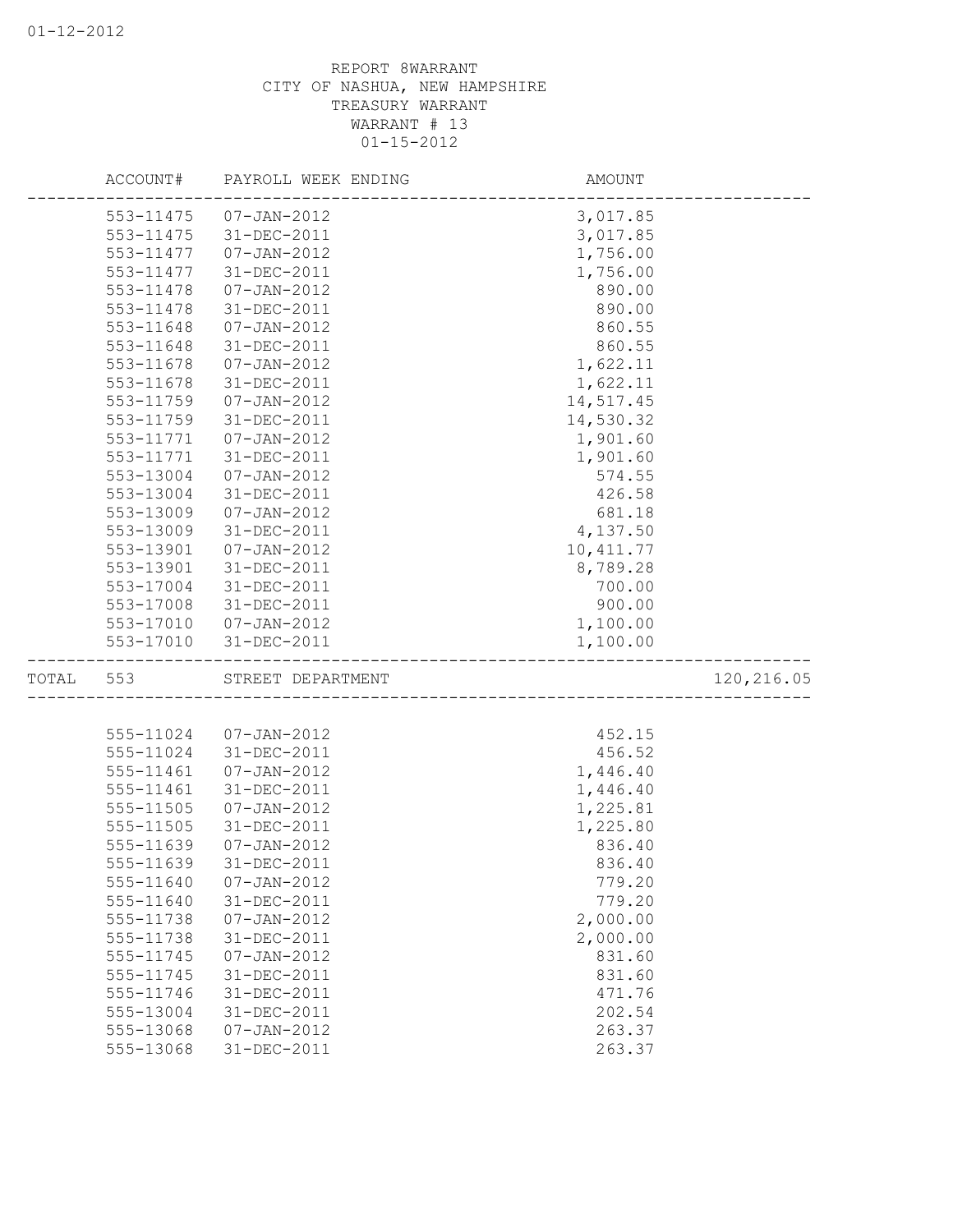|           | ACCOUNT#               | PAYROLL WEEK ENDING                                     | AMOUNT                  |           |
|-----------|------------------------|---------------------------------------------------------|-------------------------|-----------|
|           |                        | TOTAL 555 TRAFFIC DEPARTMENT                            |                         | 16,348.52 |
|           |                        |                                                         | _______________________ |           |
|           | 557-11024              | 07-JAN-2012                                             | 639.71                  |           |
|           | 557-11024              | 31-DEC-2011                                             | 639.70                  |           |
|           | 557-11161              | 07-JAN-2012                                             | 1,268.16                |           |
|           | 557-11161              | 31-DEC-2011                                             | 1,268.16                |           |
|           |                        | 557-11751 07-JAN-2012                                   | 72.86                   |           |
|           |                        | 557-11751 31-DEC-2011                                   | 72.86                   |           |
|           |                        | 557-13004 07-JAN-2012                                   | 71.33                   |           |
| TOTAL 557 |                        | PARKING LOTS                                            |                         | 4,032.78  |
|           |                        | 560-12153  07-JAN-2012                                  | 796.79                  |           |
| TOTAL 560 |                        | _________________________________<br>PINE WOOD CEMETERY |                         | 796.79    |
|           |                        |                                                         |                         |           |
|           |                        | 561-11345  07-JAN-2012                                  | 1,247.10                |           |
|           |                        | 561-11345 31-DEC-2011                                   | 1,247.10                |           |
|           |                        | 561-11651  07-JAN-2012                                  | 890.19                  |           |
|           |                        | 561-11651 31-DEC-2011                                   | 890.19                  |           |
|           |                        | 561-11658  07-JAN-2012                                  | 1,080.99                |           |
|           |                        | 561-11658 31-DEC-2011<br>561-13004 07-JAN-2012          | 1,080.99<br>80.25       |           |
| TOTAL     | 561                    | -------------------------<br>EDGEWOOD CEMETERY          |                         | 6, 516.81 |
|           |                        |                                                         |                         |           |
|           |                        | 563-11345 07-JAN-2012                                   | 719.68                  |           |
|           |                        | 563-11345 31-DEC-2011                                   | 1,199.48                |           |
|           | 563-11651              | 07-JAN-2012                                             | 475.52                  |           |
|           | 563-11651              | 31-DEC-2011                                             | 792.54                  |           |
|           | 563-11657              | $07 - JAN - 2012$                                       | 990.49                  |           |
|           | 563-11657              | 31-DEC-2011                                             | 990.49                  |           |
| TOTAL     | 563                    | WOODLAWN CEMETERY                                       |                         | 5,168.20  |
|           |                        | $07 - JAN - 2012$                                       |                         |           |
|           | 571-11024<br>571-11024 | 31-DEC-2011                                             | 639.71<br>639.71        |           |
|           | 571-11237              | $07 - JAN - 2012$                                       | 2,059.24                |           |
|           | 571-11237              | 31-DEC-2011                                             | 2,059.24                |           |
|           |                        |                                                         |                         |           |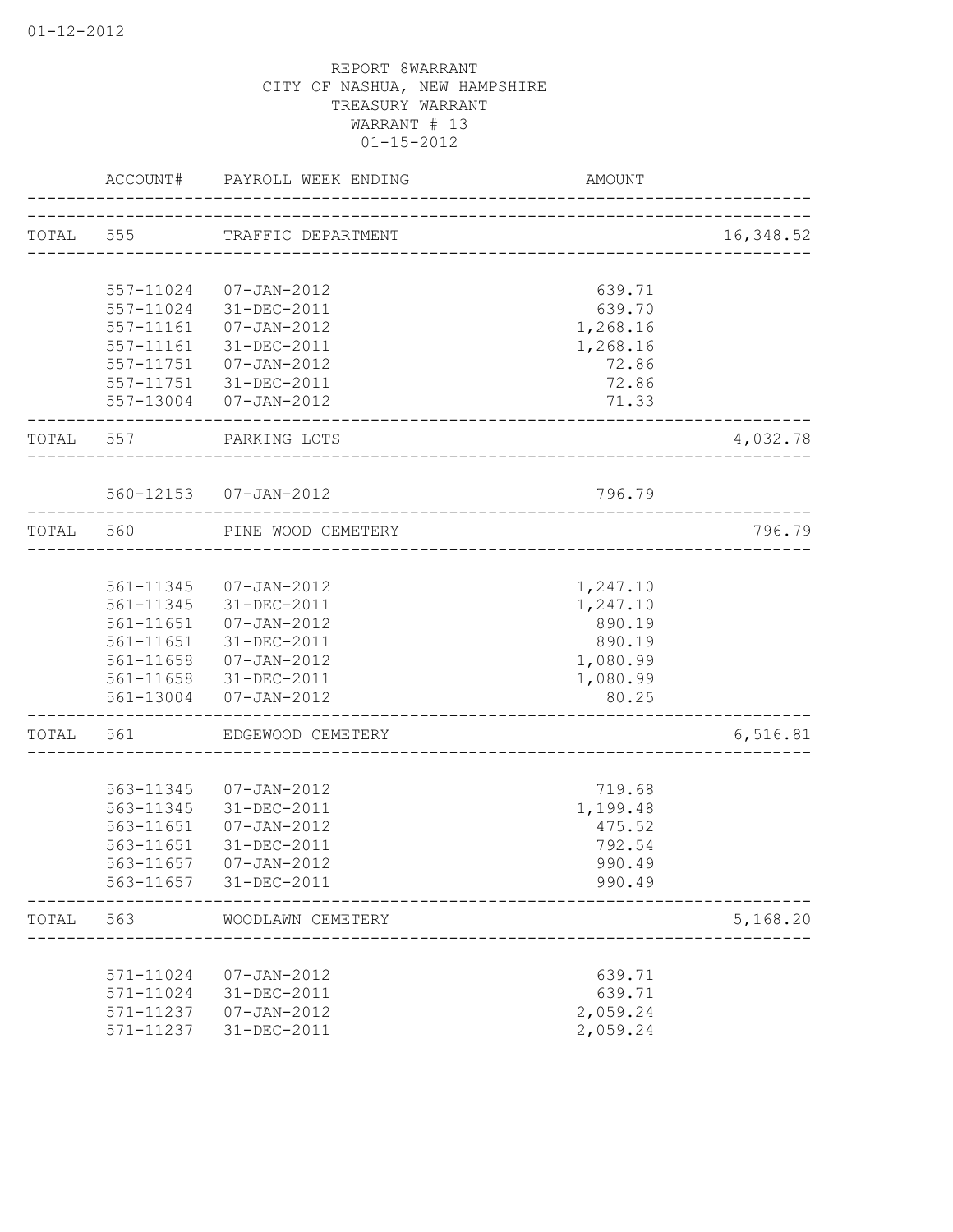|       |                        | ACCOUNT# PAYROLL WEEK ENDING     | AMOUNT                  |           |
|-------|------------------------|----------------------------------|-------------------------|-----------|
|       |                        | TOTAL 571 COMMUNITY DEVELOPMENT  | _______________________ | 5,397.90  |
|       |                        |                                  |                         |           |
|       | 572-11024              | 07-JAN-2012                      | 672.17                  |           |
|       | 572-11024              | 31-DEC-2011                      | 672.17                  |           |
|       | 572-11215              | $07 - JAN - 2012$                | 3,727.01                |           |
|       | 572-11215              | 31-DEC-2011                      | 3,727.01                |           |
|       | 572-11238              | $07 - JAN - 2012$                | 882.38                  |           |
|       | 572-11238              | 31-DEC-2011                      | 882.39                  |           |
|       | 572-11450              | $07 - JAN - 2012$                | 1,780.05                |           |
|       | 572-11450              | 31-DEC-2011                      | 1,780.05                |           |
|       | 572-11522              | $07 - JAN - 2012$                | 858.42                  |           |
|       | 572-11522              | 31-DEC-2011                      | 858.42                  |           |
|       | 572-11525              | 07-JAN-2012                      | 1,058.00                |           |
|       |                        | 572-11525 31-DEC-2011            | 1,058.00                |           |
|       |                        | 572-58005 31-DEC-2011            | 200.00                  |           |
|       |                        | 572-98046 31-DEC-2011            | 120.00                  |           |
| TOTAL | 572                    | PLANNING DEPARTMENT              |                         | 18,276.07 |
|       |                        |                                  |                         |           |
|       |                        | 573-11444 07-JAN-2012            | 1,715.72                |           |
|       |                        | 573-11444 31-DEC-2011            | 1,715.72                |           |
|       |                        | 573-12029  07-JAN-2012           | 370.44                  |           |
|       |                        | 573-12029 31-DEC-2011            | 370.44                  |           |
| TOTAL | 573                    | ECONOMIC DEVELOPMENT             |                         | 4,172.32  |
|       |                        |                                  |                         |           |
|       |                        | 575-11032  07-JAN-2012           | 742.01                  |           |
|       |                        | 575-11032 31-DEC-2011            | 742.01                  |           |
|       | 575-11042              | $07 - JAN - 2012$                | 1,478.66                |           |
|       | 575-11042              | 31-DEC-2011                      | 1,478.66                |           |
|       | 575-11189              | $07 - JAN - 2012$                | 1,135.75                |           |
|       | 575-11189              | 31-DEC-2011                      | 1,135.75                |           |
|       | 575-11246<br>575-11246 | $07 - JAN - 2012$                | 1,735.55                |           |
|       |                        | 31-DEC-2011                      | 1,735.55                |           |
|       | 575-11365              | $07 - JAN - 2012$                | 462.30                  |           |
|       | 575-11365              | 31-DEC-2011                      | 462.30                  |           |
|       | 575-11387<br>575-11387 | $07 - JAN - 2012$                | 7,061.54<br>7,061.54    |           |
|       |                        | 31-DEC-2011                      |                         |           |
|       | 575-11393<br>575-11393 | $07 - JAN - 2012$<br>31-DEC-2011 | 3,696.26<br>3,696.26    |           |
|       | 575-11400              |                                  |                         |           |
|       | 575-11400              | $07 - JAN - 2012$<br>31-DEC-2011 | 8,465.63                |           |
|       | 575-11401              | $07 - JAN - 2012$                | 8,465.65<br>3, 311.91   |           |
|       | 575-11401              | 31-DEC-2011                      | 3, 311.91               |           |
|       |                        |                                  |                         |           |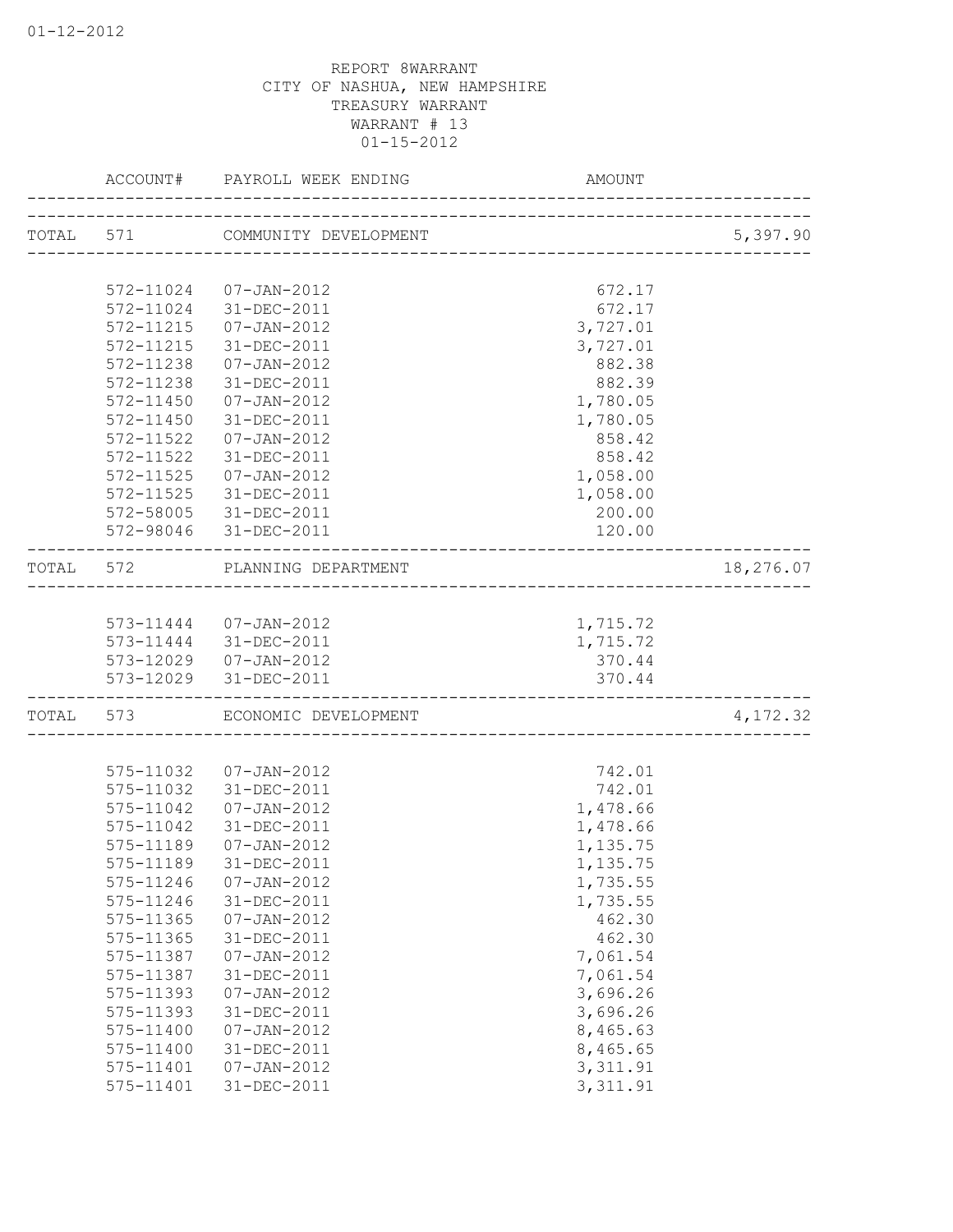|       | ACCOUNT#      | PAYROLL WEEK ENDING | AMOUNT       |           |
|-------|---------------|---------------------|--------------|-----------|
|       | 575-11403     | 07-JAN-2012         | 790.75       |           |
|       | 575-11403     | 31-DEC-2011         | 790.75       |           |
|       | 575-11404     | $07 - JAN - 2012$   | 803.49       |           |
|       | $575 - 11404$ | 31-DEC-2011         | 803.50       |           |
|       | 575-11627     | $07 - JAN - 2012$   | 646.71       |           |
|       | 575-11627     | 31-DEC-2011         | 646.71       |           |
|       | 575-12090     | $07 - JAN - 2012$   | 1, 174.57    |           |
|       | 575-12090     | 31-DEC-2011         | 1,237.20     |           |
|       | 575-12114     | $07 - JAN - 2012$   | 1,386.68     |           |
|       | 575-12114     | 31-DEC-2011         | 1,030.39     |           |
|       | 575-13004     | 07-JAN-2012         | 207.57       |           |
|       | 575-13004     | 31-DEC-2011         | 78.99        |           |
|       | 575-13035     | 07-JAN-2012         | 60.26        |           |
|       | 575-13035     | 31-DEC-2011         | 68.04        |           |
| TOTAL | 575           | PUBLIC LIBRARIES    |              | 65,904.85 |
|       |               |                     |              |           |
|       | 576-11059     | 07-JAN-2012         | $-1, 334.81$ |           |
|       | 576-11059     | 31-DEC-2011         | 1,334.81     |           |
|       | 576-11221     | $07 - JAN - 2012$   | 1,092.14     |           |
|       | 576-11221     | 31-DEC-2011         | 1,092.14     |           |
|       | 576-11315     | $07 - JAN - 2012$   | 762.17       |           |
|       | 576-11315     | 31-DEC-2011         | 762.17       |           |
|       | 576-11361     | $07 - JAN - 2012$   | 3, 113.65    |           |
|       | 576-11361     | 31-DEC-2011         | 3,057.91     |           |
|       | 576-11362     | $07 - JAN - 2012$   | 1, 114.74    |           |
|       | 576-11362     | 31-DEC-2011         | 1, 114.74    |           |
|       | 576-12045     | $07 - JAN - 2012$   | 269.03       |           |
|       | 576-12045     | 31-DEC-2011         | 269.03       |           |
|       | 576-12134     | $07 - JAN - 2012$   | 494.59       |           |
|       | 576-12134     | 31-DEC-2011         | 494.59       |           |
|       | 576-12149     | $07 - JAN - 2012$   | 399.20       |           |
|       | 576-12149     | 31-DEC-2011         | 370.17       |           |
| TOTAL | 576           | BUILDING DEPARTMENT |              | 14,406.27 |
|       |               |                     |              |           |
|       | 577-11067     | $07 - JAN - 2012$   | 1,222.78     |           |
|       | 577-11067     | 31-DEC-2011         | 1,222.78     |           |
|       | 577-11183     | $07 - JAN - 2012$   | 1,894.22     |           |
|       | 577-11183     | 31-DEC-2011         | 1,894.22     |           |
| TOTAL | 577           | CODE ENFORCEMENT    |              | 6, 234.00 |
|       | 581-11012     | 31-DEC-2011         | 3,791.85     |           |
|       | 581-11076     | 31-DEC-2011         | 3,907.92     |           |
|       |               |                     |              |           |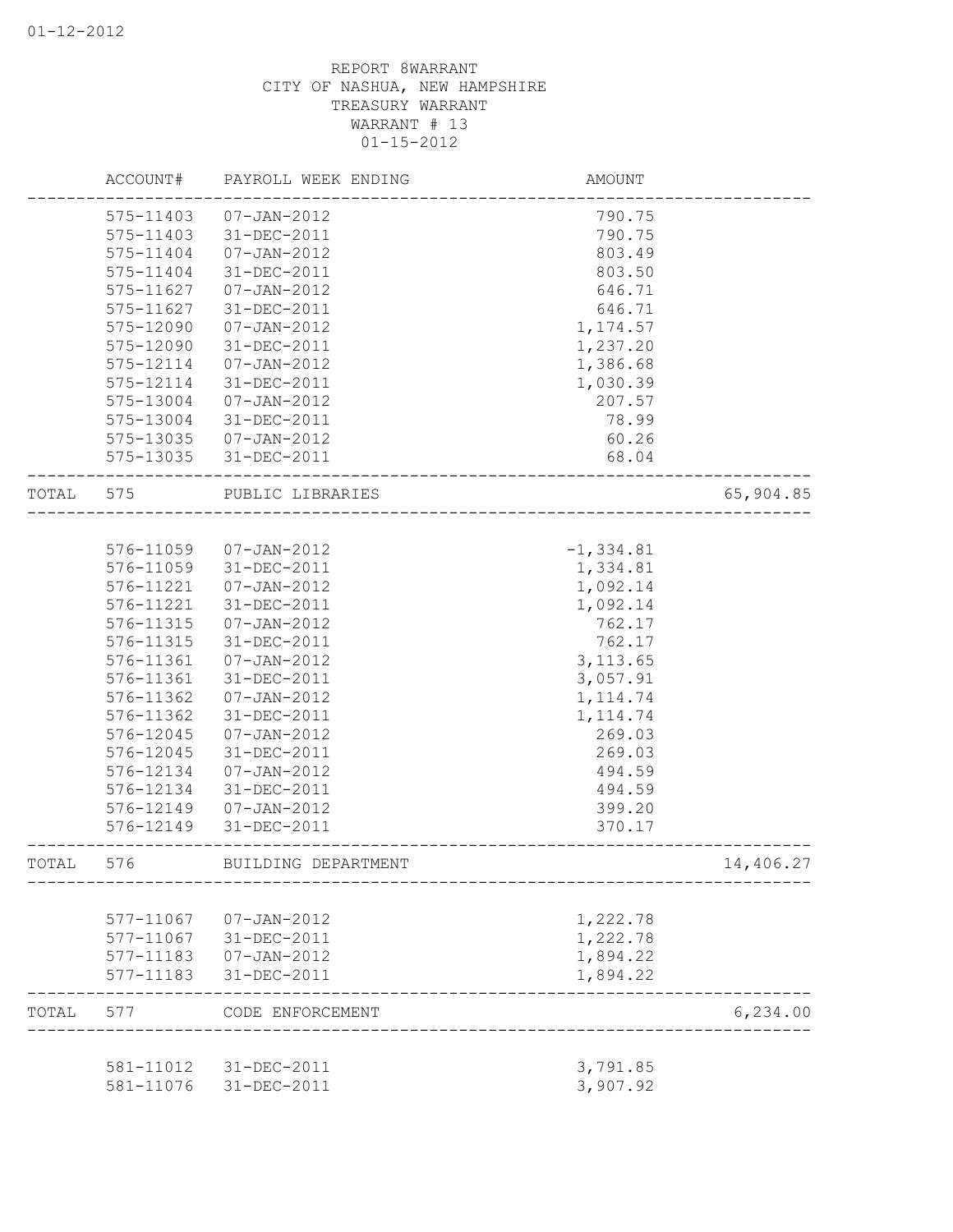| ACCOUNT#  | PAYROLL WEEK ENDING | AMOUNT       |
|-----------|---------------------|--------------|
| 581-11162 | $07 - JAN - 2012$   | 54,918.96    |
| 581-11162 | 31-DEC-2011         | 19,044.61    |
| 581-11204 | $07 - JAN - 2012$   | 12,194.80    |
| 581-11204 | 31-DEC-2011         | 11,612.40    |
| 581-11347 | 31-DEC-2011         | 2,472.35     |
| 581-11348 | $31 - DEC - 2011$   | 85,058.96    |
| 581-11366 | $07 - JAN - 2012$   | 55, 184.60   |
| 581-11366 | 31-DEC-2011         | 53,858.32    |
| 581-11396 | $31 - DEC - 2011$   | 40,563.59    |
| 581-11402 | $07 - JAN - 2012$   | 2,762.77     |
| 581-11408 | $07 - JAN - 2012$   | 18, 422.41   |
| 581-11408 | 31-DEC-2011         | 18,422.40    |
| 581-11486 | $31 - DEC - 2011$   | 42,714.33    |
| 581-11515 | 31-DEC-2011         | 1,657.58     |
| 581-11570 | 31-DEC-2011         | 65,045.94    |
| 581-11572 | 31-DEC-2011         | 56,900.44    |
| 581-11579 | 31-DEC-2011         | 41, 112.20   |
| 581-11628 | $07 - JAN - 2012$   | 4,562.00     |
| 581-11675 | 31-DEC-2011         | 5,223.46     |
| 581-11709 | 31-DEC-2011         | 5,838.11     |
| 581-11711 | 31-DEC-2011         | 2,946.52     |
| 581-11726 | 31-DEC-2011         | 1,702,145.70 |
| 581-11800 | $31 - DEC - 2011$   | 36,188.02    |
| 581-11801 | $07 - JAN - 2012$   | 366.00       |
| 581-11801 | 31-DEC-2011         | 19,731.34    |
| 581-11802 | $31 - DEC - 2011$   | 12,648.83    |
| 581-11803 | $07 - JAN - 2012$   | 585.24       |
| 581-11803 | 31-DEC-2011         | 13,834.76    |
| 581-11805 | 31-DEC-2011         | 32,782.68    |
| 581-11812 | 31-DEC-2011         | 2,693.54     |
| 581-11830 | $31 - DEC - 2011$   | 5,853.98     |
| 581-11845 | $07 - JAN - 2012$   | 48.23        |
| 581-11850 | $07 - JAN - 2012$   | 1,557.36     |
| 581-11860 | $31 - DEC - 2011$   | 8, 414.85    |
| 581-12021 | 31-DEC-2011         | 2,041.65     |
| 581-12060 | $07 - JAN - 2012$   | 2,533.82     |
| 581-12078 | $07 - JAN - 2012$   | 175.00       |
| 581-12078 | 31-DEC-2011         | 2,225.00     |
| 581-12081 | 31-DEC-2011         | 2,463.73     |
| 581-12084 | $07 - JAN - 2012$   | 1,200.00     |
| 581-12084 | 31-DEC-2011         | 1,950.00     |
| 581-12111 | $07 - JAN - 2012$   | 155,207.86   |
| 581-12112 | $07 - JAN - 2012$   | 5,717.96     |
| 581-12126 | $07 - JAN - 2012$   | 4,416.52     |
| 581-12135 | $07 - JAN - 2012$   | 4,950.02     |
| 581-12136 | $07 - JAN - 2012$   | 655.04       |
| 581-12138 | $07 - JAN - 2012$   | 604.99       |
| 581-12141 | $07 - JAN - 2012$   | 50.00        |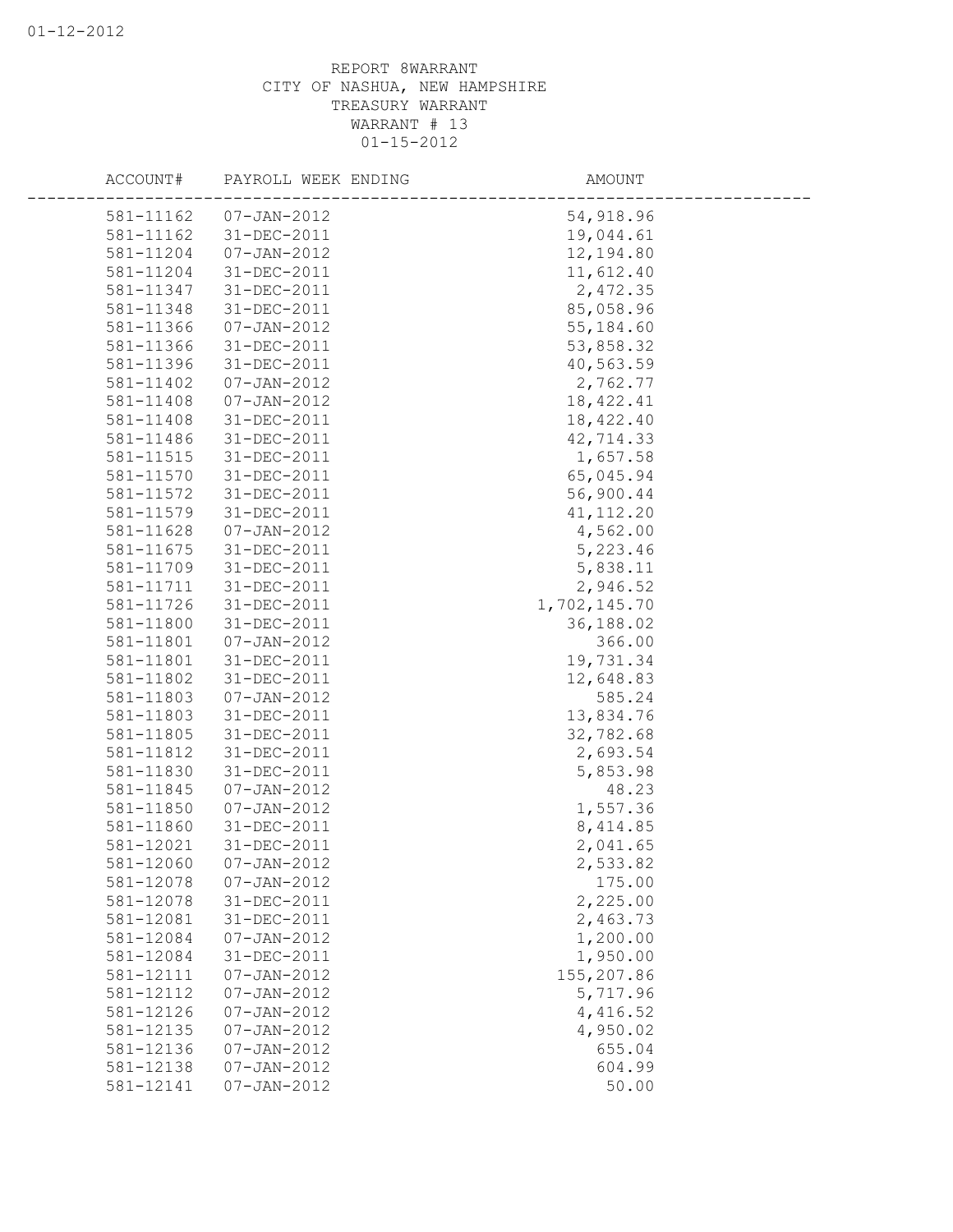| TOTAL | 581       | SCHOOL DEPARTMENT   |           | 2,715,449.60 |
|-------|-----------|---------------------|-----------|--------------|
|       | 581-19544 | 07-JAN-2012         | $-44.30$  |              |
|       | 581-19240 | 31-DEC-2011         | 231.00    |              |
|       | 581-19210 | $07 - JAN - 2012$   | 5,282.76  |              |
|       | 581-19000 | 31-DEC-2011         | 8,200.88  |              |
|       | 581-13133 | 31-DEC-2011         | 900.00    |              |
|       | 581-13133 | 07-JAN-2012         | 1,868.75  |              |
|       | 581-13120 | 31-DEC-2011         | 1,815.73  |              |
|       | 581-13120 | 07-JAN-2012         | 4,983.55  |              |
|       | 581-13032 | 31-DEC-2011         | 311.48    |              |
|       | 581-13032 | 07-JAN-2012         | 510.05    |              |
|       | 581-13021 | 31-DEC-2011         | 83.29     |              |
|       | 581-13021 | 07-JAN-2012         | 315.65    |              |
|       | 581-13004 | 31-DEC-2011         | 550.00    |              |
|       | 581-13004 | 07-JAN-2012         | 902.75    |              |
|       | 581-12201 | 31-DEC-2011         | 263.50    |              |
|       | 581-12201 | 07-JAN-2012         | 22,462.92 |              |
|       | 581-12198 | 31-DEC-2011         | 37,552.95 |              |
|       | ACCOUNT#  | PAYROLL WEEK ENDING | AMOUNT    |              |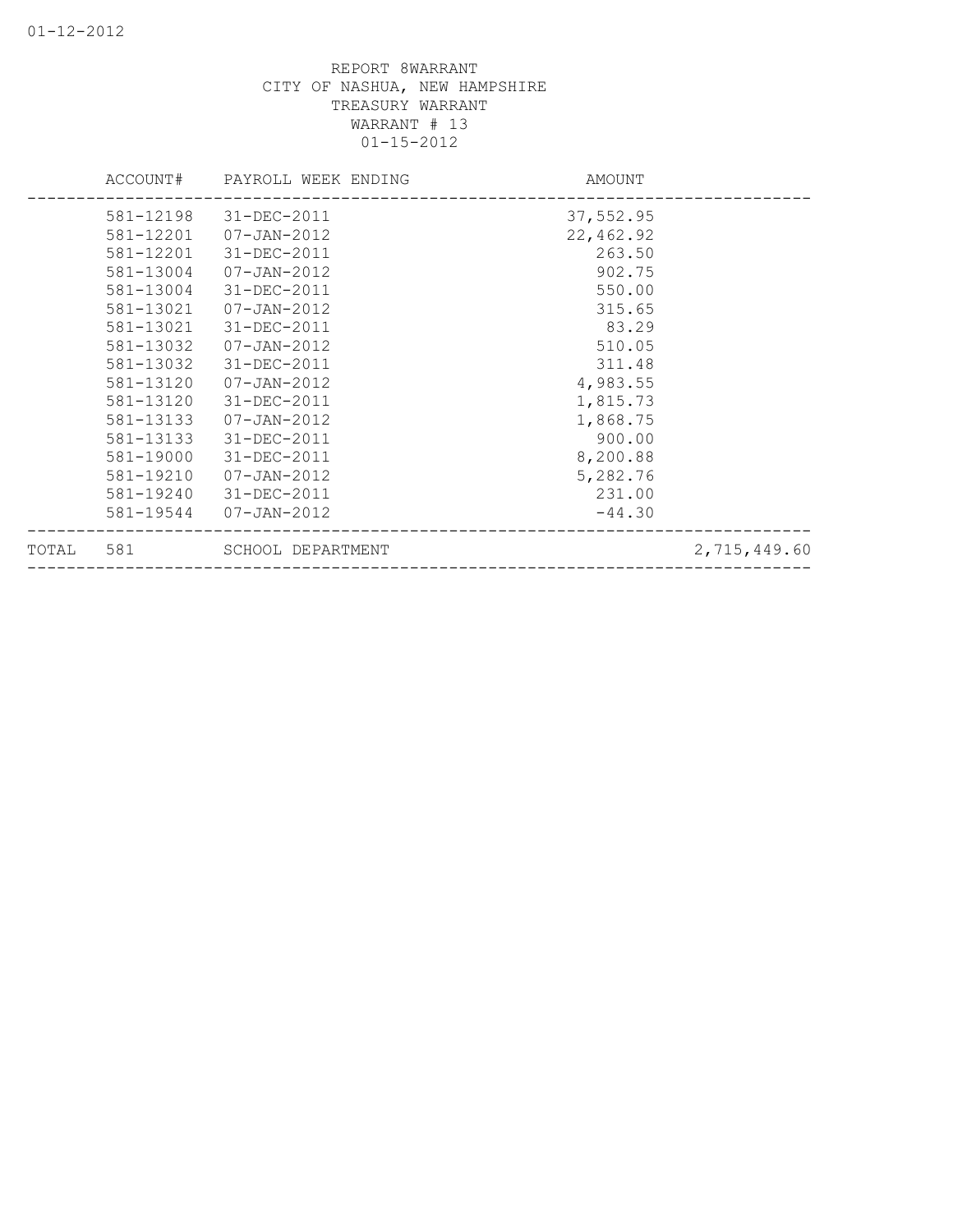|       | ACCOUNT#               | PAYROLL WEEK ENDING        | AMOUNT             |          |
|-------|------------------------|----------------------------|--------------------|----------|
|       | 722-12890<br>722-12890 | 07-JAN-2012<br>31-DEC-2011 | 1,165.00<br>782.50 |          |
| TOTAL | 722                    | CPF-INFORMATION TECHNOLOGY |                    | 1,947.50 |
|       | 792-13004              | 31-DEC-2011                | 49.41              |          |
| TOTAL | 792                    | CPF-WASTEWATER USER FUND   |                    | 49.41    |
|       |                        |                            |                    |          |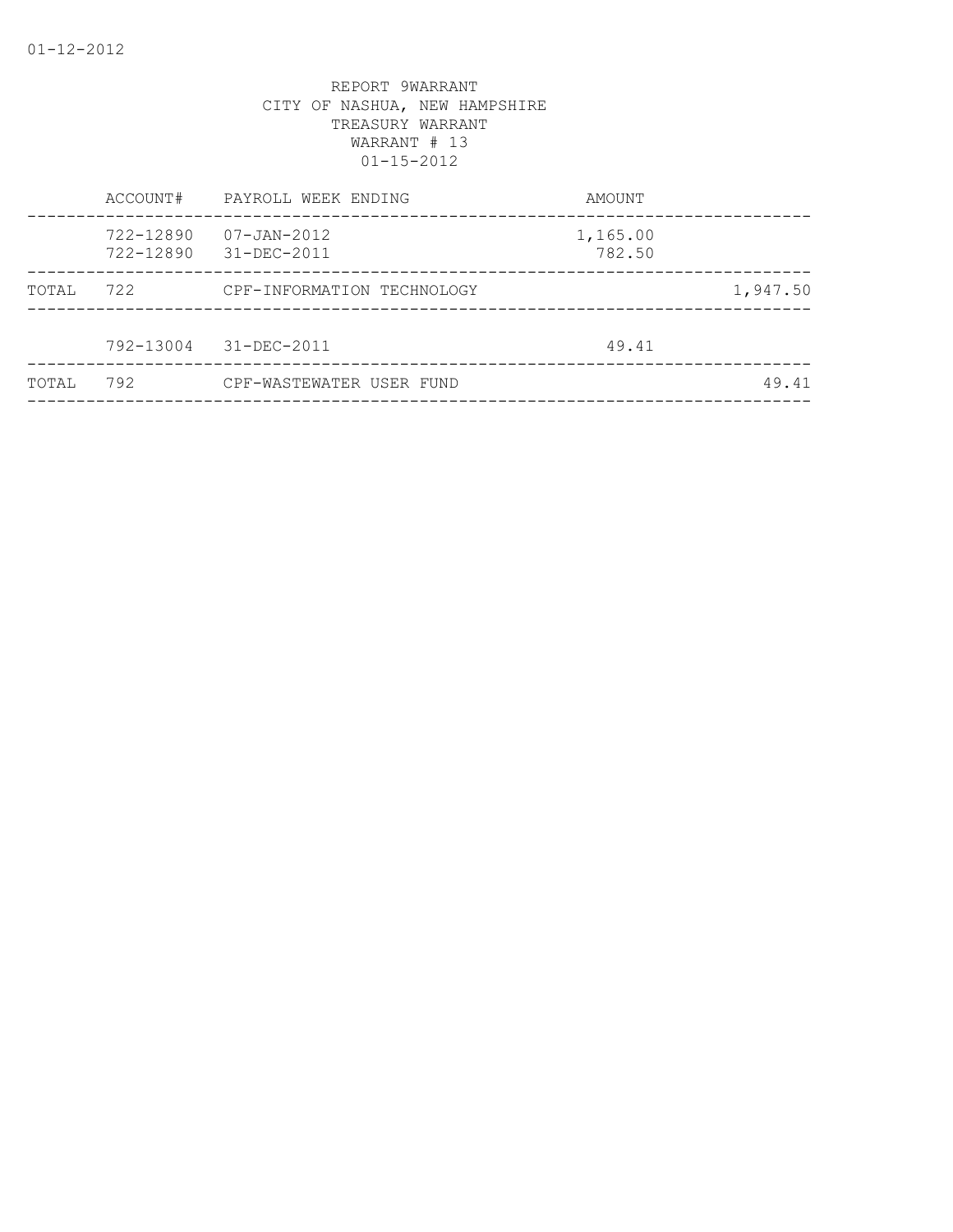| ACCOUNT#              | PAYROLL WEEK ENDING | AMOUNT    |
|-----------------------|---------------------|-----------|
| 801-11008             | $07 - JAN - 2012$   | 893.64    |
| 801-11008 31-DEC-2011 |                     | 505.74    |
| 801-11024             | 07-JAN-2012         | 639.71    |
| 801-11024             | 31-DEC-2011         | 649.40    |
| 801-11064             | 07-JAN-2012         | 145.36    |
| 801-11064             | 31-DEC-2011         | 145.36    |
| 801-11094             | $07 - JAN - 2012$   | 104.59    |
| 801-11094             | 31-DEC-2011         | 104.60    |
| 801-11190             | $07 - JAN - 2012$   | 421.45    |
| 801-11190             | 31-DEC-2011         | 421.45    |
| 801-11193             | $07 - JAN - 2012$   | 1,025.45  |
| 801-11193             | 31-DEC-2011         | 1,025.45  |
| 801-11211             | $07 - JAN - 2012$   | 70.59     |
| 801-11211             | 31-DEC-2011         | 70.59     |
| 801-11222             | $07 - JAN - 2012$   | 218.59    |
| 801-11222             | 31-DEC-2011         | 218.59    |
| 801-11249             | $07 - JAN - 2012$   | 194.19    |
| 801-11249             | 31-DEC-2011         | 194.19    |
| 801-11268             | $07 - JAN - 2012$   | 139.31    |
| 801-11268             | 31-DEC-2011         | 139.31    |
| 801-11271             | $07 - JAN - 2012$   | 1,190.53  |
| 801-11271             | 31-DEC-2011         | 1,190.53  |
| 801-11276             | $07 - JAN - 2012$   | 5,384.40  |
| 801-11276             | 31-DEC-2011         | 5,384.40  |
| 801-11289             | $07 - JAN - 2012$   | 350.06    |
| 801-11289             | 31-DEC-2011         | 350.05    |
| 801-11431             | $07 - JAN - 2012$   | 351.17    |
| 801-11431             | 31-DEC-2011         | 351.18    |
| 801-11435             | $07 - JAN - 2012$   | 282.43    |
| 801-11435             | 31-DEC-2011         | 282.43    |
| 801-11595             | $07 - JAN - 2012$   | 4,154.00  |
| 801-11595             | $07 - JAN - 2012$   | 4,153.99  |
| 801-11595             | 31-DEC-2011         | 4,172.88  |
| 801-11595             | 31-DEC-2011         | 4,153.99  |
| 801-11596             | $07 - JAN - 2012$   | 3,512.00  |
| 801-11596             | 31-DEC-2011         | 3,512.00  |
| 801-11598             | $07 - JAN - 2012$   | 870.00    |
| 801-11598             | 31-DEC-2011         | 870.00    |
| 801-11599             | $07 - JAN - 2012$   | 1, 114.71 |
| 801-11599             | $07 - JAN - 2012$   | 1, 114.71 |
| 801-11599             | $31 - DEC - 2011$   | 1, 114.71 |
| 801-11599             | 31-DEC-2011         | 1, 114.71 |
| 801-11606             | $07 - JAN - 2012$   | 725.29    |
| 801-11606             | $31 - DEC - 2011$   | 763.44    |
| 801-11647             | $07 - JAN - 2012$   | 1,485.69  |
| 801-11647             | 31-DEC-2011         | 1,485.69  |
| 801-13004             | $07 - JAN - 2012$   | 4,158.78  |
| 801-13004             | $07 - JAN - 2012$   | 3,152.88  |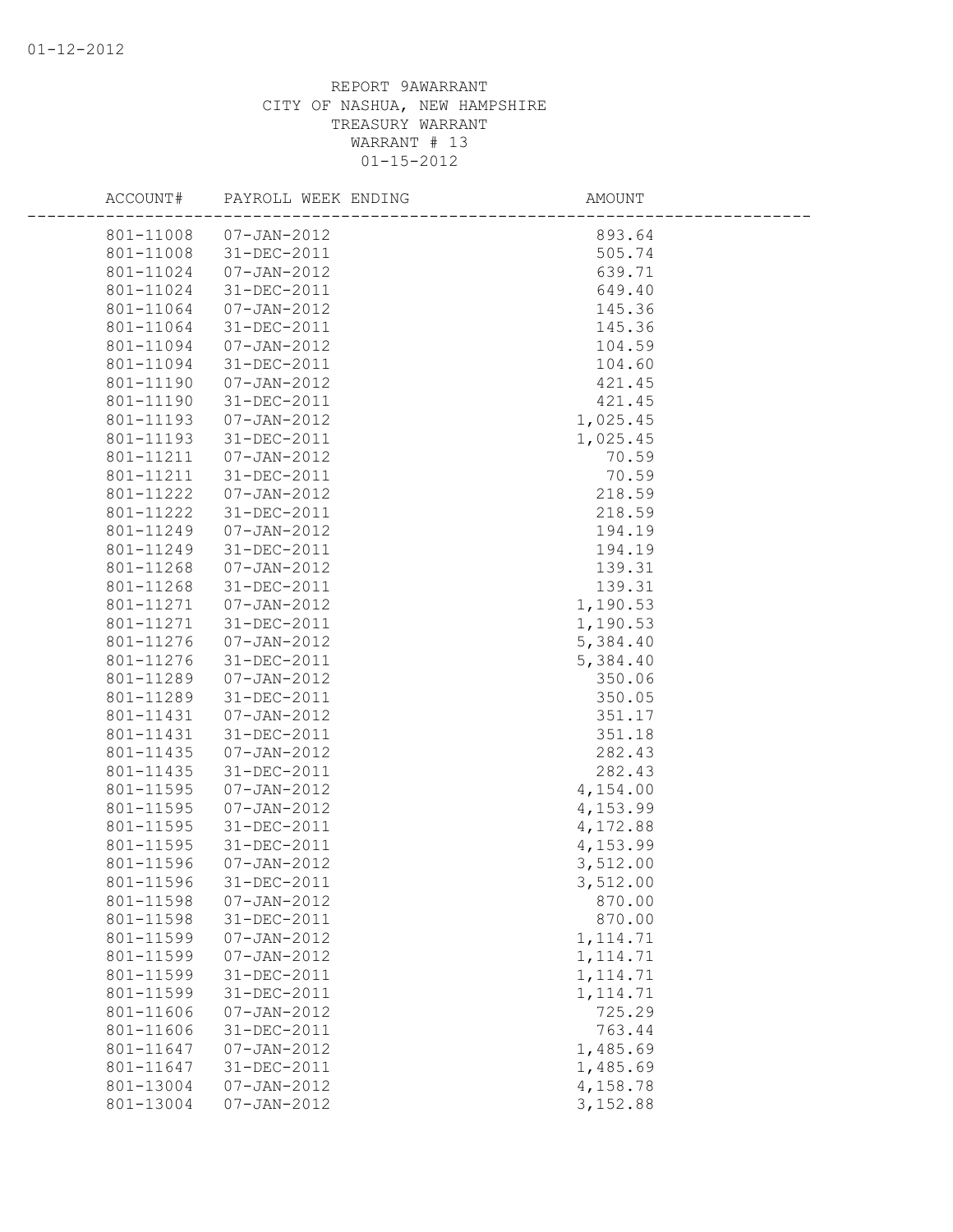|           | ACCOUNT#  | PAYROLL WEEK ENDING  | AMOUNT    |           |
|-----------|-----------|----------------------|-----------|-----------|
|           | 801-13004 | $07 - JAN - 2012$    | 1,584.13  |           |
|           | 801-13004 | 31-DEC-2011          | 4,994.12  |           |
|           | 801-13004 | 31-DEC-2011          | 5,228.69  |           |
|           | 801-13004 | 31-DEC-2011          | 22.82     |           |
|           | 801-13004 | 31-DEC-2011          | 3,129.70  |           |
| TOTAL 801 |           | SOLID WASTE DISPOSAL |           | 79,033.67 |
|           |           |                      |           |           |
|           | 802-11024 | 07-JAN-2012          | 155.94    |           |
|           | 802-11024 | $07 - JAN - 2012$    | 623.77    |           |
|           | 802-11024 | 31-DEC-2011          | 155.94    |           |
|           | 802-11024 | 31-DEC-2011          | 623.77    |           |
|           | 802-11064 | 07-JAN-2012          | 145.36    |           |
|           | 802-11064 | 07-JAN-2012          | 145.36    |           |
|           | 802-11064 | 31-DEC-2011          | 145.36    |           |
|           | 802-11064 | 31-DEC-2011          | 145.36    |           |
|           | 802-11091 | $07 - JAN - 2012$    | 1, 145.45 |           |
|           | 802-11091 | 31-DEC-2011          | 1, 145.45 |           |
|           | 802-11092 | $07 - JAN - 2012$    | 825.36    |           |
|           | 802-11092 | 31-DEC-2011          | 825.36    |           |
|           | 802-11094 | 07-JAN-2012          | 313.79    |           |
|           | 802-11094 | 07-JAN-2012          | 313.78    |           |
|           | 802-11094 | 31-DEC-2011          | 313.77    |           |
|           | 802-11094 | 31-DEC-2011          | 313.79    |           |
|           | 802-11096 | $07 - JAN - 2012$    | 959.79    |           |
|           | 802-11096 | 31-DEC-2011          | 959.79    |           |
|           | 802-11105 | $07 - JAN - 2012$    | 1,074.36  |           |
|           | 802-11105 | 31-DEC-2011          | 1,356.01  |           |
|           | 802-11124 | $07 - JAN - 2012$    | 760.65    |           |
|           | 802-11124 | 31-DEC-2011          | 760.65    |           |
|           | 802-11155 | 07-JAN-2012          | 1,050.42  |           |
|           | 802-11155 | 31-DEC-2011          | 1,072.93  |           |
|           | 802-11157 | 07-JAN-2012          | 1,748.00  |           |
|           | 802-11157 | 31-DEC-2011          | 1,748.00  |           |
|           | 802-11158 | 07-JAN-2012          | 942.40    |           |
|           | 802-11158 | 31-DEC-2011          | 942.40    |           |
|           | 802-11190 | $07 - JAN - 2012$    | 421.44    |           |
|           | 802-11190 | 31-DEC-2011          | 421.44    |           |
|           | 802-11211 | $07 - JAN - 2012$    | 282.34    |           |
|           | 802-11211 | $07 - JAN - 2012$    | 423.51    |           |
|           | 802-11211 | 31-DEC-2011          | 282.34    |           |
|           | 802-11211 | 31-DEC-2011          | 423.51    |           |
|           | 802-11222 | $07 - JAN - 2012$    | 218.59    |           |
|           | 802-11222 | 31-DEC-2011          | 218.59    |           |
|           | 802-11249 | $07 - JAN - 2012$    | 194.19    |           |
|           | 802-11249 | $07 - JAN - 2012$    | 194.19    |           |
|           | 802-11249 | 31-DEC-2011          | 194.19    |           |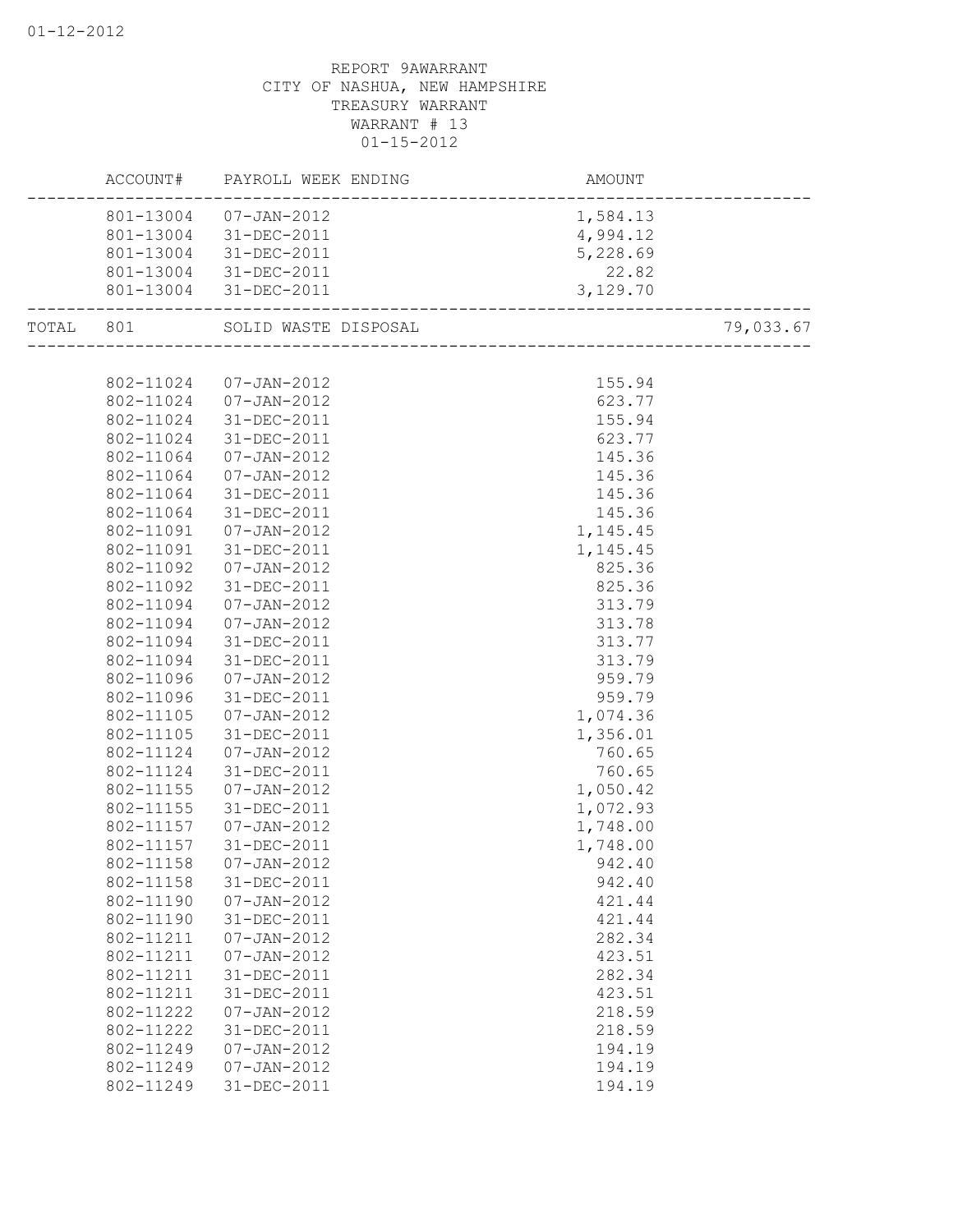|       | ACCOUNT#  | PAYROLL WEEK ENDING      | AMOUNT    |           |
|-------|-----------|--------------------------|-----------|-----------|
|       |           | 802-11249 31-DEC-2011    | 194.19    |           |
|       | 802-11260 | $07 - JAN - 2012$        | 2,008.00  |           |
|       | 802-11260 | 31-DEC-2011              | 2,008.00  |           |
|       | 802-11268 | $07 - JAN - 2012$        | 46.44     |           |
|       | 802-11268 | $07 - JAN - 2012$        | 92.88     |           |
|       | 802-11268 | 31-DEC-2011              | 46.44     |           |
|       | 802-11268 | 31-DEC-2011              | 92.88     |           |
|       | 802-11270 | $07 - JAN - 2012$        | 1, 114.74 |           |
|       | 802-11270 | $31 - DEC - 2011$        | 1, 114.73 |           |
|       | 802-11289 | $07 - JAN - 2012$        | 350.06    |           |
|       | 802-11289 | 31-DEC-2011              | 350.06    |           |
|       | 802-11330 | $07 - JAN - 2012$        | 1, 114.71 |           |
|       | 802-11330 | $31 - DEC - 2011$        | 1, 114.70 |           |
|       | 802-11333 | 07-JAN-2012              | 1,092.86  |           |
|       | 802-11333 | 31-DEC-2011              | 1,092.86  |           |
|       | 802-11431 | 07-JAN-2012              | 351.17    |           |
|       | 802-11431 | 31-DEC-2011              | 351.18    |           |
|       | 802-11435 | $07 - JAN - 2012$        | 470.71    |           |
|       | 802-11435 | 07-JAN-2012              | 188.29    |           |
|       | 802-11435 | 31-DEC-2011              | 470.71    |           |
|       | 802-11435 | 31-DEC-2011              | 188.29    |           |
|       | 802-11480 | $07 - JAN - 2012$        | 3,095.04  |           |
|       | 802-11480 | 31-DEC-2011              | 3, 253.33 |           |
|       | 802-11513 | 07-JAN-2012              | 6,081.87  |           |
|       | 802-11513 | 31-DEC-2011              | 6,106.66  |           |
|       | 802-11514 | $07 - JAN - 2012$        | 3,036.40  |           |
|       | 802-11514 | 31-DEC-2011              | 3,238.08  |           |
|       | 802-11681 | $07 - JAN - 2012$        | 326.04    |           |
|       | 802-11681 | $07 - JAN - 2012$        | 1,304.18  |           |
|       | 802-11681 | 31-DEC-2011              | 326.04    |           |
|       | 802-11681 | $31 - DEC - 2011$        | 1,304.18  |           |
|       | 802-11693 | $07 - JAN - 2012$        | 1, 114.74 |           |
|       | 802-11693 | 31-DEC-2011              | 1, 114.73 |           |
|       | 802-11764 | $07 - JAN - 2012$        | 1,225.81  |           |
|       | 802-11764 | 31-DEC-2011              | 1,225.81  |           |
|       | 802-12203 | $07 - JAN - 2012$        | 384.00    |           |
|       | 802-12203 | 31-DEC-2011              | 384.00    |           |
|       | 802-13004 | $07 - JAN - 2012$        | 633.02    |           |
|       | 802-13004 | $07 - JAN - 2012$        | 4,553.13  |           |
|       | 802-13004 | 31-DEC-2011              | 414.99    |           |
|       | 802-13004 | 31-DEC-2011              | 4,466.09  |           |
| TOTAL | 802       | SEWERAGE DISPOSAL SYSTEM |           | 81,429.38 |
|       |           |                          |           |           |
|       | 951-05056 | $07 - JAN - 2012$        | 36,778.91 |           |
|       | 951-05056 | 31-DEC-2011              | 36,778.91 |           |